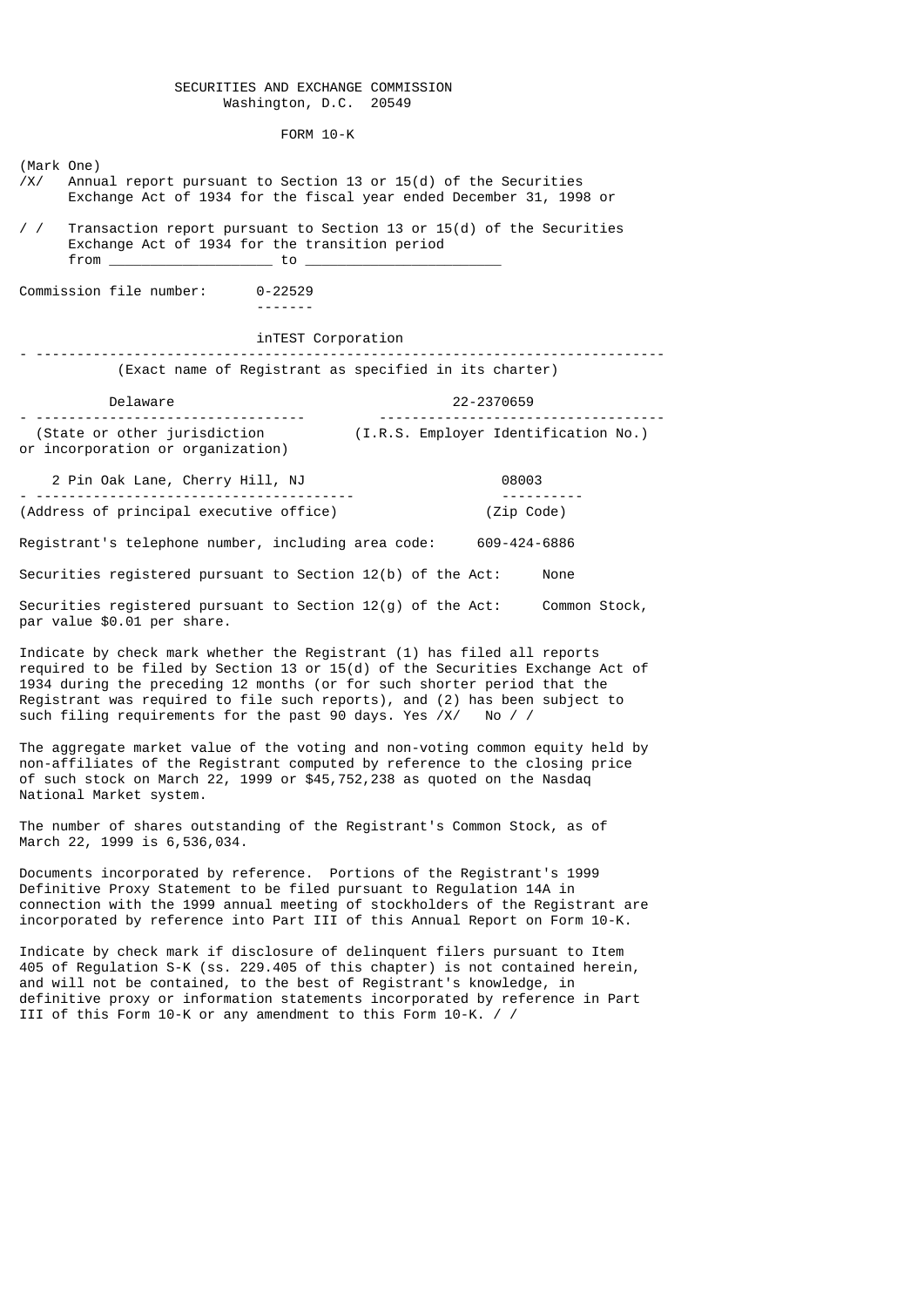## INDEX

| Part I:<br>.         |                                                                                             | Page |
|----------------------|---------------------------------------------------------------------------------------------|------|
| Item 1:              | <b>Business</b>                                                                             | 3    |
| Item 2:              | Properties                                                                                  | 11   |
| Item 3:              | Legal Proceedings                                                                           | 11   |
| Item 4:              | Submission of Matters to a Vote of Security Holders                                         | 12   |
| Part II:<br>.        |                                                                                             |      |
| Item 5:              | Market for Registrant's Common Equity and Related<br>Stockholder Matters                    | 12   |
| Item 6:              | Selected Financial Data                                                                     | 14   |
| Item 7:              | Management's Discussion and Analysis of Financial<br>Condition and Results of Operations    | 15   |
| Item 7A:             | Quantitative and Qualitative Disclosures About<br>Market Risk                               | 20   |
| Item 8:              | Financial Statements and Supplementary Data                                                 | 21   |
| Item 9:              | Changes in and Disagreements with Accountants on<br>Accounting and Financial Disclosure     | 21   |
| Part III:            | (Incorporated by reference to Proxy Statement)                                              |      |
|                      | Item 10: Directors and Executive Officers                                                   | 21   |
| Item 11:             | Executive Compensation                                                                      | 21   |
| Item 12:             | Security Ownership of Certain Beneficial Owners and<br>Management                           | 21   |
| Item 13:             | Certain Relationships and Related Transactions                                              | 21   |
| Part IV:<br>-------- |                                                                                             |      |
| Item 14:             | Exhibits, Financial Statement Schedules, and<br>Reports on Form 8-K                         | 21   |
| Signatures           |                                                                                             | 23   |
| Index to Exhibits    |                                                                                             | 24   |
|                      | Index to Consolidated Financial Statements and Consolidated<br>Financial Statement Schedule | 25   |

2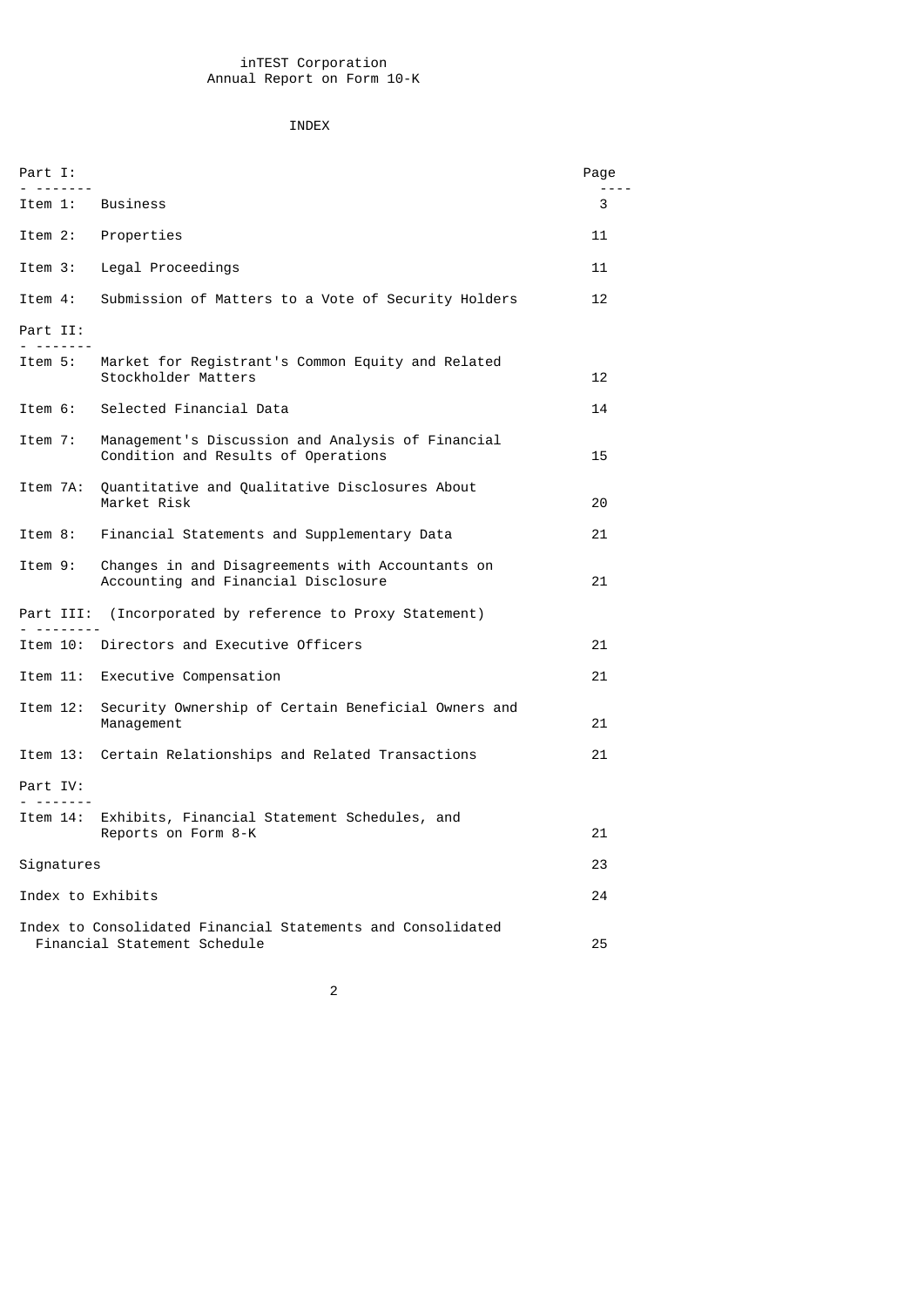PART I: - ------

#### Item 1: BUSINESS

## INTRODUCTION AND GENERAL DEVELOPMENT OF BUSINESS

 inTEST Corporation (the "Company") is a leading independent designer, manufacturer and marketer of interface solutions products which are used with automatic test equipment ("ATE") by semiconductor manufacturers during the testing of wafers and packaged devices. Its proprietary products include test head manipulators, docking hardware and tester interfaces. The Company also designs and markets related ATE interface products including high performance sockets, interface boards and probing assemblies. The Company's products are designed to improve the utilization and cost-effectiveness of ATE during the testing of linear, digital and mixed signal integrated circuits ("ICs"). Since its organization in 1981, the Company has developed and continues to support over 4,600 products and has been granted over 13 U.S. patents for its technology.

 The Company has grown its business and expanded its product lines primarily through internal product development. The development of the Company's manipulator technology in early 1982, with its innovative floating head design and six degrees of motion freedom, served as the foundation for the growth of the Company's manipulator business. The subsequent development of the Company's docking hardware technology later in 1982, which provides plugcompatibility for test heads with multiple brands of probers and handlers, established what management believes has become the de facto standard for docking hardware in the industry today. The Company has also grown though the strategic acquisition of TestDesign Corporation ("TestDesign")(now, inTEST Sunnyvale Corp.) in August 1998, which enabled the Company to expand its product line to include tester interfaces.

 The Company maintains design, manufacturing and service facilities in New Jersey and California, as well as service and technical support offices in Texas, Arizona and Oregon to serve U.S. markets for its products. The Company also maintains a design, manufacturing and service facility in the U.K. to serve the European market and design, service and technical support offices in Singapore and Japan to serve the Asia-Pacific market. Most of the Company's facilities are located in proximity to major semiconductor manufacturing centers. The Company's focus on high quality products and innovative proprietary technologies has enabled it to establish strong relationships with leading worldwide semiconductor manufacturers. In 1998, the Company's top ten customers included Hewlett Packard, Lucent Technologies, Motorola, NEC, SGS Thomson and Texas Instruments.

 The Company believes it is a leader in providing high quality semiconductor testing interface products. The Company's goal is to enhance its leadership position and increase its domestic and international market share. The Company's strategies to achieve its goal include (i) developing technologically superior products for semiconductor interface solutions, (ii) maintaining strong customer relationships, (iii) expanding its global presence, and (iv) pursuing acquisitions of businesses, technologies or products that are complementary to the Company's current product offerings.

#### INDUSTRY OVERVIEW

 The IC market is a high volume, high growth market characterized by rapid technological change. The testing of wafers and packaged devices is an integral and necessary step during their design and manufacture. Each IC is tested at least twice during the manufacturing process to ensure the functional and electrical performance of the ICs prior to shipment. The increasing complexity of wafers and packaged devices, as manifested by larger wafers, higher speeds, growing pin counts, smaller packaged devices and greater levels of integration has changed the design, architecture and complexity of ATE used during the testing of such devices. The combination of the long-term growth in demand for ICs coupled with the rapid technological changes in their designs and the required production capacity to meet this demand drives the market for ATE and the Company's products.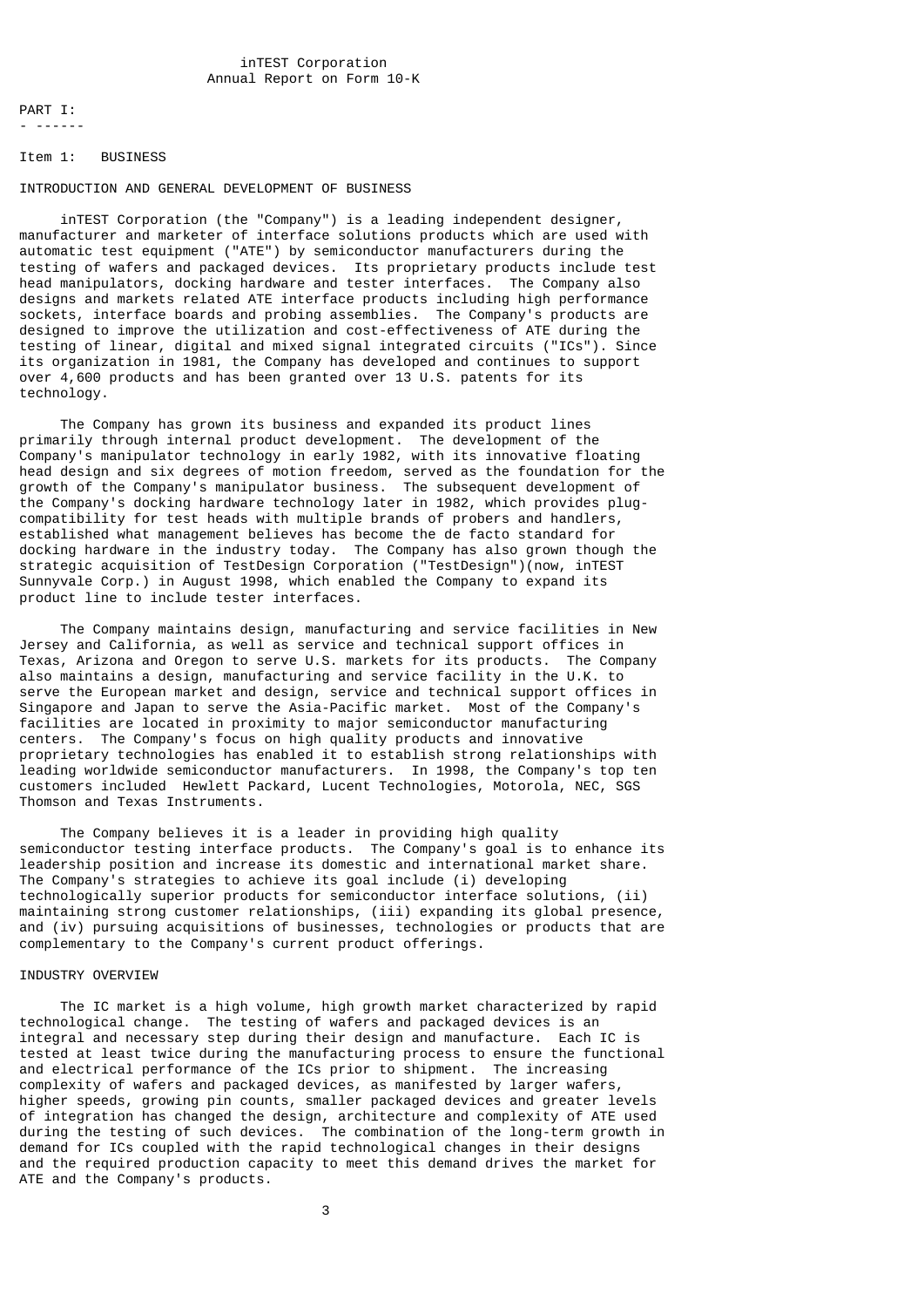After wafer fabrication, each IC on a wafer is automatically positioned under a probing assembly by a prober where the individual ICs on the wafer are tested (the "front-end test"). During front-end testing, the tester transmits electrical signals to the wafer and analyzes the signals upon their return. The testing of ICs in wafer form is important to avoid incurring the significant expense of assembling and packaging ICs that do not meet the manufacturers' specifications. After device packaging, devices are individually fed by the handler to an environmentally controlled test socket where the IC is again tested (the "back-end test"). After back-end testing, the handler sorts the devices according to test performance. Manipulators facilitate the movement of a test head to a prober or handler, and "docking" describes the function of connecting a test head to a prober or handler with mechanically engineered hardware.

 Until the early 1970s, testers were designed with the interface circuits (also referred to as the pin electronics) mounted inside the tester's mainframe cabinet. The pin electronics were connected to the prober's probing assembly or to the handler's test socket via an electrical cable, typically five to ten feet long. As devices became faster, more complex and more precise, signal distortion inherent with the use of such cables resulted in degraded test results. Although certain devices are still tested in this manner, such devices tend to be used in older, less technologically advanced applications.

 During the 1970s, tester manufacturers responded by moving the pin electronics from the tester's mainframe cabinet to an independent test head, which could be directly mated with a prober or handler, thereby eliminating the problems associated with using cables as the connection between the tester's pin electronics and the prober or handler. Direct mating of the test head pin electronics to the prober's probing assembly or to the handler's test socket was accomplished by mounting the test head directly to the prober or handler with a pivot-mechanism manipulator resembling a waffle iron. Such a combination resulted in the test head being "dedicated" to only one prober or one handler.

 Dedicated manipulators are of greatest value in ATE systems in which the test head is infrequently disconnected and re-connected to and from one prober or handler to another prober or handler. Consequently, dedicated manipulators are used (i) primarily at front-end test, where large, homogeneous lots of wafers are tested for long, uninterrupted periods of time, and (ii) at back-end test, where high volume, commodity devices such as DRAMs, are tested in large lots. However, back-end non-commodity devices, such as microcontrollers and telecommunications devices, generally are tested in smaller lots due to varying package types and test specifications, thereby requiring frequent handler changes.

 In 1980, free-standing manipulators were introduced to minimize ATE downtime and increase device testing throughput. Such manipulators used handranked lead screws to position a test head to a prober or handler. These early manipulators were only marginally better than the waffle-iron design and did not significantly improve ATE utilization due to the lack of motion freedom necessary for successful docking.

 Users of these early manipulators attempted to precisely align fragile pin electronics to test sockets and probing assemblies without docking hardware. Lack of proper docking hardware often causes deterioration and damage to the interface boards, test sockets or probing assemblies. Such damage can lead to compromised or inaccurate test results and the rejection of good wafers or devices (yield loss), or, more costly, the acceptance of unsatisfactory wafers or devices (quality error). In addition, successfully connecting a test head held by a free-standing manipulator to a prober or handler without docking hardware is difficult and time-consuming. The Company's docking hardware and free-standing universal manipulators are designed to improve the utilization of ATE, particularly ATE employed in back-end non-commodity flexible testing environments, by facilitating the quick, easy and safe changeover of test heads to probers and handlers.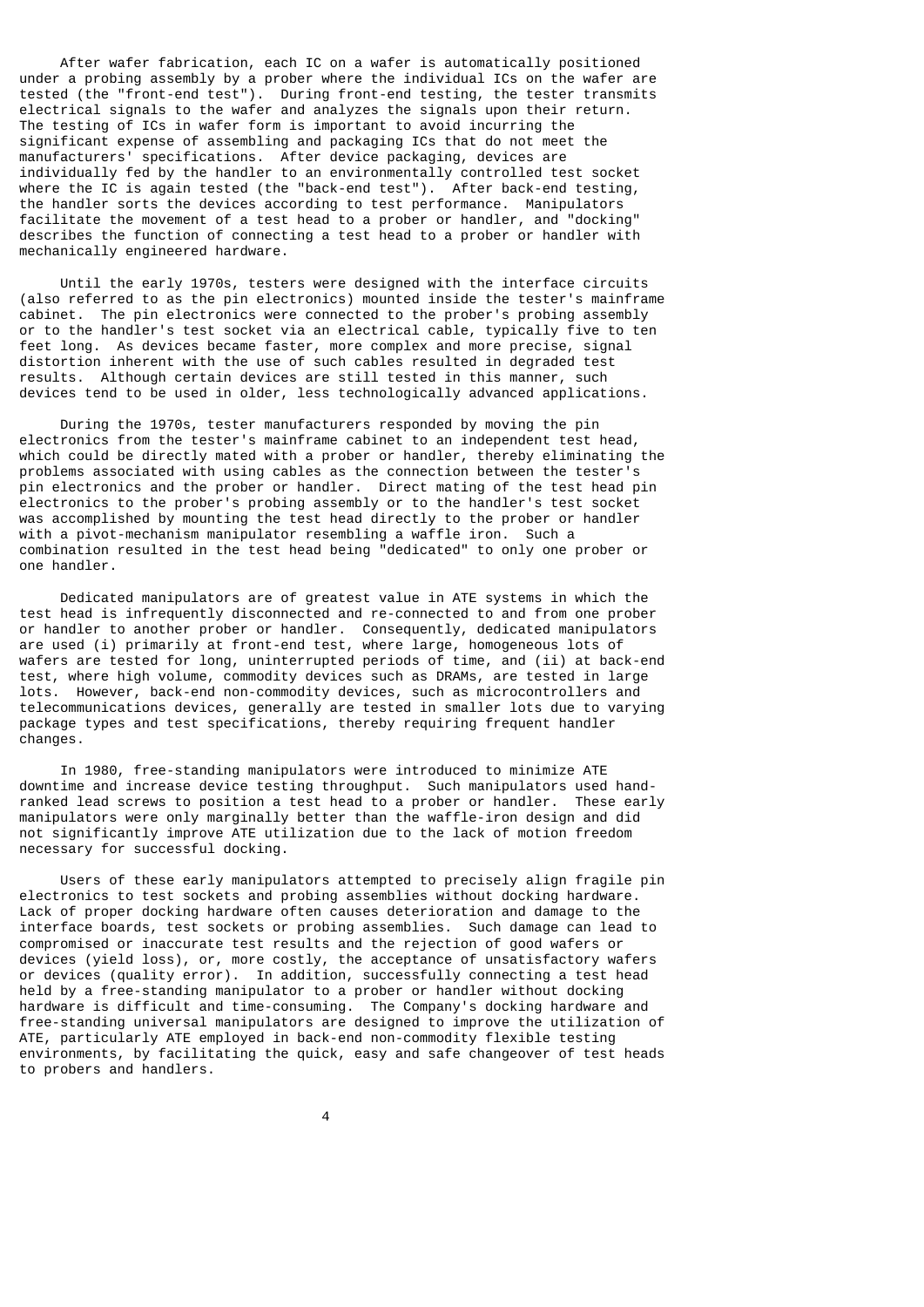The Company's docking hardware products mechanically control the intimate interface between the test head's interface board and the prober's probing assembly or handler's test socket. As a result, fragile interface boards, test sockets or probing assemblies are protected from damage during docking. The Company's docking hardware allows semiconductor manufacturers to achieve cost savings by (i) improving ATE utilization, (ii) improving the accuracy and integrity of test results and (iii) reducing the need to repair or replace expensive ATE interface products. The Company's docking hardware can be designed for use with substantially all makes and models of test heads, probers and handlers, and can usually be designed to allow all the ATE on a test floor to be mechanically plug-compatible. Plug-compatibility simplifies the docking procedures, allowing for increased flexibility and utilization of test heads, probers and handlers on a test floor.

 The Company's free-standing universal manipulators are designed to be used in either a dedicated or a flexible test environment. In addition, the Company's manipulators have been engineered to hold test heads in what seeks to replicate a "zero gravity" free space. As a result, an operator using no more than 22 pounds of force can reposition the test head by grasping it in his or her hands and gently moving the test head into position to dock with a prober or handler. Test heads currently in use weigh up to approximately 900 pounds and measure up to a cubic yard in volume. A test head held in the Company's free-standing universal manipulator and equipped with the Company's docking hardware can be easily, quickly and safely docked to any handler. After testing a particular production lot of devices, the test head can quickly and easily be disconnected and docked to another handler for testing either a subsequent lot of the same packaged device or to test a different device.

## PRODUCTS

 Substantially all of the Company's products are customized for use with particular ATE and, in the case of docking hardware, also to achieve plugcompatibility among particular combinations of ATE. The Company's docking hardware, manipulators, tester interfaces and related ATE interface products are designed for use with more than 175 test heads, 30 probers and 300 handlers, all of which are mechanically unique makes and models. The Company has designed and continues to support more than 4,600 products, any of which can be manufactured upon request.

## Manipulator Products

 in2 Test Head Positioner: The in2 Test Head Positioner ("in2") is a universal manipulator which can be designed to hold any test head. A universal manipulator enables the test head to be repositioned for alternate use with any one of several probers or handlers on a test floor. The in2 is distinguished from universal manipulators manufactured by competitors by its innovative, floating-head design. The design of the in2 allows a test head to be held in an effectively weightless state, moved up or down, right or left, forward or backward and rotated around each axis (six degrees of motion freedom) by an operator using no more than 22 pounds of force. Consequently, an operator can manually reposition the test head by grasping it in his or her hands and gently moving the test head into position to dock with the prober or handler. This same design feature allows the operator to dock the test interface board (which is used to connect the test head's pin electronics to the probing assembly on a prober or to the test socket on a handler) with near zero electrical length between the pin electronics and the probing assembly or the test socket, while protecting the fragile electrical contacts from inadvertent damage during the docking action.

 The Company manufactures six styles of the in2, all of which are available in eight different load-rated sizes. The styles include one tumble mode style and five cable pivot style manipulators. Each style provides a distinct combination of performance characteristics suited to different customer applications. A tumble mode positioner might be specified for various reasons including test head form factor, compatibility with in-line automation, cable support simplicity or cost minimization. Reasons for specifying a cable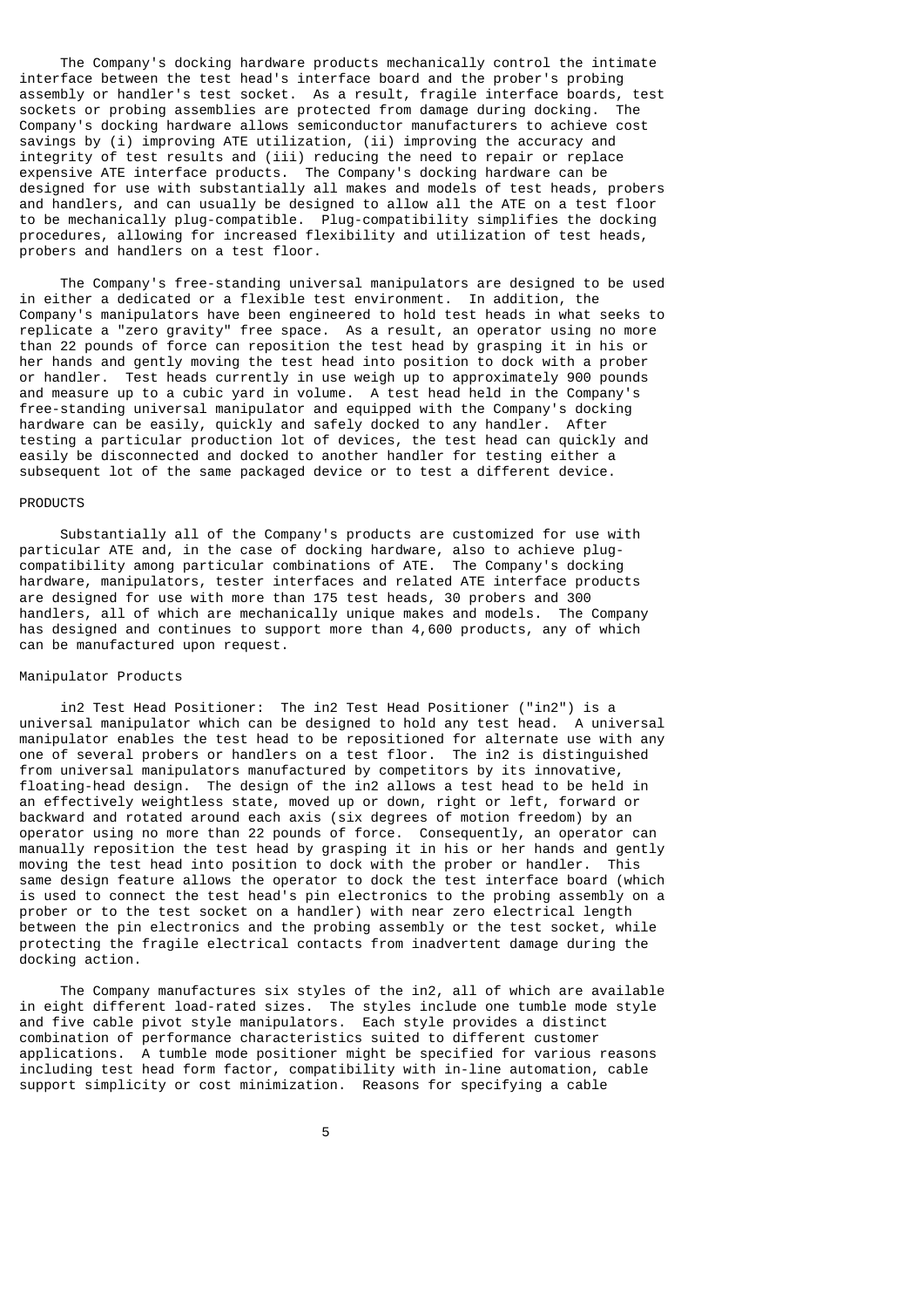pivot positioner could include providing improved handling characteristics necessary for larger test heads, the ability to handle test heads with short mainframe-to-test head cables or the necessity to position the test head close to the floor. In addition, the Company designs telescopic cable supports to be used with its cable pivot manipulators; these cable supports minimize bending and twisting stress to mainframe-to-test head cables, which can be delicate yet weigh several hundred pounds. The in2 ranges in price from approximately \$12,000 to \$100,000 depending upon load capacity, manipulator style and the type of cable management.

 Test Head Hoist: In July 1996, the Company introduced a new, fullyautomatic, electrically-powered and microprocessor-controlled dedicated manipulator called the Test Head Hoist ("THH"). The patented, overhead design of the THH series manipulator uses a powered scissor mechanism to raise and lower a test head to a prober or a top docking handler. This design enables a THH to dock very large test heads (weight tested to 1,000 pounds) within .005". Although the Company has had no sales of the THH series manipulator to date, the Company believes that the THH series of manipulators will be attractive to semiconductor manufacturers for testing 300 mm wafers and packaged memory devices. The Company's THH is the only fully-automatic manipulator which enables a test head to be automatically docked to a prober or handler with the push of one button. The Company believes that the THH enables semiconductor manufacturers to increase floor space utilization of their ATE test systems by 25% to 40% over that achieved by waffle-iron style dedicated manipulators or universal manipulators because a THH series manipulator has a virtually zero "footprint." During 1998, the Company completed a redesign of the THH which included a simplification of its internal electronics which reduced its manufacture cost. The Company does not expect significant sales of the THH manipulators until demand for 300mm wafers reach levels warranting significant investment in new testing equipment by semiconductor manufacturers. All costs associated with the development of the THH have been expensed.

#### Docking Hardware and ATE Interface Products

 The Company's docking hardware is designed for use with floating-head universal manipulators, which are used when maximum mobility and interchangeability of handlers between test heads is required. The Company's docking hardware provides the mechanical control to safely connect, with near zero electrical length, the test interface board with either the probing assembly on a prober or the test socket on a handler. A simple cam action docks and locks the test head to the prober or handler so that the two become a single mechanism which prohibits motion of the test head relative to the prober or handler. This minimizes deterioration of the interface boards, test sockets and probing assemblies caused by the constant vibration characteristic of the operation of all probers and handlers. The Company's docking hardware allows an operator to manually align the probing assembly or test socket to within .005" with respect to the interface board on the test head.

 The Company offers six standard four-cam families and three standard three-cam families with load ratings of 200, 400 and 600 pounds. The Company's docking families are primarily distinguished from one another by the number of docking cams and guide pins, the load rating and the size of test head interface boards that can be used with each particular family of docking hardware. The Company's docking hardware products range in price from approximately \$2,000 to \$12,000.

 The Company's docking hardware products are distinguished from those offered by ATE manufacturer competitors by the ability of the Company's products to make multiple competing brands of test heads plug-compatible with multiple brands of probers and handlers used by a semiconductor manufacturer by only changing interface boards. Creating such plug-compatibility requires detailed information about competing ATE that would generally not be available to a competing ATE manufacturer. Plug-compatibility permits non-commodity semiconductor manufacturers to reduce the changeover time required to undock a test head from one handler and dock it to another handler between production lots or when changing the device type being tested.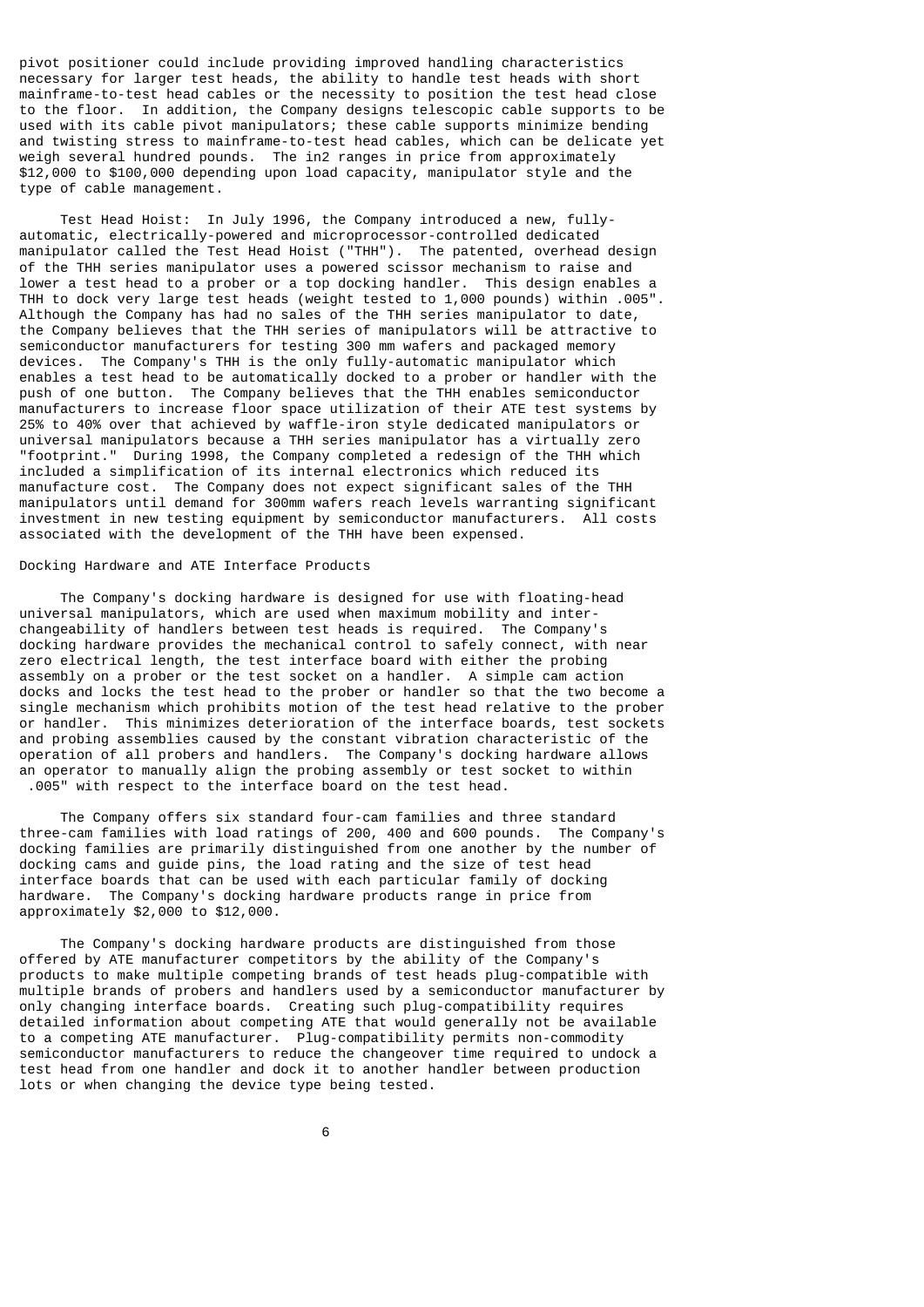In addition, the Company designs and sells a variety of related ATE interface products including high performance test sockets, interface boards, probing assemblies and other products. The Company custom designs all docking hardware and related ATE interface products for the specific combinations of test heads and probers or handlers used by its customers.

#### Tester Interface Products

 The Company entered the tester interface business through the acquisition of TestDesign in August 1998, a company engaged primarily in the design, manufacture and sale of tester interface equipment. A tester interface securely connects the tester to the wafer prober or device handler and is used to carry signals from the tester to the device under test. A tester interface typically consists of custom mechanical docking hardware such as a lock ring and insert ring, as well as two intricate multi-layer printed circuit boards connected by either a system of cables or spring loaded pogo contact pins. Tester interfaces range from small, single board, cable type interfaces for less complex systems to high speed, high frequency, digital or mixed signal interfaces used in testing more complex IC's. One end of the tester interface connects to the tester and the other to either a probe card fixture mounted on a prober or a test socket mounted to a handler for packaged device testing. In each case, the reliability of the test is highly dependent on maintaining the integrity of the signal between the tester and the device being tested.

 Every tester interface is custom designed for its application. The Company's tester interface products carry signals from the tester to the probe card or test socket and return signals to the tester from the device. The Company's tester interface products are designed to optimize the integrity of the transmitted signal data through the reduction of channel cross-talk, and the matching of delay times and impedance, thereby increasing the accuracy of the test data. Because the Company's tester interfaces enable the tester to provide reliable yield data by allowing for clear signal transmission, its interfaces can also be cost saving devices. The Company's tester interface products also feature ease of mechanical installation and ready access to the probe card or test socket during device testing. The Company offers over 200 different types of overhead and cable tester interfaces that range in price from \$6,000 to \$46,000 depending upon the type of application and the complexity of the device to be tested.

#### MARKETS AND CUSTOMERS

 The Company markets its products globally to semiconductor manufacturers and, to a lesser extent, ATE manufacturers on an OEM basis. The Company believes that it sells to most major semiconductor manufacturers in the world. The Company's universal manipulators and docking hardware are primarily used during back-end testing of non-commodity packaged devices. The Company's tester interfaces are used in either front-end or back-end testing of noncommodity packaged devices. Such devices include linear, digital and mixed signal ICs (such as microprocessors, digital signal processing chips, ASICs and non-commodity memory devices) and primarily have applications in the automotive, computer, consumer products and telecommunications industries.

 The Company believes its sales of manipulators, docking hardware and tester interfaces are a function of the general level of capital expenditures by semiconductor manufacturers. In addition, the Company's sales of docking hardware generally are driven by changes in device designs or test methods, industry-wide volume of device testing, sales of new handlers and, to a lesser extent, sales of new test heads. In the past, sales of the Company's docking hardware generally have been strong when spending for test heads was low. During such times, the Company believes that semiconductor manufacturers seek to improve the utilization, performance and efficiency of existing ATE by purchasing docking hardware. The Company's sales of manipulators generally follow purchases of test heads by the Company's semiconductor manufacturer customers. The Company's sales of tester interfaces are driven both by new tester sales and by upgrades of existing test fixturing to accommodate the increased performance demands of new IC devices. The Company believes its sales of related ATE interface products primarily depend upon operating expenditures of the Company's semiconductor manufacturer customers.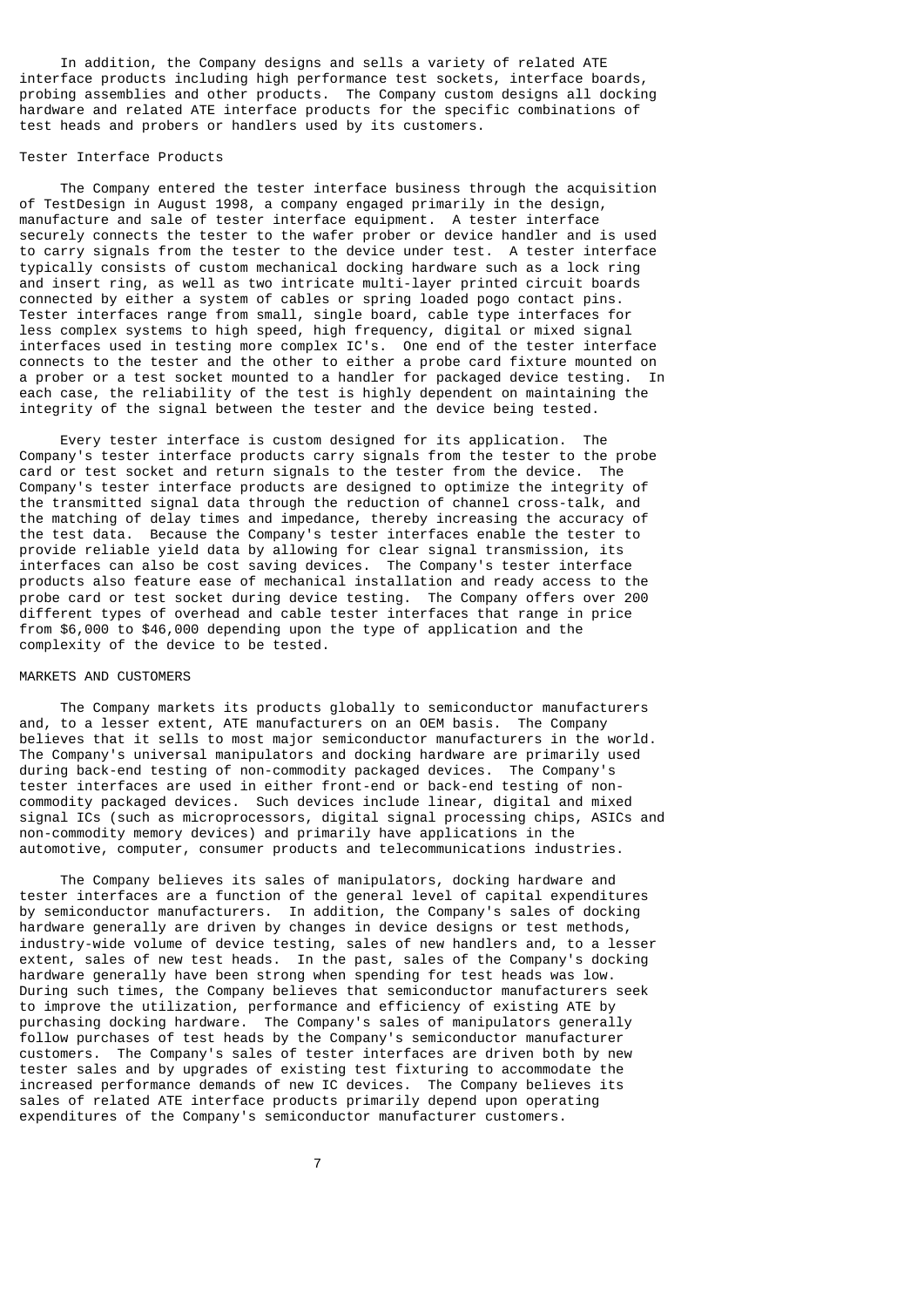Both North American and European semiconductor manufacturers have located most of their back-end factories in Southeast Asia. The front-end wafer fabrication plants of U.S. semiconductor manufacturers are primarily in the U.S. Likewise, European, Taiwanese, South Korean and Japanese semiconductor manufacturers primarily have located their wafer fabs in their respective countries. The Company's sales to Japanese semiconductor manufacturers primarily consist of tester interfaces, test sockets and interface boards. Sales of docking hardware and universal manipulators have been limited in Japan and South Korea because manufacturers in these countries emphasize massproduced products such as memory devices and other commodity devices. Commodity devices are typically tested using dedicated manipulators rather than universal manipulators with docking hardware.

 As part of the Company's strategy to be domiciled in its major markets, the Company established inTEST LTD in the U.K. in 1985, inTEST KK in Japan in 1987 and inTEST PTE in Singapore in 1990. inTEST LTD designs, manufactures and markets the Company's products principally in the European market. inTEST KK was established to be a liaison office with Japanese ATE manufacturers and to market inTEST products in Japan. In addition, inTEST KK initiated the Company's business of designing and marketing related ATE interface products. inTEST PTE designs, markets and provides technical support to customers in Southeast Asia, and it intends to commence manufacturing operations in Singapore in the future.

 The Company has maintained long term relationships with substantially all ATE manufacturers. The Company believes its relations with such manufacturers are good and have been additionally strengthened due to the fact that the Company does not compete with such manufacturers for testers, probers and handlers. The Company believes that maintaining such relationships is essential to its ability to provide plug-compatible ATE interface solutions.

 The Company's largest customers include Hewlett Packard, Lucent Technologies, Motorola, NEC, SGS Thomson, and Texas Instruments among semiconductor manufacturers, and Analog Devices, Credence Systems, LTX, and Teradyne among ATE manufacturers. Sales to the Company's top ten customers accounted for 76%, 72% and 70% of the Company's revenues in 1998, 1997 and 1996, respectively. Sales to Lucent Technologies accounted for 16%, 11% and 16%; sales to Motorola accounted for 13%, 5% and 7%; sales to Texas Instruments accounted for 11%, 7% and 5% and sales to Analog Devices accounted for 7%, 11% and 6% of the Company's revenues in 1998, 1997 and 1996, respectively.

## MANUFACTURING AND SUPPLY

 The Company's principal manufacturing operations consist of assembly and testing at its facilities in New Jersey, California and in the U.K. By maintaining manufacturing facilities and technical support in geographic markets where its semiconductor manufacturer customers are located, the Company believes that it is able to respond more quickly and accurately to its customers needs.

 The Company assembles its manipulator products, docking hardware and tester interfaces and certain of its probing assemblies from a combination of standard components and fabricated custom parts which have been manufactured to the Company's specifications by either third party manufacturers or the Company's fabrication operation in California. The Company's related ATE interface products, such as test sockets, interface boards and other of its probing assemblies, are also manufactured to the Company's specifications by third party manufacturers. The Company's policy is to use the highest quality raw materials and components in its products. The primary raw materials used in fabricated parts are various grades of aluminum and steel, in interface boards are fiberglass and copper, in tester interfaces are pogo pins and in test sockets are plastic and copper, all of which are widely available. Substantially all components are purchased from multiple suppliers. Certain raw materials and components are purchased from single suppliers, however, the Company believes that all materials and components are available in adequate amounts from other sources.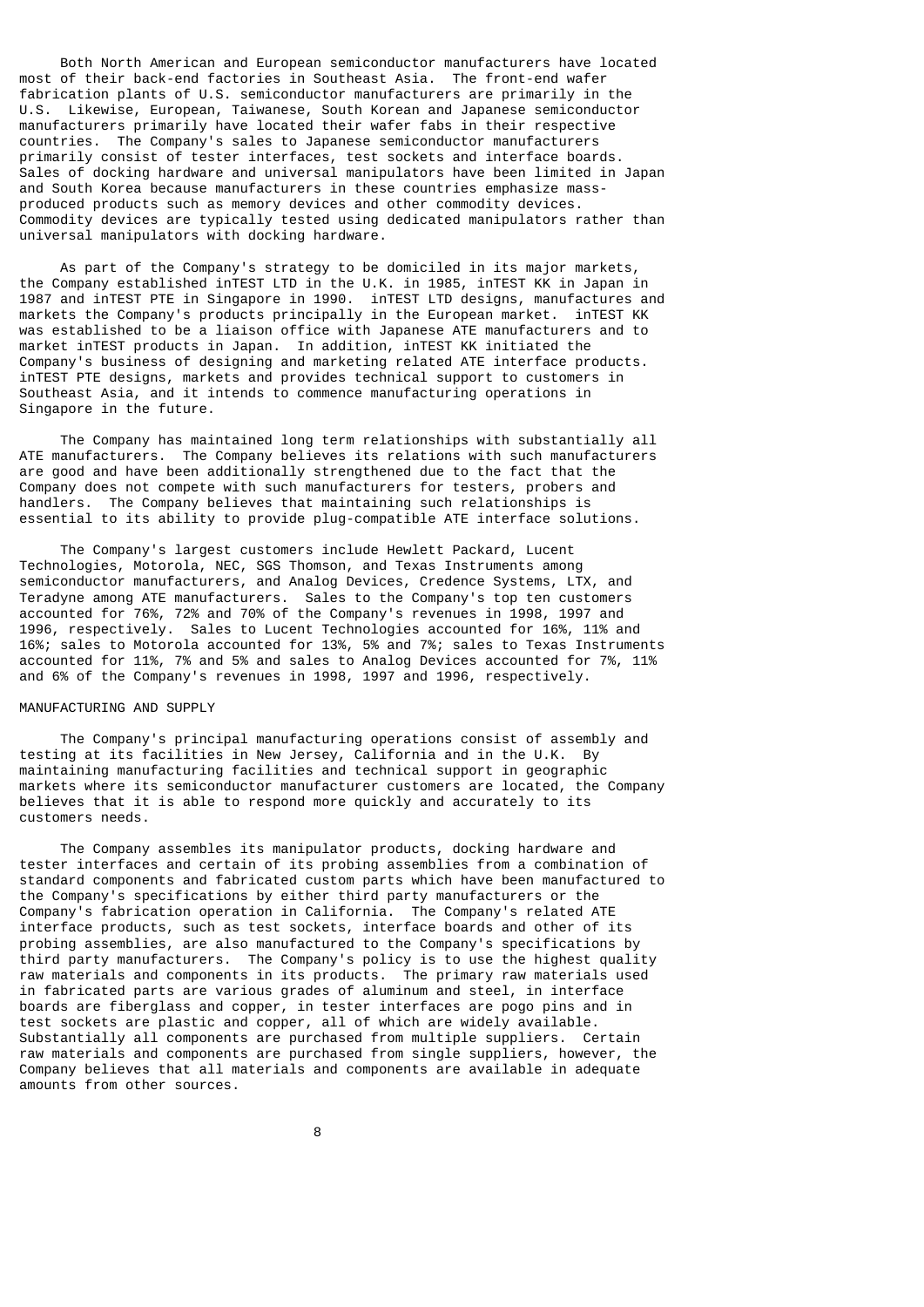In New Jersey and California, the Company controls the quality of raw materials, fabricated parts and components by conducting incoming inspections using sophisticated measurement equipment, including a coordinate measuring machine in New Jersey, to ensure that products with critical dimensions meet the Company's specifications. In the U.K., the Company relies on its suppliers for inspecting the quality of fabricated parts. The Company intends to buy a coordinate measuring machine for inTEST LTD by the second quarter of 1999. The Company's policy is to inspect all products at various stages prior to shipment. The Company's inspection standards have been designed to comply with applicable MIL specifications and ANSI standards. The Company is preparing a quality manual to comply with such specifications and standards in anticipation of applying for ISO 9001 certification.

## SALES AND DISTRIBUTION

 In North America, the Company sells to semiconductor manufacturers principally through independent, commissioned sales representatives and to ATE manufacturers through Company account managers. North American sales representatives also coordinate product installation and support with the Company's technical staff and participate in trade shows. Technical support is provided to the Company's North American customers and independent sales representatives by Company employees based in Cherry Hill, New Jersey, Sunnyvale, California, Austin, Texas, Chandler, Arizona and Beaverton, Oregon.

 In Europe, the Company sells to semiconductor and ATE manufacturers through Company account managers. In Japan, the Company sells to semiconductor and ATE manufacturers through Company account managers. In China, Hong Kong, Malaysia, the Philippines, Singapore, South Korea, Taiwan and Thailand, the Company sells through independent sales representatives. International sales representatives are responsible for sales, installation, support and trade show participation in their geographic market areas.

 Company account managers are responsible for a portfolio of customer accounts and for managing certain independent sales representatives. In addition, Company account managers are responsible for applications engineering, custom product design, pricing, quotations, proposals and transaction negotiations.

## **COMPETITION**

 The Company's competitors include independent manufacturers of manipulators, docking hardware, tester interfaces and related ATE interface products, designers and manufacturers of ATE and, to a lesser extent, semiconductor manufacturers' in-house ATE interface groups. The Company principally competes on the basis of product performance and functionality, product reliability, customer service, applications support, price and timely product delivery.

 The independent manufacturers of docking hardware and manipulators which compete with the Company include Reid-Ashman Manufacturing of the U.S., Microhandling of Germany and Shang Sheng of Taiwan, each of which manufactures docking hardware and manipulators. The manufacturers of ATE which compete with the Company in the sale of docking hardware and universal manipulators include Credence Systems, LTX, Schlumberger and Teradyne. Such manufacturers of ATE may be both competitors and customers of the Company. The independent manufacturers of tester interfaces which compete with the Company include Cerprobe Corporation, Synergetix, a division of IDI, and Xandex Corporation. The manufacturers of ATE which compete with the Company in the sale of tester interfaces include Credence Systems, Electroglas, LTX and Teradyne. In addition, in the sale of related ATE interface products there are approximately 20 manufacturers of interface boards, four manufacturers of high performance test sockets and eight manufacturers of probing assemblies.

#### PATENTS AND OTHER PROPRIETARY RIGHTS

 The Company currently holds 13 U.S. patents and 66 foreign patents and has pending four U.S. patent applications and more than 34 foreign applications that cover various aspects of its technology. The Company's policy is to protect its technology by filing patent applications for the technologies that the Company considers important to its business. The Company first filed for patent protection in the U.S. for its docking hardware and the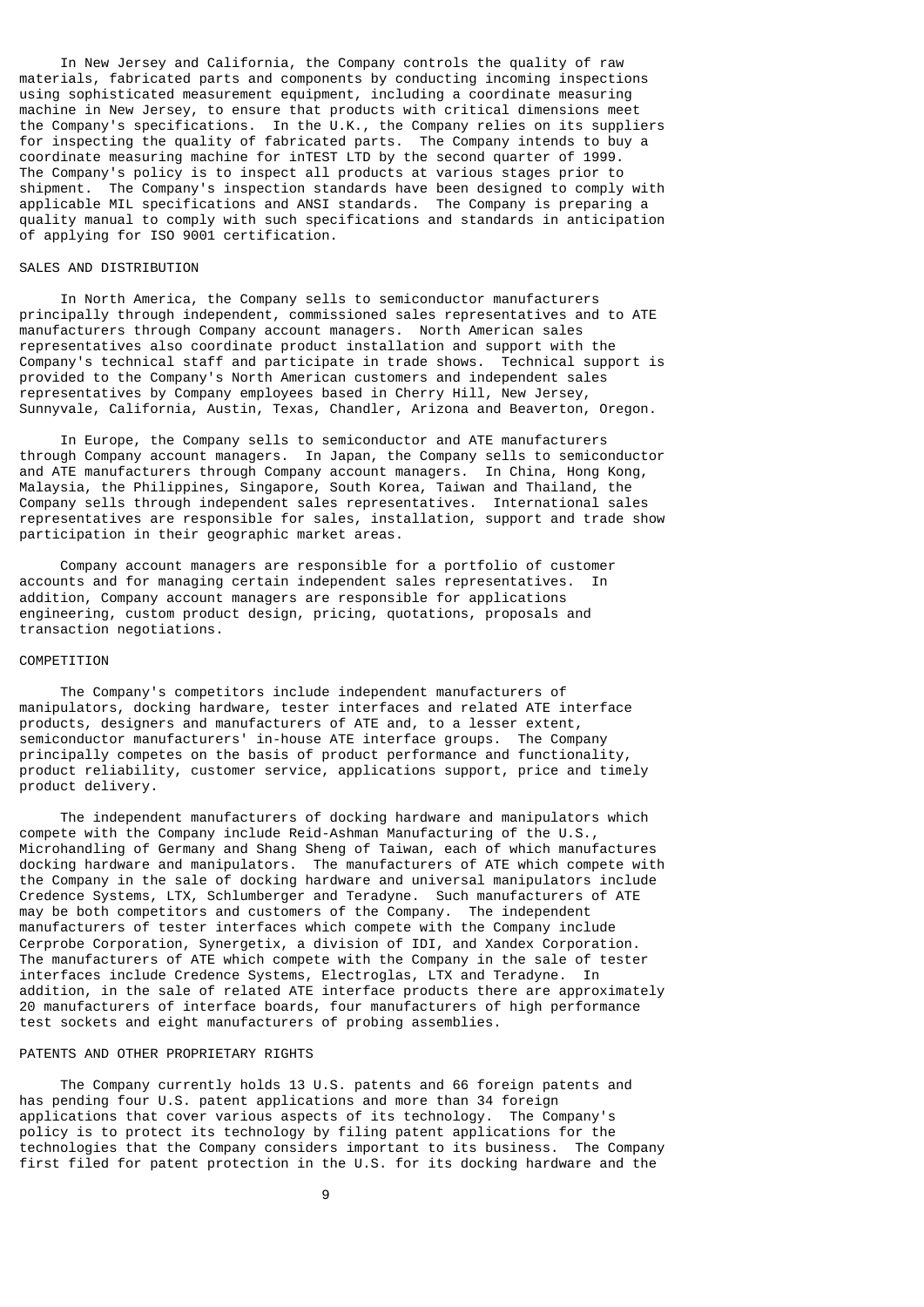in2 test head manipulator in 1982, less than one year after the formation of the Company. The Company's U.S. issued patents will expire at various times beginning in 2002 and extending through 2015. There can be no assurance that additional patents will be issued on the Company's pending and future applications, or that any patents now or hereafter owned by the Company will afford protection against competitors that develop similar technology or products. There are no pending lawsuits or claims against the Company regarding infringement of any existing patents or other intellectual property rights of others.

 The Company also relies on trade secrets and unpatentable know-how to protect its proprietary rights. It is the Company's policy to require, as a condition of permanent employment, that all employees of the Company agree to assign to the Company all rights to inventions or other discoveries relating to the Company business made while employed by the Company. In addition, all employees agree not to disclose any information regarding the Company which is private or confidential.

 On November 18, 1998, the Company and its subsidiary inTEST IP Corp. (which holds title to all Company intellectual property) filed suit against a competitor for infringement of a United States patent held by the Company (the "815 Patent"). The invention disclosed and claimed in the 815 Patent is directed to a system for positioning and docking a heavy electronic test head of a test system with respect to an electronic device handler. The system is used in the automatic testing of ICs and other electronic devices. The Company sells products covered by the 815 Patent worldwide.

 As alleged in the complaint, the competitor began manufacturing, offering to sell, and selling products as early as 1991 that, without license, infringe claims of the 815 Patent. The parties have been discussing possible settlement of the dispute since the Company first became aware of the infringement in 1991. Discussions were abated at the end of 1995 so that the United States Patent and Trademark Office (the "PTO") could reexamine the 815 Patent. On April 7, 1998, the PTO completed the reexamination and affirmed the patentability of the nine claims in the patent with minor, technical, clarifying changes. Thereafter, the parties resumed settlement negotiations, however, to date such negotiations have been unsuccessful.

 The complaint asks the court to enjoin the competitor from further acts of infringement, including the acts of manufacturing, using, offering for sale, selling and importing positioner systems that embody the invention claimed in the 815 Patent. The complaint also asks the court to award the Company damages, including the Company's lost profits. Alleging that the competitor's infringement is and has been deliberate, willful, and wanton, with knowledge of the Company's patent rights, the complaint asks the court to award increased damages up to three times the amount assessed. The complaint also seeks an award of interest, costs and reasonable attorney fees. All legal fees incurred in connection with this matter have been expensed.

### BACKLOG

 At December 31, 1998, the Company's backlog of unfilled orders for all products was approximately \$3.4 million compared with approximately \$6.2 million at December 31, 1997. The Company's backlog includes customer purchase orders which have been accepted by the Company, substantially all of which the Company expects to deliver in the current fiscal year. While backlog is calculated on the basis of firm purchase orders, no assurance can be given that customers will purchase the Company's products subject to such orders or that customers will not accelerate or postpone currently scheduled delivery dates. As a result, the Company's backlog at a particular date is not necessarily indicative of sales for any future period.

## SEASONALITY

 The Company's business is not seasonal, therefore year-over-year quarterly comparisons of the Company's results of operations may not be as meaningful as sequential quarterly comparisons which tend to reflect the cyclical activity of the semiconductor industry as a whole. Quarterly fluctuations in expenses are either related directly to sales activity and volume or tend to be a function of personnel costs and the timing of expenses incurred throughout a year. See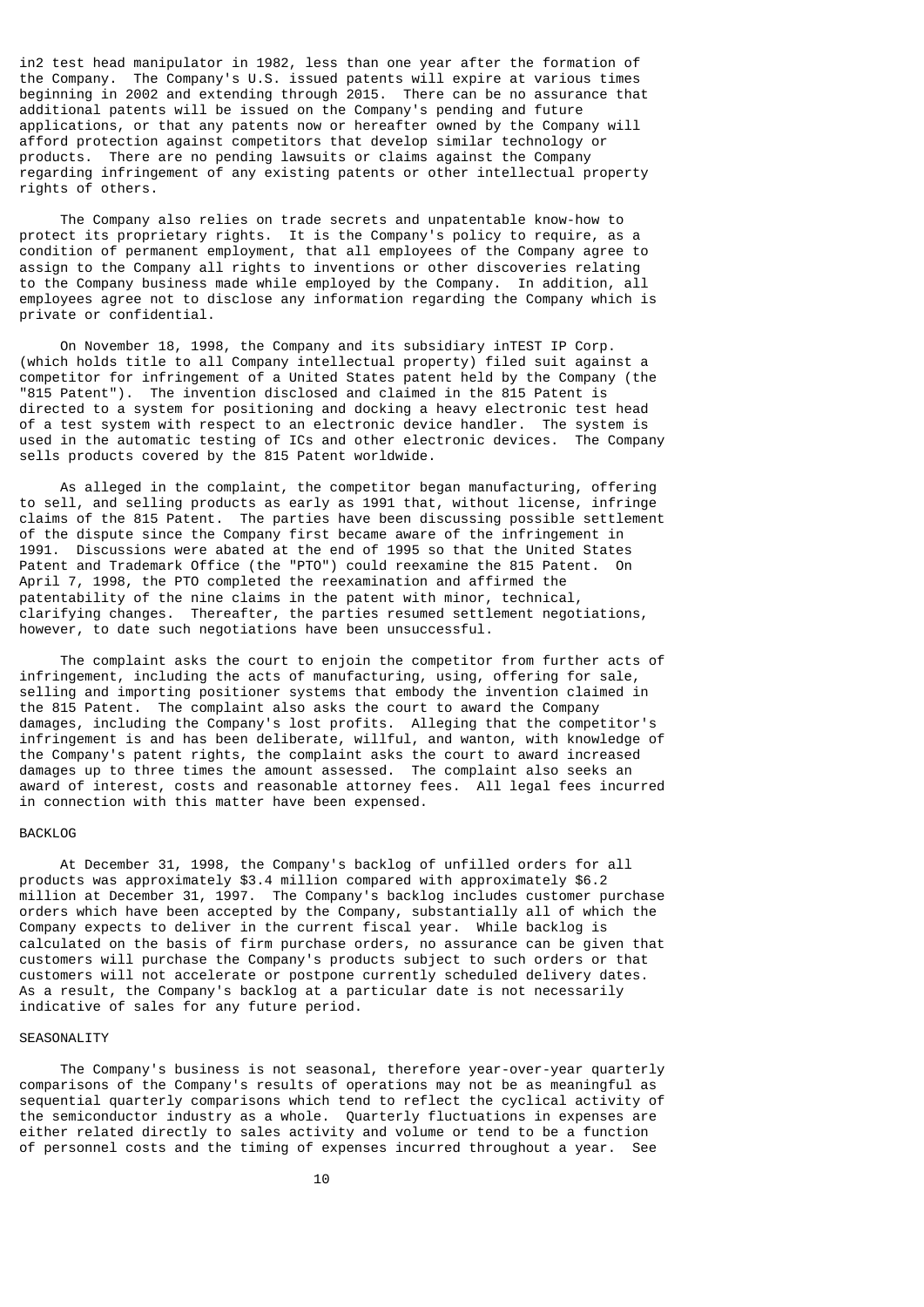Note 16 of Notes to Consolidated Financial Statements for a presentation of the Company's quarterly results for each of the last two years.

## EMPLOYEES

 At December 31, 1998, the Company had 111 employees, including 48 in customer operations, 46 in manufacturing operations and 17 in administration. Substantially all of the Company's key employees are highly skilled and trained technical personnel, and new technical employees are required to attend an inhouse training program. None of the Company's employees are represented by a labor union, and the Company has never experienced a work stoppage. The Company believes that its employee relations are excellent.

## ADDITIONAL FACTORS

 The Company's operating results are substantially dependent on the level of activity and capital expenditures of semiconductor manufacturers. semiconductor industry is highly cyclical and, from time to time, has experienced periods of excess capacity which have had severely detrimental effects on the industry's demand for ATE. There can be no assurance that the Company's business and results of operations will not be materially adversely affected by downturns in the semiconductor industry generally, or by downturns or reductions in capital equipment investment in any one or more particular market segments of the semiconductor industry in which the Company participates.

 In addition to the factors described in this Report, the Company's operating results could be affected in the future, by other factors, including, without limitation: changes in business conditions and the economy, generally; the ability of the Company to obtain patent protection and enforce its patent rights for existing and developing proprietary technologies; the ability of the Company to integrate successfully businesses, technologies or products which it may acquire; the effect of the loss of, or reduction in orders from, a major customer; and competition from other manufacturers of test head manipulators, docking hardware, tester interfaces and related ATE interface products.

#### Item 2: Properties

 The Company's headquarters are located in Cherry Hill, New Jersey in 28,630 square feet of office and manufacturing space leased pursuant to a seven-year lease which expires in 2003. In August 1997, the Company leased an additional 11,082 square feet of warehouse and manufacturing space near its headquarters in Cherry Hill pursuant to a lease which is coterminous with that of its headquarters. The Company's has three facilities in Sunnyvale, California: the manufacturing and office space occupies approximately 8,000 square feet pursuant to a 17 month lease which expires in 1999; the machine shop occupies 1,109 square feet pursuant to a two year lease which expires in 1999; and additional office and warehouse space which occupies 1,900 square feet leased pursuant to a five year lease which expires in 2001. The Company has sublet 1,200 square feet of the additional office and warehouse space pursuant to a lease which is coterminous with the Company's lease. The Company's facility in the U.K. is located in Thame in 4,600 square feet of office and manufacturing space leased pursuant to an 8-year lease which expires in December 2005. In Singapore, the Company occupies 3,077 square feet of office and manufacturing space leased pursuant to a four-year lease which expires in 2000 subject to a two-year renewal option. In Kichijoji, Japan, the Company occupies approximately 1,200 square feet of office space pursuant to an agreement which is cancelable on reasonable notice by either party. The Company believes that its headquarters and other existing facilities are adequate to meet its current and foreseeable future needs.

## Item 3: Legal Proceedings

 On November 18, 1998, the Company and its subsidiary inTEST IP Corp. (which holds title to all Company intellectual property) filed suit in the Federal District Court in Washington, D.C. against Reid-Ashman Manufacturing, Inc. and its President and CEO, Mr. Steven J. Reid (the "Defendant") for infringement of a United States patent held by the Company (the "815 Patent"). The invention disclosed and claimed in the 815 Patent is directed to a system for positioning and docking a heavy electronic test head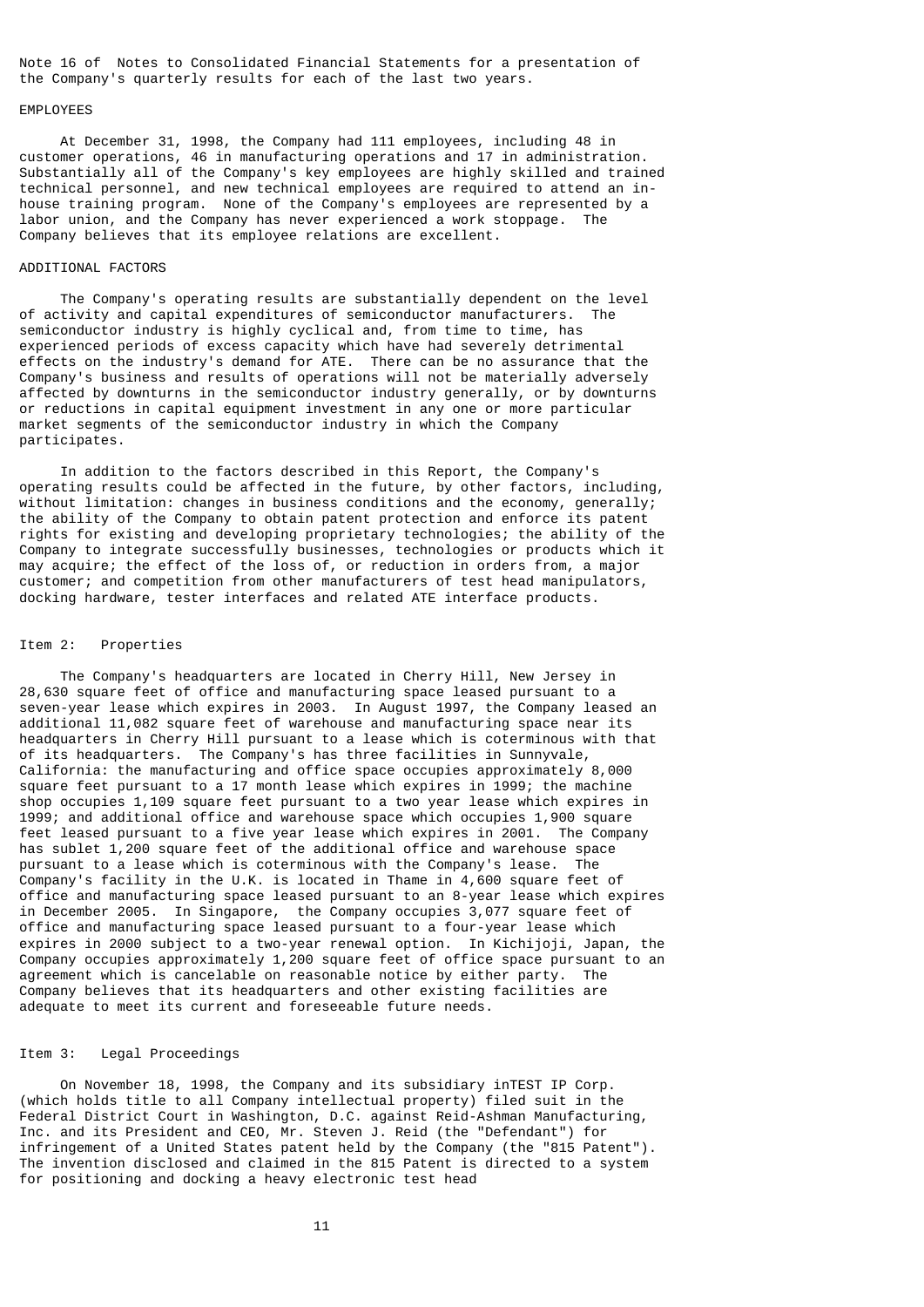of a test system with respect to an electronic device handler. The system is used in the automatic testing of IC's and other electronic devices. The Company sells products covered by the 815 Patent worldwide.

 As alleged in the complaint, the Defendant began manufacturing, offering to sell, and selling products as early as 1991 that, without license, infringe claims of the 815 Patent. The parties have been discussing possible settlement of the dispute since the Company first became aware of the Defendant's infringement in 1991. Discussions were abated at the end of 1995 so that the United States Patent and Trademark Office (the "PTO") could reexamine the 815 Patent. On April 7, 1998, the PTO completed the reexamination and affirmed the patentability of the nine claims in the patent with minor, technical, clarifying changes. Thereafter, the parties resumed settlement negotiations, however, to date such negotiations have been unsuccessful.

 The complaint asks the court to enjoin the competitor from further acts of infringement, including the acts of manufacturing, using, offering for sale, selling and importing positioner systems that embody the invention claimed in the 815 Patent. The complaint also asks the court to award the Company damages, including the Company's lost profits. Alleging that the Defendant's infringement is and has been deliberate, willful, and wanton, with knowledge of the Company's patent rights, the complaint asks the court to award increased damages up to three times the amount assessed. The complaint also seeks an award of interest, costs and reasonable attorney fees. All legal fees incurred in connection with this matter have been expensed.

Item 4: Submission of Matters to a Vote of Security Holders

Not Applicable

Part II:

- -------

- Item 5: Market for Registrant's Common Equity and Related Stockholder Matters
- (a) The Company's common stock trades on the Nasdaq National Market system ("NNMS") under the symbol "INTT". The common stock was first traded on the NNMS on June 17, 1997, concurrent with the initial public offering, (the "Offering") of the Company's common stock.

 The table below sets forth the high and low closing prices of the Company's common stock during the fiscal periods indicated:

|                                      | High       | Low    |
|--------------------------------------|------------|--------|
|                                      |            |        |
| Fiscal Year Ended December 31, 1998: |            |        |
| First Quarter                        | \$10.25    | \$6.25 |
| Second Quarter                       | 8.94       | 6.00   |
| Third Quarter                        | 6.00       | 4.00   |
| Fourth Quarter                       | 9.44       | 4.00   |
| Fiscal Year Ended December 31, 1997: |            |        |
| First Quarter                        | Not Listed |        |
| Second Quarter                       | 9.63       | 7.50   |
| Third Quarter                        | 18.75      | 8.00   |
| Fourth Quarter                       | 18.25      | 5.00   |

 As of March 22, 1999, there were approximately 1,000 holders of record of the Company's common stock.

 The Company has not paid any dividends on its common stock subsequent to the Offering, other than amounts representing the Company's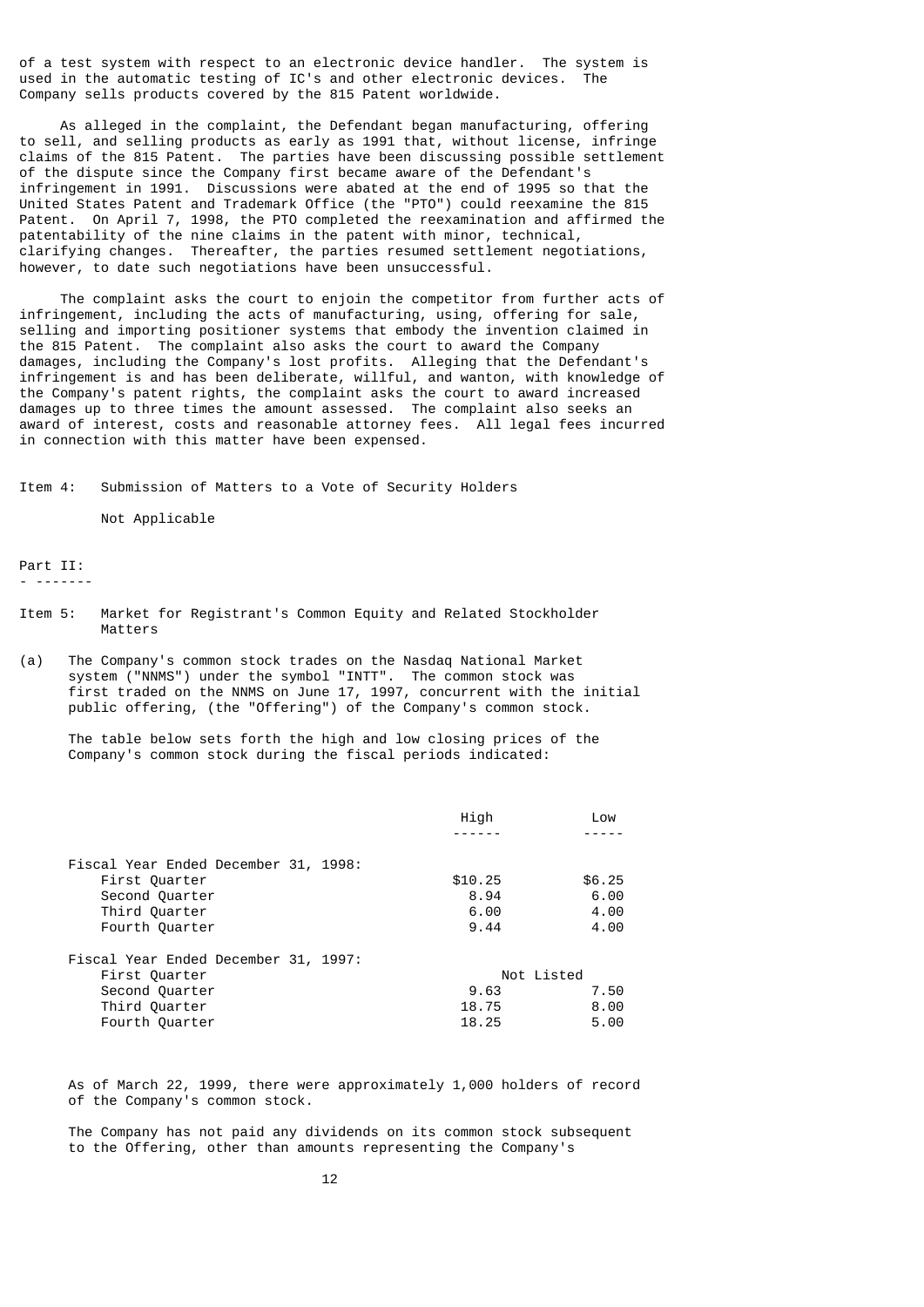previously taxed but undistributed S corporation earnings through the date of termination of the S corporation election in connection with the Offering.

 The Company does not anticipate paying cash dividends in the foreseeable future, but intends to retain any future earnings for reinvestment in the operation and expansion of the Company's business. Payment of future dividends, if any, will be at the discretion of the Company's Board of Directors after taking into account various factors, including the Company's financial condition, operating results, current and anticipated cash needs and plans for expansion.

## (b) Use of Proceeds from Offering:

 On June 17, 1997, the Company's Registration Statement on Form S-1 covering the Offering of 2,275,000 shares of the Company's Common Stock, Commission file number 333-26457, was declared effective. The Offering closed on June 20, 1997, managed by Janney Montgomery Scott Inc. and Needham & Company, Inc. as representatives of the several underwriters named in the Registration Statement (the "Underwriters").

 Of the 2,275,000 shares sold pursuant to the Offering, 1,820,000 shares were sold by the Company and 455,000 were sold by certain selling stockholders (the "Selling Stockholders"). In addition, the Underwriters exercised an over-allotment option to purchase an additional 341,250 shares of the Company's Common Stock from the Selling Shareholders. The total purchase price to the public for the shares offered and sold by the Company and the Selling Shareholders was \$13,650,000 and \$5,971,875, respectively.

 The amount of expenses incurred for the Company's account in connection with the Offering are as follows:

| Underwriting discounts and commissions:  | \$1,023,750 |
|------------------------------------------|-------------|
| Finders fees:                            | None        |
| Expenses paid to or for the Underwriters | 16,650      |
| Other expenses:                          | 954,758     |
|                                          |             |
| Total expenses                           | \$1,995,158 |
|                                          |             |

 All of the foregoing expenses were direct or indirect payments to persons other than (i) directors, officers or their associates; (ii) persons owning ten percent (10%) or more of the Company's Common Stock; or (iii) affiliates of the Company.

 The net proceeds of the Offering to the Company (after deducting the foregoing expenses) was \$11,654,842. From the effective date of the Registration Statement, the net proceeds have been used for the following purposes:

| Construction of plant, building and facilities                         | \$           |  |
|------------------------------------------------------------------------|--------------|--|
| Purchase and installation of machinery and equipment                   | 298,346      |  |
| Purchase of real estate                                                |              |  |
| Acquisition of businesses                                              | 4,825,000    |  |
| Repayment of indebtedness                                              | 388,098      |  |
| Working capital                                                        | 599,725      |  |
| Temporary investments, including cash & cash equivalents               | 4,942,908    |  |
| Other purposes (for which at least \$100,000 has been used) including: |              |  |
| Payment of final S corporation distribution                            | 600,765      |  |
|                                                                        |              |  |
| Total                                                                  | \$11,654,842 |  |
|                                                                        |              |  |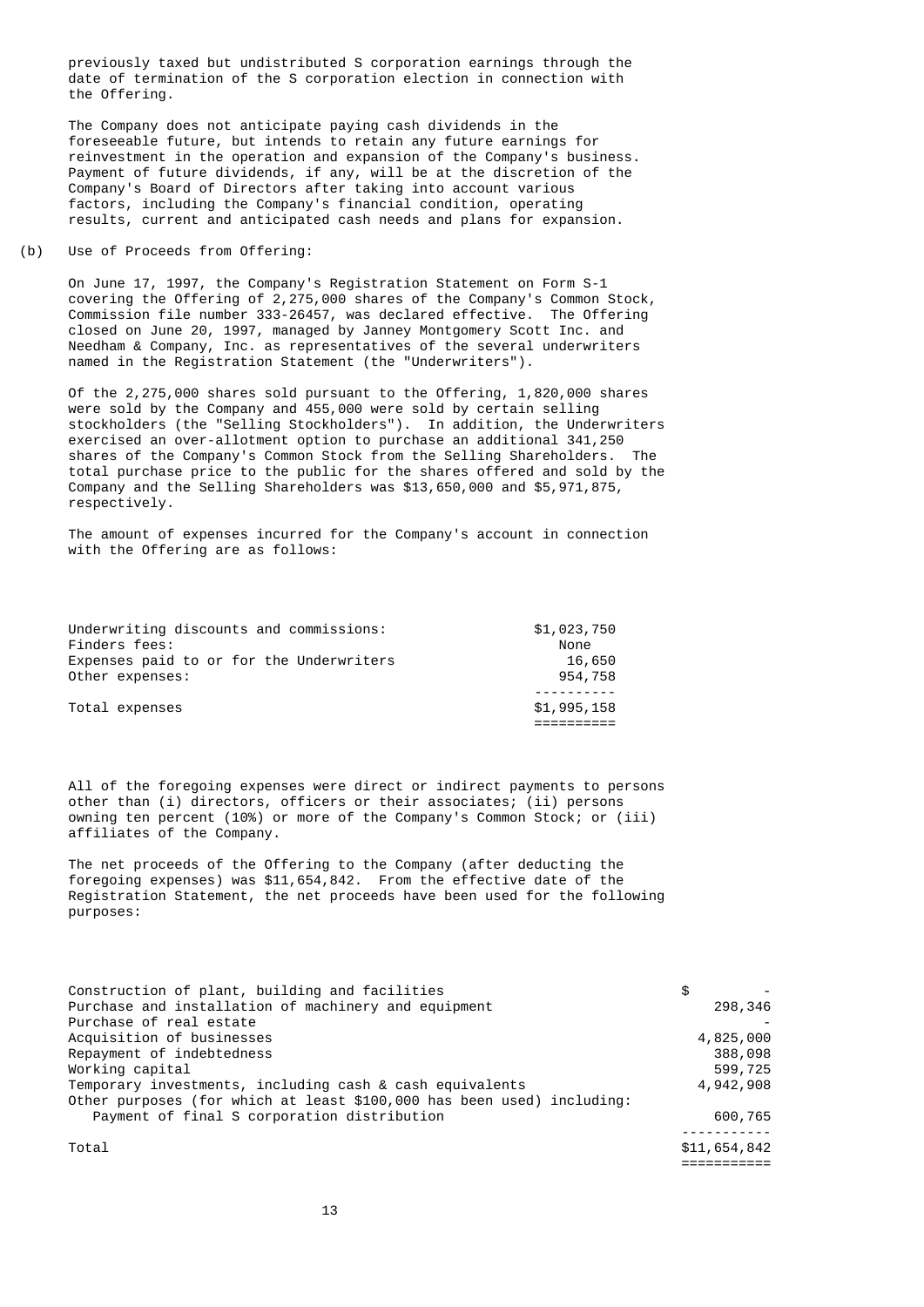In connection with the termination of the Company's status as an S corporation, the Company used \$601,000 of the net proceeds to pay a portion of the \$4.3 million final distribution of previously taxed but undistributed earnings of the Company.

 All of the foregoing payments with the exception of the final S corporation distribution were direct or indirect payments to persons other than (i) directors, officers or their associates; (ii) persons owning ten percent (10%) or more of the Company's Common Stock; or (iii) affiliates of the Company.

## Item 6: Selected Financial Data

 The following table contains certain selected consolidated financial data of the Company and is qualified by the more detailed Consolidated Financial Statements and Notes thereto included elsewhere in this Annual Report on Form 10-K and should be read in conjunction with "Management's Discussion and Analysis of Financial Condition and Results of Operations" And the other financial information included in this Annual Report on Form 10-K.

|                                                                                  | Years Ended December 31, |                                   |          |          |         |  |
|----------------------------------------------------------------------------------|--------------------------|-----------------------------------|----------|----------|---------|--|
|                                                                                  | 1998                     | 1997                              | 1996     | 1995     | 1994    |  |
|                                                                                  |                          | (in thousands, except share data) |          |          |         |  |
| Consolidated Statement of Earnings Data:                                         |                          |                                   |          |          |         |  |
| Net revenues.                                                                    | \$19,075                 | \$20,746                          | \$18,582 | \$14,442 | \$9,287 |  |
| Gross margin.                                                                    | 10,673                   | 12,938                            | 11,827   | 9,251    | 5,150   |  |
| Operating income.                                                                |                          | 2,518 6,187                       | 5,616    | 4,037    | 1,289   |  |
| Net earnings.                                                                    | 1,927                    | 4,332                             | 4,646    | 3,252    | 817     |  |
| Earnings per share (1997 and 1996 information<br>is pro forma):                  |                          |                                   |          |          |         |  |
| Basic.                                                                           | .31                      | . 74                              | .83      |          |         |  |
| Diluted.                                                                         | . 31                     | .73                               | .83      |          |         |  |
| Weighted average shares outstanding (1997<br>and 1996 information is pro forma): |                          |                                   |          |          |         |  |
| Basic.                                                                           | 6,170                    | 5,068                             | 4,091    |          |         |  |
| Diluted.                                                                         | 6,186                    | 5,092                             | 4,091    |          |         |  |

|                                                                                                                                                                  | As of December 31,           |                              |                           |                           |                           |  |
|------------------------------------------------------------------------------------------------------------------------------------------------------------------|------------------------------|------------------------------|---------------------------|---------------------------|---------------------------|--|
|                                                                                                                                                                  | 1998                         | 1997                         | 1996                      | 1995                      | 1994                      |  |
|                                                                                                                                                                  |                              |                              |                           |                           |                           |  |
| Consolidated Balance Sheet Data:<br>Cash and cash equivalents $\ldots$<br>Working capital $\ldots$ $\ldots$ $\ldots$ $\ldots$ $\ldots$ $\ldots$<br>Total assets. | \$8,468<br>13,312<br>23, 218 | \$12,035<br>14,655<br>19,945 | \$3,692<br>4,377<br>7,716 | \$1,919<br>4,201<br>6,352 | \$1,336<br>2,944<br>4,624 |  |
| Long term debt.<br>Total stockholders' equity.                                                                                                                   | 21,226                       | 16,557                       | 155<br>4,587              | 4,048                     | 2,765                     |  |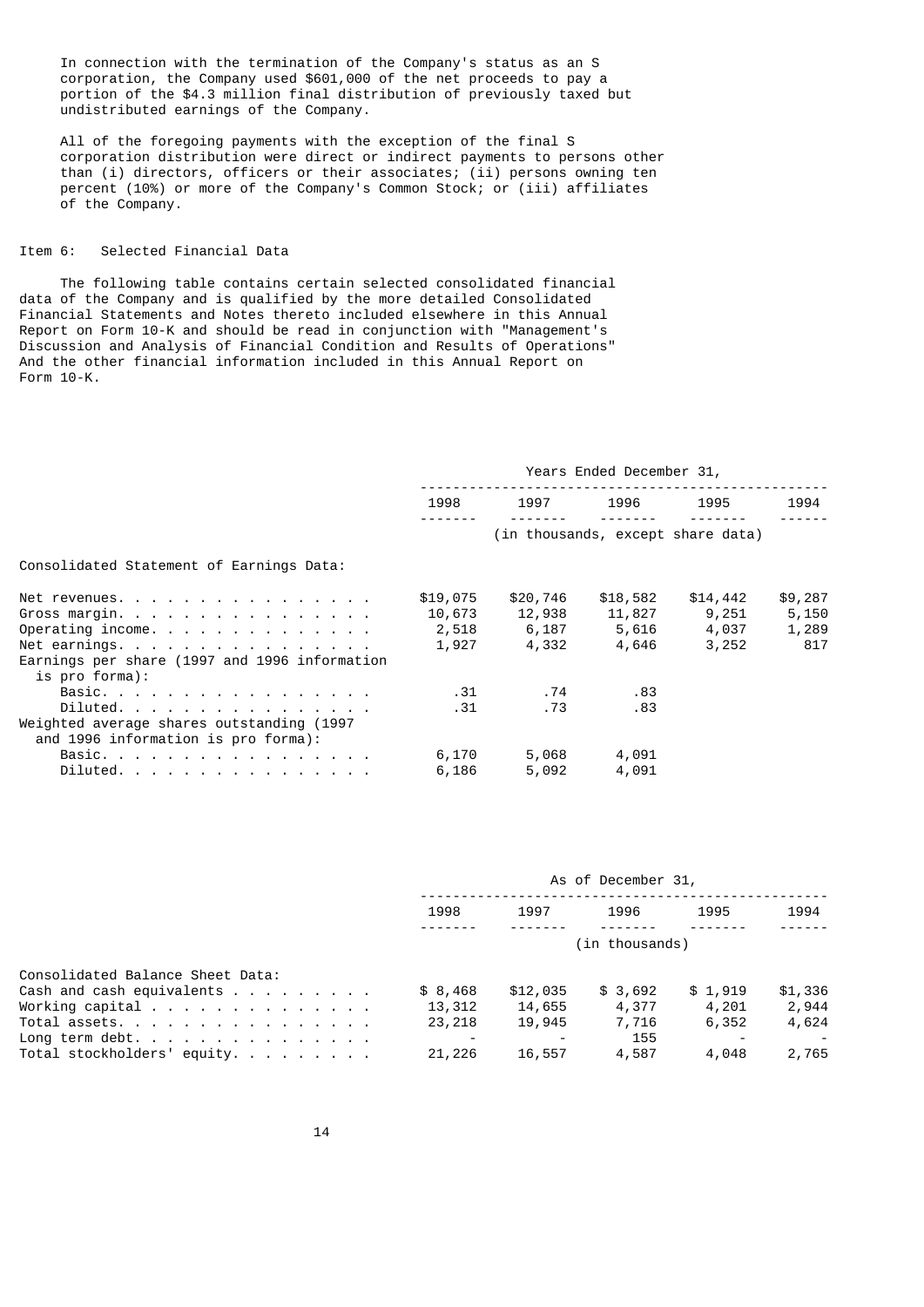#### Item 7: Management's Discussion and Analysis of Financial Condition and Results of Operations

Results of Operations - ---------------------

#### Overview

- --------

 The Company designs, manufactures and markets docking hardware, test head manipulators and tester interfaces, which are used with automatic test equipment ("ATE") by semiconductor manufacturers during the testing of wafers and packaged devices. The Company also designs and markets related ATE interface products including high performance test sockets, interface boards and probing assemblies. The Company's products are designed to improve the utilization and cost-effectiveness of ATE (including testers, wafer probers and device handlers) during the testing of linear, digital and mixed signal integrated circuits ("ICs").

 The Company's revenues are substantially dependent upon the demand for ATE by semiconductor manufacturers and, therefore, fluctuate generally as a result of the cyclicality in the semiconductor manufacturing industry. The Company believes that purchases of the Company's docking hardware, manipulators and tester interfaces are typically made from its customers' capital expenditure budgets, while related ATE interface products, which must be replaced periodically, are typically made from its customers' operating budgets.

 During the last three years, the demand for ATE by the semiconductor industry has exhibited a high degree of cyclicality. 1996 represented a year of sequential quarterly declines in orders for and sales of the Company's products due to a reduced level of semiconductor manufacturing activity which caused cutbacks in semiconductor manufacturers' capital expenditure budgets. 1997 marked a turnaround in the semiconductor industry which was evidenced by a renewal in demand for ATE and related equipment which resulted in sequential quarterly increases in orders for and sales of the Company's products.

 1998, like 1996, represented a year of sequential quarterly declines in orders for and sales of the Company's products, however, to a more significant degree. In early 1998 worldwide demand for ICs fell dramatically due to excess inventory of older IC designs, and slower transition to new IC designs resulting generally from softening worldwide demand for end user products. In addition, the economic downturns in many world economies, especially those in Southeast Asia and Japan, exacerbated the semiconductor industry downturn. combination of these conditions contributed to a reduced demand for products manufactured by semiconductor manufacturers, which in turn significantly reduced their need for new or additional ATE equipment. The Company's reduced their need for new or additional ATE equipment. financial performance was negatively impacted by these industry conditions. Net sales fell from \$6.0 million in the fourth quarter of 1997 to \$3.8 million in the fourth quarter of 1998. The reduced demand for ATE is reflected in the Company's backlog, which was \$3.4 million at December 31, 1998 compared to \$6.2 million at December 31, 1997. In early 1999, the Company has seen a significant increase in the level of orders for its products over the last quarter of 1998, however, the Company is cautious about the level of revenues and net income for the first two quarters of 1999 due to the continued uncertainty in the semiconductor industry.

 On June 20, 1997, the Company completed an initial public offering of 2.275 million common shares through which the Company issued 1.82 million new shares of common stock (the "Offering"). Prior to the Offering the Company was an S corporation, and the net earnings of the Company were taxed as income to the Company's stockholders for Federal and certain New Jersey state income tax purposes. The Company terminated its status as an S corporation prior to the closing of the Offering and is subject to Federal and additional state income taxes for periods after such termination.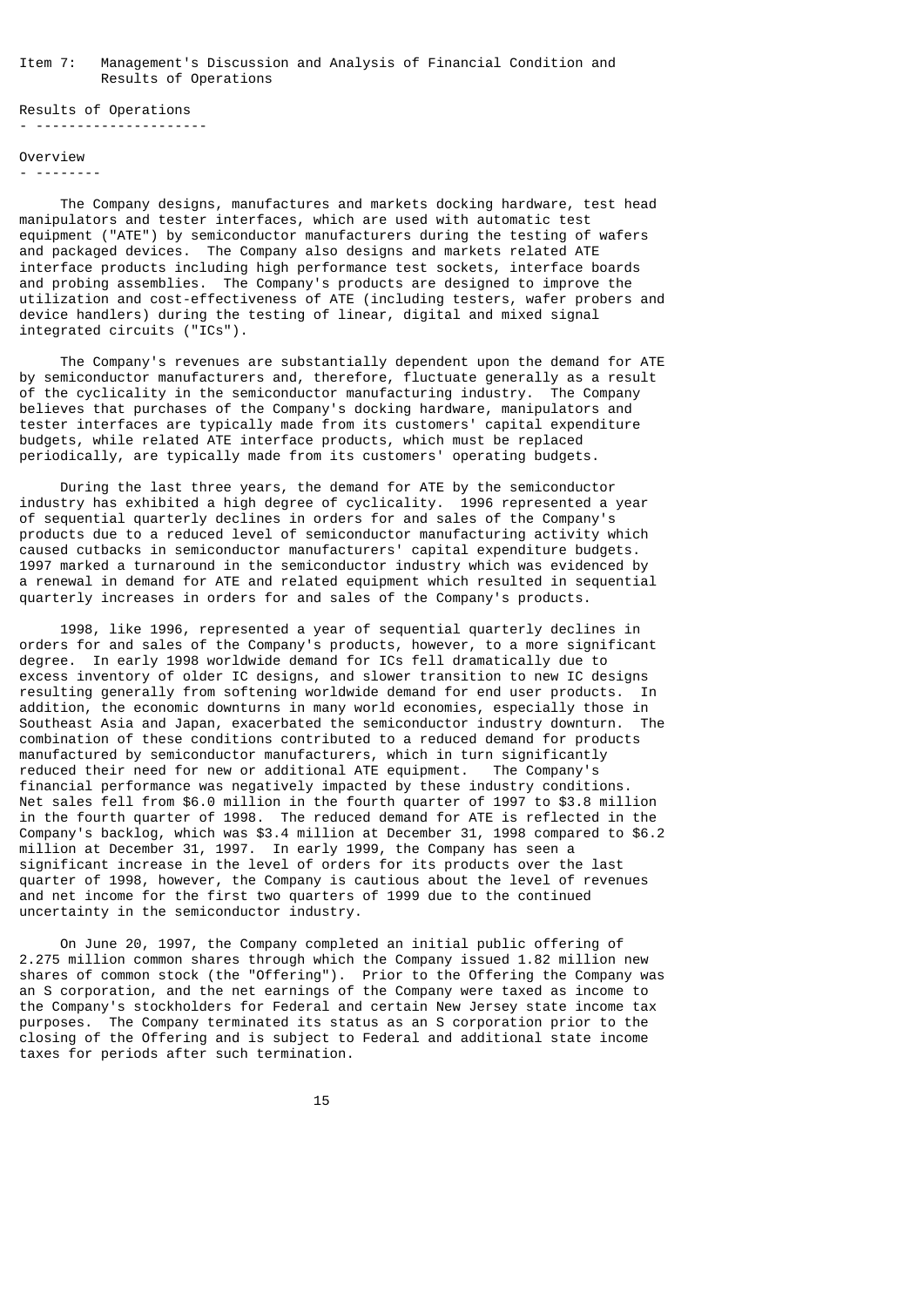On August 3, 1998, the Company acquired all of the outstanding capital stock of TestDesign Corporation ("TestDesign"), a privately held California corporation (the "Acquisition"). TestDesign is engaged in the design and manufacture of tester interfaces used by the semiconductor industry. The purchase price was \$4.4 million in cash and 625,000 shares of the Company's common stock (subject to certain adjustments).

1998 Compared to 1997 - ---------------------

 Revenues. Revenues were \$19.1 million for 1998 compared to \$20.7 million for 1997, a decrease of \$1.7 million or 8%. The decline in revenues from the prior year is the result of the aforementioned severe downturn that the ATE industry experienced during 1998 offset, in part, by the revenues of TestDesign from its acquisition in August 1998 through year end.

 Gross Margin. Gross margin declined to 56% for 1998 from 62% in 1997. The reduction in gross margin was primarily the result of the additional fixed costs of manufacturing of TestDesign which were impacted unfavorably by the significantly reduced revenue levels during the year. In addition, material costs as a percentage of sales increased over the comparable prior period due to an increase in the level of sales of certain products with a greater component material cost in 1998 compared to 1997.

 Selling Expense. Selling expense was \$3.3 million for 1998 compared to \$2.8 for 1997, an increase of \$557,000 or 20%. The increase was attributable to several factors including the additional salary and commission expenses of TestDesign and increased travel expenses incurred in connection with the Company's sales activities, higher levels of warranty expenses and increased advertising expenditures.

 Research and Development Expense. Research and development expense was \$1.9 million for 1998 compared to \$1.7 million for 1997, an increase of \$197,000 or 11%. The increase was primarily attributable to the additional salary expense of TestDesign coupled with a growth in the number of engineering and technical staff offset in part by reductions in spending on research and development materials and travel expenses in 1998 as compared to 1997.

 General and Administrative Expense. General and administrative expense was \$2.9 million in 1998 compared to \$2.2 million in 1997, an increase of \$650,000 or 29%. The increase was primarily attributable to the additional salary and other administrative costs of TestDesign. Also contributing to the increase in 1998 were the amortization of goodwill resulting from the Acquisition, additional administrative staff, increases in professional fees, and the increase in amortization of certain prepaid expenses.

 Income Tax Expense. Income tax expense decreased to \$1.1 million for 1998 from \$2.1 million in 1997, a decrease of \$991,000 or 47%. The Company's effective tax rate was 36% for 1998 compared to 32% in 1997. The increase in the effective tax rate was caused by the accrual of Federal income tax on the Company's earnings due to the change of tax status from S corporation to C corporation in June 1997, offset in part by the implementation of tax favorable corporate structures and a lower percentage of earnings attributable to the Company's Japanese subsidiary in 1998 as compared to 1997.

## 1997 Compared to 1996

- ---------------------

 Revenues. Revenues were a record \$20.7 million for 1997 compared to \$18.6 million for 1996, an increase of \$2.1 million or 11%. The year-to-year increase was primarily due to higher levels of shipments of the Company's products during the fourth quarter of 1997 compared to the same period in 1996, which reflects the higher level of manufacturing activity in the semiconductor industry in 1997 as compared to 1996. The Company did not increase sales prices significantly in 1997. The Company believes that the increase in revenues was from the sales of products used in the testing of mixed signal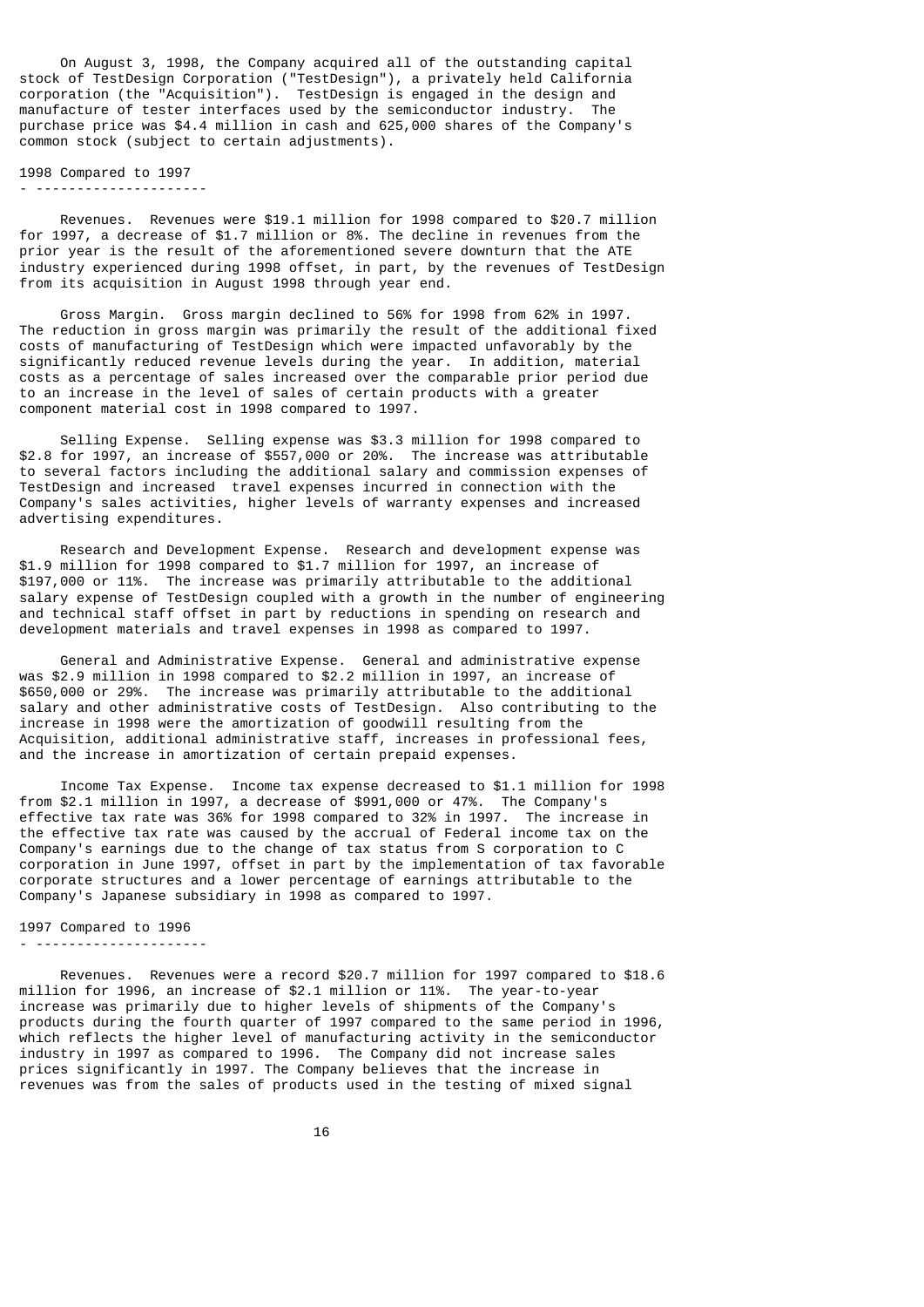devices and digital devices (such as microprocessors and microcontrollers) and numerous other devices used in the automotive, computer, telecommunications and other industries.

 Gross Margin. Gross margin declined to 62% for 1997 from 64% in 1996. The reduction in gross margin was primarily attributable to a significant increase in the level of sales to ATE manufacturers, which increased from approximately 21% of sales in 1996 to approximately 34% in 1997. In addition, the Company experienced an increase in its fixed operations costs in 1997, due to higher occupancy costs associated with the larger New Jersey manufacturing facility which was leased in August 1996. The decline in gross margin was partially offset by reduced incremental material costs due to volume discounts received in the last two quarters of 1997.

 Selling Expense. Selling expense was \$2.8 million for 1997 compared to \$2.5 million for 1996, an increase of \$318,000 or 13%. The increase was primarily attributable to higher salary and benefit expenses resulting from the allocation of additional personnel costs to selling expense and, to a lesser extent, salary increases for existing personnel. The increase in selling expense also reflects an increase in advertising and promotional expenses over the comparable prior period. In addition, commission expense increased in 1997 over the level incurred in 1996 due to an increase in the level of commissioned sales to semiconductor manufacturers. These increases were offset by a reduction in travel and other expenses.

 Research and Development Expense. Research and development expense was \$1.7 million for 1997 compared to \$1.9 million for 1996, a decrease of \$191,000 or 10%. The decline was primarily attributable to reduced levels of spending on research and development materials in 1997 compared to 1996, and, to a lesser extent, to the aforementioned allocation of certain personnel costs to selling expense.

 General and Administrative Expense. General and administrative expense was \$2.2 million for 1997 compared to \$1.8 million for 1996, an increase of \$413,000 or 23%. The increase was primarily attributable to the additional costs associated with shareholder and investor relations and increased expenditures for outside directors' fees and professional fees incurred as a public company. Other factors contributing to the increase in 1997 were the amortization of goodwill resulting from the acquisition of the minority interests in the Company's three foreign subsidiaries in connection with the offering and salary increases of administrative staff.

 Income Tax Expense. Income tax expense increased to \$2.1 million from \$858,000 for 1996, an increase of \$1.2 million or 144%. The Company's effective tax rate was 32% for 1997 compared to 15% in 1996. The increase in the effective tax rate was caused by the accrual of Federal income tax on the Company's earnings due to the change of tax status from S corporation to C corporation in June 1997 and, to a lesser extent, a greater percentage of earnings before income taxes and minority interest attributable to the Company's Japanese subsidiary.

## Liquidity and Capital Resources

- -------------------------------

 Net cash provided by operations for 1998 was \$1.6 million. The following discussion of changes in working capital is exclusive of changes in working capital resulting from the TestDesign acquisition. Accounts receivable decreased \$1.7 million from December 31, 1997 to December 31, 1998 due to the sequential quarterly reductions in sales levels during 1998. Inventories remained relatively constant during the year. Refundable domestic and foreign income taxes increased \$658,000 as a result of lower levels of earnings than were originally forecasted at the time estimated tax payments were made. Other current assets decreased by \$32,000 because of the amortization of prepaid expenses. Accounts payable decreased \$315,000 due to lower production levels resulting from the industry slowdown. Accrued expenses decreased \$244,000 primarily as a result of the timing of payments of previously accrued expenses. Domestic and foreign income taxes payable decreased \$1.3 million as a result of the payment of previously accrued Federal, state and foreign income taxes on earnings.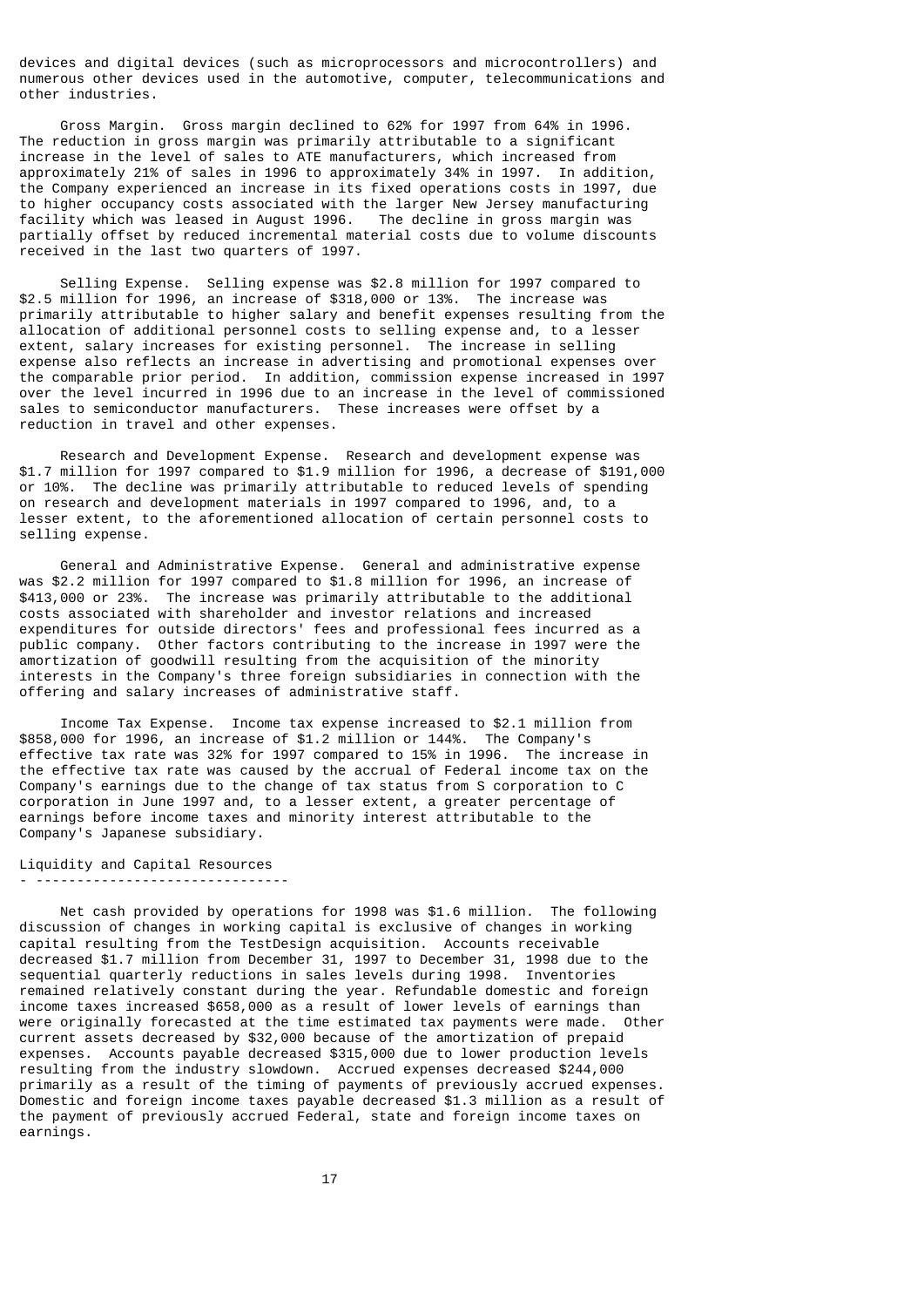Purchases of machinery, equipment and leasehold improvements were \$261,000 for 1998. The Company plans to spend approximately \$300,000 during the second quarter of 1999 to renovate and expand its UK manufacturing facility and purchase a coordinate measuring machine for this facility.

 At December 31, 1998, the Company had no outstanding long or short-term debt. During 1998, the Company repaid \$215,000 on a non-interest bearing note related to the acquisition of TestDesign.

 The Company realized net cash proceeds of \$11.7 million (after payment of direct expenses of the Offering) from the sale of 1.82 million newly issued shares in the Offering in June 1997. The proceeds from the Offering are being used for working capital, general corporate purposes and possible acquisitions of businesses, technologies or products complementary to the Company's business.

 On August 3, 1998, the Company acquired all of the outstanding capital stock of TestDesign Corporation ("TestDesign"), a privately held California corporation (the "Acquisition"). The purchase price was \$4.4 million in cash and 625,000 shares of the Company's common stock (subject to certain adjustments). The acquisition of TestDesign, which was accounted for using the purchase method, resulted in goodwill of \$5.8 million, which is being amortized over a period of 15 years. In addition, the Company incurred transactions costs of approximately \$425,000 in connection with the Acquisition. The Company funded the cash portion of the purchase price from its cash on hand. At December 31, 1998, the Company's cash and cash equivalents included \$4.9 million of temporary investments attributable to the Offering.

 The Company believes that existing cash and cash equivalents, its \$1.5 million unused line of credit and the anticipated net cash provided from operations in 1999 will be sufficient to satisfy the Company's cash requirements including those of its new subsidiary for the foreseeable future. However, additional acquisitions may require additional equity or debt financing to meet working capital requirements or capital expenditure needs. Although the Company, as an S corporation, historically paid cash dividends to its stockholders, the Company does not anticipate that it will pay dividends in the foreseeable future.

#### Year 2000

- ---------

 The Year 2000 issue is the result of computer programs being written using two digits rather than four digits to define the applicable year. Computer programs that have time-sensitive software may recognize a date using "00" as the year 1900 rather than the year 2000. This could result in a system failure or miscalculations causing disruptions of operations, a temporary inability to process transactions, send invoices, or engage in normal business activities.

 Currently, the Company has a program in process to analyze potentially affected business and process systems and replace or correct all non-compliant critical business and process systems that it will require in the new millennium. Prior to the acquisition of TestDesign, the Company had completed its review and testing of its then existing systems and determined that they were Year 2000 compliant. The Company has identified those systems of TestDesign that are not yet Year 2000 compliant and has begun converting them to systems which are Year 2000 compliant. The Company has substantially completed the system modifications at TestDesign and anticipates that all of its systems will be Year 2000 compliant by mid-1999.

 The products that the Company has sold and currently sells are not datesensitive, and therefore the Company believes its product related Year 2000 exposures are low.

 In conjunction with the Company's Year 2000 effort, all suppliers that are critical to the function of the Company are being surveyed to insure readiness and non-disruption to the Company's supply chain. The Company relies on subcontractors for fabrication and certain other processes performed on its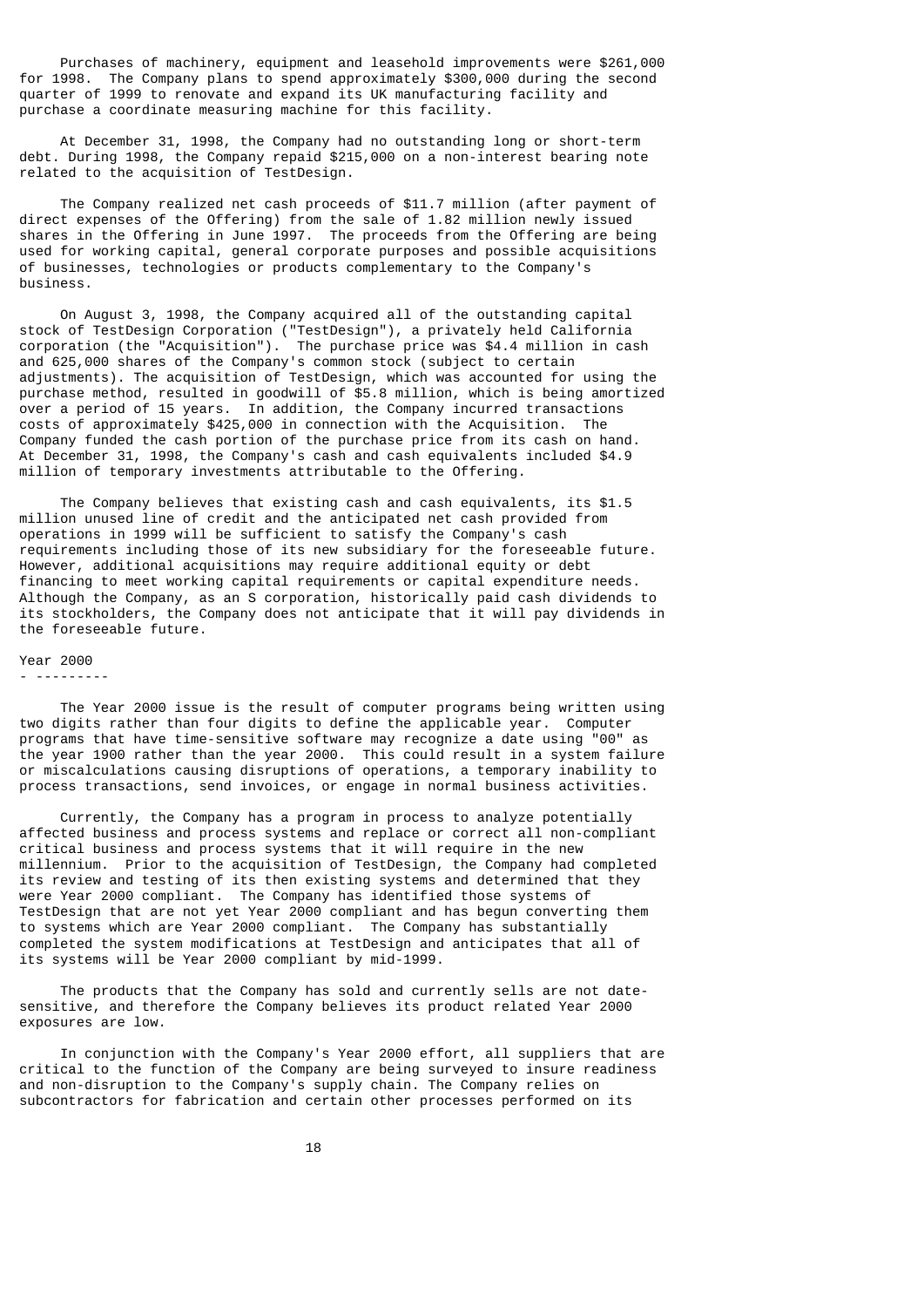products and utilizes third-party network equipment and software products which may or may not be Year 2000 compliant. In addition, the Company relies on utility and telecommunications suppliers to operate its businesses worldwide. The Company has sent questionnaires to these critical suppliers to determine the extent to which the Company's operations are exposed to failure from Year 2000 issues. The Company has received responses from over 85% of its domestic suppliers and is still awaiting responses from most of its foreign suppliers. The Company intends to replace any critical raw materials and fabrication suppliers which cannot demonstrate Year 2000 compliance before the end of the third quarter of 1999. There can be no assurance that the Company will be successful in its efforts to identify and resolve any Year 2000 issues involving its suppliers or to continue receiving products and services from these suppliers if Year 2000 problems were to materialize. The failure to resolve these issues could result in the shut-down of some or all of the Company's operations, which would have a material adverse effect on the Company.

 The total expense of the Company's Year 2000 effort is currently estimated at less than \$100,000, for the identification and remediation of any Year 2000 problems related to the Company's internal systems. If required modifications to existing software and hardware are not made, or are not completed in a timely manner, the Year 2000 could have a material impact on the operations of the Company. There can be no assurance that the costs to remediate any Year 2000 problems which may be identified in the future will not exceed the Company's current estimate or that the Company will be able to resolve these issues in a timely manner. The expenses of the Year 2000 project are being funded through operating cash flows.

 The Company does not currently have any information concerning Year 2000 compliance of its customers. If any of the Company's significant customers and suppliers do not successfully and in a timely manner achieve Year 2000 compliance, and as a result of such non-compliance such customers operations are disrupted, shut-down or otherwise impacted, the Company's business or operations could be adversely affected. There can be no assurance that another company's failure to ensure Year 2000 capability would not have an adverse effect on the Company.

 The Company has not developed a comprehensive contingency plan to address situations which it believes to be beyond its control (i.e. such as utilities and telecommunications). There can be no assurance that the Company will be able to develop a contingency plan that will adequately address such issues that may arise in the Year 2000. The failure of the Company to successfully resolve such issues could result in a shut-down of some or all of the Company's operations, which could have a material adverse effect on the Company.

Exposure to International Operations - ------------------------------------

 Revenues generated by the Company's foreign subsidiaries were 34%, 34% and 43% of consolidated revenues for the years ended December 31, 1998, 1997 and 1996, respectively. The Company anticipates that revenues generated by the Company's foreign subsidiaries will continue to account for a significant portion of consolidated revenues in the foreseeable future. These revenues generated by the Company's foreign subsidiaries will continue to be subject to certain risks, including changes in regulatory requirements, tariffs and other barriers, political and economic instability, an outbreak of hostilities, foreign currency exchange rate fluctuations, potentially adverse tax consequences and the possibility of difficulty in accounts receivable collection. The Company cannot predict whether quotas, duties, taxes or other charges or restrictions will be implemented by the United States or any other country upon the importation or exportation of the Company's products in the future. Any of these factors or the adoption of restrictive policies could have a material adverse effect on the Company business, financial condition or results of operations.

 Revenues denominated in foreign currencies were 24%, 27% and 35% of consolidated revenues for the years ended December 31, 1998, 1997 and 1996, respectively. Although the Company operates its business such that a significant portion of its product costs are denominated in the same currency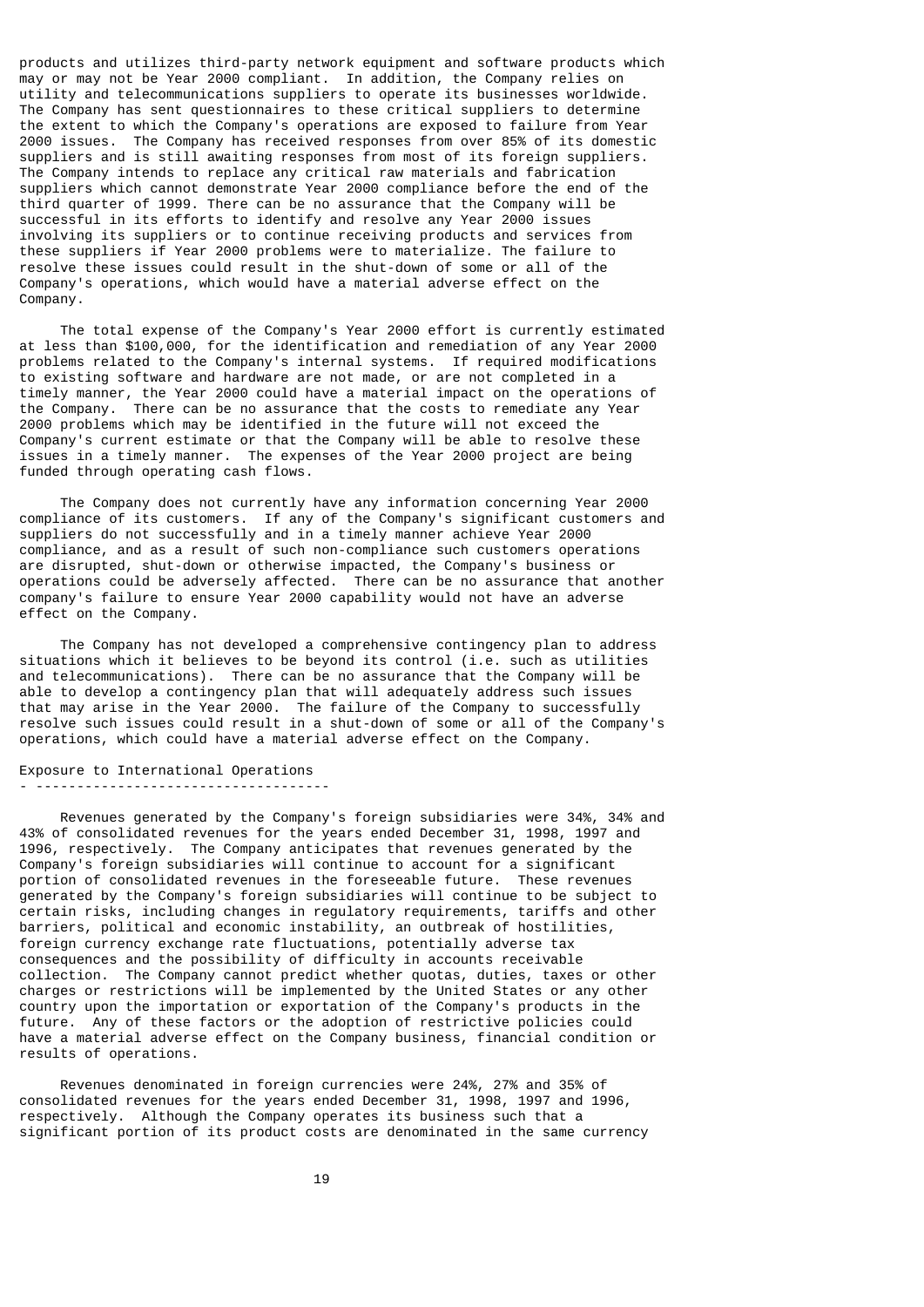that the associated sales are made in, there can be no assurance that the Company will not be adversely impacted in the future due to its exposure to foreign operations. Revenues denominated in currencies other than U.S. dollars expose the Company to currency fluctuations, which can adversely effect results of operations. During the year ended December 31, 1998, the Company experienced foreign currency transaction gains of \$47,000 while during the years ended December 31, 1997 and 1996, the Company experienced foreign exchange transaction losses of \$63,000 and \$31,000, respectively. The currency exchange translation gain in 1998 is primarily the result of the strengthening of the Japanese Yen against the U.S. dollar during 1998.

 The portion of the Company's consolidated revenues derived from sales to the Asia Pacific region were 25%, 28% and 26% for the years ended December 31, 1998, 1997 and 1996, respectively. Countries in the Asia Pacific region, including Japan, have experienced economic instability resulting in weaknesses in their currency, banking and equity markets. Although the current economic instability in the Asia Pacific region has not materially adversely affected the Company's order backlog, balance sheet, or results of operations to date, there can be no assurance that continued economic instability will not in the future have a material adverse affect on demand for the Company's products and its consolidated results of operations.

Cautionary Statement Regarding Forward Looking Statements - ---------------------------------------------------------

 This Report contains certain statements of a forward-looking nature relating to future events, such as statements regarding the Company's plans and strategies or future financial performance. Such statements can be identified by the use of forward-looking terminology such as "believes," "expects," "may," "will," "should" or "anticipates" or the negative thereof or other variations thereon or comparable terminology, or by discussions of strategy that involve risks and uncertainties. Investors and prospective investors are cautioned that such statements are only projections and that actual events or results may differ materially from those expressed in any such forward-looking statements. In addition to the factors described in this Report, the Company's actual consolidated quarterly or annual operating results have been affected in the past, or could be affected in the future, by additional factors, including, without limitation: changes in business conditions and the economy, generally; the ability of the Company to obtain patent protection, and enforce its patent rights, for existing and developing proprietary technologies; the ability of the Company to integrate successfully businesses, technologies or products which it may acquire; the effect of the loss of, or reduction in orders from, a major customer; and competition from other manufacturers of docking hardware, test head manipulators, tester interfaces and related ATE interface products.

## Item 7A: Quantitative and Qualitative Disclosure About Market Risk

 The Company is exposed to currency exchange rate risk in the normal course of its business. The Company employs risk management strategies including the use of forward exchange rate contracts to manage this exposure. The Company's objective in managing currency exchange risk is to minimize the impact of significant currency exchange rate fluctuations primarily in the Japanese Yen. The Company's Japanese operations expose its earnings to change in currency exchange rates because it's Japanese subsidiary makes its sales in Japanese Yen and purchases its sales inventory in U.S. dollars. Forward exchange rate contracts are used to establish a fixed conversion rate between the Japanese Yen and the U.S. dollar so that the level of the Company's gross margin from sales in Japan is not negatively impacted from significant movements in the Japanese Yen to U.S. dollar exchange rate. The Company purchases forward exchange rate contracts on a monthly basis in the amounts necessary to pay the U.S. dollar denominated obligations of its Japanese subsidiary. As of December 31, 1998, there were no forward exchange rate contracts outstanding.

 It is the Company's policy to enter into forward exchange rate contracts only to the extent necessary to achieve the desired objectives of management in limiting the Company's exposure to significant fluctuations in currency exchange rates. The Company does not hedge all of its currency exchange rate risk exposures in a manner that would completely eliminate the impact of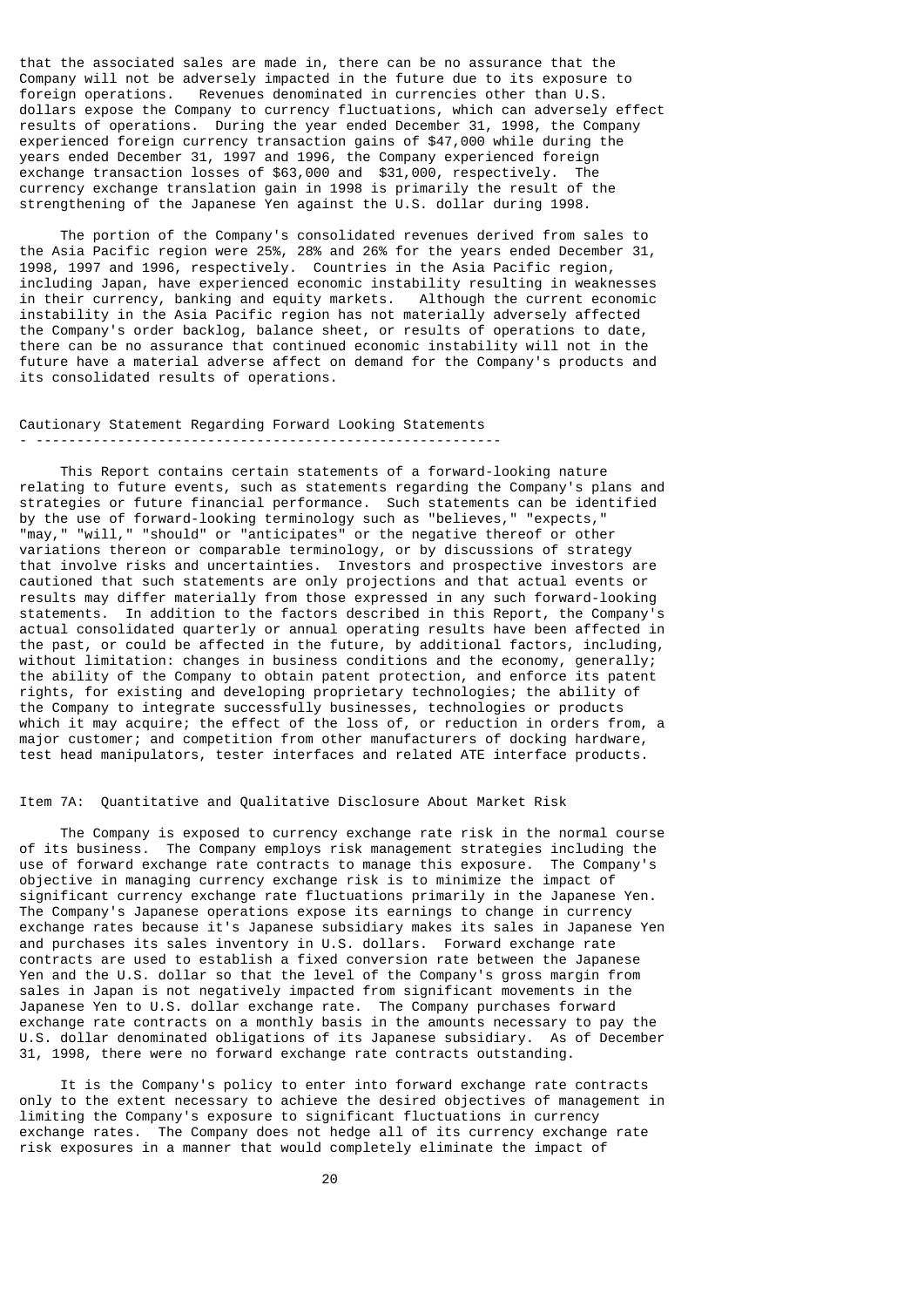changes in currency exchange rates on its net income. The Company does not expect that its results of operations or liquidity will be materially affected by these risk management activities.

 The notional amounts of the Company's forward exchange rate contracts are used only to satisfy current payments to material vendors to be exchanged and are not a measure of the Company's credit risk or its future cash requirements. Exchange risk related to forward exchange rate contracts is limited to movement in the exchange rates that would provide a more favorable exchange rate than that locked in the forward contract and forward contract amounts purchased in excess of the amount needed by the Company to satisfy its obligations. The Company manages that rate risk by limiting the size of the forward contracts purchased to the known amount of obligations due and not purchasing forward contracts with settlement dates beyond 30 days. The Company believes that the risk of loss due to exchange rate fluctuations is remote and that any losses would not be material to its financial condition or results of operations.

Item 8: Financial Statements and Supplementary Data

 Financial Statements are set forth in this report beginning at page F-1

Item 9: Changes in and Disagreements with Accountants on Accounting and Financial Disclosure

None

Part III: - --------

Item 10: Directors and Executive Officers

 The information called for by this item is incorporated by reference to the Company's Proxy Statement for its 1999 annual meeting of stockholders which will be filed prior to April 30, 1999.

Item 11: Executive Compensation

 The information called for by this item is incorporated by reference to the Company's Proxy Statement for its 1999 annual meeting of stockholders which will be filed prior to April 30, 1999.

Item 12: Security Ownership of Certain Beneficial Owners and Management

 The information called for by this item is incorporated by reference to the Company's Proxy Statement for its 1999 annual meeting of stockholders which will be filed prior to April 30, 1999.

Item 13: Certain Relationships and Related Transactions

 The information called for by this item is incorporated by reference to the Company's Proxy Statement for its 1999 annual meeting of stockholders which will be filed prior to April 30, 1999.

Item 14: Exhibits, Financial Statement Schedules

(a) The documents filed as part of this Annual Report on Form 10-K are:

- (i) The Company's consolidated financial statements and notes thereto as well as the applicable reports of the independent certified public accountants are included in Part II, Item 8 of this Annual Report on Form 10-K.
- (ii) The following consolidated financial statement schedule should be read in conjunction with the consolidated financial statements set forth in Part II, Item 8 of this Annual Report on Form 10-K:

Schedule II - Valuation and Qualifying Accounts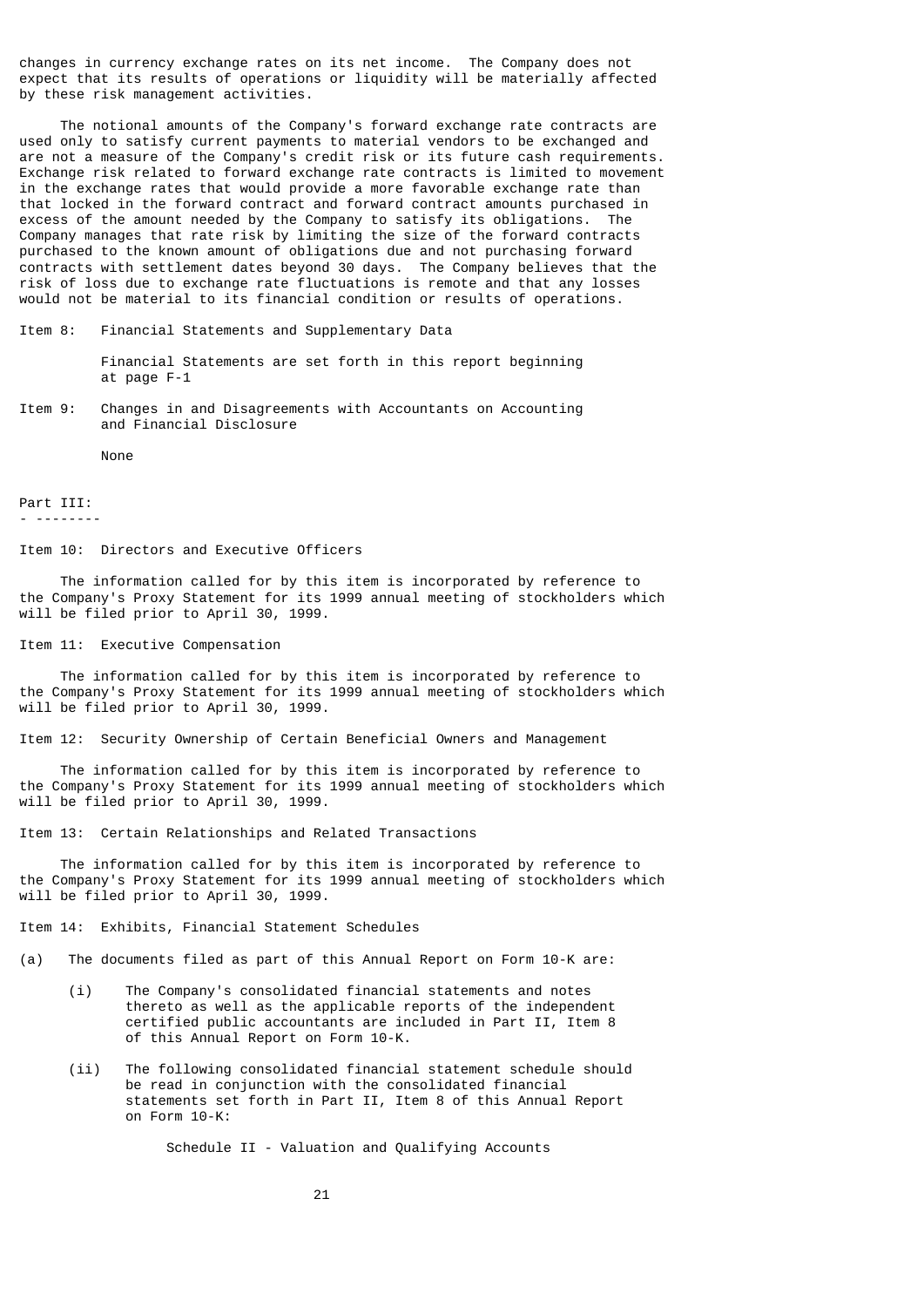- (iii) The exhibits required by Item 601 of Regulation S-K are included under Item 14(c) of this Annual Report on Form 10-K.
- (b) Reports on Form 8-K

 On October 2, 1998, the Company filed an amendment to its Form 8-K filed on August 5, 1998. The Amended Form 8-K contained the financial statements required by Item 7 of Form 8-K relating to the Company's acquisition of TestDesign Corporation.

- (c) Exhibits required by Item 601 of Regulation S-K:
- Exhibit Number Description of Exhibit
	- 3.1 Certificate of Incorporation.
	- 3.2 Bylaws of the Company
	- 10.1 Amended and Restated Loan Agreement, dated June 30, 1996, between inTEST Corporation and PNC Bank, National Association. (Amended effective as of June 30, 1998 pursuant to an Amendment to Loan Documents dated October 5, 1998 which is filed as Exhibit 10.11 to this Report)
	- 10.2 Lease Agreement, dated February 11, 1996, between First Industrial L.P. (formerly Cherry Hill Industrial Sites, Inc.) and the Company.
	- 10.3 Lease, dated August 5, 1996, between KIP Properties and the Company.
	- 10.4 Tenancy Agreement, dated April 18, 1996, between Alambon Tools Private Limited and inTEST PTE.
	- 10.5 1997 Stock Plan.
	- 10.6 Consulting Agreement, dated April 1, 1997, between the Company and Stuart F. Daniels, Ph.D.
	- 10.7 Lease Agreement, dated August 22, 1997, between First Industrial L.P (formerly Cherry Hill Industrial Sites, Inc.) and the Company.
	- 10.8 Lease Agreement between inTEST Limited and Alan Breck Robertson and Mavis Robertson dated March 3, 1998.
	- 10.9 Lease, dated January 16, 1998 between Tasman Associates and inTEST Sunnyvale (as successor by merger with TestDesign Corporation) and First Amendment signed February 24, 1999.
	- 10.10 Lease, dated June 12, 1998, between A. Bogomilsky and inTEST Sunnyvale (as successor by merger with TestDesign Corporation.
	- 10.11 Amendment to Loan Documents dated October 5, 1998, amending the loan agreement filed as Exhibit 10.1 to this Report.
	- 21 Subsidiaries of the Company.
	- 23 Consent of KPMG LLP.
	- 24 Financial Data Schedule.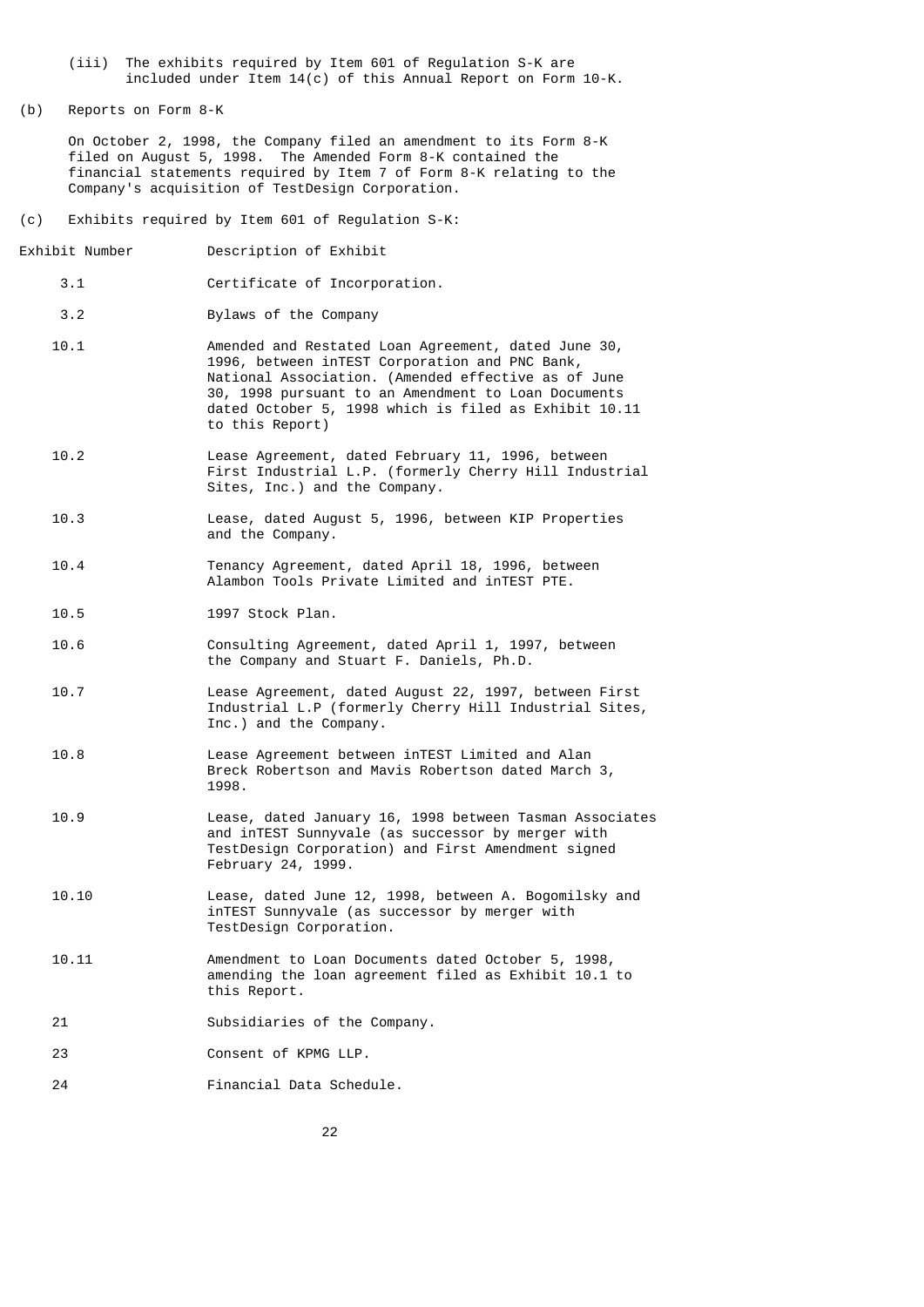Pursuant to the requirements of Section 13 or 15(d) of the Securities Exchange Act of 1934, the Registrant has duly caused this report to be signed on its behalf by the undersigned thereunto duly authorized.

inTEST Corporation

By: /s/ Robert E. Matthiessen -------------------------------------- Robert E. Matthiessen President and Chief Executive Officer Pursuant to the requirements of Securities Exchange Act of 1934, this report has been signed below by the following persons on behalf of the Registrant and in the capacities and on the dates indicated. /s/ Alyn R. Holt March 26, 1999 - ------------------------------------------- ---------------- Alyn R. Holt, Chairman /s/ Robert E. Matthiessen March 26, 1999 - ------------------------------------------- ---------------- Robert E. Matthiessen, President, Chief Executive Officer and Director (principal executive officer) /s/ Douglas W. Smith March 26, 1999 - ------------------------------------------- ---------------- Douglas W. Smith, Executive Vice President, Chief Operating Officer and Director /s/ Daniel J. Graham March 26, 1999 - ------------------------------------------- ---------------- Daniel J. Graham, Vice Chairman, Senior Vice President /s/ Hugh T. Regan, Jr. March 26, 1999 - ------------------------------------------- ---------------- Hugh T. Regan, Jr., Treasurer and Chief Financial Officer (principal financial officer) /s/ Hugh T. Regan, Sr. March 26, 1999 - ------------------------------------------- ---------------- Hugh T. Regan, Sr., Secretary /s/ Richard O. Endres March 26, 1999 - ------------------------------------------- ---------------- Richard O. Endres, Director /s/ Stuart F. Daniels March 26, 1999 - ------------------------------------------- ---------------- Stuart F. Daniels, Ph.D., Director /s/ Gregory W. Slayton March 26, 1999 - ------------------------------------------- ---------------- Gregory W. Slayton, Director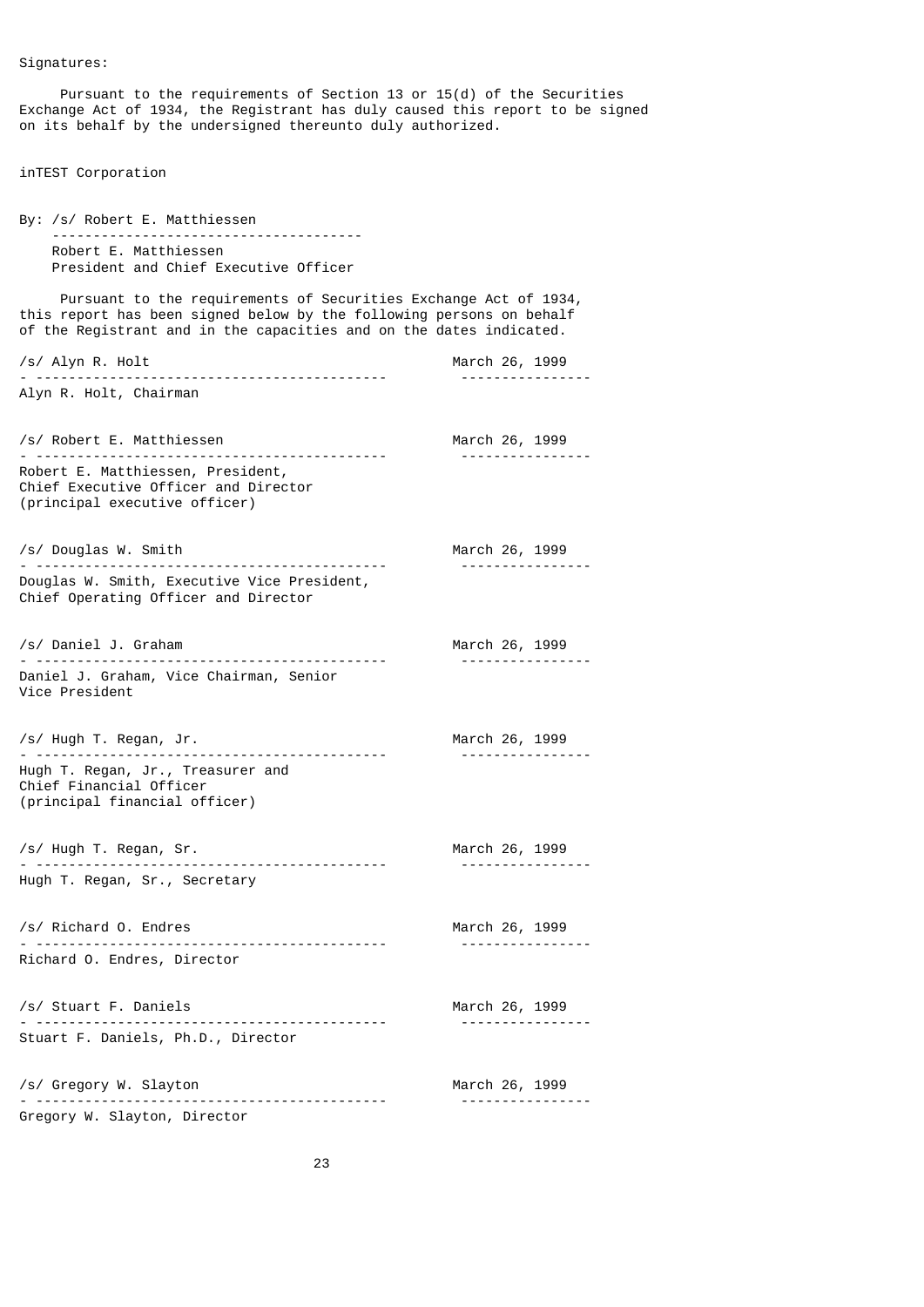Index to Exhibits

3.1 Certificate of Incorporation.\*

3.2 Bylaws of the Company.\*

- 10.1 Amended and Restated Loan Agreement, dated June 30, 1996, between inTEST Corporation and PNC Bank, National Association. (Amended effective June 30, 1998 pursuant to an Amendment to Loan Documents dated October 5, 1998 which is filed as Exhibit 10.11 to this Report)\*
- 10.2 Lease, dated February 11, 1996, between First Industrial L.P. (formerly Cherry Hill Industrial Sites, Inc.) and the Company.\*
- 10.3 Lease, dated August 5, 1996, between KIP Properties and the Company.\*
- 10.4 Tenancy Agreement, dated April 18, 1996, between Alambon Tools Private Limited and inTEST PTE.\*
- 10.5 1997 Stock Plan.\*\*
- 10.6 Consulting Agreement, dated April 1, 1997, between the Company and Stuart F. Daniels, Ph.D.\*
- 10.7 Lease Agreement dated August 22, 1997, between First Industrial L.P. (formerly Cherry Hill Industrial Sites, Inc.) and the Company. $***$
- 10.8 Lease Agreement between inTEST Limited and Alan Breck Robertson and Mavis Robertson dated March 3, 1998.\*\*\*\*
- 10.9 Lease, dated January 16, 1998, between Tasman Associates and inTEST Sunnyvale (as successor by merger with TestDesign Corporation) and First Amendment signed February 24, 1999.
- 10.10 Lease, dated June 12, 1998, between A. Bogomilsky and inTEST Sunnyvale (as successor by merger with TestDesign Corporation).
- 10.11 Amendment to Loan Documents dated October 5, 1998, amending the loan agreement filed as Exhibit 10.1 to this Report.
- 21 Subsidiaries of the Company.
- 23 Consent of KPMG LLP.
- 27 Financial Data Schedule.
- Previously filed by the Company as an exhibit to the Company's Registration Statement on Form S-1, Registration Statement No. 333-26457.
- Previously filed by the Company as an exhibit to the Company's Registration Statement on Form S-8, Registration Statement No. 333-44059.
- \*\*\* Previously filed by the Company as an exhibit to the Company's Quarterly Report on Form 10-Q for the quarter ended September 30, 1997.
- Previously filed by the Company as an exhibit to the Company's Annual Report on Form 10-K for the fiscal year ended December 31, 1997.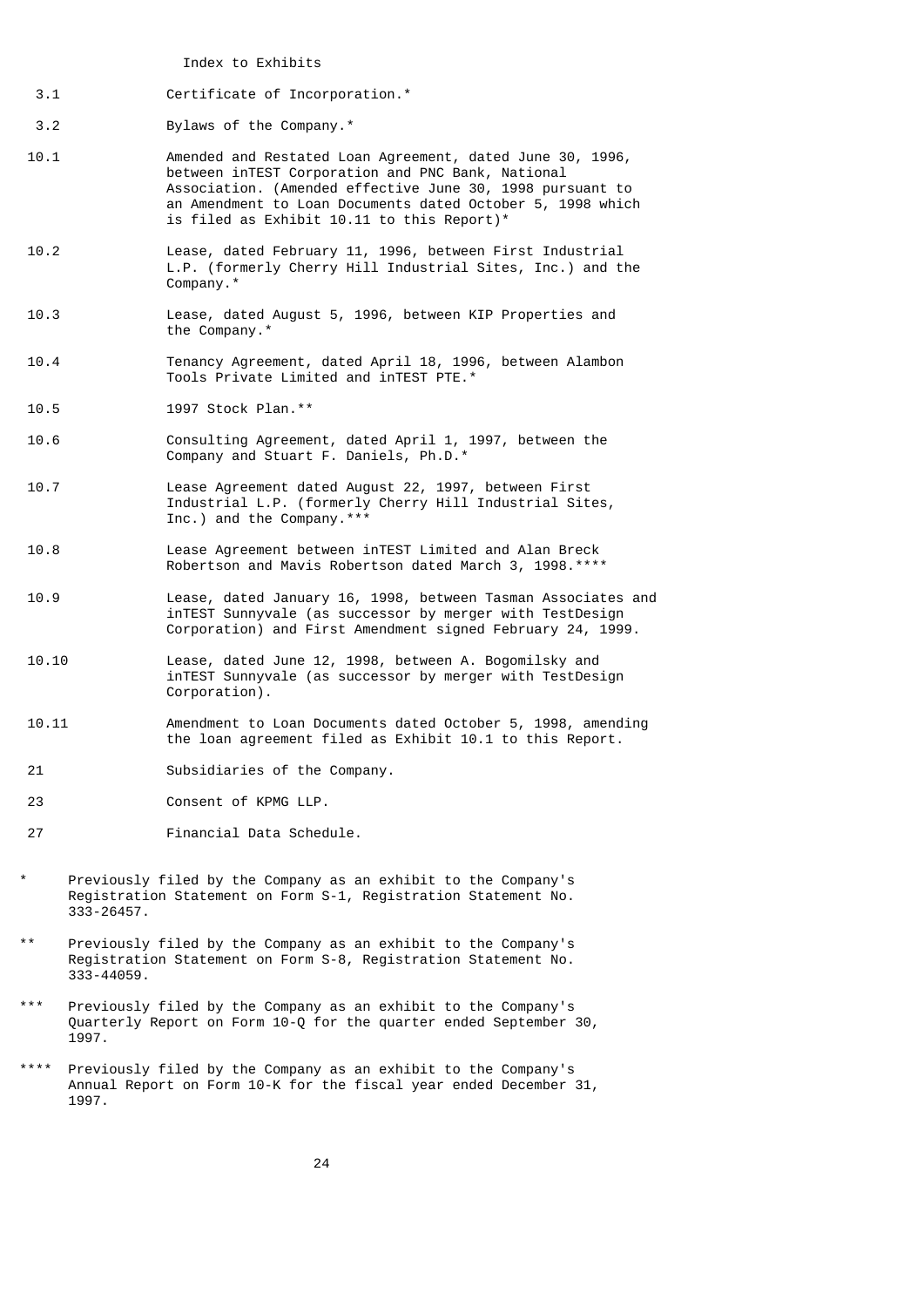## inTEST CORPORATION

#### INDEX TO CONSOLIDATED FINANCIAL STATEMENTS AND FINANCIAL STATEMENT SCHEDULE

|                                                                                                           | Page     |
|-----------------------------------------------------------------------------------------------------------|----------|
| CONSOLIDATED FINANCIAL STATEMENTS:                                                                        |          |
| Independent Auditors' Report                                                                              | $F - 1$  |
| Consolidated Balance Sheets as of December 31, 1998 and 1997                                              | $F - 2$  |
| Consolidated Statements of Earnings for the years ended<br>December 31, 1998, 1997 and 1996               | $F - 3$  |
| Consolidated Statements of Comprehensive Earnings for the<br>years ended December 31, 1998, 1997 and 1996 | $F - 4$  |
| Consolidated Statements of Stockholders' Equity for the<br>years ended December 31, 1998, 1997 and 1996   | $F - 5$  |
| Consolidated Statements of Cash Flows for the years ended<br>December 31, 1998, 1997 and 1996             | $F - 6$  |
| Notes to Consolidated Financial Statements                                                                | $F - 7$  |
| CONSOLIDATED FINANCIAL STATEMENT SCHEDULE:                                                                |          |
| Schedule II - Valuation and Qualifying Accounts                                                           | $F - 27$ |

<u>25 and 25</u>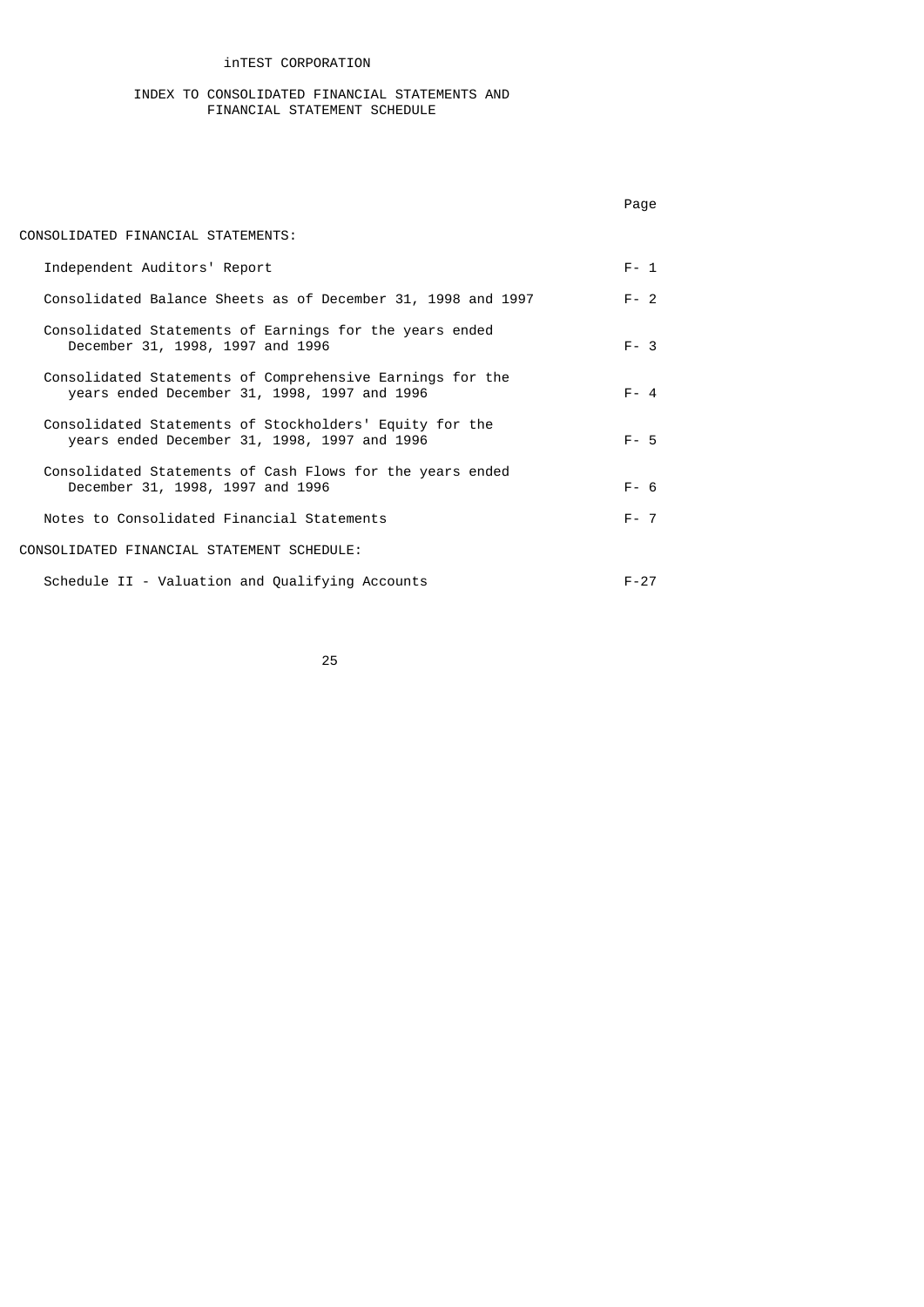Independent Auditors' Report

The Board of Directors and Stockholders inTEST Corporation

We have audited the accompanying consolidated balance sheets of inTEST Corporation and subsidiaries as of December 31, 1998 and 1997, and the related consolidated statements of earnings, comprehensive earnings, stockholders' equity and cash flows for each of the years in the three-year period ended December 31, 1998. In connection with our audits of the consolidated financial statements, we also have audited the consolidated financial statement schedule of valuation and qualifying accounts as of and for the three years ended December 31, 1998. These consolidated financial statements and consolidated financial statement schedule are the responsibility of the Company's management. Our responsibility is to express an opinion on these consolidated financial statements and consolidated financial statement schedule based on our audits.

We conducted our audits in accordance with generally accepted auditing standards. Those standards require that we plan and perform the audit to obtain reasonable assurance about whether the financial statements are free of material misstatement. An audit includes examining, on a test basis, evidence supporting the amounts and disclosures in the financial statements. An audit also includes assessing the accounting principles used and significant estimates made by management, as well as evaluating the overall financial statement presentation. We believe that our audits provide a reasonable basis for our opinion.

In our opinion, the consolidated financial statements referred to above present fairly, in all material respects, the financial position of inTEST Corporation and subsidiaries as of December 31, 1998 and 1997, and the results of their operations and their cash flows for each of the years in the three-year period ended December 31, 1998, in conformity with generally accepted accounting principles. Also in our opinion, the related consolidated financial statement schedule, when considered in relation to the basic consolidated financial statements taken as a whole, presents fairly, in all material respects, the information set forth therein.

KPMG LLP

Philadelphia, Pennsylvania February 19, 1999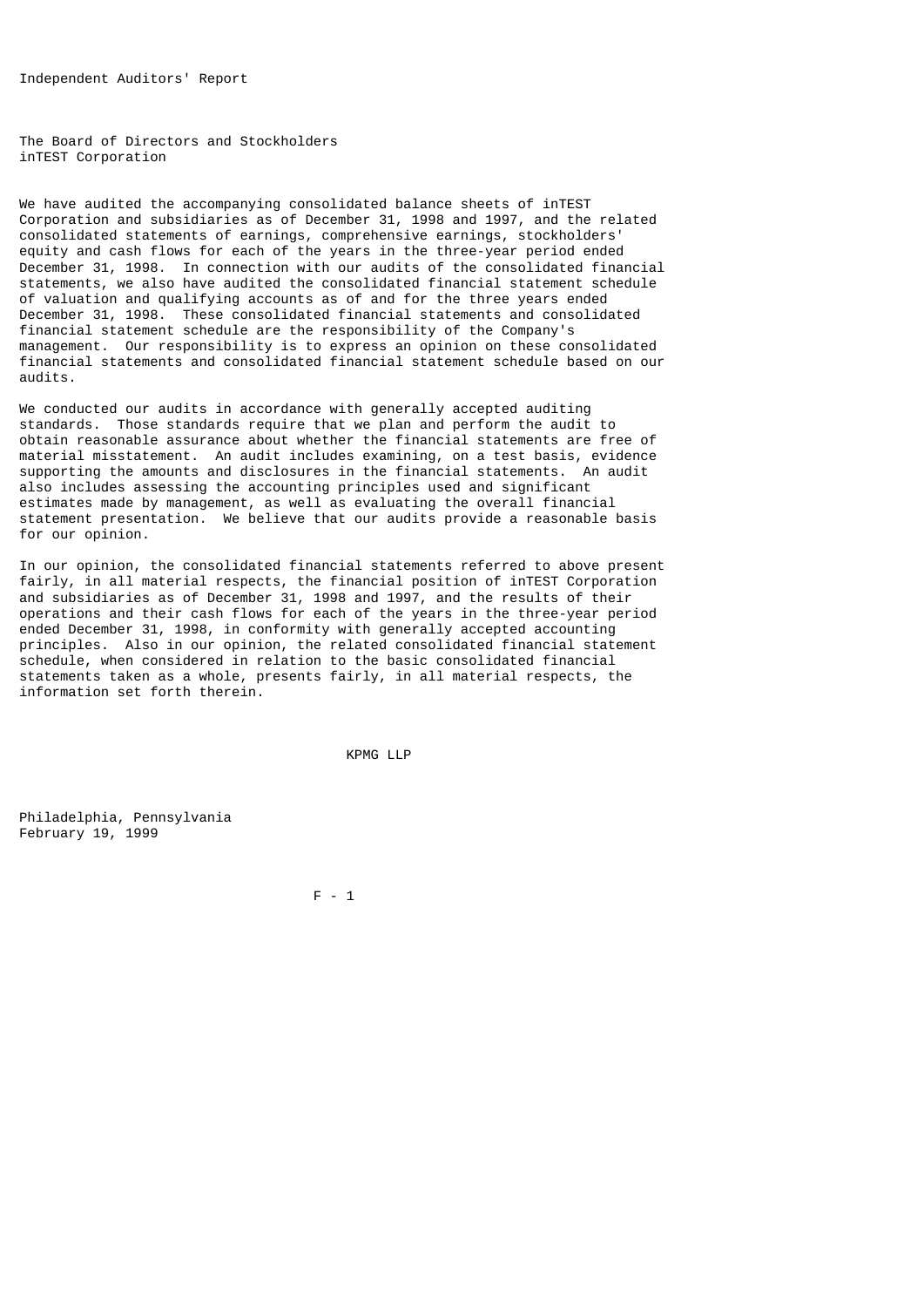## inTEST CORPORATION AND SUBSIDIARIES CONSOLIDATED BALANCE SHEETS (In thousands, except share data)

|                                                                     | December 31,                                                            |                                                                                                                                                                                                                                                                                                                                                                                                                                                                                        |
|---------------------------------------------------------------------|-------------------------------------------------------------------------|----------------------------------------------------------------------------------------------------------------------------------------------------------------------------------------------------------------------------------------------------------------------------------------------------------------------------------------------------------------------------------------------------------------------------------------------------------------------------------------|
|                                                                     | 1998                                                                    | 1997                                                                                                                                                                                                                                                                                                                                                                                                                                                                                   |
|                                                                     |                                                                         | $\begin{array}{cccccccccccccc} \multicolumn{2}{c}{} & \multicolumn{2}{c}{} & \multicolumn{2}{c}{} & \multicolumn{2}{c}{} & \multicolumn{2}{c}{} & \multicolumn{2}{c}{} & \multicolumn{2}{c}{} & \multicolumn{2}{c}{} & \multicolumn{2}{c}{} & \multicolumn{2}{c}{} & \multicolumn{2}{c}{} & \multicolumn{2}{c}{} & \multicolumn{2}{c}{} & \multicolumn{2}{c}{} & \multicolumn{2}{c}{} & \multicolumn{2}{c}{} & \multicolumn{2}{c}{} & \multicolumn{2}{c}{} & \multicolumn{2}{c}{} & \$ |
| <b>ASSETS</b>                                                       |                                                                         |                                                                                                                                                                                                                                                                                                                                                                                                                                                                                        |
| Current assets:                                                     |                                                                         |                                                                                                                                                                                                                                                                                                                                                                                                                                                                                        |
| Cash and cash equivalents                                           | 8,468<br>\$                                                             | \$12,035                                                                                                                                                                                                                                                                                                                                                                                                                                                                               |
| Trade accounts and notes receivable, net of allowance for           |                                                                         |                                                                                                                                                                                                                                                                                                                                                                                                                                                                                        |
| doubtful accounts of \$168 and \$144, respectively                  | 3,275                                                                   | 4,058                                                                                                                                                                                                                                                                                                                                                                                                                                                                                  |
| Inventories                                                         | 2,521                                                                   | 1,649                                                                                                                                                                                                                                                                                                                                                                                                                                                                                  |
| Deferred tax asset                                                  | 245                                                                     | 165                                                                                                                                                                                                                                                                                                                                                                                                                                                                                    |
| Refundable domestic and foreign income taxes                        | 658                                                                     | $\sim$                                                                                                                                                                                                                                                                                                                                                                                                                                                                                 |
| Other current assets                                                | 137<br><u>.</u> .                                                       | 136                                                                                                                                                                                                                                                                                                                                                                                                                                                                                    |
| Total current assets                                                |                                                                         |                                                                                                                                                                                                                                                                                                                                                                                                                                                                                        |
|                                                                     | 15,304                                                                  | 18,043                                                                                                                                                                                                                                                                                                                                                                                                                                                                                 |
| Machinery and equipment:                                            |                                                                         |                                                                                                                                                                                                                                                                                                                                                                                                                                                                                        |
| Machinery and equipment                                             | 1,690                                                                   | 1,129                                                                                                                                                                                                                                                                                                                                                                                                                                                                                  |
| Leasehold improvements                                              | 223                                                                     | 179                                                                                                                                                                                                                                                                                                                                                                                                                                                                                    |
|                                                                     | ---------                                                               | --------                                                                                                                                                                                                                                                                                                                                                                                                                                                                               |
|                                                                     | 1,913                                                                   | 1,308                                                                                                                                                                                                                                                                                                                                                                                                                                                                                  |
| Less: accumulated depreciation                                      | (1,078)                                                                 | (831)                                                                                                                                                                                                                                                                                                                                                                                                                                                                                  |
|                                                                     |                                                                         | <u> - - - - - - - -</u>                                                                                                                                                                                                                                                                                                                                                                                                                                                                |
| Net machinery and equipment                                         | 835                                                                     | 477                                                                                                                                                                                                                                                                                                                                                                                                                                                                                    |
|                                                                     | <u>.</u>                                                                | <u> - - - - - - - -</u>                                                                                                                                                                                                                                                                                                                                                                                                                                                                |
| Other assets                                                        | 195                                                                     | 136                                                                                                                                                                                                                                                                                                                                                                                                                                                                                    |
| Goodwill                                                            | 6,884                                                                   | 1,289                                                                                                                                                                                                                                                                                                                                                                                                                                                                                  |
|                                                                     |                                                                         |                                                                                                                                                                                                                                                                                                                                                                                                                                                                                        |
| Total assets                                                        |                                                                         | \$19,945                                                                                                                                                                                                                                                                                                                                                                                                                                                                               |
|                                                                     | \$23,218<br>$=$ $=$ $=$ $=$ $=$ $=$ $=$ $=$ $=$                         |                                                                                                                                                                                                                                                                                                                                                                                                                                                                                        |
|                                                                     |                                                                         |                                                                                                                                                                                                                                                                                                                                                                                                                                                                                        |
| LIABILITIES AND STOCKHOLDERS' EQUITY                                |                                                                         |                                                                                                                                                                                                                                                                                                                                                                                                                                                                                        |
| Current liabilities:                                                |                                                                         |                                                                                                                                                                                                                                                                                                                                                                                                                                                                                        |
| Accounts payable                                                    | \$<br>969                                                               | \$1,142                                                                                                                                                                                                                                                                                                                                                                                                                                                                                |
| Accrued expenses                                                    | 1,023                                                                   | 955                                                                                                                                                                                                                                                                                                                                                                                                                                                                                    |
| Domestic and foreign income taxes payable                           |                                                                         | 1,291                                                                                                                                                                                                                                                                                                                                                                                                                                                                                  |
|                                                                     | <u>.</u> .                                                              |                                                                                                                                                                                                                                                                                                                                                                                                                                                                                        |
| Total current liabilities                                           | 1,992                                                                   | 3,388                                                                                                                                                                                                                                                                                                                                                                                                                                                                                  |
| Commitments                                                         |                                                                         |                                                                                                                                                                                                                                                                                                                                                                                                                                                                                        |
|                                                                     |                                                                         |                                                                                                                                                                                                                                                                                                                                                                                                                                                                                        |
| Stockholders' equity:                                               |                                                                         |                                                                                                                                                                                                                                                                                                                                                                                                                                                                                        |
| Preferred stock, \$0.01 par value; 5,000,000 shares authorized;     |                                                                         |                                                                                                                                                                                                                                                                                                                                                                                                                                                                                        |
| no shares issued or outstanding                                     |                                                                         |                                                                                                                                                                                                                                                                                                                                                                                                                                                                                        |
| Common stock, \$0.01 par value; 20,000,000 shares authorized;       |                                                                         |                                                                                                                                                                                                                                                                                                                                                                                                                                                                                        |
| 6,536,034 and 5,911,034 shares issued and outstanding, respectively | 65                                                                      | 59                                                                                                                                                                                                                                                                                                                                                                                                                                                                                     |
| Additional paid-in capital                                          | 16,647                                                                  | 13,981                                                                                                                                                                                                                                                                                                                                                                                                                                                                                 |
| Retained earnings                                                   | 4,570                                                                   | 2,643                                                                                                                                                                                                                                                                                                                                                                                                                                                                                  |
| Accumulated other comprehensive expense                             | (56)                                                                    | (126)                                                                                                                                                                                                                                                                                                                                                                                                                                                                                  |
|                                                                     |                                                                         | - - - - - - - -                                                                                                                                                                                                                                                                                                                                                                                                                                                                        |
| Total stockholders' equity                                          | 21,226                                                                  | 16,557                                                                                                                                                                                                                                                                                                                                                                                                                                                                                 |
|                                                                     |                                                                         |                                                                                                                                                                                                                                                                                                                                                                                                                                                                                        |
| Total liabilities and stockholders' equity                          | \$23,218                                                                | \$19,945                                                                                                                                                                                                                                                                                                                                                                                                                                                                               |
|                                                                     | $\qquad \qquad \equiv \equiv \equiv \equiv \equiv \equiv \equiv \equiv$ |                                                                                                                                                                                                                                                                                                                                                                                                                                                                                        |
|                                                                     |                                                                         |                                                                                                                                                                                                                                                                                                                                                                                                                                                                                        |

See accompanying Notes to Consolidated Financial Statements.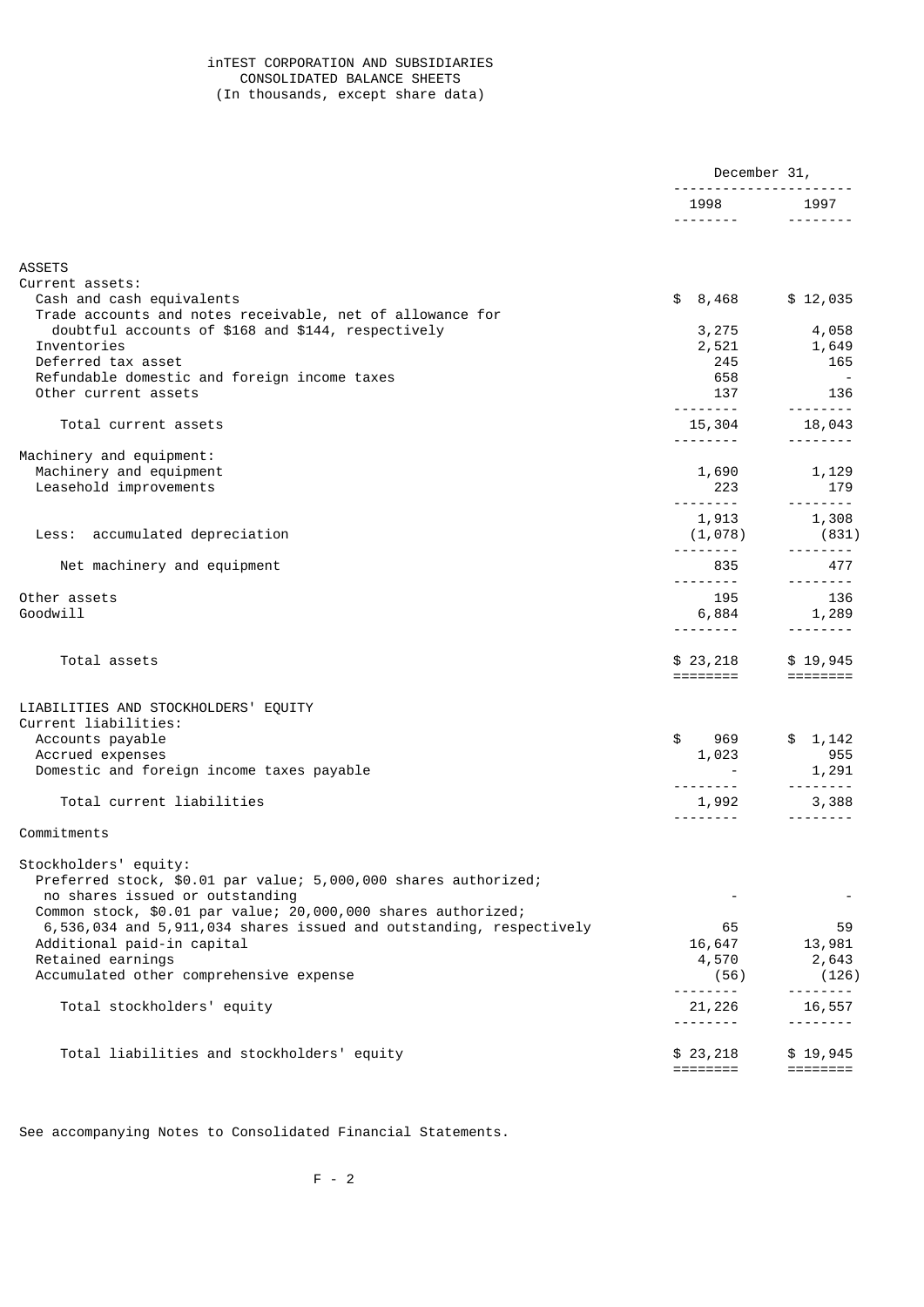## inTEST CORPORATION AND SUBSIDIARIES CONSOLIDATED STATEMENTS OF EARNINGS (In thousands, except share data)

|                                                                  | Years Ended December 31,                                                                                                                                                                                                                                                                                                                                                                                                                                                                        |                                                                                                                                                                                                                                                                                                                                                                                                                                                                                                     |                           |  |
|------------------------------------------------------------------|-------------------------------------------------------------------------------------------------------------------------------------------------------------------------------------------------------------------------------------------------------------------------------------------------------------------------------------------------------------------------------------------------------------------------------------------------------------------------------------------------|-----------------------------------------------------------------------------------------------------------------------------------------------------------------------------------------------------------------------------------------------------------------------------------------------------------------------------------------------------------------------------------------------------------------------------------------------------------------------------------------------------|---------------------------|--|
|                                                                  |                                                                                                                                                                                                                                                                                                                                                                                                                                                                                                 | 1998 1997<br>$\begin{array}{cccccccccccccc} \multicolumn{2}{c}{} & \multicolumn{2}{c}{} & \multicolumn{2}{c}{} & \multicolumn{2}{c}{} & \multicolumn{2}{c}{} & \multicolumn{2}{c}{} & \multicolumn{2}{c}{} & \multicolumn{2}{c}{} & \multicolumn{2}{c}{} & \multicolumn{2}{c}{} & \multicolumn{2}{c}{} & \multicolumn{2}{c}{} & \multicolumn{2}{c}{} & \multicolumn{2}{c}{} & \multicolumn{2}{c}{} & \multicolumn{2}{c}{} & \multicolumn{2}{c}{} & \multicolumn{2}{c}{} & \multicolumn{2}{c}{} & \$ | 1996<br>$- - - - - - - -$ |  |
| Net revenues                                                     |                                                                                                                                                                                                                                                                                                                                                                                                                                                                                                 | \$19,075 \$20,746 \$18,582                                                                                                                                                                                                                                                                                                                                                                                                                                                                          |                           |  |
| Cost of revenues                                                 |                                                                                                                                                                                                                                                                                                                                                                                                                                                                                                 | $8,402$ $7,808$ $6,755$                                                                                                                                                                                                                                                                                                                                                                                                                                                                             |                           |  |
| Gross margin                                                     | 10,673                                                                                                                                                                                                                                                                                                                                                                                                                                                                                          | 12,938 11,827                                                                                                                                                                                                                                                                                                                                                                                                                                                                                       |                           |  |
|                                                                  | -------                                                                                                                                                                                                                                                                                                                                                                                                                                                                                         | . <b>.</b> .                                                                                                                                                                                                                                                                                                                                                                                                                                                                                        | . <b>.</b>                |  |
| Operating expenses:<br>Selling expense                           |                                                                                                                                                                                                                                                                                                                                                                                                                                                                                                 |                                                                                                                                                                                                                                                                                                                                                                                                                                                                                                     |                           |  |
| Research and development expense                                 |                                                                                                                                                                                                                                                                                                                                                                                                                                                                                                 | $\begin{array}{llll} 3,346 & \quad & 2,789 & \quad & 2,471 \\ 1,934 & \quad & 1,737 & \quad & 1,928 \\ 2,875 & \quad & 2,225 & \quad & 1,812 \end{array}$                                                                                                                                                                                                                                                                                                                                           |                           |  |
| General and administrative expense                               |                                                                                                                                                                                                                                                                                                                                                                                                                                                                                                 |                                                                                                                                                                                                                                                                                                                                                                                                                                                                                                     |                           |  |
|                                                                  |                                                                                                                                                                                                                                                                                                                                                                                                                                                                                                 |                                                                                                                                                                                                                                                                                                                                                                                                                                                                                                     |                           |  |
| Total operating expenses                                         |                                                                                                                                                                                                                                                                                                                                                                                                                                                                                                 | 8,155 6,751 6,211                                                                                                                                                                                                                                                                                                                                                                                                                                                                                   |                           |  |
|                                                                  |                                                                                                                                                                                                                                                                                                                                                                                                                                                                                                 |                                                                                                                                                                                                                                                                                                                                                                                                                                                                                                     | $- - - - - - - -$         |  |
| Operating income                                                 |                                                                                                                                                                                                                                                                                                                                                                                                                                                                                                 | 2,518 6,187 5,616                                                                                                                                                                                                                                                                                                                                                                                                                                                                                   |                           |  |
|                                                                  |                                                                                                                                                                                                                                                                                                                                                                                                                                                                                                 | $\begin{array}{cccccccccccccc} \multicolumn{2}{c}{} & \multicolumn{2}{c}{} & \multicolumn{2}{c}{} & \multicolumn{2}{c}{} & \multicolumn{2}{c}{} & \multicolumn{2}{c}{} & \multicolumn{2}{c}{} & \multicolumn{2}{c}{} & \multicolumn{2}{c}{} & \multicolumn{2}{c}{} & \multicolumn{2}{c}{} & \multicolumn{2}{c}{} & \multicolumn{2}{c}{} & \multicolumn{2}{c}{} & \multicolumn{2}{c}{} & \multicolumn{2}{c}{} & \multicolumn{2}{c}{} & \multicolumn{2}{c}{} & \multicolumn{2}{c}{} & \$              |                           |  |
| Other income (expense):                                          |                                                                                                                                                                                                                                                                                                                                                                                                                                                                                                 |                                                                                                                                                                                                                                                                                                                                                                                                                                                                                                     |                           |  |
| Interest income                                                  |                                                                                                                                                                                                                                                                                                                                                                                                                                                                                                 | 455 349 147                                                                                                                                                                                                                                                                                                                                                                                                                                                                                         |                           |  |
| Interest expense                                                 | (3)                                                                                                                                                                                                                                                                                                                                                                                                                                                                                             | (15)                                                                                                                                                                                                                                                                                                                                                                                                                                                                                                | (11)                      |  |
| Other                                                            | 56                                                                                                                                                                                                                                                                                                                                                                                                                                                                                              | (74)                                                                                                                                                                                                                                                                                                                                                                                                                                                                                                | (35)                      |  |
|                                                                  |                                                                                                                                                                                                                                                                                                                                                                                                                                                                                                 | -------                                                                                                                                                                                                                                                                                                                                                                                                                                                                                             |                           |  |
| Total other income                                               | 508                                                                                                                                                                                                                                                                                                                                                                                                                                                                                             | 260<br>$- - - - - - -$                                                                                                                                                                                                                                                                                                                                                                                                                                                                              | 101<br>-------            |  |
| Earnings before income taxes and minority interest               | 3,026<br>$\begin{array}{cccccccccccccc} \multicolumn{2}{c}{} & \multicolumn{2}{c}{} & \multicolumn{2}{c}{} & \multicolumn{2}{c}{} & \multicolumn{2}{c}{} & \multicolumn{2}{c}{} & \multicolumn{2}{c}{} & \multicolumn{2}{c}{} & \multicolumn{2}{c}{} & \multicolumn{2}{c}{} & \multicolumn{2}{c}{} & \multicolumn{2}{c}{} & \multicolumn{2}{c}{} & \multicolumn{2}{c}{} & \multicolumn{2}{c}{} & \multicolumn{2}{c}{} & \multicolumn{2}{c}{} & \multicolumn{2}{c}{} & \multicolumn{2}{c}{} & \$ | 6,447<br>$- - - - - - - -$                                                                                                                                                                                                                                                                                                                                                                                                                                                                          | 5,717                     |  |
|                                                                  |                                                                                                                                                                                                                                                                                                                                                                                                                                                                                                 |                                                                                                                                                                                                                                                                                                                                                                                                                                                                                                     |                           |  |
| Income tax expense                                               | 1,099<br>-------                                                                                                                                                                                                                                                                                                                                                                                                                                                                                | 2,090<br>$\begin{array}{cccccccccccccc} \multicolumn{2}{c}{} & \multicolumn{2}{c}{} & \multicolumn{2}{c}{} & \multicolumn{2}{c}{} & \multicolumn{2}{c}{} & \multicolumn{2}{c}{} & \multicolumn{2}{c}{} & \multicolumn{2}{c}{} & \multicolumn{2}{c}{} & \multicolumn{2}{c}{} & \multicolumn{2}{c}{} & \multicolumn{2}{c}{} & \multicolumn{2}{c}{} & \multicolumn{2}{c}{} & \multicolumn{2}{c}{} & \multicolumn{2}{c}{} & \multicolumn{2}{c}{} & \multicolumn{2}{c}{} & \multicolumn{2}{c}{} & \$     | 858                       |  |
|                                                                  |                                                                                                                                                                                                                                                                                                                                                                                                                                                                                                 |                                                                                                                                                                                                                                                                                                                                                                                                                                                                                                     |                           |  |
| Earnings before minority interest                                | 1,927                                                                                                                                                                                                                                                                                                                                                                                                                                                                                           | 4,357                                                                                                                                                                                                                                                                                                                                                                                                                                                                                               | 4,859                     |  |
| Minority interest                                                |                                                                                                                                                                                                                                                                                                                                                                                                                                                                                                 | (25)<br>$- - - - - - - -$                                                                                                                                                                                                                                                                                                                                                                                                                                                                           | (213)                     |  |
|                                                                  |                                                                                                                                                                                                                                                                                                                                                                                                                                                                                                 |                                                                                                                                                                                                                                                                                                                                                                                                                                                                                                     |                           |  |
| Net earnings                                                     |                                                                                                                                                                                                                                                                                                                                                                                                                                                                                                 |                                                                                                                                                                                                                                                                                                                                                                                                                                                                                                     |                           |  |
|                                                                  |                                                                                                                                                                                                                                                                                                                                                                                                                                                                                                 |                                                                                                                                                                                                                                                                                                                                                                                                                                                                                                     |                           |  |
| Pro forma information (unaudited) (Note 3)                       |                                                                                                                                                                                                                                                                                                                                                                                                                                                                                                 |                                                                                                                                                                                                                                                                                                                                                                                                                                                                                                     |                           |  |
| Pro forma earnings before income taxes<br>Pro forma income taxes |                                                                                                                                                                                                                                                                                                                                                                                                                                                                                                 | \$6,407                                                                                                                                                                                                                                                                                                                                                                                                                                                                                             | \$5,627                   |  |
| Pro forma net earnings                                           |                                                                                                                                                                                                                                                                                                                                                                                                                                                                                                 | 2,680<br>3,726                                                                                                                                                                                                                                                                                                                                                                                                                                                                                      | 2,251<br>3,376            |  |
|                                                                  |                                                                                                                                                                                                                                                                                                                                                                                                                                                                                                 |                                                                                                                                                                                                                                                                                                                                                                                                                                                                                                     |                           |  |
| Earnings per share (1997 and 1996 information is pro forma):     |                                                                                                                                                                                                                                                                                                                                                                                                                                                                                                 |                                                                                                                                                                                                                                                                                                                                                                                                                                                                                                     |                           |  |
| Basic                                                            | \$0.31                                                                                                                                                                                                                                                                                                                                                                                                                                                                                          | \$0.74                                                                                                                                                                                                                                                                                                                                                                                                                                                                                              | \$<br>0.83                |  |
| Diluted                                                          | 0.31                                                                                                                                                                                                                                                                                                                                                                                                                                                                                            | 0.73                                                                                                                                                                                                                                                                                                                                                                                                                                                                                                | 0.83                      |  |
| Weighted average shares outstanding (1997 and 1996 information   |                                                                                                                                                                                                                                                                                                                                                                                                                                                                                                 |                                                                                                                                                                                                                                                                                                                                                                                                                                                                                                     |                           |  |
| is pro forma):<br>Basic                                          | 6,169,596                                                                                                                                                                                                                                                                                                                                                                                                                                                                                       |                                                                                                                                                                                                                                                                                                                                                                                                                                                                                                     | 4,091,034                 |  |
| Diluted                                                          | 6, 186, 460                                                                                                                                                                                                                                                                                                                                                                                                                                                                                     | 5,068,349<br>5,092,490                                                                                                                                                                                                                                                                                                                                                                                                                                                                              | 4,091,034                 |  |
|                                                                  |                                                                                                                                                                                                                                                                                                                                                                                                                                                                                                 |                                                                                                                                                                                                                                                                                                                                                                                                                                                                                                     |                           |  |

See accompanying Notes to Consolidated Financial Statements.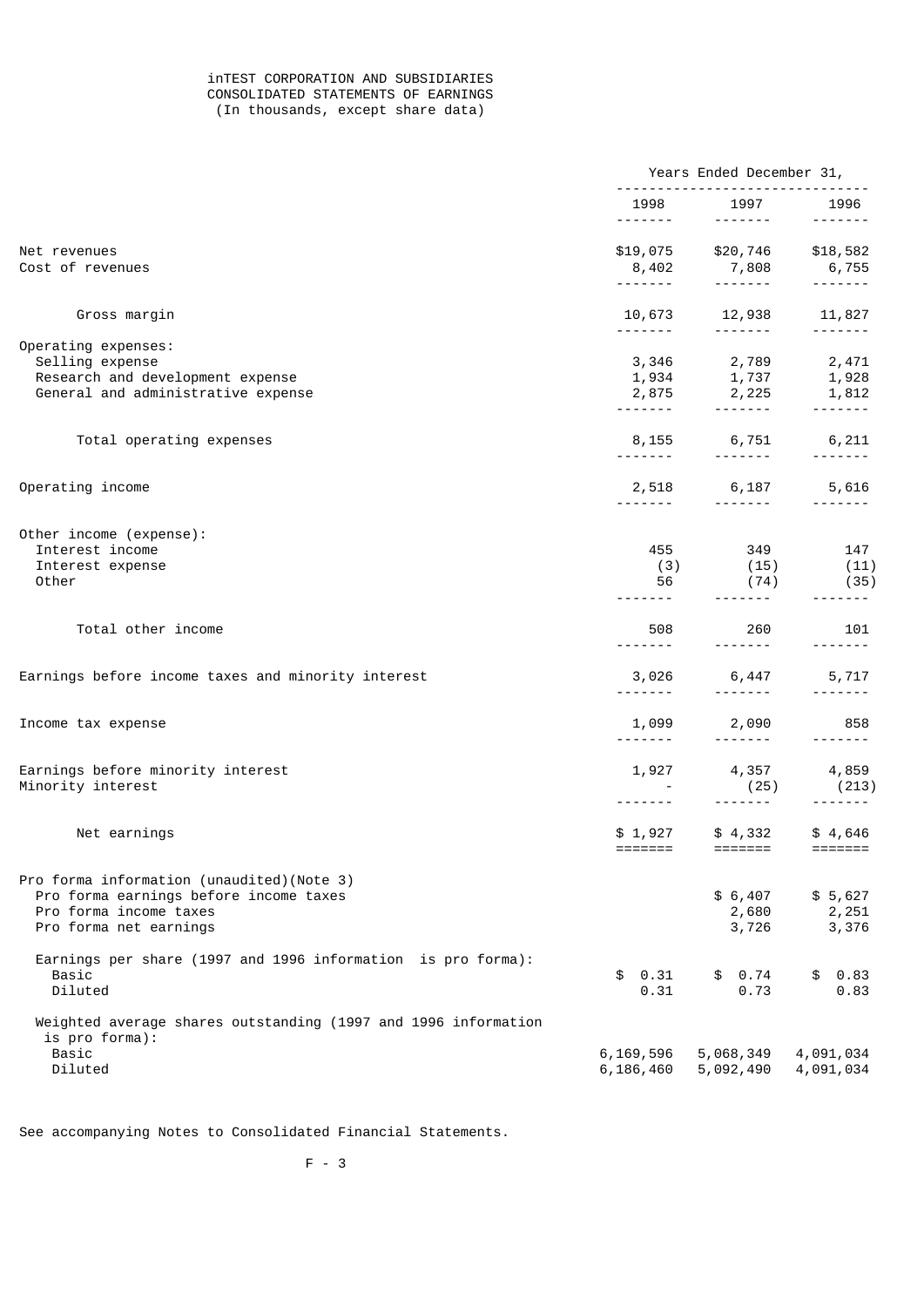## inTEST CORPORATION AND SUBSIDIARIES

## CONSOLIDATED STATEMENTS OF COMPREHENSIVE EARNINGS (In thousands, except share data)

|                                          | Years Ended December 31, |         |         |  |
|------------------------------------------|--------------------------|---------|---------|--|
|                                          | 1998                     | 1997    | 1996    |  |
| Net earnings                             | \$1,927                  | \$4,332 | \$4,646 |  |
| Foreign currency translation adjustments | 70                       | (153)   | (21)    |  |
| Comprehensive earnings                   | \$1,997                  | \$4,179 | \$4,625 |  |

See accompanying Notes to Consolidated Financial Statements.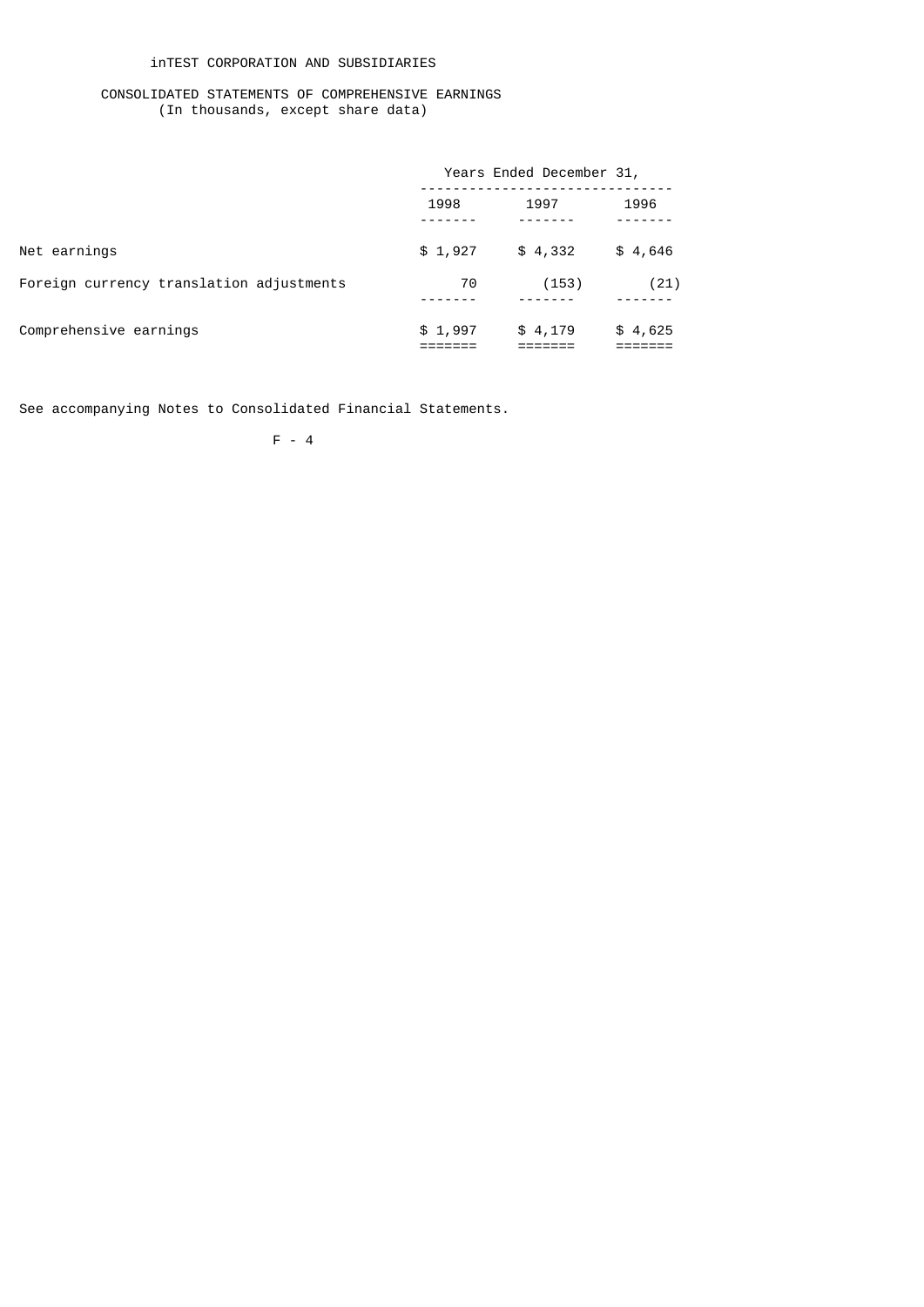## inTEST CORPORATION AND SUBSIDIARIES CONSOLIDATED STATEMENTS OF STOCKHOLDERS' EQUITY (In thousands, except share data)

|                                                                                                                                                                                       | Common Stock           |                                     | Additional<br>Paid-In<br>Retained                                       |                                               | Accumulated<br>Other<br>Comprehensive | Total<br>Stockholders'                        |  |
|---------------------------------------------------------------------------------------------------------------------------------------------------------------------------------------|------------------------|-------------------------------------|-------------------------------------------------------------------------|-----------------------------------------------|---------------------------------------|-----------------------------------------------|--|
|                                                                                                                                                                                       | Shares                 | Amount                              | Capital                                                                 | Earnings                                      | Earnings(Expense)                     | Equity                                        |  |
| Balance, January 1, 1996<br>Dividends-\$1.08 per share<br>Net earnings<br>Other comprehensive expense                                                                                 | 3,790,591              | \$<br>38                            | \$<br>689                                                               | \$3,273<br>(4,086)<br>4,646                   | \$<br>48<br>(21)                      | \$4,048<br>(4,086)<br>4,646<br>(21)           |  |
| Balance, December 31, 1996                                                                                                                                                            | 3,790,591              | 38                                  | 689                                                                     | 3,833                                         | 27                                    | 4,587                                         |  |
| Dividends-\$1.46 per share<br>Net earnings<br>Acquisition of minority interest 300,443<br>Issuance of common stock in<br>connection with Offering, net<br>Other comprehensive expense | 1,820,000              | 3<br>18<br>$\overline{\phantom{a}}$ | <b>Contract Contract</b><br>$\sim 10^{11}$ m $^{-1}$<br>1,655<br>11,637 | (5, 522)<br>4,332<br>$\overline{\phantom{a}}$ | $\sim$ $-$<br>(153)                   | (5, 522)<br>4,332<br>1,658<br>11,655<br>(153) |  |
| Balance, December 31, 1997                                                                                                                                                            | 5,911,034              | 59                                  | 13,981                                                                  | 2,643                                         | (126)                                 | 16,557                                        |  |
| Net earnings<br>Issuance of common stock in<br>connection with Acquisition<br>Other comprehensive earnings                                                                            | 625,000                | $6\overline{6}$                     | 2,666                                                                   | 1,927                                         | 70                                    | 1,927<br>2,672<br>70                          |  |
| Balance, December 31, 1998                                                                                                                                                            | 6,536,034<br>========= | 65                                  | \$16,647<br>========                                                    | \$4,570<br>$=$ $=$ $=$ $=$ $=$ $=$ $=$        | (56)<br>======                        | \$21,226                                      |  |

See accompanying Notes to Consolidated Financial Statements.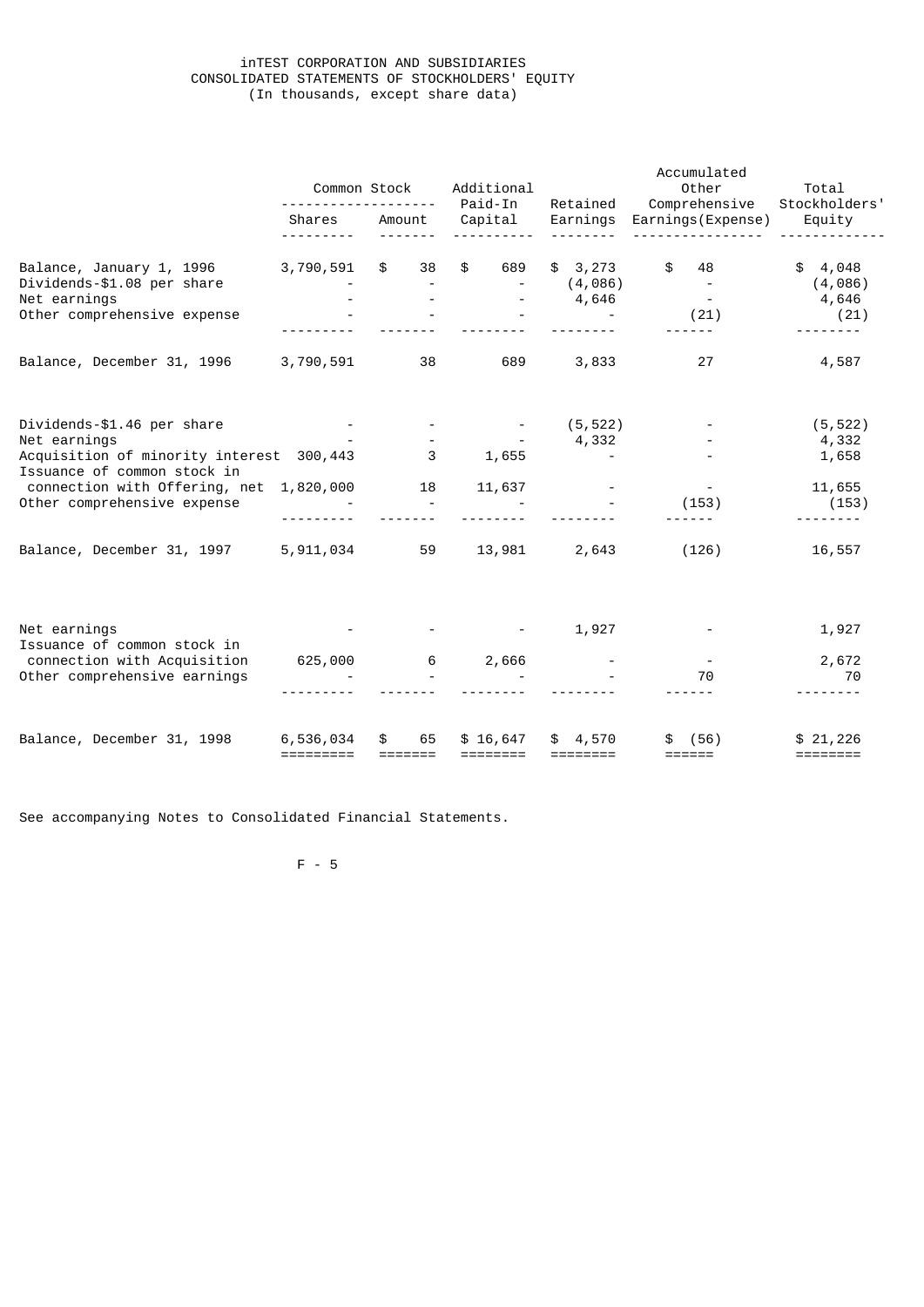## inTEST CORPORATION AND SUBSIDIARIES CONSOLIDATED STATEMENTS OF CASH FLOWS (In thousands, except share data)

|                                                                                                               | Years Ended December 31,               |                                                                                                                                                                                                                                                                                                                                                                                                                                                                                                                    |                                                                                                                                                                                                                                                                                                                                                                                                                                                                                        |
|---------------------------------------------------------------------------------------------------------------|----------------------------------------|--------------------------------------------------------------------------------------------------------------------------------------------------------------------------------------------------------------------------------------------------------------------------------------------------------------------------------------------------------------------------------------------------------------------------------------------------------------------------------------------------------------------|----------------------------------------------------------------------------------------------------------------------------------------------------------------------------------------------------------------------------------------------------------------------------------------------------------------------------------------------------------------------------------------------------------------------------------------------------------------------------------------|
|                                                                                                               | .                                      | 1998 1997<br>$- - - - - - - -$                                                                                                                                                                                                                                                                                                                                                                                                                                                                                     | 1996<br>$\frac{1}{2} \left( \frac{1}{2} \right) \left( \frac{1}{2} \right) \left( \frac{1}{2} \right) \left( \frac{1}{2} \right) \left( \frac{1}{2} \right) \left( \frac{1}{2} \right) \left( \frac{1}{2} \right) \left( \frac{1}{2} \right) \left( \frac{1}{2} \right) \left( \frac{1}{2} \right) \left( \frac{1}{2} \right) \left( \frac{1}{2} \right) \left( \frac{1}{2} \right) \left( \frac{1}{2} \right) \left( \frac{1}{2} \right) \left( \frac{1}{2} \right) \left( \frac$     |
| CASH FLOWS FROM OPERATING ACTIVITIES                                                                          |                                        |                                                                                                                                                                                                                                                                                                                                                                                                                                                                                                                    |                                                                                                                                                                                                                                                                                                                                                                                                                                                                                        |
| Net earnings<br>Adjustments to reconcile net earnings to net cash:                                            |                                        | $$1,927$ $$4,332$                                                                                                                                                                                                                                                                                                                                                                                                                                                                                                  | \$4,646                                                                                                                                                                                                                                                                                                                                                                                                                                                                                |
| Depreciation and amortization                                                                                 | 491                                    | 217                                                                                                                                                                                                                                                                                                                                                                                                                                                                                                                | 109                                                                                                                                                                                                                                                                                                                                                                                                                                                                                    |
| Deferred taxes<br>Foreign exchange (gain) loss                                                                | 17                                     | $(79)$ $(165)$<br>$\frac{62}{10}$                                                                                                                                                                                                                                                                                                                                                                                                                                                                                  | $\sim$ $-$<br>-31                                                                                                                                                                                                                                                                                                                                                                                                                                                                      |
| Allowance for bad debts                                                                                       | (32)                                   | 49                                                                                                                                                                                                                                                                                                                                                                                                                                                                                                                 | 51                                                                                                                                                                                                                                                                                                                                                                                                                                                                                     |
| Minority interest                                                                                             | <b>Contract Contract</b>               | 25                                                                                                                                                                                                                                                                                                                                                                                                                                                                                                                 | 213                                                                                                                                                                                                                                                                                                                                                                                                                                                                                    |
| Changes in assets and liabilities, net of effects of Acquisition:<br>Trade accounts and notes receivable, net |                                        | $1,747$ $(2,226)$                                                                                                                                                                                                                                                                                                                                                                                                                                                                                                  | 925                                                                                                                                                                                                                                                                                                                                                                                                                                                                                    |
| Inventories                                                                                                   |                                        | 10 (352) (66)                                                                                                                                                                                                                                                                                                                                                                                                                                                                                                      |                                                                                                                                                                                                                                                                                                                                                                                                                                                                                        |
| Refundable domestic and state income taxes                                                                    |                                        |                                                                                                                                                                                                                                                                                                                                                                                                                                                                                                                    |                                                                                                                                                                                                                                                                                                                                                                                                                                                                                        |
| Other current assets                                                                                          |                                        |                                                                                                                                                                                                                                                                                                                                                                                                                                                                                                                    |                                                                                                                                                                                                                                                                                                                                                                                                                                                                                        |
| Accounts payable                                                                                              |                                        | $(315)$ $659$ $(235)$                                                                                                                                                                                                                                                                                                                                                                                                                                                                                              |                                                                                                                                                                                                                                                                                                                                                                                                                                                                                        |
| Domestic and foreign income tax payable<br>Dividends payable                                                  |                                        | $(1, 333)$ 845 (118)                                                                                                                                                                                                                                                                                                                                                                                                                                                                                               |                                                                                                                                                                                                                                                                                                                                                                                                                                                                                        |
| Accrued expenses                                                                                              |                                        | $(244)$ $(973)$<br>$331$                                                                                                                                                                                                                                                                                                                                                                                                                                                                                           | 50                                                                                                                                                                                                                                                                                                                                                                                                                                                                                     |
| Net cash provided by operating activities                                                                     |                                        | $1,563$ $2,609$ $5,535$<br>------- ------- -------                                                                                                                                                                                                                                                                                                                                                                                                                                                                 |                                                                                                                                                                                                                                                                                                                                                                                                                                                                                        |
| CASH FLOWS FROM INVESTING ACTIVITIES                                                                          |                                        |                                                                                                                                                                                                                                                                                                                                                                                                                                                                                                                    |                                                                                                                                                                                                                                                                                                                                                                                                                                                                                        |
| Acquisition of business, net of cash acquired                                                                 | (4, 629)                               |                                                                                                                                                                                                                                                                                                                                                                                                                                                                                                                    |                                                                                                                                                                                                                                                                                                                                                                                                                                                                                        |
| Purchase of machinery and equipment                                                                           |                                        |                                                                                                                                                                                                                                                                                                                                                                                                                                                                                                                    |                                                                                                                                                                                                                                                                                                                                                                                                                                                                                        |
| Other long-term asset                                                                                         |                                        | $(42)$ $(54)$ $(65)$                                                                                                                                                                                                                                                                                                                                                                                                                                                                                               | $\begin{array}{cccccccccccccc} \multicolumn{2}{c}{} & \multicolumn{2}{c}{} & \multicolumn{2}{c}{} & \multicolumn{2}{c}{} & \multicolumn{2}{c}{} & \multicolumn{2}{c}{} & \multicolumn{2}{c}{} & \multicolumn{2}{c}{} & \multicolumn{2}{c}{} & \multicolumn{2}{c}{} & \multicolumn{2}{c}{} & \multicolumn{2}{c}{} & \multicolumn{2}{c}{} & \multicolumn{2}{c}{} & \multicolumn{2}{c}{} & \multicolumn{2}{c}{} & \multicolumn{2}{c}{} & \multicolumn{2}{c}{} & \multicolumn{2}{c}{} & \$ |
| Net cash used in investing activities                                                                         |                                        | $(4,932)$ $(124)$ $(619)$                                                                                                                                                                                                                                                                                                                                                                                                                                                                                          | $- - - - - - - -$                                                                                                                                                                                                                                                                                                                                                                                                                                                                      |
| CASH FLOWS FROM FINANCING ACTIVITIES                                                                          |                                        |                                                                                                                                                                                                                                                                                                                                                                                                                                                                                                                    |                                                                                                                                                                                                                                                                                                                                                                                                                                                                                        |
| Dividends paid                                                                                                |                                        | $(5,541)$ $(3,339)$                                                                                                                                                                                                                                                                                                                                                                                                                                                                                                |                                                                                                                                                                                                                                                                                                                                                                                                                                                                                        |
| Net principal debt borrowings (repayments)                                                                    |                                        | $(215)$ $(189)$ $189$                                                                                                                                                                                                                                                                                                                                                                                                                                                                                              |                                                                                                                                                                                                                                                                                                                                                                                                                                                                                        |
| Net proceeds from public offering                                                                             | .                                      | $-11,655$                                                                                                                                                                                                                                                                                                                                                                                                                                                                                                          | $- - - - - - - -$                                                                                                                                                                                                                                                                                                                                                                                                                                                                      |
| Net cash provided by (used in) financing activities                                                           |                                        | $(215)$ 5,925 $(3, 150)$<br>$\begin{array}{cccccccccc} \multicolumn{2}{c}{} & \multicolumn{2}{c}{} & \multicolumn{2}{c}{} & \multicolumn{2}{c}{} & \multicolumn{2}{c}{} & \multicolumn{2}{c}{} & \multicolumn{2}{c}{} & \multicolumn{2}{c}{} & \multicolumn{2}{c}{} & \multicolumn{2}{c}{} & \multicolumn{2}{c}{} & \multicolumn{2}{c}{} & \multicolumn{2}{c}{} & \multicolumn{2}{c}{} & \multicolumn{2}{c}{} & \multicolumn{2}{c}{} & \multicolumn{2}{c}{} & \multicolumn{2}{c}{} & \multicolumn{2}{c}{} & \mult$ | $\begin{array}{cccccccccccccc} \multicolumn{2}{c}{} & \multicolumn{2}{c}{} & \multicolumn{2}{c}{} & \multicolumn{2}{c}{} & \multicolumn{2}{c}{} & \multicolumn{2}{c}{} & \multicolumn{2}{c}{} & \multicolumn{2}{c}{} & \multicolumn{2}{c}{} & \multicolumn{2}{c}{} & \multicolumn{2}{c}{} & \multicolumn{2}{c}{} & \multicolumn{2}{c}{} & \multicolumn{2}{c}{} & \multicolumn{2}{c}{} & \multicolumn{2}{c}{} & \multicolumn{2}{c}{} & \multicolumn{2}{c}{} & \multicolumn{2}{c}{} & \$ |
| Effects of exchange rates on cash                                                                             |                                        | $17$ (67)                                                                                                                                                                                                                                                                                                                                                                                                                                                                                                          | $\overline{7}$                                                                                                                                                                                                                                                                                                                                                                                                                                                                         |
| Net cash provided by (used in) all activities                                                                 |                                        | $(3, 567)$ 8, 343 1, 773                                                                                                                                                                                                                                                                                                                                                                                                                                                                                           |                                                                                                                                                                                                                                                                                                                                                                                                                                                                                        |
| Cash and cash equivalents at beginning of period                                                              |                                        | 12,035 3,692                                                                                                                                                                                                                                                                                                                                                                                                                                                                                                       | 1,919                                                                                                                                                                                                                                                                                                                                                                                                                                                                                  |
| Cash and cash equivalents at end of period                                                                    |                                        | $- - - - - - -$<br>\$ 8,468 \$12,035                                                                                                                                                                                                                                                                                                                                                                                                                                                                               | -------<br>\$3,692                                                                                                                                                                                                                                                                                                                                                                                                                                                                     |
| SUPPLEMENTAL SCHEDULE OF NON-CASH INVESTING ACTIVITIES<br>Details of Acquisition:                             | =======                                | =======                                                                                                                                                                                                                                                                                                                                                                                                                                                                                                            | $=$ $=$ $=$ $=$ $=$ $=$ $=$                                                                                                                                                                                                                                                                                                                                                                                                                                                            |
| Fair value of assets acquired net of cash acquired                                                            | \$2,003                                |                                                                                                                                                                                                                                                                                                                                                                                                                                                                                                                    |                                                                                                                                                                                                                                                                                                                                                                                                                                                                                        |
| Liabilities assumed                                                                                           | (549)                                  |                                                                                                                                                                                                                                                                                                                                                                                                                                                                                                                    |                                                                                                                                                                                                                                                                                                                                                                                                                                                                                        |
| Common stock issued                                                                                           | (2, 672)                               |                                                                                                                                                                                                                                                                                                                                                                                                                                                                                                                    |                                                                                                                                                                                                                                                                                                                                                                                                                                                                                        |
| Goodwill resulting from Acquisition                                                                           | 5,847<br>-------                       |                                                                                                                                                                                                                                                                                                                                                                                                                                                                                                                    |                                                                                                                                                                                                                                                                                                                                                                                                                                                                                        |
| Net cash paid for Acquisition                                                                                 | \$4,629<br>$=$ $=$ $=$ $=$ $=$ $=$ $=$ |                                                                                                                                                                                                                                                                                                                                                                                                                                                                                                                    |                                                                                                                                                                                                                                                                                                                                                                                                                                                                                        |
| Cash payments made for:                                                                                       |                                        |                                                                                                                                                                                                                                                                                                                                                                                                                                                                                                                    |                                                                                                                                                                                                                                                                                                                                                                                                                                                                                        |
| Domestic and foreign income taxes<br>Interest                                                                 | \$3,210<br>3                           | \$1,366<br>14                                                                                                                                                                                                                                                                                                                                                                                                                                                                                                      | \$<br>977<br>11                                                                                                                                                                                                                                                                                                                                                                                                                                                                        |

See accompanying Notes to Consolidated Financial Statements.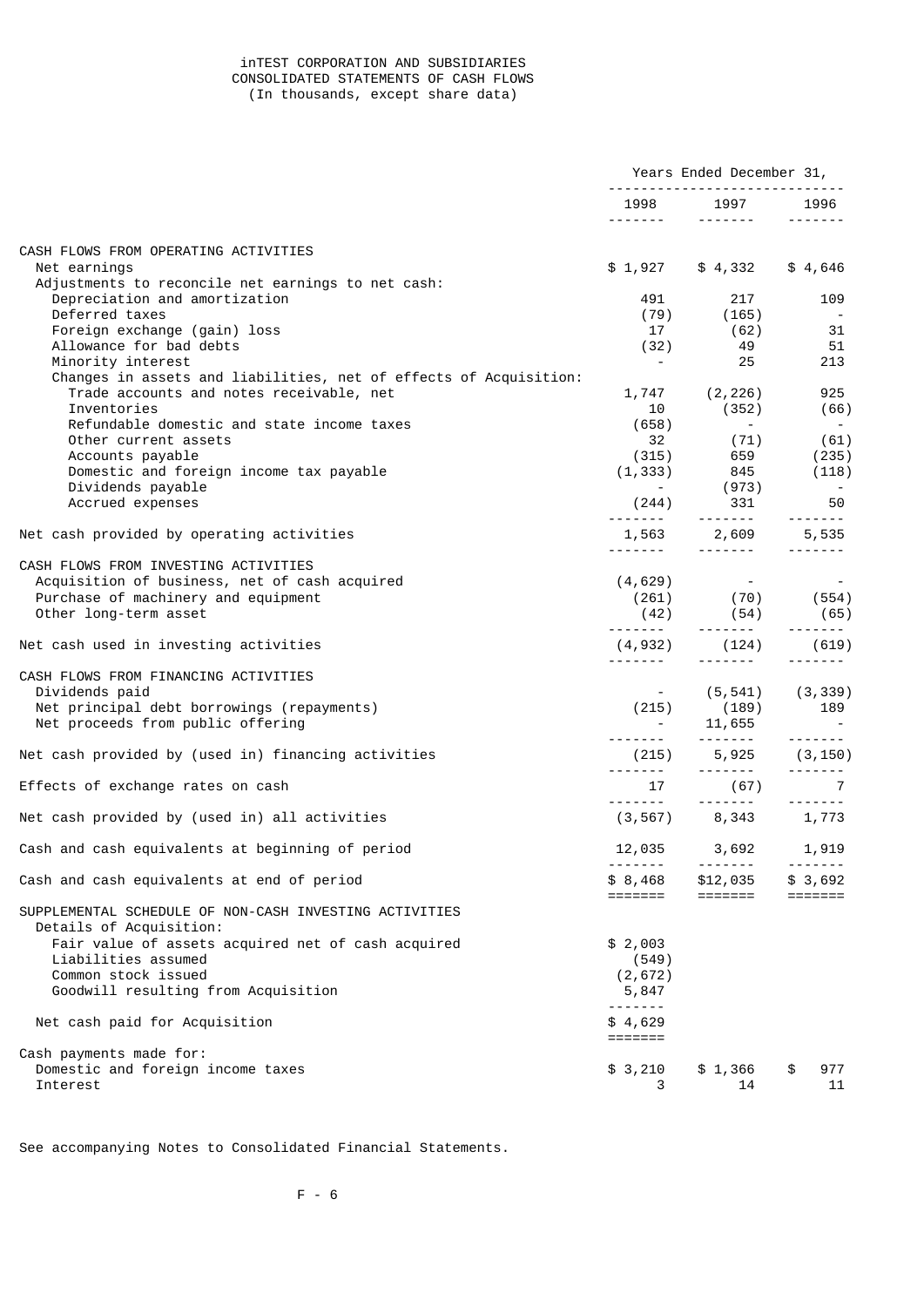#### (1) NATURE OF OPERATIONS

 inTEST Corporation (the "Company") designs, manufactures and markets docking hardware, test head manipulators and tester interfaces used by semiconductor manufacturers during the testing of wafers and packaged devices. The Company also designs and markets related automatic test equipment interface products.

 The consolidated entity is comprised of inTEST Corporation (parent) and seven 100% owned subsidiaries: inTEST Limited (Thame, UK), inTEST Kabushiki Kaisha (Kichijoji, Japan), inTEST PTE, Limited (Singapore), inTEST Sunnyvale Corp. (Delaware) (acquired in the third quarter of 1998 - see Note 4), inTEST Investments, Inc. (a Delaware holding company), inTEST IP Corp. (a Delaware holding company) and inTEST Licensing Corp. (a Delaware holding company).

 The Company manufactures its products in the U.S. and the U.K. Marketing and support activities are conducted worldwide from the Company's facilities in the U.S., U.K., Japan and Singapore.

 On June 20, 1997, the Company completed an initial public offering of 2.275 million common shares through which the Company issued 1.82 million new shares of common stock (the "Offering"). Simultaneous with the closing of the Offering, the Company acquired the 21% minority interests in each of its three foreign subsidiaries in exchange for an aggregate of 300,443 shares of the Company's common stock (the "Exchange"). Prior to the Offering the Company owned 79% of each of the three foreign subsidiaries.

### (2) SUMMARY OF SIGNIFICANT ACCOUNTING POLICIES

 Basis of Presentation ---------------------

 The consolidated financial statements include the accounts of the Company and its wholly owned subsidiaries. All significant intercompany accounts and transactions have been eliminated upon consolidation. The preparation of financial statements in conformity with generally accepted accounting principles requires management to make estimates and assumptions that affect the reported amounts of assets and liabilities and disclosure of contingent assets and liabilities at the date of the financial statements and the reported amounts of revenues and expenses during the reporting period. Actual results could differ from those estimates.

Reclassification

----------------

 Certain prior year amounts have been reclassified to conform with the current year presentation.

 Cash and Cash Equivalents -------------------------

 Short-term investments, which have maturities of three months or less when purchased, are considered to be cash equivalents and are carried at cost, which approximates market value.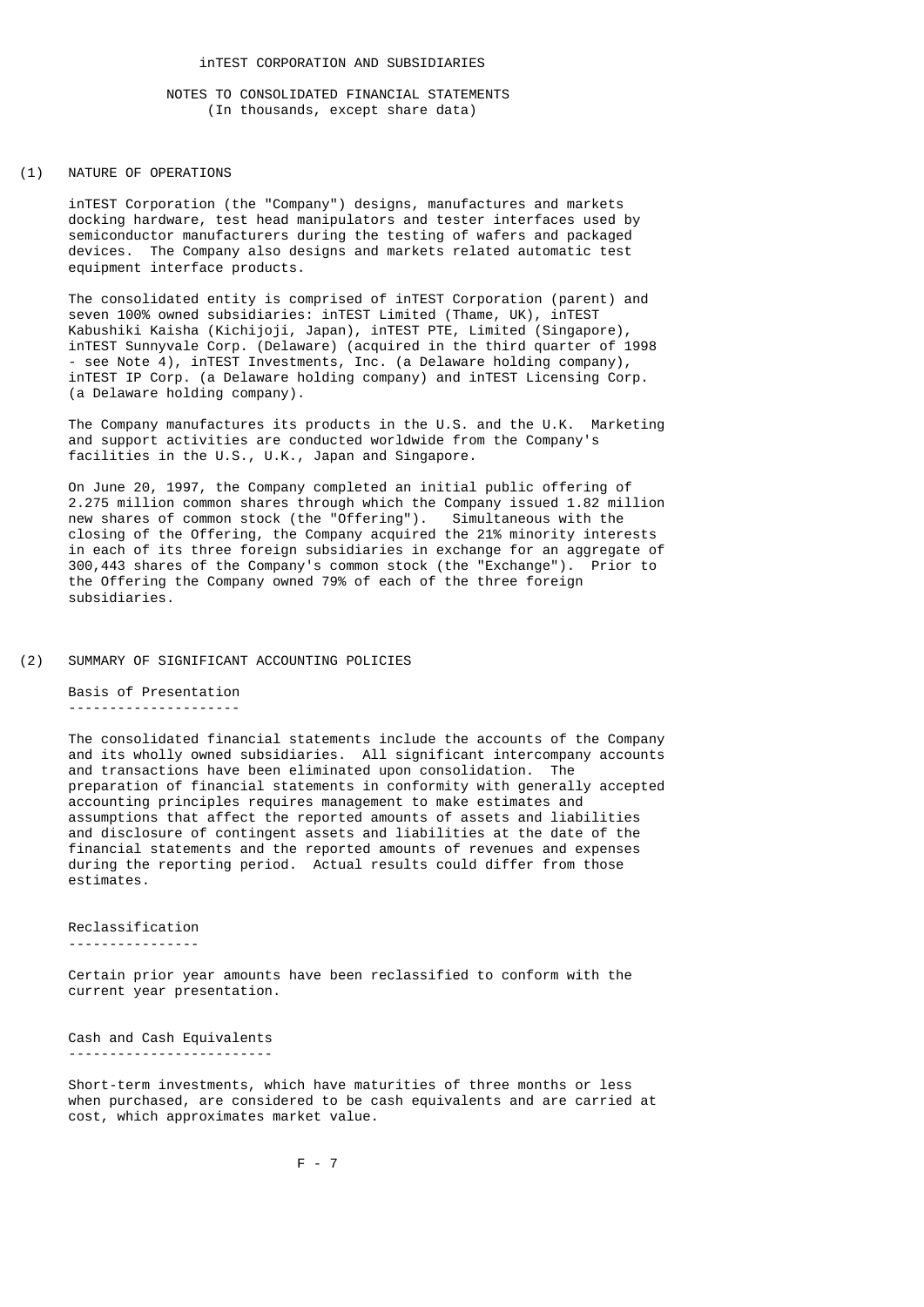(2) SUMMARY OF SIGNIFICANT ACCOUNTING POLICIES (Continued)

## Notes Receivable

----------------

 Notes receivable are due from trade customers in Japan, and have original maturities of less than four months. The notes are non-interest bearing. Notes receivable were \$524 and \$784 at December 31, 1998 and 1997, respectively.

Bad Debts

---------

 The Company grants credit to customers and generally requires no collateral. To minimize its risk, the Company performs ongoing credit evaluations of its customers financial condition. Bad debt expense (recoveries) was \$(5), \$61 and \$52 for the years ended December 31, 1998, 1997 and 1996, respectively.

Inventories

-----------

 Inventories are stated at the lower of cost or market. Cost is determined under the first-in first-out (FIFO) method.

 Machinery and Equipment -----------------------

> Machinery and equipment are stated at cost. Depreciation is based upon the estimated useful life of the assets using the straight line method. The estimated useful lives range from three to seven years. Leasehold improvements are recorded at cost and amortized over the shorter of the lease term or the estimated useful life of the asset. Total depreciation expense was \$238, \$175 and \$112 for the years ended December 31, 1998, 1997 and 1996, respectively. Expenditures for maintenance and repairs are charged to operations as incurred.

Intangibles

-----------

 Goodwill resulting from the acquisition of the minority interests in the Company's three foreign subsidiaries and the acquisition of TestDesign is amortized on a straight line basis over 15 years. Total amortization expense for the years ended December 31, 1998, 1997 and 1996 was \$252, \$49 and \$-0-, respectively. The Company assesses the potential impairment of its intangible assets based on anticipated undiscounted cash flows from operations. At December 31, 1998, no impairment was indicated.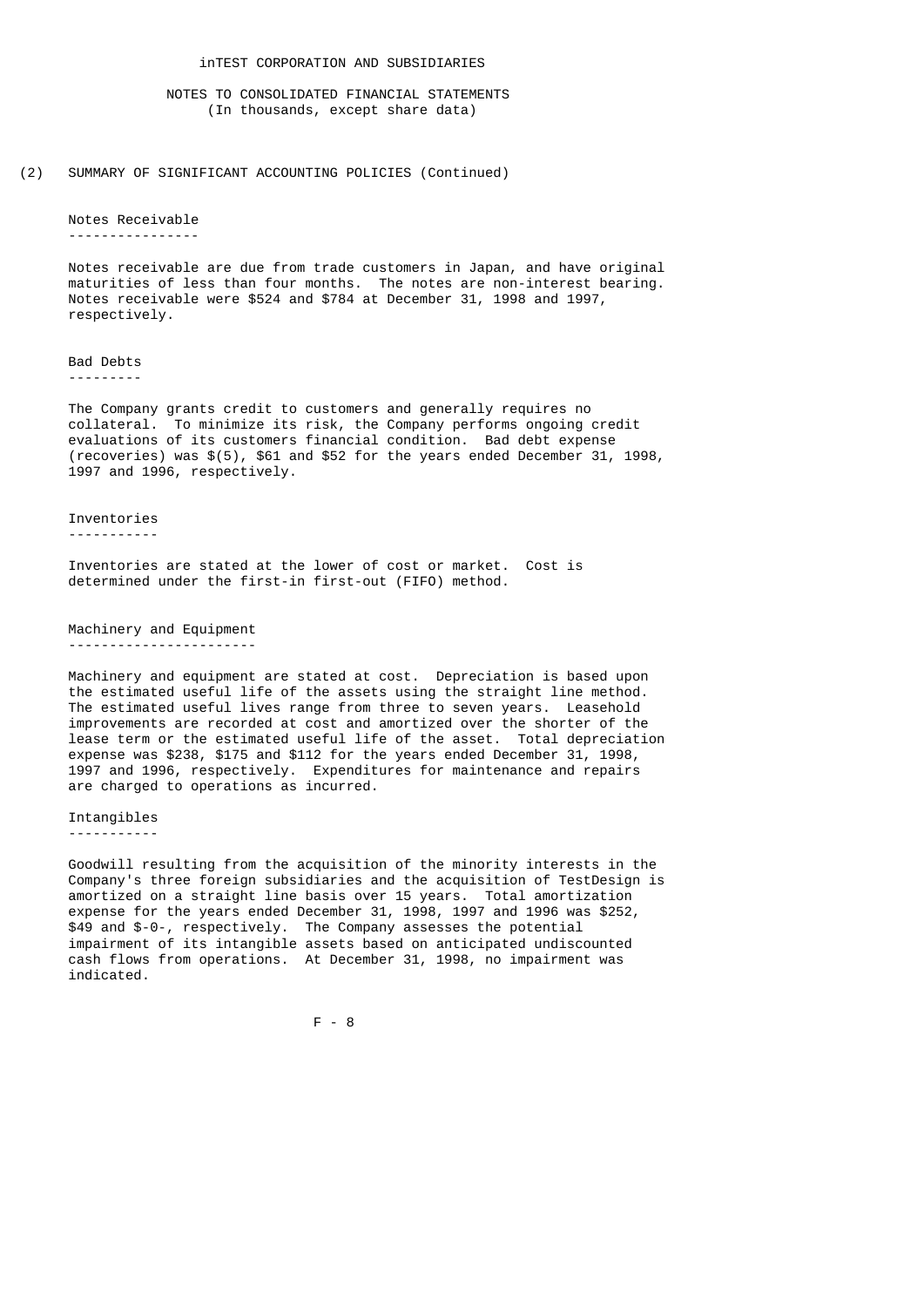(2) SUMMARY OF SIGNIFICANT ACCOUNTING POLICIES (Continued)

 Income Taxes ------------

 Just prior to the closing of the Offering, the Company terminated its status as an S corporation for Federal tax purposes and in the State of New Jersey. As an S corporation, any Federal and certain New Jersey state income tax liabilities were those of the former S corporation stockholders, not of the Company. All tax liabilities on income earned subsequent to the revocation of the S corporation election are liabilities of the Company. The Company is taxed in foreign countries and for activity in certain states. The Company accounts for income taxes in accordance with the Statement of Financial Accounting Standard ("SFAS") No. 109, Accounting for Income Taxes.

 Net Earnings Per Common Share -----------------------------

 Net earnings per common share is computed in accordance with SFAS No. 128, Earnings per Share. Basic earnings per share is computed by dividing net earnings by the weighted average number of common shares outstanding during each year. Diluted earnings per share is computed by dividing net earnings by the weighted average number of common and common share equivalents outstanding during each year. Common share equivalents include stock options using the treasury stock method.

 A reconciliation of weighted average shares outstanding - basic to weighted average shares outstanding - diluted appears below:

|                                                                               | Years Ended December 31, |           |           |
|-------------------------------------------------------------------------------|--------------------------|-----------|-----------|
|                                                                               | 1998                     | 1997      | 1996      |
| Weighted average shares outstanding-basic<br>Potentially dilutive securities: | 6,169,596                | 5,068,349 | 4,091,034 |
| Employee stock options                                                        | 16,864                   | 24, 141   |           |
| Weighted average shares outstanding-diluted                                   | 6,186,460                | 5,092,490 | 4,091,034 |

 As discussed in Note 3, pro forma earnings per share information for the years ended December 31, 1997 and 1996 includes certain adjustments to reflect results as if (i) the Company had been taxed as a C corporation for all of 1996 and 1997 and (ii) the acquisition of the minority interests in the Company's three foreign subsidiaries had occurred January 1, 1996.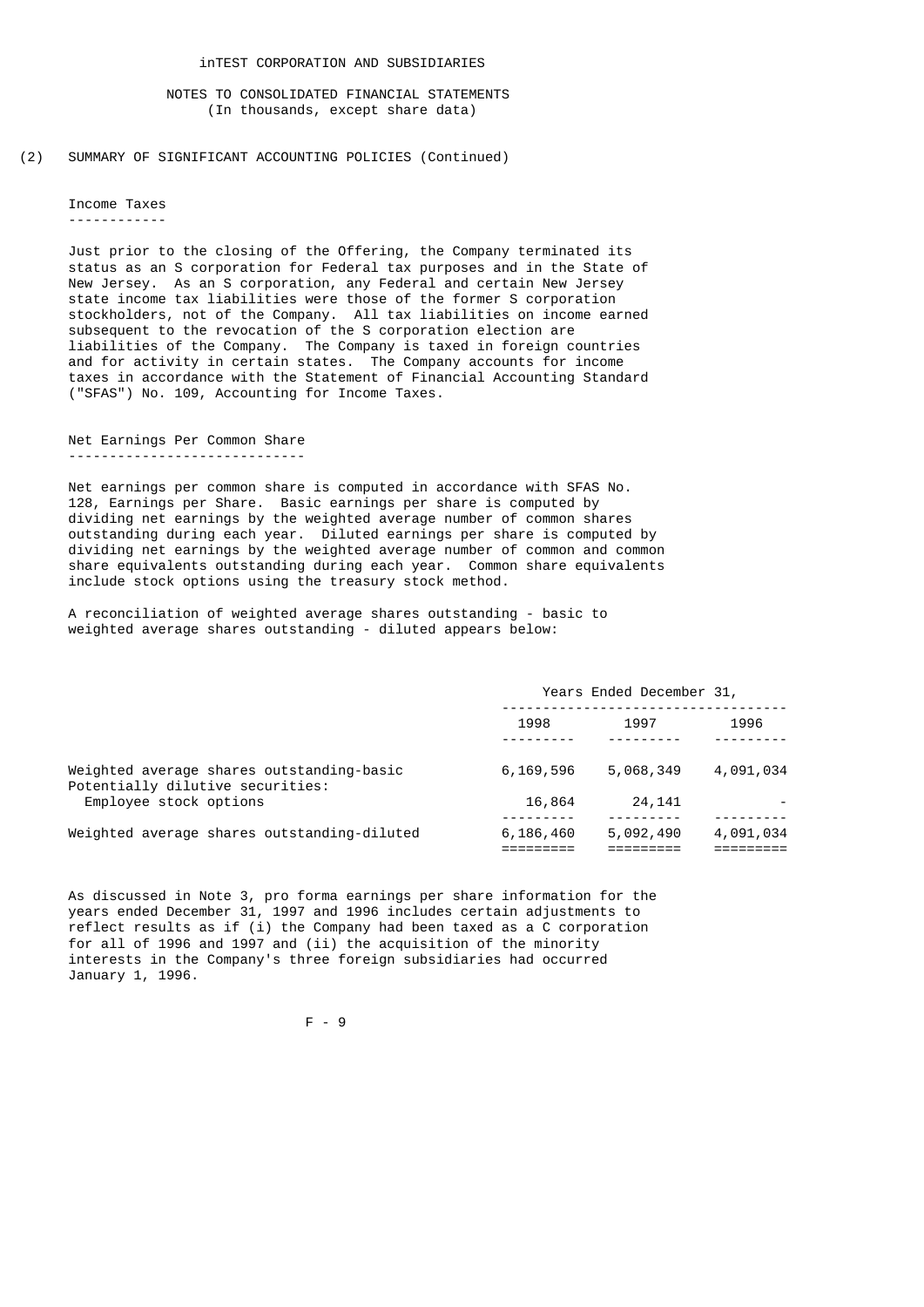## inTEST CORPORATION AND SUBSIDIARIES

 NOTES TO CONSOLIDATED FINANCIAL STATEMENTS (In thousands, except share data)

(2) SUMMARY OF SIGNIFICANT ACCOUNTING POLICIES (Continued)

Revenue Recognition

-------------------

Revenue from sales of products are recognized upon shipment to customers.

 Research and Development ------------------------

Research and development costs are expensed as incurred.

 Product Warranties ------------------

 The Company generally provides product warranties and records estimated warranty expense at the time of sale based upon historical claims experience.

 Stock Based Compensation ------------------------

 SFAS No. 123, Accounting for Stock-Based Compensation was adopted by the Company effective with adoption of its 1997 Stock Plan. As permitted by SFAS No. 123, the Company has elected to continue to follow Accounting Principles Board Opinion No. 25, Accounting for Stock Issued to Employees ("APB 25") in accounting for its stock option plans. Under APB 25, the Company does not recognize compensation expense on the issuance of its stock options because the option terms are fixed and the exercise price equals the market price of the underlying stock on the grant date.

# Foreign Currency

----------------

 The accounts of the foreign subsidiaries are translated in accordance with the SFAS No. 52, Foreign Currency Translation, which requires that assets and liabilities of international operations be translated using the exchange rate in effect at the balance sheet date. The results of operations are translated using an average exchange rate for the period. The effects of rate fluctuations in translating assets and liabilities of international operations into U.S. dollars are accumulated and reflected as other comprehensive earnings or expense in the consolidated statements of stockholders' equity. Transaction gains or losses are included in net earnings.

 Financial Instruments ---------------------

 The Company's financial instruments, principally accounts and notes receivable and accounts payable, are carried at cost which approximates fair value, due to the short maturities of the accounts.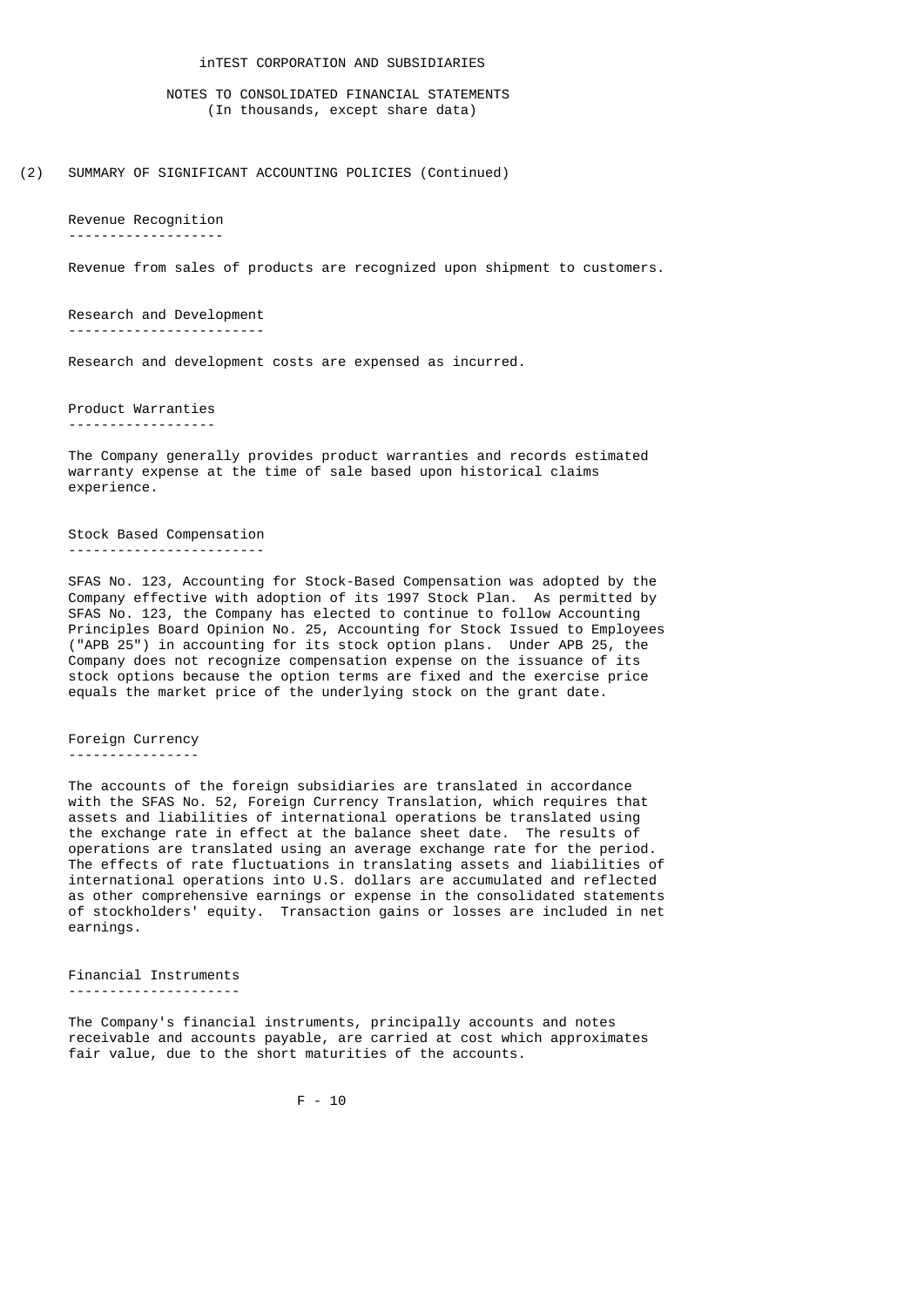(2) SUMMARY OF SIGNIFICANT ACCOUNTING POLICIES (Continued)

 New Accounting Pronouncements -----------------------------

> In June 1997, the Financial Accounting Standards Board issued SFAS No. 131, Disclosures About Segments of an Enterprise and Related Information. This Statement established standards for reporting information about operating segments in annual financial statements and requires selected information about operating segments in interim financial reports issued to shareholders. It also establishes standards for related disclosure about products and services, geographic areas and major customers. The Company adopted this Statement for the year ended December 31, 1998, as required (see Note 5).

> In March 1998, the American Institute of Certified Public Accountants issued Statement of Position 98-1, Accounting for the Cost of Computer Software Developed or Obtained for Internal Use. This Statement requires that certain costs related to the development or purchase of internal software be capitalized and amortized over the estimated useful life of the software. This Statement also requires that costs related to the preliminary project stage and the post implementation/operation stage of an internal use computer software development project be expensed as incurred. The Company plans to adopt this Statement in the first quarter of 1999, as required. The adoption of this Statement is not expected to have a material affect on the results of operations, financial condition or long-term liquidity of the Company.

(3) PRO FORMA STATEMENT OF EARNINGS INFORMATION (Unaudited)

 The Company terminated its status as an S corporation just prior to the closing of the Offering, described in Note 1, and is subject to Federal and additional state income taxes for periods after such termination.

 Accordingly, for informational purposes, the following pro forma information for the years ended December 31, 1997 and 1996, respectively, is presented to show pro forma earnings on an after-tax basis, assuming the Company had been taxed as a C corporation since January 1, 1996. The difference between the Federal statutory income tax rate and the pro forma income tax rate is as follows:

|                                            | Years Ended<br>December 31, |      |  |
|--------------------------------------------|-----------------------------|------|--|
|                                            | 1997                        | 1996 |  |
|                                            |                             |      |  |
| Federal statutory tax rate                 | 34%                         | 34%  |  |
| State income taxes, net of Federal benefit | 4                           | 3    |  |
| Foreign income taxes                       | 4                           | 3    |  |
| Non-deductible goodwill amortization       | 1                           |      |  |
| Research credits                           | (1)                         | (1)  |  |
|                                            |                             |      |  |
| Pro forma income tax rate                  | 42%                         | 40%  |  |
|                                            |                             |      |  |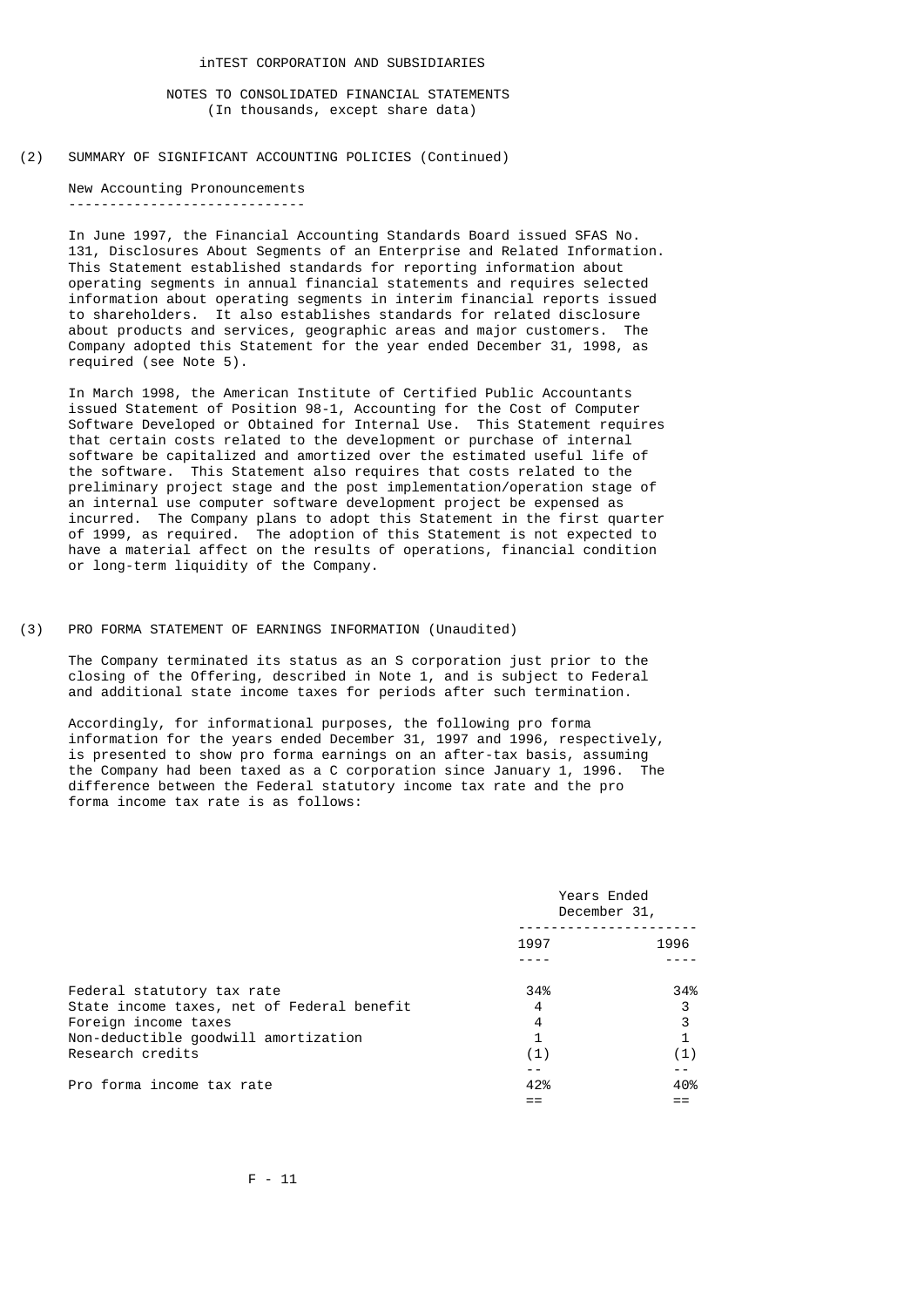(3) PRO FORMA STATEMENT OF EARNINGS INFORMATION (Unaudited)(Continued)

 Set forth below are pro forma results of the Company's operations for the years ended December 31, 1997 and 1996. These pro forma results reflect adjustments for:

- (i) the aforementioned change in method of computing taxes; and
- (ii) the amortization of goodwill resulting from the acquisition of minority interests in the Company's three foreign subsidiaries, net of the elimination of the minority interests charge reflected in the historical financial statements, as if the Exchange (as described in Note 1) had occurred on January 1, 1996. The goodwill resulting from the Exchange, which totaled \$1.3 million, is being amortized over 15 years.

|                                                        |            | Years Ended December 31, |
|--------------------------------------------------------|------------|--------------------------|
|                                                        | 1997       | 1996                     |
|                                                        |            |                          |
| Pro forma earnings before income taxes                 | \$6,407    | \$5,627                  |
| Pro forma income taxes                                 | 2,680      | 2,251                    |
| Pro forma net earnings                                 | 3,726      | 3,376                    |
| Pro forma net earnings per common share - basic        | 0.74<br>\$ | 0.83<br>\$               |
| Pro forma weighted average common shares outstanding - |            |                          |
| basic                                                  | 5,068,349  | 4,091,034                |
| Pro forma net earnings per common share - diluted      | 0.73<br>\$ | 0.83<br>\$               |
| Pro forma weighted average common and common share     |            |                          |
| equivalents outstanding - diluted                      | 5,092,490  | 4,091,034                |

 Pro forma net earnings per common share - basic was calculated by dividing pro forma net earnings by the pro forma weighted average number of common shares outstanding during the period calculated as if the Exchange had occurred on January 1, 1996.

 Pro forma net earnings per common share - diluted was calculated by dividing pro forma net earnings by the pro forma weighted average number of shares of common and common share equivalents outstanding during the period calculated as if the Exchange had occurred on January 1, 1996.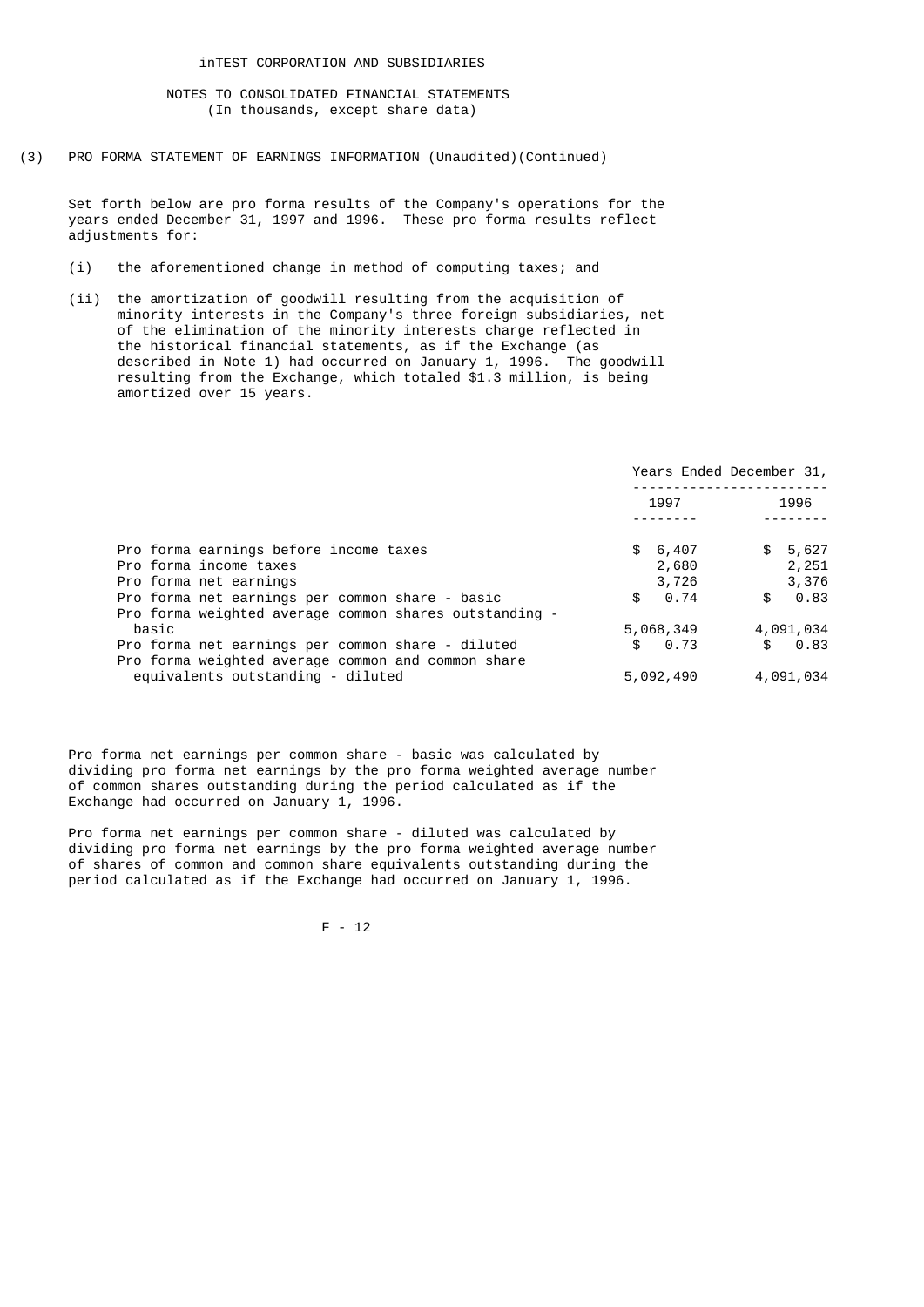# (4) ACQUISITION

 On August 3, 1998, the Company acquired all of the outstanding capital stock of TestDesign Corporation ("TestDesign"), a privately held California corporation (the "Acquisition"). Subsequent to the Acquisition, the Company changed the name of TestDesign to inTEST Sunnyvale Corp. TestDesign is engaged in the design and manufacture of tester interfaces used by the semiconductor industry. The purchase price was \$4.4 million in cash and 625,000 shares of the Company's Common Stock (subject to certain adjustments). An escrow held by a third party escrow agent of \$1.0 million of the cash portion of the purchase price was established at closing. If the Company is entitled to indemnification pursuant to the terms of its agreement with the Seller, such claims will be paid first from any funds held in escrow. The escrowed funds will remain in escrow until July 31, 2000, unless any indemnity claims are then pending, in which case an amount equal to the amount of such pending claims will be retained in escrow until resolution of the claims. Although the Company's Common Stock had a market price of \$4.75 per share on the closing date of the transaction, all of the 625,000 shares issued in connection with the Acquisition are subject to legal restrictions on transfer and have been valued at a 10% discount to the market price of the shares. In addition, the Company incurred transaction costs of approximately \$425,000 in completing the Acquisition. The following is an allocation of the purchase price:

| Cash payment                                | \$4,400 |
|---------------------------------------------|---------|
| Transaction costs                           | 425     |
| 625,000 common shares at \$4.28             | 2,672   |
|                                             |         |
|                                             | 7,497   |
| Estimated fair value of identifiable assets |         |
| acquired net of liabilities assumed         | 1,650   |
|                                             |         |
| Goodwill to be amortized over 15 years      | \$5,847 |
|                                             |         |

 The Acquisition has been accounted for as a purchase and the results of operations of the acquired business have been included in the Company's consolidated financial statements since the date of the Acquisition. The following unaudited pro forma information presents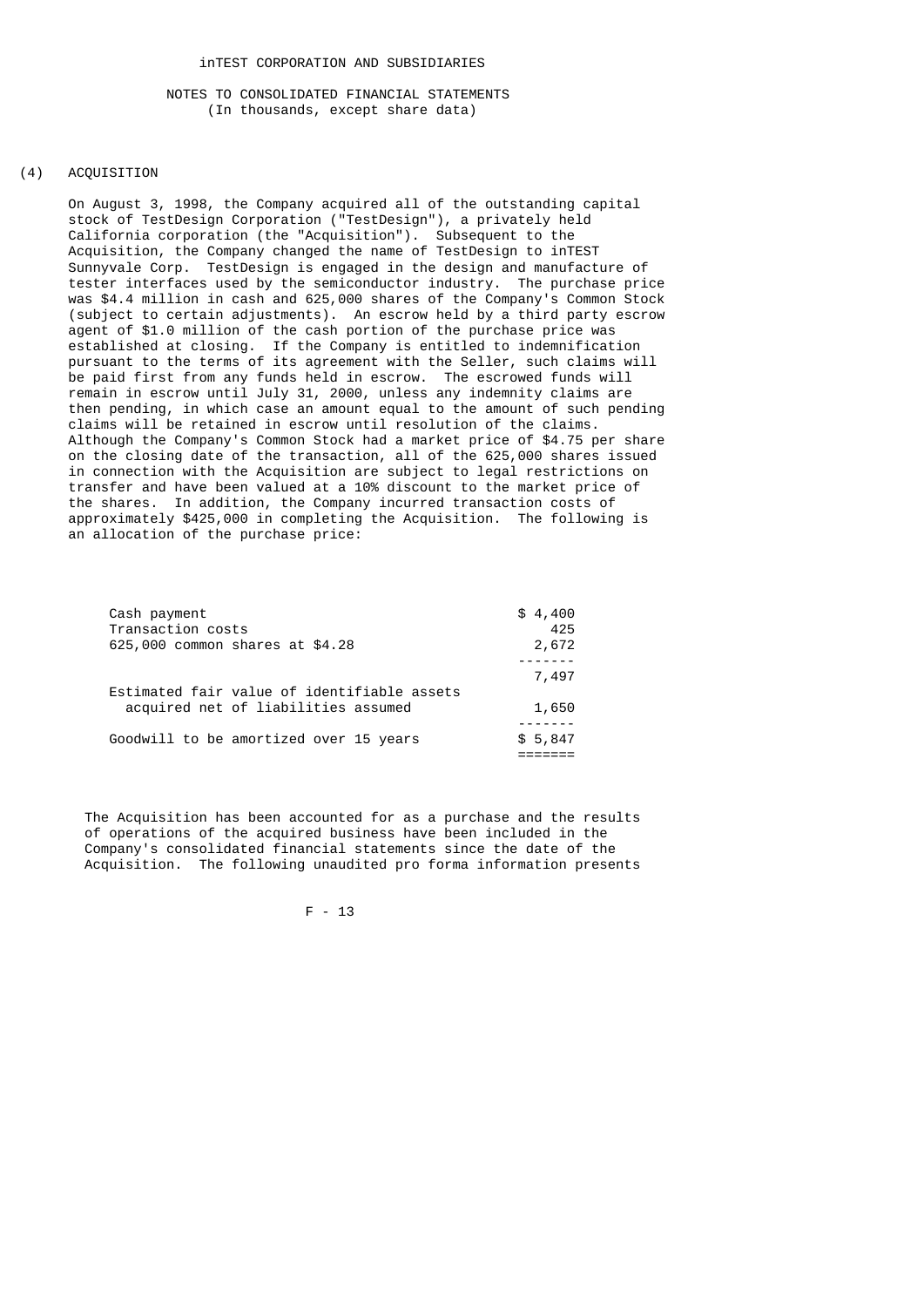### (4) ACQUISITION (Continued)

 a summary of consolidated results of operations for the Company and TestDesign as if the Acquisition had occurred on January 1, 1997 (the 1997 amounts also reflect the pro forma adjustments described in Note 3):

|                                                                                             |                   | Years Ended December 31, |
|---------------------------------------------------------------------------------------------|-------------------|--------------------------|
|                                                                                             | 1998              | 1997                     |
| Pro forma net revenues                                                                      |                   |                          |
| Pro forma earnings before income taxes                                                      | \$23,335<br>2,892 | \$29,689<br>6,440        |
| Pro forma income taxes                                                                      | 1,081             | 2,698                    |
| Pro forma net earnings                                                                      | 1,811             | 3,742                    |
| Pro forma net earnings per common share - basic<br>Pro forma weighted average common shares | 0.28<br>\$        | 0.66<br>\$               |
| outstanding - basic                                                                         | 6,536,034         | 5,693,349                |
| Pro forma net earnings per common share - diluted                                           | 0.28<br>\$        | 0.65<br>\$               |
| Pro forma weighted average common and common<br>share equivalents outstanding - diluted     | 6,548,519         | 5,717,490                |

### (5) SEGMENT INFORMATION

 The various products the Company designs, manufactures and markets, which include docking hardware, test head manipulators and tester interfaces, are considered by management to be a single product segment. Included in this segment are products the Company designs and markets that are manufactured by third parties, which include high performance test sockets, interface boards and probing assemblies. The Company operates its business worldwide and divides the world into three geographic segments: North America, Asia-Pacific and Europe. The North America segment includes the Company's manufacturing, design and service facilities in New Jersey, and California; the Asia-Pacific segment includes the Company's design and service facilities in Singapore and Japan; and the Europe segment includes the Company's manufacturing,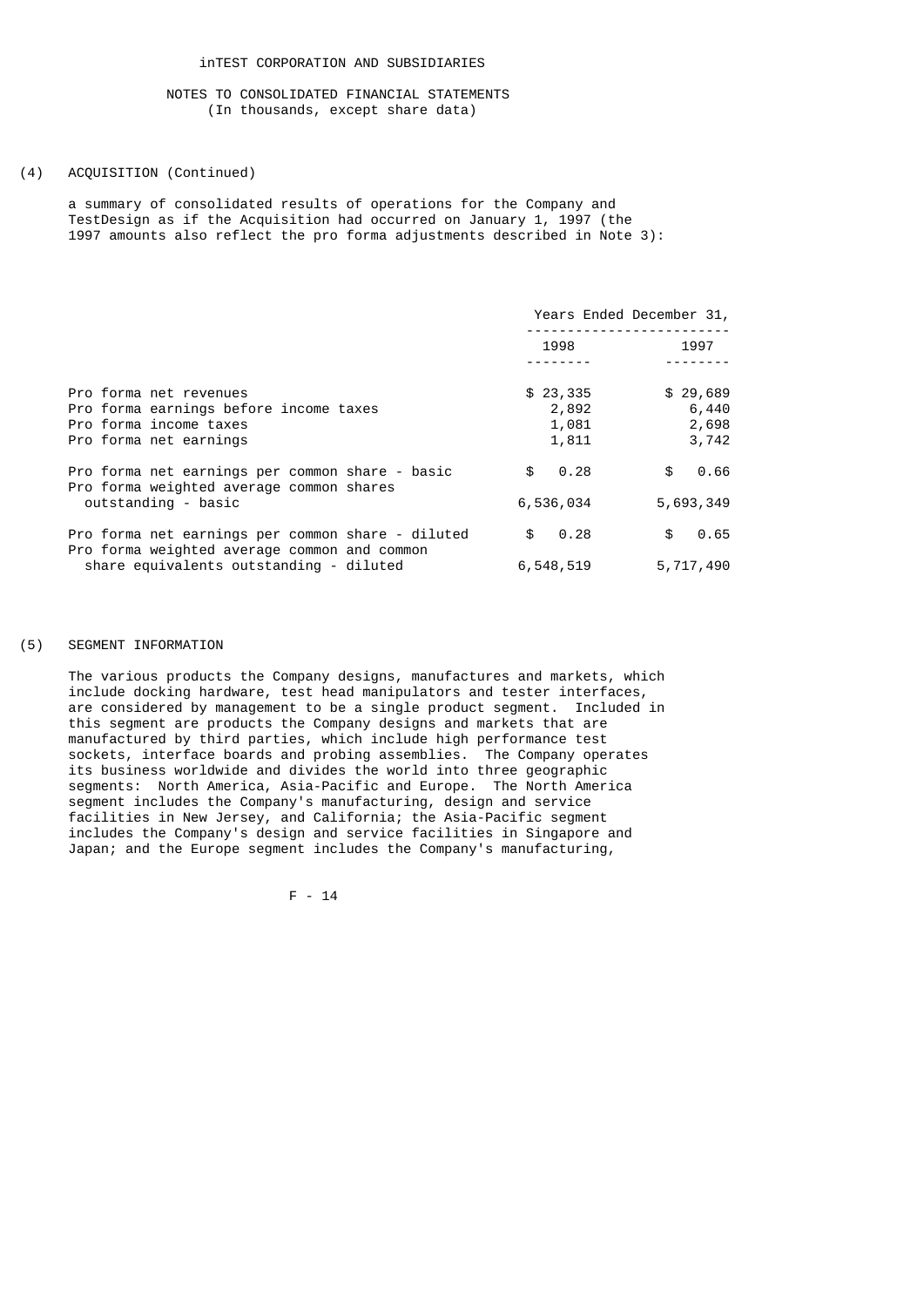# (5) SEGMENT INFORMATION (Continued)

 design and service facility in the UK. Each segment sells Company designed and manufactured products, while products produced by third party manufacturers are primarily distributed by the Company's Asia- Pacific segment. All three segments sell to semiconductor manufacturers and automatic test equipment manufacturers. The North America segment sells through company account managers and independent sales representatives; the Asia-Pacific segment sells through company account managers and independent sales representatives; and the Europe segment sells through company account managers.

 Intercompany pricing between segments is either a multiple of cost for component parts used in manufacturing or a percentage discount from list price for finished goods sold to non-manufacturing segments. The Company acquired TestDesign in August 1998 and has included it in the North America segment.

|                                                        | Years Ended December 31,    |                             |                             |
|--------------------------------------------------------|-----------------------------|-----------------------------|-----------------------------|
|                                                        | 1998<br>.                   | 1997<br>-------             | 1996                        |
|                                                        |                             |                             |                             |
| Revenues from unaffiliated customers:<br>North America | \$12,637                    | \$13,608                    | \$10,614                    |
| Asia - Pacific<br>Europe                               | 4,727<br>1,711              | 5,743<br>1,395              | 4,860<br>3,108              |
|                                                        | \$19,075                    | \$20,746                    | -------<br>\$18,582         |
|                                                        |                             | $=$ $=$ $=$ $=$ $=$ $=$ $=$ |                             |
| Affiliate sales or transfer from:                      |                             |                             |                             |
| North America<br>Asia - Pacific                        | \$<br>943                   | \$<br>768                   | \$1,321                     |
| Europe                                                 | 378<br>- - - - - - -        | 500<br>$- - - - - - - -$    | 54                          |
|                                                        | \$1,321                     | \$1,268                     | -------<br>\$1,375          |
|                                                        | =======                     | =======                     | $=$ $=$ $=$ $=$ $=$ $=$ $=$ |
| Depreciation/amortization:                             |                             |                             |                             |
| North America<br>Asia - Pacific                        | \$<br>413<br>53             | $\mathbb{S}$<br>127<br>69   | $\mathbb{S}$<br>22<br>63    |
| Europe                                                 | 24                          | 28                          | 27                          |
|                                                        | 490<br>\$                   | 224                         | 112                         |
|                                                        | =======                     | $=$ $=$ $=$ $=$ $=$ $=$     | =======                     |
| Operating income:                                      |                             |                             |                             |
| North America<br>Asia - Pacific                        | \$1,705<br>299              | \$5,067<br>651              | \$3,815<br>432              |
| Europe                                                 | 514                         | 469                         | 1,369                       |
|                                                        | .<br>\$2,518                | \$6,187                     | \$5,616                     |
|                                                        | $=$ $=$ $=$ $=$ $=$ $=$ $=$ | $=$ $=$ $=$ $=$ $=$ $=$ $=$ |                             |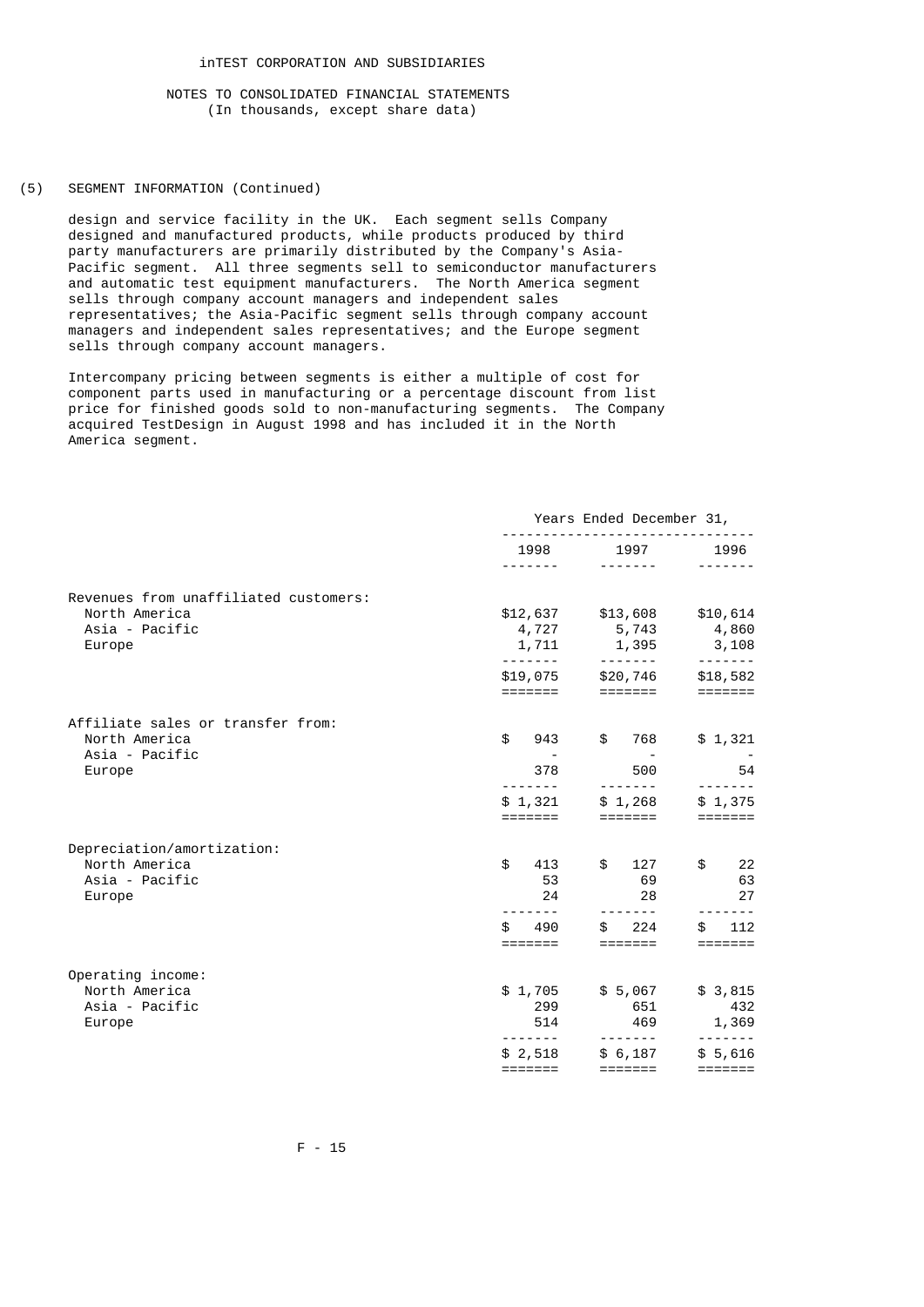# inTEST CORPORATION AND SUBSIDIARIES

# NOTES TO CONSOLIDATED FINANCIAL STATEMENTS (In thousands, except share data)

## (5) SEGMENT INFORMATION (Continued)

|                               | Years Ended December 31,    |                                                                                                                                                                                                                                                                                                                                                                                                                                                                                                     |                             |
|-------------------------------|-----------------------------|-----------------------------------------------------------------------------------------------------------------------------------------------------------------------------------------------------------------------------------------------------------------------------------------------------------------------------------------------------------------------------------------------------------------------------------------------------------------------------------------------------|-----------------------------|
|                               |                             | 1998 1997<br>$\begin{array}{cccccccccccccc} \multicolumn{2}{c}{} & \multicolumn{2}{c}{} & \multicolumn{2}{c}{} & \multicolumn{2}{c}{} & \multicolumn{2}{c}{} & \multicolumn{2}{c}{} & \multicolumn{2}{c}{} & \multicolumn{2}{c}{} & \multicolumn{2}{c}{} & \multicolumn{2}{c}{} & \multicolumn{2}{c}{} & \multicolumn{2}{c}{} & \multicolumn{2}{c}{} & \multicolumn{2}{c}{} & \multicolumn{2}{c}{} & \multicolumn{2}{c}{} & \multicolumn{2}{c}{} & \multicolumn{2}{c}{} & \multicolumn{2}{c}{} & \$ | 1996<br>-------             |
| Earnings before income taxes: |                             |                                                                                                                                                                                                                                                                                                                                                                                                                                                                                                     |                             |
| North America                 | \$2,100                     | \$5,356                                                                                                                                                                                                                                                                                                                                                                                                                                                                                             | \$3,916                     |
| Asia - Pacific                | 379                         | 606                                                                                                                                                                                                                                                                                                                                                                                                                                                                                                 | 415                         |
| Europe                        | 547                         | 485                                                                                                                                                                                                                                                                                                                                                                                                                                                                                                 | 1,386                       |
|                               |                             |                                                                                                                                                                                                                                                                                                                                                                                                                                                                                                     | -------                     |
|                               | \$3,026<br>=======          | \$6,447<br>=======                                                                                                                                                                                                                                                                                                                                                                                                                                                                                  | \$5,717                     |
| Income tax expense:           |                             |                                                                                                                                                                                                                                                                                                                                                                                                                                                                                                     |                             |
| North America                 | \$<br>747                   | \$1,517                                                                                                                                                                                                                                                                                                                                                                                                                                                                                             | 134<br>$\frac{1}{2}$        |
| Asia - Pacific                | 263                         | 463                                                                                                                                                                                                                                                                                                                                                                                                                                                                                                 | 343                         |
| Europe                        | 89<br>- - - - - - -         | 110<br>-------                                                                                                                                                                                                                                                                                                                                                                                                                                                                                      | 381                         |
|                               | \$1,099                     | \$2,090                                                                                                                                                                                                                                                                                                                                                                                                                                                                                             | 858<br>\$                   |
|                               | =======                     | =======                                                                                                                                                                                                                                                                                                                                                                                                                                                                                             | $=$ $=$ $=$ $=$ $=$ $=$ $=$ |
| Net earnings:                 |                             |                                                                                                                                                                                                                                                                                                                                                                                                                                                                                                     |                             |
| North America                 | \$1,353                     | \$3,839                                                                                                                                                                                                                                                                                                                                                                                                                                                                                             | \$3,781                     |
| Asia - Pacific                | 116                         | 131                                                                                                                                                                                                                                                                                                                                                                                                                                                                                                 | 20                          |
| Europe                        | 458                         | 362                                                                                                                                                                                                                                                                                                                                                                                                                                                                                                 | 845                         |
|                               | \$1,927                     | $\frac{1}{2} \left( \frac{1}{2} \right) \left( \frac{1}{2} \right) \left( \frac{1}{2} \right) \left( \frac{1}{2} \right) \left( \frac{1}{2} \right) \left( \frac{1}{2} \right) \left( \frac{1}{2} \right) \left( \frac{1}{2} \right) \left( \frac{1}{2} \right) \left( \frac{1}{2} \right) \left( \frac{1}{2} \right) \left( \frac{1}{2} \right) \left( \frac{1}{2} \right) \left( \frac{1}{2} \right) \left( \frac{1}{2} \right) \left( \frac{1}{2} \right) \left( \frac$<br>\$4,332               | \$4,646                     |
|                               |                             |                                                                                                                                                                                                                                                                                                                                                                                                                                                                                                     |                             |
| Identifiable assets:          |                             |                                                                                                                                                                                                                                                                                                                                                                                                                                                                                                     |                             |
| North America                 | \$20,226                    | \$16,177                                                                                                                                                                                                                                                                                                                                                                                                                                                                                            | \$5,408                     |
| Asia - Pacific                | 1,706                       | 2,679                                                                                                                                                                                                                                                                                                                                                                                                                                                                                               | 1,409                       |
| Europe                        | 1,286                       | 1,089                                                                                                                                                                                                                                                                                                                                                                                                                                                                                               | 899                         |
|                               |                             | -------                                                                                                                                                                                                                                                                                                                                                                                                                                                                                             | $- - - - - - -$             |
|                               | \$23,218                    | \$19,945                                                                                                                                                                                                                                                                                                                                                                                                                                                                                            | \$7,716                     |
|                               | $=$ $=$ $=$ $=$ $=$ $=$ $=$ |                                                                                                                                                                                                                                                                                                                                                                                                                                                                                                     |                             |

 Substantially all interest income is generated by the North America segment. Export sales from the Company's domestic manufacturing facilities (New Jersey and California) totaled \$4,380, \$2,042 and \$3,486 during the years ended December 31, 1998, 1997 and 1996, respectively. During the years ended December 31, 1998, 1997 and 1996 the Company had sales to Japan of \$2,932, \$4,277 and \$3,376, respectively.

# (6) MAJOR CUSTOMERS

 The Company's customers are in the semiconductor industry. During 1998, 1997 and 1996 the Company had sales to certain customers which exceeded 10% of the Company's consolidated revenues. Those sales were as follows: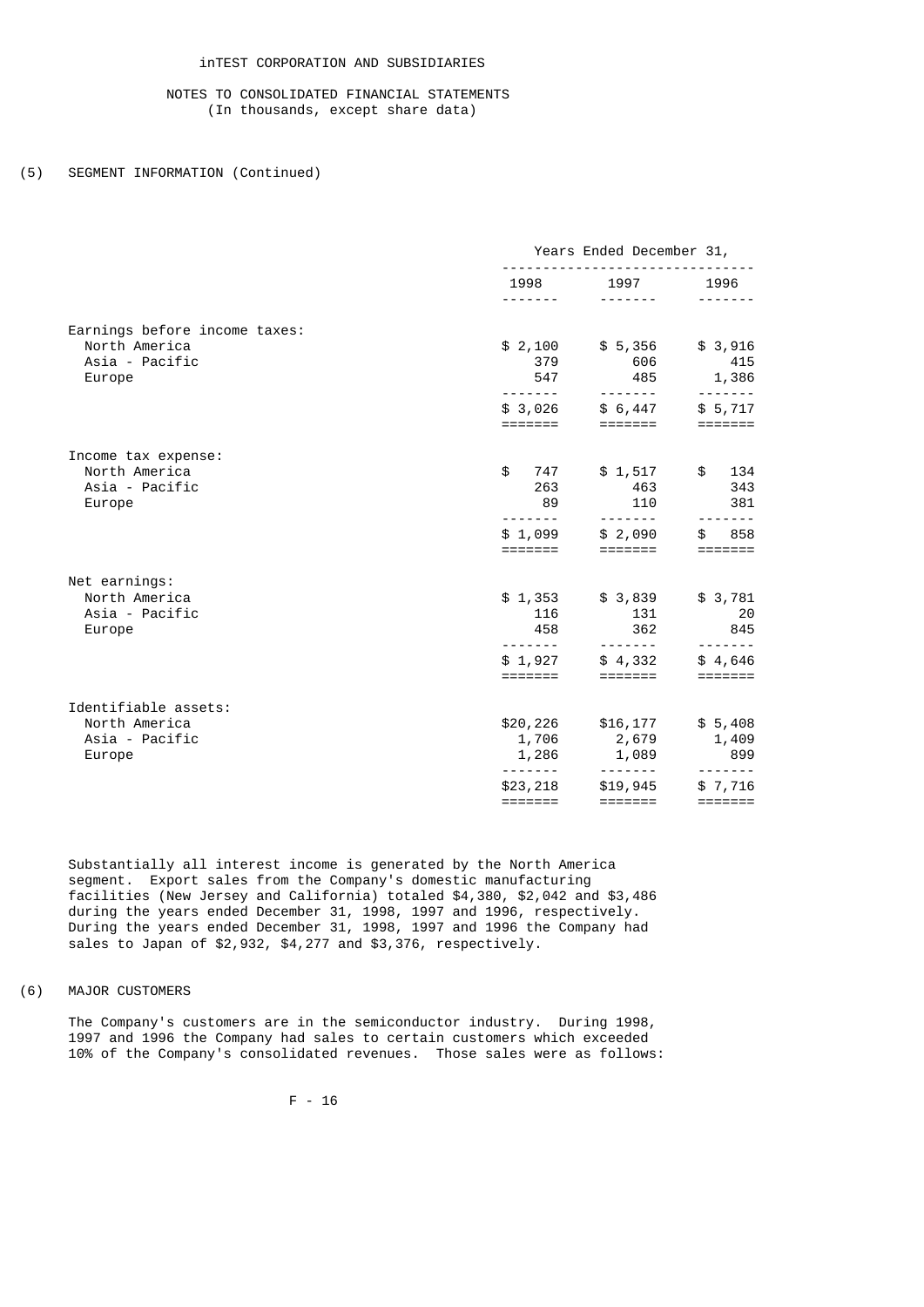#### (6) MAJOR CUSTOMERS (Continued)

| Customer                                | 1998 | 1997 | 1996 |
|-----------------------------------------|------|------|------|
| A (North America, Asia-Pacific)         | 16%  | 11%  | 16%  |
| B (North America, Asia-Pacific)         | 13   | 5    |      |
| C (North America, Asia-Pacific, Europe) | 11   |      | 5    |
| D (North America, Asia-Pacific, Europe) |      | 11   | 6    |
|                                         |      |      |      |
| Total                                   | 47%  | 34%  | 34%  |
|                                         |      |      |      |

 Additionally, at December 31, 1998, these four customers accounted for 36% of trade receivables.

# (7) INVENTORIES

Inventories held at December 31, were comprised of the following:

| 1998    | 1997      |
|---------|-----------|
|         |           |
| \$1,097 | 364<br>æ. |
| 1,305   | 1,044     |
| 339     | 360       |
| (220)   | (119)     |
|         |           |
| \$2,521 | \$1,649   |
|         |           |
|         |           |

# (8) LINE OF CREDIT

 The Company has a \$1.5 million line of credit. Borrowings under this line of credit are principally used for working capital purposes. Borrowings on the line of credit bear interest at prime rate, which is payable monthly on any outstanding balance. The Company is required to maintain a \$50 compensating balance at the bank which granted the line of credit. The credit line expires on June 29, 1999. At December 31, 1998, there were no borrowings outstanding.

# (9) STOCK OPTION PLAN

 The 1997 Stock Plan (the "Plan") provides for the granting of either incentive stock options or non-qualified stock options to purchase shares of the Company's common stock and for other stock-based awards to key employees and directors responsible for the direction and management of the Company and to non-employee consultants. The Plan consists of two parts: the Non-Qualified Plan (administered by the Board of Directors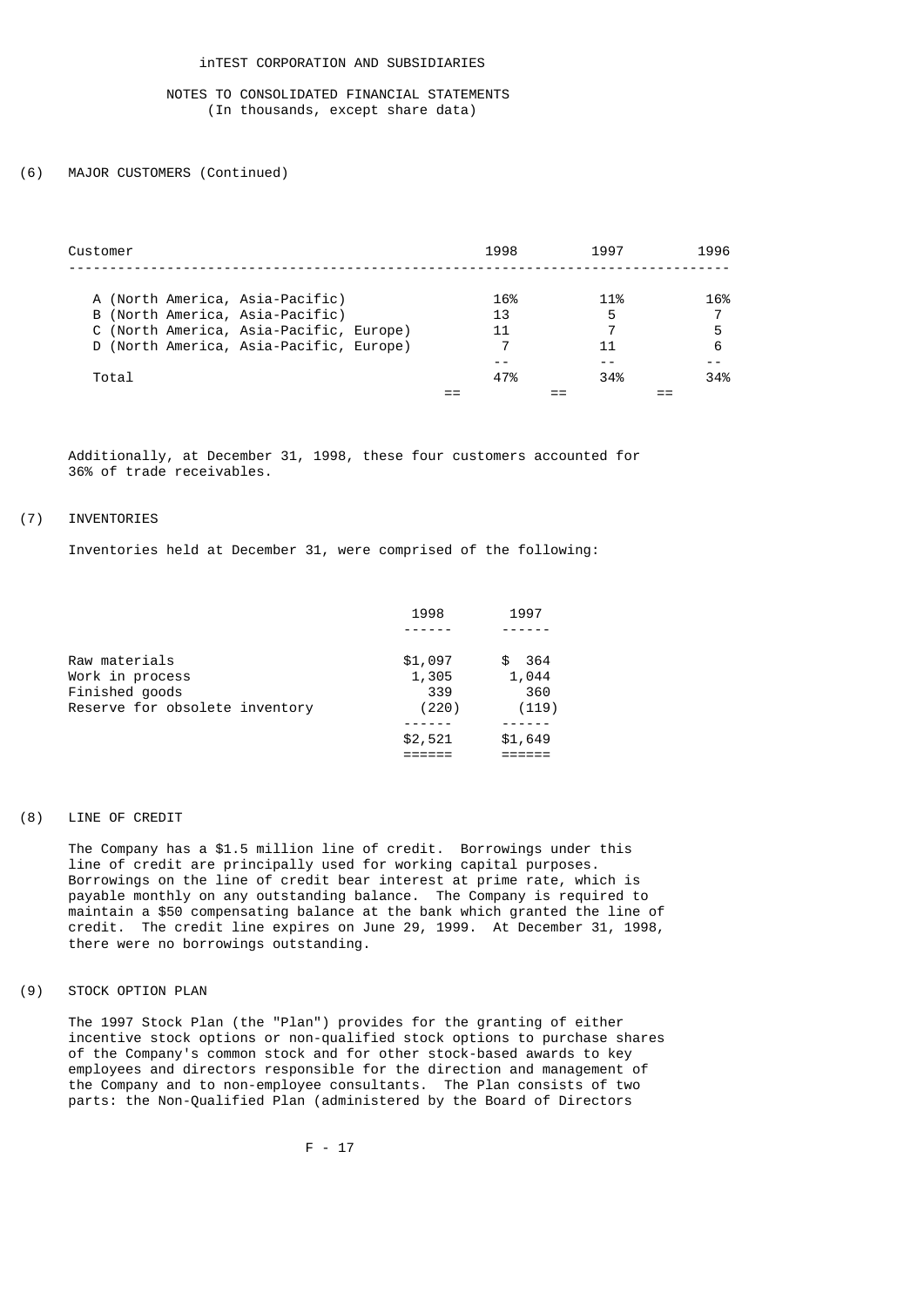# (9) STOCK OPTION PLAN (Continued)

 of the Company) and the Key Employee Plan (administered by the Compensation Committee of the Board of Directors of the Company). The Company has reserved 500,000 shares of common stock for issuance upon exercise of options or stock awards under the Plan.

 No option may be granted with an exercise period in excess of ten years from date of grant. Generally, incentive stock options will be granted with an exercise price equal to the fair market value on the date of grant; the exercise price of non-qualified stock options will be determined by either the Board of Directors or the Compensation Committee of the Board of Directors.

 Had compensation costs for the Company's stock-based compensation plans been determined consistent with FAS 123, the Company's net earnings and net earnings per share for the years ended December 31, 1998 and 1997, would have been reduced to the unaudited pro forma amounts indicated below:

|                                  | 1998       | 1997       |
|----------------------------------|------------|------------|
|                                  |            |            |
| Net earnings:                    |            |            |
| As reported (pro forma for 1997) | \$1,927    | \$3,726    |
| Pro forma                        | \$1,790    | \$3,643    |
| Net earnings per share - basic:  |            |            |
| As reported (pro forma for 1997) | \$0.31     | \$ 0.74    |
| Pro forma                        | 0.29<br>\$ | 0.72<br>\$ |
|                                  |            |            |

 The fair value for stock options granted in 1998 and 1997 was estimated at the date of grant using the Black-Scholes option pricing model with the following weighted average assumptions for 1998 and 1997:

|                                    | 1998    | 1997    |
|------------------------------------|---------|---------|
|                                    |         |         |
| Risk-free interest rate            | 5.65%   | 5.67%   |
| Dividend vield                     | 0.00%   | 0.00%   |
| Expected common stock market price |         |         |
| volatility factor                  | 0.82    | 0.65    |
| Weighted average expected life of  |         |         |
| stock options                      | 5 years | 5 years |
|                                    |         |         |

 The per share weighted average fair value of stock options issued by the Company in 1998 and 1997 was \$3.92 and \$4.61, respectively.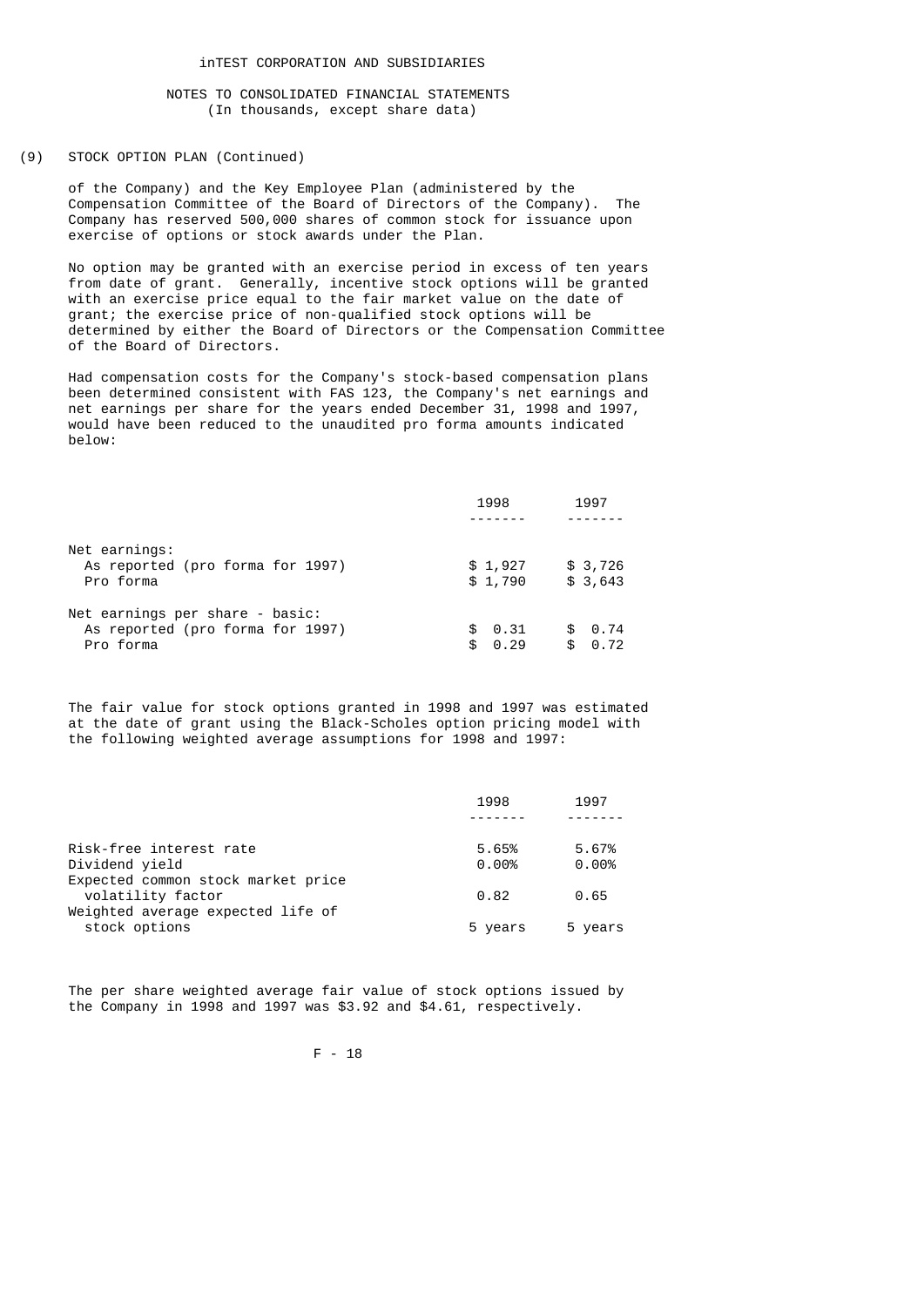## (9) STOCK OPTION PLAN (Continued)

 The options which have been issued vest 20% one year from date of grant and 20% in each of the succeeding four years.

 The Black-Scholes option valuation model was developed for use in estimating the fair value of traded options which have no vesting restrictions and are fully transferable. In addition, option valuation models require the input of highly subjective assumptions including the expected stock price volatility. As the Company's stock options have characteristics significantly different from those of traded options, and as changes in the subjective input assumptions can materially affect the fair value estimate, in management's opinion, the existing models do not necessarily provide a reliable single measure of the fair value of its stock options.

 The following table summarizes the stock option activity for the periods ended December 31, 1998 and 1997:

|                                                 | Number<br>of Shares | Weighted<br>Average<br>Exercise<br>Price |
|-------------------------------------------------|---------------------|------------------------------------------|
|                                                 |                     |                                          |
| Options outstanding, January 1, 1997<br>Granted | 160,000             | \$7.72                                   |
| Exercised                                       |                     |                                          |
| Canceled                                        | (9,000)             | 7.50                                     |
|                                                 |                     |                                          |
| Options outstanding, December 31, 1997          | 151,000             | \$7.73                                   |
| (none exercisable)                              |                     |                                          |
| Granted                                         | 150,000             | \$4.25                                   |
| Exercised                                       |                     |                                          |
| Canceled                                        | (10,000)            | 6.00                                     |
|                                                 |                     |                                          |
| Options outstanding, December 31, 1998          | 291,000             | \$5.10                                   |
| (28,200 exercisable)                            |                     |                                          |
|                                                 |                     |                                          |

 On June 30, 1998, the Company modified 131,000 options originally exercisable at \$7.50 per share and 10,000 options originally exercisable at \$11.00 per share to reduce the exercise price of such options to \$6.00 per share.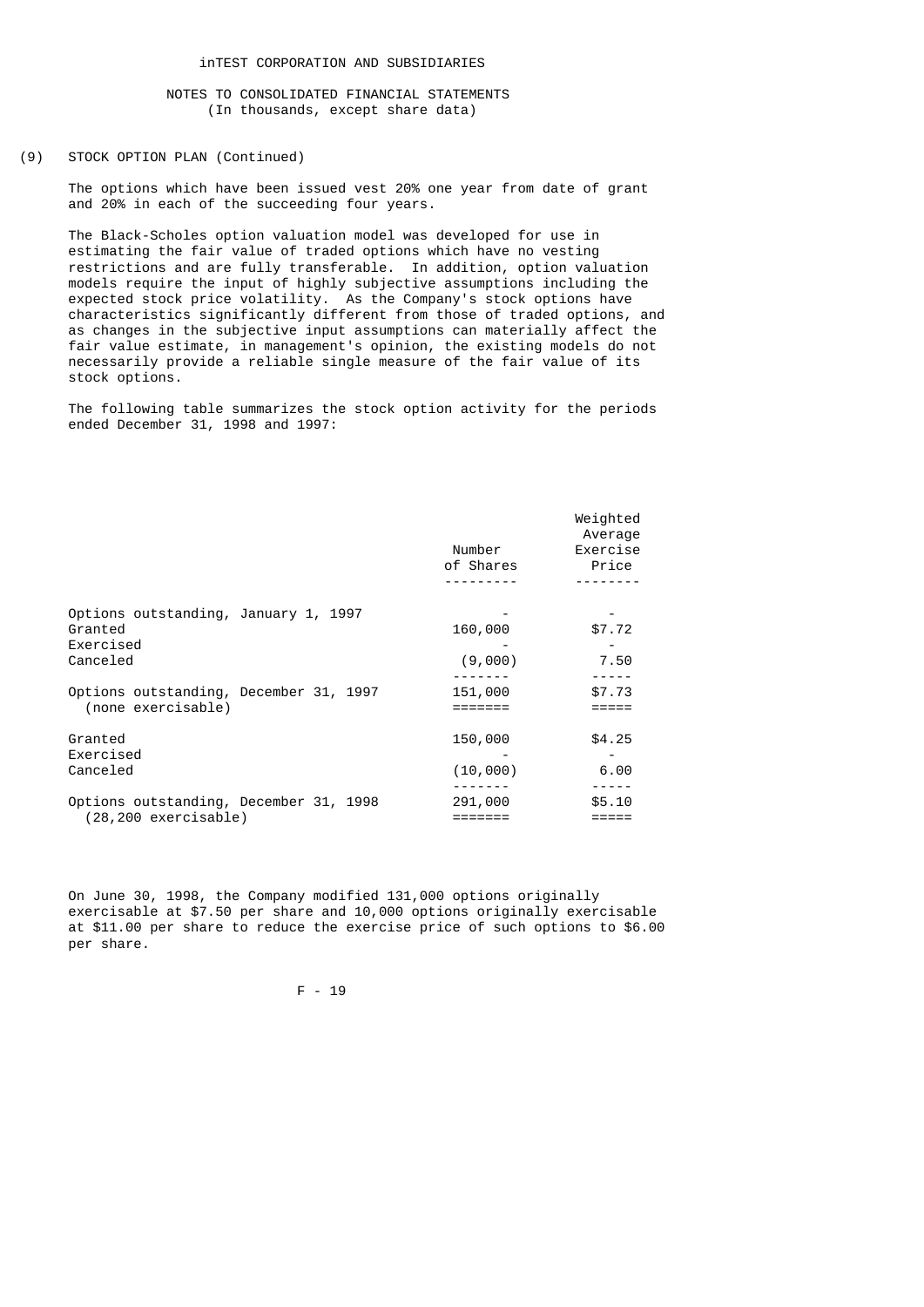#### (9) STOCK OPTION PLAN (Continued)

 The following table summarizes information about stock options outstanding at December 31, 1998:

| Range of<br>Exercise<br>Prices | Number<br>Outstanding<br>at 12/31/98 | Maximum<br>Life | Weighted<br>Average<br>Remaining<br>Life | Weighted<br>Average<br>Exercise<br>Price of<br>Outstanding<br>Options | Number<br>Exercisable<br>at 12/31/98 | Weighted<br>Average<br>Exercise<br>Price of<br>Exercisable<br>Options |
|--------------------------------|--------------------------------------|-----------------|------------------------------------------|-----------------------------------------------------------------------|--------------------------------------|-----------------------------------------------------------------------|
| \$6.00                         | 141,000                              | 10 years        | 8.5 years                                | \$6.00                                                                | 28,200                               | \$6.00                                                                |
| \$4.25                         | 150,000                              | 10 years        | 9.6 years                                | \$4.25                                                                | $\overline{\phantom{0}}$             | N/A                                                                   |

#### (10) COMMITMENTS

 The Company leases its offices, warehouse facilities, automobiles and certain equipment under noncancellable operating leases which expire at various dates through 2005. Total rental expense for the years ended December 31, 1998, 1997 and 1996 was \$536, \$442 and \$422, respectively. The aggregate minimum rental commitments under the noncancellable operating leases in effect at December 31, 1998, are as follows:

| 1999       |     | \$541  |
|------------|-----|--------|
| 2000       |     | \$318  |
| 2001       |     | \$281  |
| 2002       |     | \$ 262 |
| 2003       |     | \$153  |
| Thereafter | \$. | 70     |

## (11) INCOME TAXES

 As discussed in Notes 2 and 3, prior to the Offering the Company had elected S corporation status for Federal and state of New Jersey tax purposes, and therefore, was not directly subject to Federal and certain New Jersey income taxes. Immediately prior to the Offering, the Company terminated its status as an S corporation and is now subject to Federal and additional state income taxes. In addition, the Company is taxed in foreign countries and for activity in certain states. For Federal, state and foreign jurisdictions in which the Company is subject to taxation, the temporary differences that give rise to deferred tax assets and liabilities were not significant at December 31, 1996. The cumulative amount of undistributed earnings of foreign subsidiaries for which U.S. income taxes have not been provided was approximately \$1.9 million at December 31, 1998. Management intends to repatriate a portion of the earnings of its foreign subsidiaries during 1999. The estimated tax effect of distributing such earnings is expected to be offset by available foreign tax credits.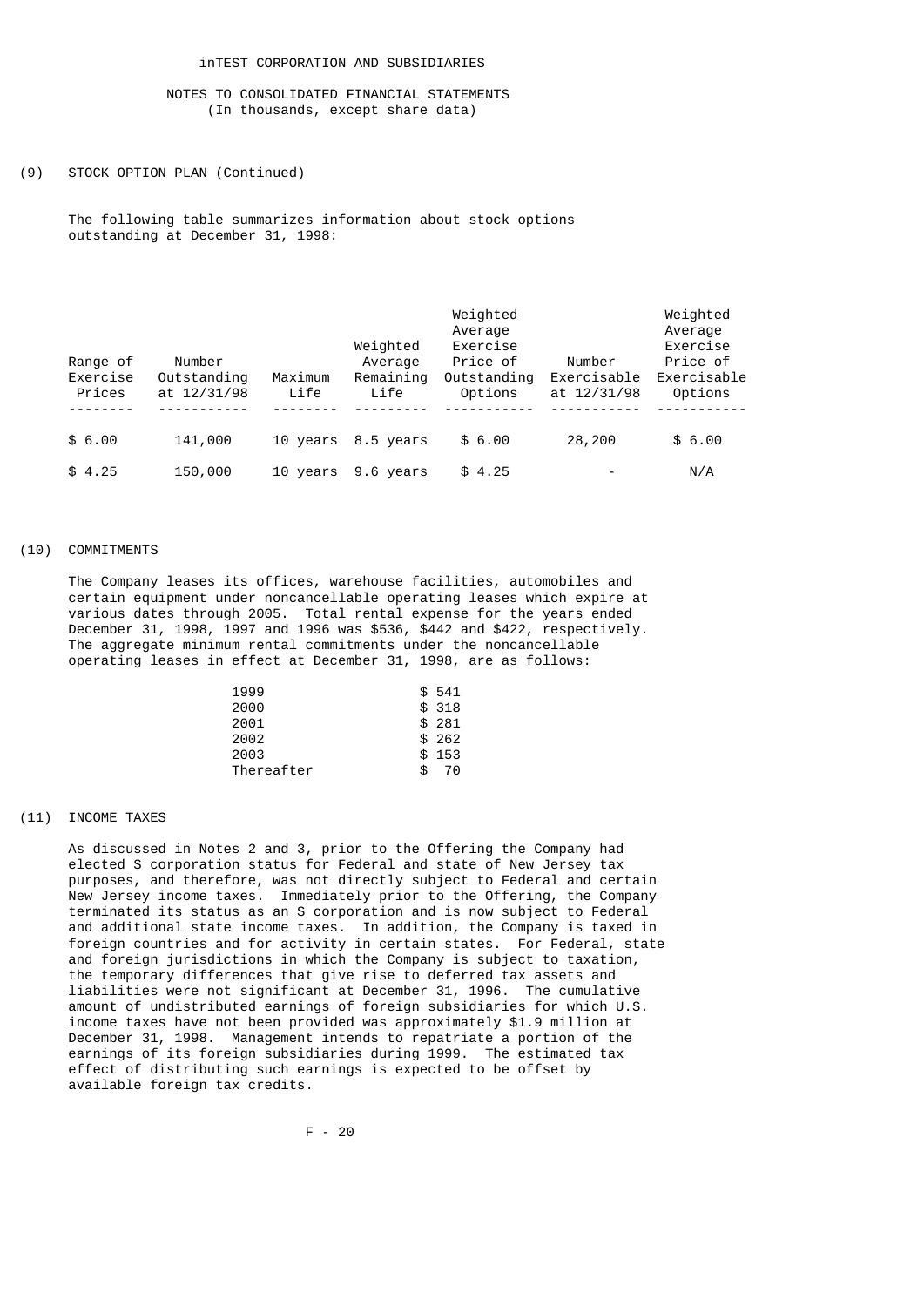# inTEST CORPORATION AND SUBSIDIARIES

# NOTES TO CONSOLIDATED FINANCIAL STATEMENTS (In thousands, except share data)

# (11) INCOME TAXES (Continued)

Earnings before income taxes were as follows:

|          |         | Years Ended December 31, |         |  |  |  |
|----------|---------|--------------------------|---------|--|--|--|
|          | 1998    | 1997                     | 1996    |  |  |  |
|          |         |                          |         |  |  |  |
| Domestic | \$2,100 | \$5,356                  | \$3,916 |  |  |  |
| Foreign  | 926     | 1,091                    | 1,801   |  |  |  |
|          | \$3,026 | \$6,447                  | \$5,717 |  |  |  |
|          |         |                          |         |  |  |  |

Income tax expense was as follows:

|                    |           | Years Ended December 31, |           |  |  |  |  |
|--------------------|-----------|--------------------------|-----------|--|--|--|--|
|                    | 1998      | 1997                     | 1996      |  |  |  |  |
|                    |           |                          |           |  |  |  |  |
| Current:           |           |                          |           |  |  |  |  |
| Domestic - Federal | \$<br>772 | \$1,379                  | \$        |  |  |  |  |
| Domestic - state   | 54        | 303                      | 134       |  |  |  |  |
| Foreign            | 352       | 573                      | 724       |  |  |  |  |
|                    |           |                          |           |  |  |  |  |
|                    | 1,178     | 2,255                    | 858       |  |  |  |  |
|                    |           |                          |           |  |  |  |  |
| Deferred:          |           |                          |           |  |  |  |  |
| Domestic - Federal | (54)      | (147)                    |           |  |  |  |  |
| Domestic - state   | (25)      | (18)                     |           |  |  |  |  |
|                    |           |                          |           |  |  |  |  |
|                    | (79)      | (165)                    |           |  |  |  |  |
|                    |           |                          |           |  |  |  |  |
| Income tax expense | \$1,099   | \$2,090                  | 858<br>\$ |  |  |  |  |
|                    |           |                          |           |  |  |  |  |

 Deferred income taxes reflect the net tax effect of temporary differences between the carrying amount of assets and liabilities for financial reporting purposes and the amounts used for income tax purposes. The following is a summary of the significant components of the Company's deferred tax assets and liabilities as of December 31, 1998 and 1997: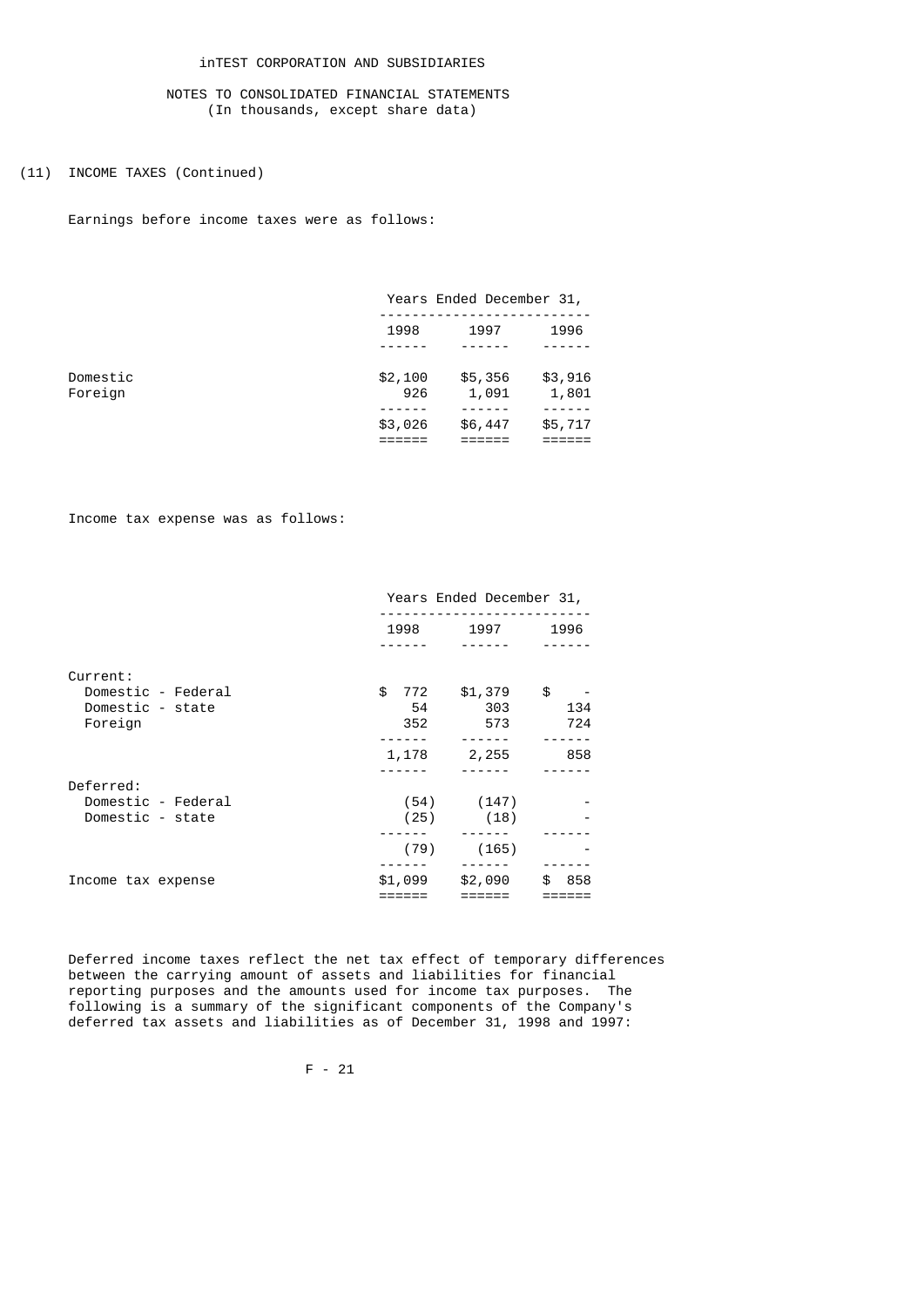# (11) INCOME TAXES (Continued)

|                                                       | 1998     | 1997     |
|-------------------------------------------------------|----------|----------|
|                                                       |          |          |
| Deferred Tax Assets:                                  |          |          |
| Accrued vacation pay                                  | \$<br>91 | \$<br>69 |
| Allowance for doubtful accounts                       | 60       | 47       |
| Inventories (principally due to obsolescence reserve) | 107      | 42       |
| Accrued warranty                                      | 17       | 9        |
| Excess foreign tax credit carryforward                |          | 17       |
| Capital loss carryforward                             | 90       |          |
| Other                                                 | (5)      | 5        |
|                                                       |          |          |
|                                                       | 360      | 189      |
| Valuation allowance                                   | (90)     | (17)     |
|                                                       |          |          |
| Deferred tax assets                                   | 270      | 172      |
|                                                       |          |          |
| Deferred Tax Liabilities:                             |          |          |
| Accrued royalty income                                | (25)     | (7)      |
| Net deferred tax asset                                | \$245    | \$165    |
|                                                       |          |          |

 Based on the Company's history of prior operating earnings, and its expectation of the future, management believes that taxable income will more likely than not be sufficient to realize the net deferred tax assets of \$245 at December 31, 1998. A valuation allowance of \$90 was established in 1998 to offset the domestic capital loss carryforward. A valuation allowance of \$17 was established in 1997 to offset the foreign tax credit carryforward, which was realized in 1998.

 An analysis of the effective tax rate on earnings and a reconciliation from the expected statutory rate are as follows:

|                                       |         | Years Ended December 31, |           |  |  |  |
|---------------------------------------|---------|--------------------------|-----------|--|--|--|
|                                       | 1998    | 1997                     |           |  |  |  |
|                                       |         |                          |           |  |  |  |
| Expected income tax provision at U.S. |         |                          |           |  |  |  |
| Statutory rate                        | \$1,029 | \$2,192                  | \$1,944   |  |  |  |
| State taxes, net of Federal benefit   | 19      | 188                      | 134       |  |  |  |
| Increase (decrease) in tax from:      |         |                          |           |  |  |  |
| Non-deductible goodwill               | 86      | 17                       |           |  |  |  |
| Foreign income tax rate differences   | 12      | 219                      | 133       |  |  |  |
| Tax exempt interest                   | (80)    |                          |           |  |  |  |
| S corporation earnings not subject to |         |                          |           |  |  |  |
| Federal taxation                      |         | (549)                    | (1, 353)  |  |  |  |
| Other                                 | 33      | 23                       |           |  |  |  |
|                                       |         |                          |           |  |  |  |
| Income tax expense                    | \$1,099 | \$2,090                  | \$<br>858 |  |  |  |
|                                       |         |                          |           |  |  |  |
|                                       |         |                          |           |  |  |  |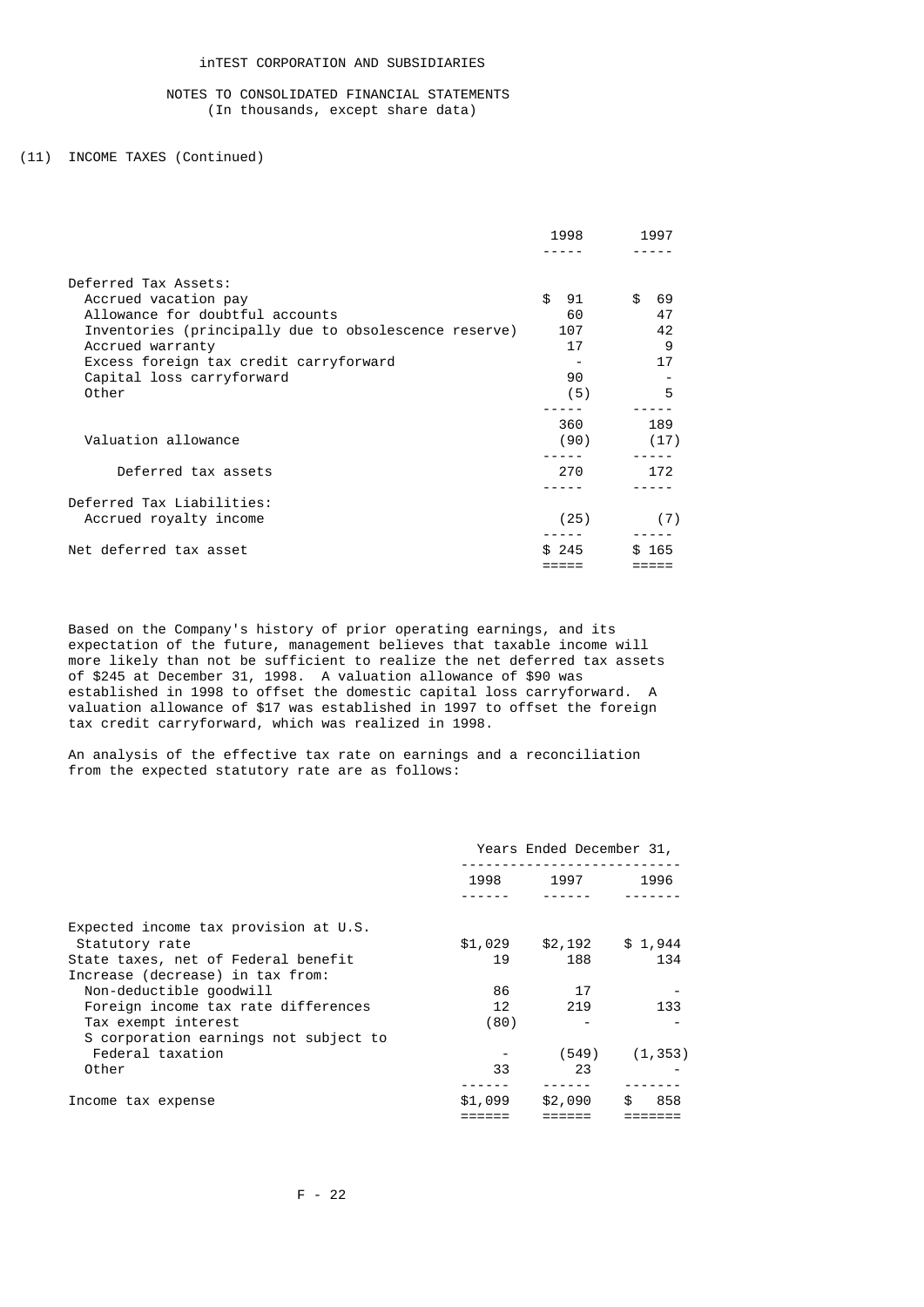# (12) EMPLOYEE BENEFIT PLANS

 In 1996, the Company instituted a defined contribution 401(k) plan for its employees who work in the U.S. All permanent employees of inTEST Corporation and inTEST Sunnyvale Corp. who are at least 18 years of age and have completed six months of service with the Company are eligible to participate in the plan. Under the plan, the Company matches employee contributions dollar for dollar up to 10% of the employee's annual compensation up to \$5. In addition, the Company may match employee contributions dollar for dollar for amounts exceeding 10% up to 15% of the employee's annual compensation to a maximum of \$5. Employer contributions vest over a six-year period. The Company contributed \$157, \$129 and \$71 to the plan for the years ended December 31, 1998, 1997 and 1996, respectively.

 TestDesign adopted a defined contribution 401(k) plan for its employees in July 1994. All permanent employees who are at least 18 years of age and have completed six months of service with TestDesign are eligible to participate in the plan. Under the plan, TestDesign matches employee contributions equal to 25% of an employee's contributions up to 5% of gross salary. Matching contributions for the plan were \$6 from the date of the Acquisition through December 31, 1998. In addition, the plan allows TestDesign to make discretionary matching contributions up to 6.5% of an employee's gross salary for the year based upon TestDesign's profitability. There were no discretionary matching contributions made from the date of the Acquisition through December 31, 1998. Effective October 1, 1998, all TestDesign permanent employees who were at least 18 years of age and had completed six months of service were offered enrollment in the Company's 401(k) plan, and employee contributions and employer matching contributions into the TestDesign plan ceased. The Company is currently in the process of terminating the TestDesign plan at which time the former participants will have the option of rolling their assets into the Company's plan.

 The Company sponsored a noncontributory pension plan for an employee of its U.K. subsidiary until July 1998, when that employee retired from the Company. The Company has no other defined contribution or defined benefit plans.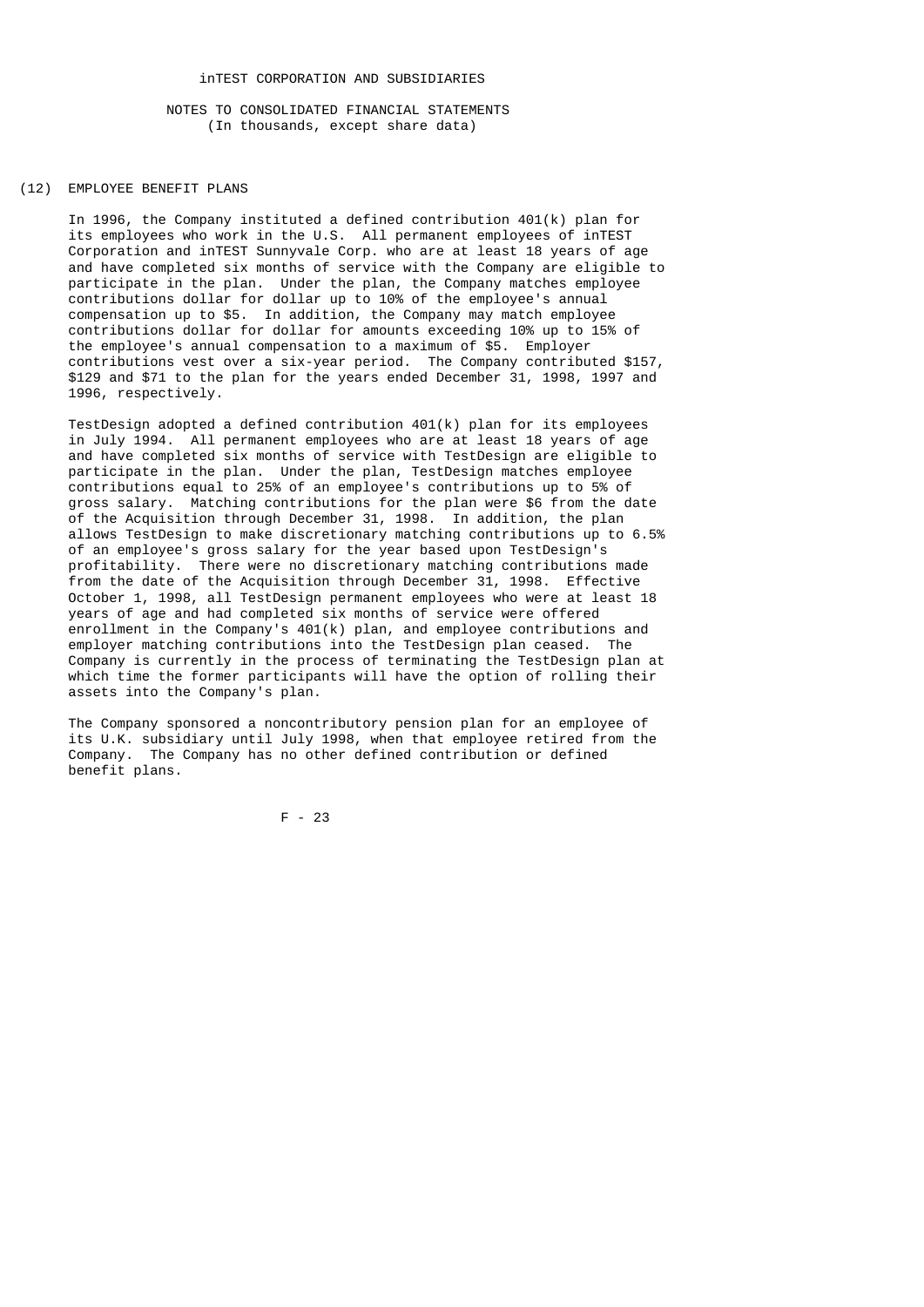#### (13) ACCRUED EXPENSES

Accrued expenses consists of the following:

|                               | December 31, |           |  |  |
|-------------------------------|--------------|-----------|--|--|
|                               | 1998         | 1997      |  |  |
|                               |              |           |  |  |
| Accrued vacation              | \$<br>236    | \$<br>181 |  |  |
| Accrued commissions           | 206          | 285       |  |  |
| Accrued directors fees        | 109          |           |  |  |
| Accrued wages                 | 106          | 81        |  |  |
| Customer deposits             | 100          | 200       |  |  |
| Accrued professional fees     | 78           | 68        |  |  |
| Accrued warranty              | 45           | 25        |  |  |
| Accrued shareholder relations | 42           | 50        |  |  |
| Accrued other                 | 101          | 65        |  |  |
|                               |              |           |  |  |
|                               | \$1,023      | 955       |  |  |
|                               |              |           |  |  |

#### (14) RELATED PARTY TRANSACTIONS

 The Company paid consulting fees to one individual who is a member of the Board of Directors of the parent company which totaled \$56 and \$17 during the years ended December 31, 1998 and 1997, respectively. There were no consulting fees paid to related parties during the year ended December 31, 1996.

 During 1998, in connection with the Acquisition of TestDesign, the Company repaid \$215 on a note due to a firm ("PRIM") controlled by Douglas W. Smith, Executive Vice President and Chief Operating Officer of the Company. This note, which did not bear interest or have a maturity date, evidenced borrowings that TestDesign had made from PRIM prior to the Acquisition. In addition, subject to the terms of a consulting agreement between TestDesign and Gregory W. Slayton, a current board member of the Company, the Company paid directly to Mr. Slayton, on behalf of TestDesign, \$170,000 in cash and 31,250 shares of the Company's common stock. These payments are included in the merger consideration and are accounted for as described in Note 4.

 The Company's foreign subsidiaries paid directors' fees to several individuals who are members of management of the parent company which totaled \$104, \$177 and \$192 during the years ended December 31, 1998, 1997 and 1996, respectively.

 At December 31, 1998 and 1997 there were \$49 and \$75 of foreign directors' fees payable to members of management of the parent company. There were no amounts outstanding in prior years.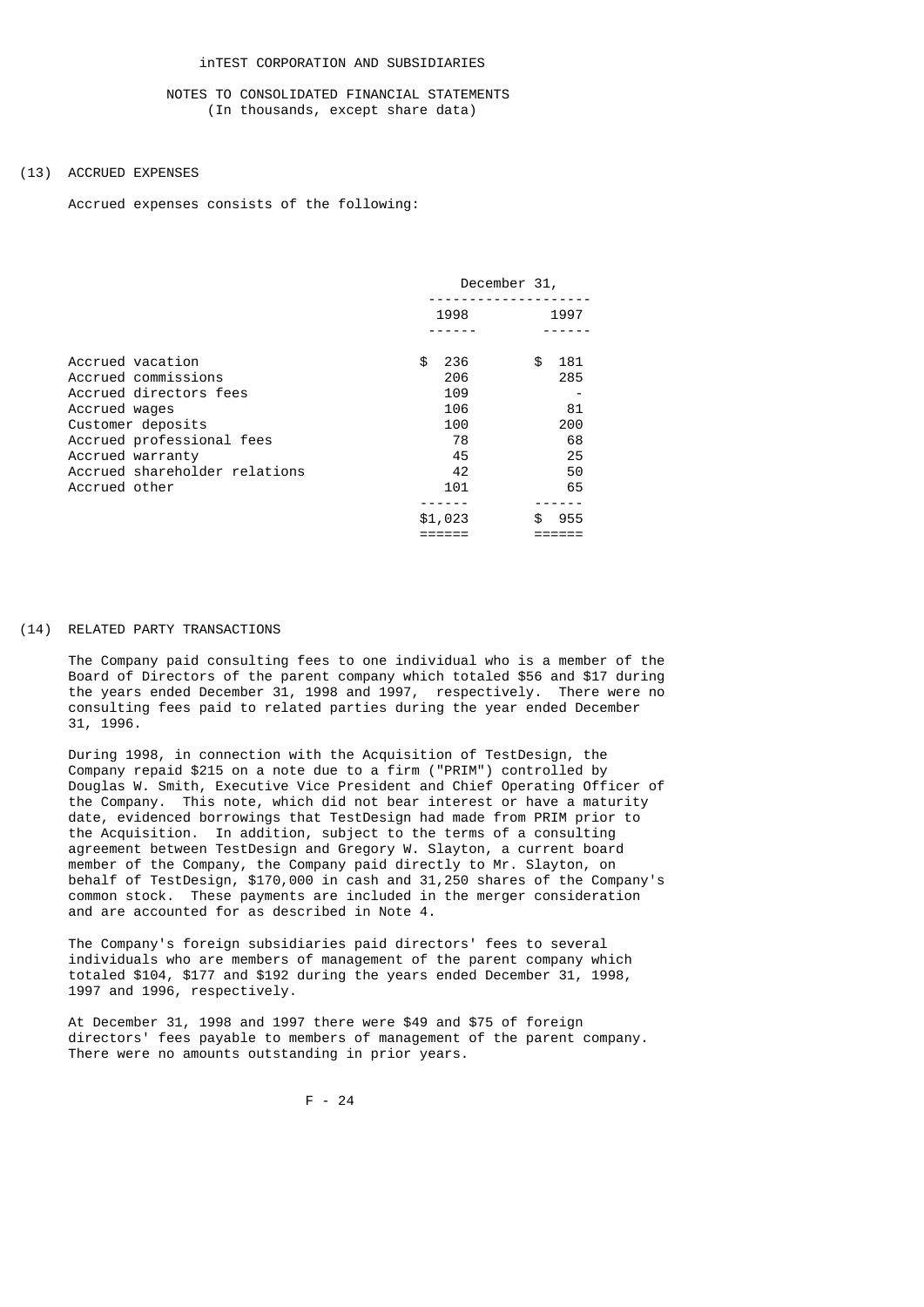## (15) LEGAL PROCEEDINGS

 On November 18, 1998, the Company and its subsidiary inTEST IP Corp. (which holds title to all Company intellectual property) filed suit against a competitor for infringement of a United States patent held by the Company (the "815 Patent").

 The invention disclosed and claimed in the 815 Patent is directed to a system for positioning and docking a heavy electronic test head of a test system with respect to an electronic device handler. The system is used in the automatic testing of integrated circuits and other electronic devices. The Company sells products covered by the 815 Patent worldwide.

 As alleged in the complaint, the competitor began manufacturing, offering to sell, and selling products as early as 1991 that, without license, infringe claims of the 815 Patent. The parties have been discussing possible settlement of the dispute since the Company first became aware of the infringement in 1991. Discussions were abated at the end of 1995 so that the United States Patent and Trademark Office (the "PTO") could reexamine the 815 Patent. On April 7, 1998, the PTO completed the reexamination and affirmed the patentability of the nine claims in the patent with minor, technical, clarifying changes. Thereafter, the parties resumed settlement negotiations, however, to date such negotiations have been unsuccessful.

 The complaint asks the court to enjoin the competitor from further acts of infringement, including the acts of manufacturing, using, offering for sale, selling and importing positioner systems that embody the invention claimed in the 815 Patent. The complaint also asks the court to award the Company damages, including the Company's lost profits. Alleging that the competitor's infringement is and has been deliberate, willful, and wanton, with knowledge of the Company's patent rights, the complaint asks the court to award increased damages up to three times the amount assessed. The complaint also seeks an award of interest, costs and reasonable attorney fees.

 All legal fees incurred in connection with this matter have been expensed. In the opinion of management, the ultimate disposition of this matter will not have a material adverse effect on the Company's financial position, results of operations or liquidity.

#### (16) QUARTERLY CONSOLIDATED FINANCIAL DATA (Unaudited)

 The following tables present certain unaudited consolidated quarterly financial information for each of the eight quarters ended December 31, 1998. In the opinion of the Company's management, this quarterly information has been prepared on the same basis as the Consolidated Financial Statements and includes all adjustments (consisting only of normal recurring adjustments) necessary to present fairly the information for the periods presented. The results of operations for any quarter are not necessarily indicative of results for the full year or for any future period.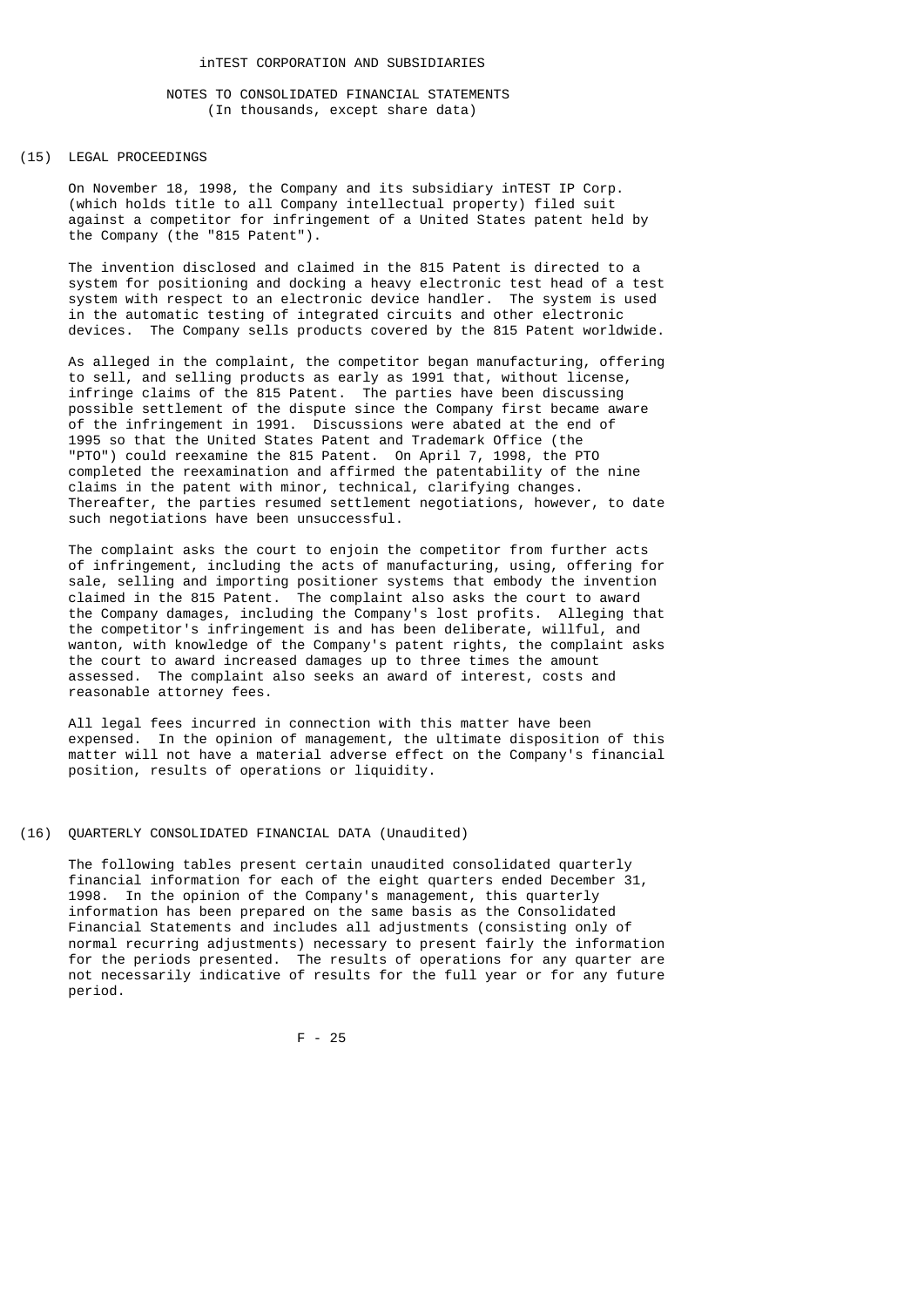## (16) QUARTERLY CONSOLIDATED FINANCIAL DATA (Unaudited)

 The Company's business is not seasonal, therefore year-over-year quarterly comparisons of the Company's results of operations may not be as meaningful as the sequential quarterly comparisons set forth below which tend to reflect the cyclical activity of the semiconductor industry as a whole. Quarterly fluctuations in expenses either are related directly to sales activity and volume, or tend to be a function of personnel costs and the timing of expenses incurred throughout the year.

|                                           |             | Quarters Ended |             |             |              |
|-------------------------------------------|-------------|----------------|-------------|-------------|--------------|
|                                           | 3/31/98     | 6/30/98        | 9/30/98     | 12/31/98    | Total        |
| Net revenues                              | \$<br>5,626 | \$<br>5,163    | \$<br>4,449 | \$<br>3,837 | \$<br>19,075 |
| Gross margin                              | 3,426       | 3,029          | 2,331       | 1,887       | 10,673       |
| Earnings (loss) before income tax expense | 1,822       | 1,458          | 360         | (614)       | 3,026        |
| Income tax expense                        | 668         | 550            | 133         | (252)       | 1,099        |
| Net earnings (loss)                       | 1,154       | 908            | 227         | (362)       | 1,927        |
| Net earnings (loss) per share - basic     | \$0.20      | \$0.15         | \$0.04      | \$ (0.06)   | \$0.31       |
| Weighted average shares outstanding -     |             |                |             |             |              |
| basic                                     | 5,911,034   | 5,911,034      | 6,311,849   | 6,536,034   | 6,169,596    |
| Net earnings (loss) per share - diluted   | \$0.19      | \$0.15         | \$0.04      | \$(0.06)    | \$0.31       |
| Weighted average common and common share  |             |                |             |             |              |
| equivalents outstanding - diluted         | 5,924,949   | 5,918,809      | 6,317,578   | 6,575,910   | 6,186,460    |
| Other comprehensive earnings (expense)    | \$<br>(42)  | \$<br>(19)     | \$<br>19    | \$<br>112   | \$<br>70     |

|                                                                                | Quarters Ended |           |         |           |         |           |          |           |       |           |
|--------------------------------------------------------------------------------|----------------|-----------|---------|-----------|---------|-----------|----------|-----------|-------|-----------|
|                                                                                | 3/31/97        |           | 6/30/97 |           | 9/30/97 |           | 12/31/97 |           | Total |           |
| Net revenues                                                                   | \$             | 3,887     | \$      | 4,619     | \$      | 6,212     | \$       | 6,028     | \$    | 20,746    |
| Gross margin                                                                   |                | 2,285     |         | 2,784     |         | 3,893     |          | 3,976     |       | 12,938    |
| Pro form earnings before income tax                                            |                |           |         |           |         |           |          |           |       |           |
| expense                                                                        |                | 1,000     |         | 1,321     |         | 2,190     |          | 1,896     |       | 6,407     |
| Pro forma income tax expense                                                   |                | 462       |         | 578       |         | 924       |          | 716       |       | 2,680     |
| Pro forma net earnings                                                         |                | 538       |         | 743       |         | 1,266     |          | 1,180     |       | 3,726     |
| Pro forma net earnings per share-basic                                         |                | \$0.13    |         | \$0.18    |         | \$0.21    |          | \$0.20    |       | \$0.74    |
| Pro forma weighted average shares                                              |                |           |         |           |         |           |          |           |       |           |
| outstanding - basic                                                            |                | 4,091,034 |         | 4,331,034 |         | 5,911,034 |          | 5,911,034 |       | 5,068,349 |
| Pro forma net earnings per share-diluted                                       |                | \$0.13    |         | \$0.17    |         | \$0.21    |          | \$0.20    |       | \$0.73    |
| Pro forma weighted average common and<br>common share equivalents outstanding- |                |           |         |           |         |           |          |           |       |           |
| diluted                                                                        |                | 4,091,034 |         | 4,332,242 |         | 5,966,413 |          | 5,950,235 |       | 5,092,490 |
| Other comprehensive earnings (expense)                                         | \$             | (61)      | \$      | 51        | \$      | (65)      | \$       | (78)      | \$    | (153)     |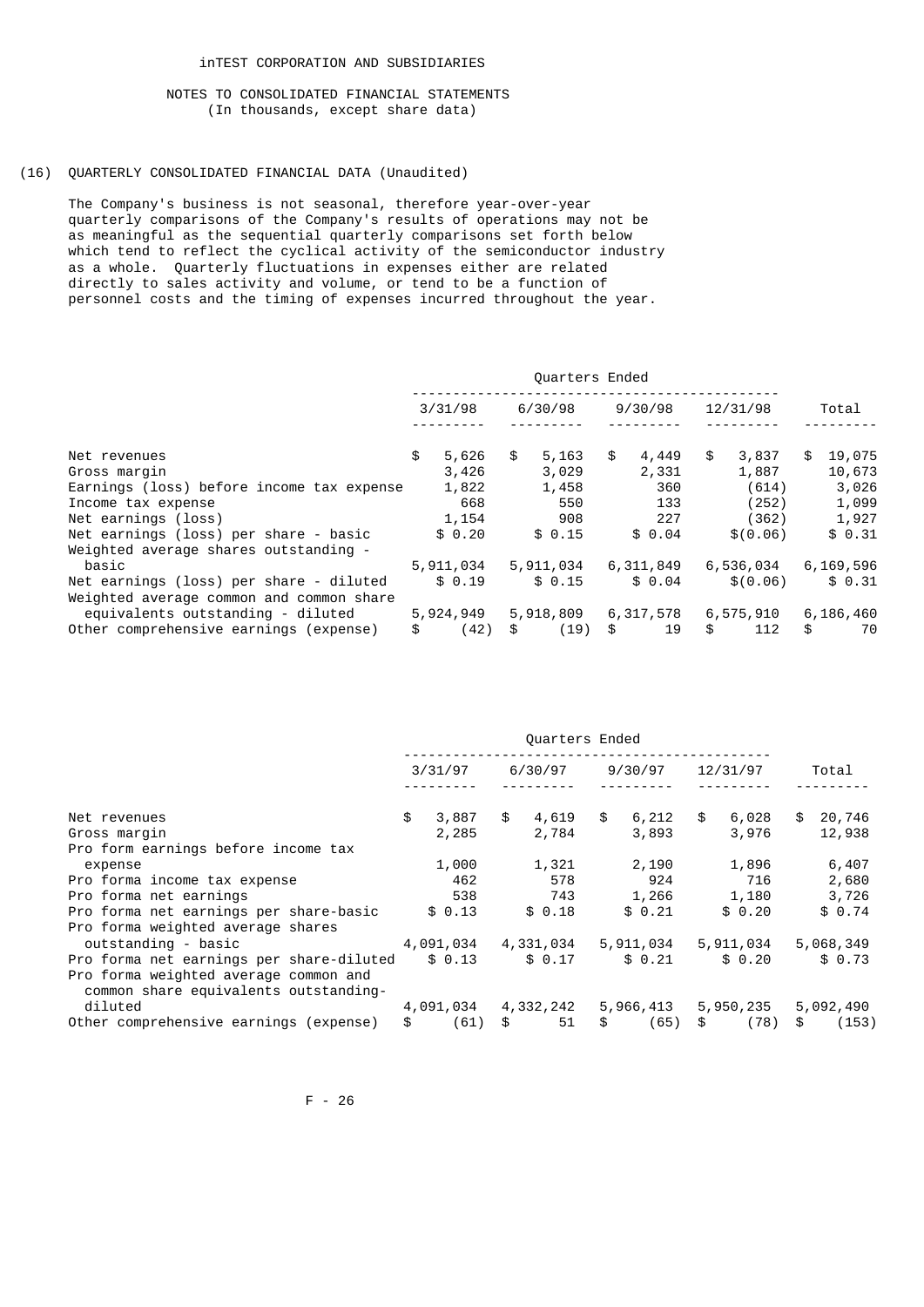# inTEST CORPORATION AND SUBSIDIARIES SCHEDULE II - VALUATION AND QUALIFYING ACCOUNTS

|                                | Balance                      |                                 | Additions |                     |                                |  |  |  |
|--------------------------------|------------------------------|---------------------------------|-----------|---------------------|--------------------------------|--|--|--|
|                                | at<br>Beginning<br>of Period | Acquisition<br>of<br>TestDesign | Expense   | Other<br>Deductions | Balance at<br>End of<br>Period |  |  |  |
|                                |                              |                                 |           |                     |                                |  |  |  |
| Year Ended December 31, 1996   |                              |                                 |           |                     |                                |  |  |  |
| Bad debt reserve               | \$45                         | \$<br>$\sim$                    | \$52      | \$ 1                | \$96                           |  |  |  |
| Inventory obsolescence reserve |                              |                                 | 56        | 56                  |                                |  |  |  |
| Warranty reserve               |                              |                                 | 196       | 171                 | 25                             |  |  |  |
| Year Ended December 31, 1997   |                              |                                 |           |                     |                                |  |  |  |
| Bad debt reserve               | 96                           |                                 | 61        | 13                  | 144                            |  |  |  |
| Inventory obsolescence reserve |                              |                                 | 178       | -59                 | 119                            |  |  |  |
| Warranty reserve               | 25                           |                                 | 147       | 147                 | 25                             |  |  |  |
| Year Ended December 31, 1998   |                              |                                 |           |                     |                                |  |  |  |
| Bad debt reserve               | 144                          | 54                              | (5)       | 25                  | 168                            |  |  |  |
| Inventory obsolescence reserve | 119                          | 38                              | 193       | 130                 | 220                            |  |  |  |
| Warranty reserve               | 25                           | 20                              | 202       | 202                 | 45                             |  |  |  |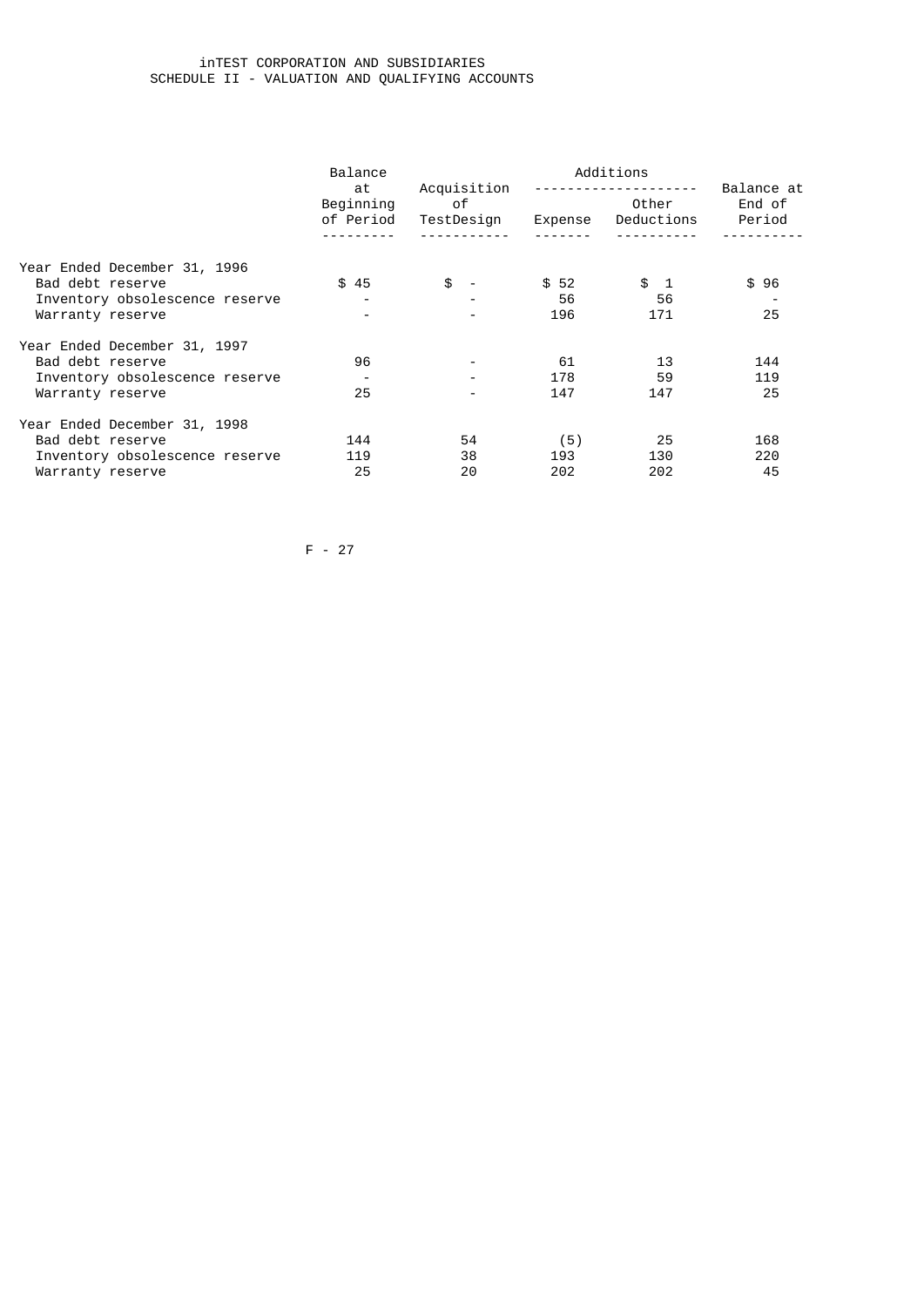# STANDARD LEASE AGREEMENT Industrial Gross - Multi-Tenant

For and in consideration of the rental and of the covenants and agreements hereinafter set forth to be kept and performed by the Tenant, Landlord hereby leases to Tenant and Tenant hereby leases from Landlord the Premises described below in Section 1.2 for the term, at the rental and subject to and upon all of the terms, covenants and agreements hereinafter set forth. 1. Basic Lease Provisions.

 1.1 Parties: This Lease, dated for reference purposes only, January 16, 1998 is made by and between Tasman Associates (hereinafter "Landlord") and Test Design Corporation, a California corporation (hereinafter "Tenant").<br>1.2 Premises: Those premises commonly known as 1157 Tasman Drive,

Premises: Those premises commonly known as 1157 Tasman Drive, Sunnyvale, California deemed to be approximately 1109 square feet, more or less, as defined in Paragraph 2 and as shown in Exhibit "A" attached hereto and made a part hereof (hereinafter the "Premises").

 1.3 Building: Commonly described as being located at 1157-1191 in the City of Sunnyvale, County of Santa Clara, State of California, as more particularly shown in Exhibit "A" attached hereto and made a part hereof. Tenant acknowledges that the sole purpose of any floor plan provided herein is to identify the location of the Premises in the Building. Landlord makes no representation or warranty in the attached floor plan as to the usable or rentable square footage of the Premises.

 1.4 Use: Machine shop and related legal uses subject to Paragraph 7. 1.5 Term: 2 Years, commencing on January 1, 1998 (hereinafter "Commencement Date") and ending December 31, 1999.

 1.6 Base Rent: One Thousand One Hundred Sixty Four and 45/lOOths Dollars (\$1,164.45) per month, payable on the first (1st) day of each month subject to Paragraph 4 below.

 1.7 Base Rent Increase: On January 1, 1999 the monthly Base Rent payable under Paragraph 1.6 above shall be adjusted to One Thousand Two Hundred Nineteen and 90/100ths Dollars (\$1,219.90).<br>1.8 Rent Paid Upon Execution: Upon e

Rent Paid Upon Execution: Upon execution of this Lease, Tenant shall pay the sum of \$1,164.45 for the first month's rent.

 1.9 Security Deposit: Upon execution of this Lease, Tenant shall pay to Landlord the sum of Two Hundred Twenty One and 90/lOOths Dollars (\$221.90) as an increase to the existing security deposit to total One Thousand Two Hundred

Nineteen and 90/100ths Dollars (\$1,219.90), as defined in Paragraph 5 below.<br>1.10 Tenant's Share of Operating Expenses: Fleven and fourteen hundre Tenant's Share of Operating Expenses: Eleven and fourteen hundreds percent (11.14%) of the Building and Two and eighteen hundreds percent (2.18%) of the Project, as defined in Paragraphs 2.2 and 4.2 below.

Property Tax Base Year: The Real Property Taxes levied against the Project, as further defined in Paragraph 6.1 below, for the fiscal year of 1993 - - 1994 shall be considered the "Property Tax Base Year" for calculations defined in Paragraph 6.1 below.

 1.12 Property Insurance Base Year: The property insurance, as further defined in Paragraph 13.2 below, paid for the period January 4, 1995 - January 3, 1996 shall be considered the "Property Insurance Base Year" for calculations defined in Paragraph 13.2 below.

 1.13 Parking: Tenant shall have the non-exclusive use of Four (4) parking spaces.<br>1.14 Add

1.14 Additional Lease Provisions: None

Work of Improvement. Any obligations of Landlord and Tenant to perform work and supply material and labor to prepare the Premises for occupancy shall be set forth in detail in Exhibit B. Landlord and Tenant shall expend all funds and do all acts required of them in Exhibit B and shall have the work performed promptly and diligently in a first-class workmanlike manner.

2. Premises, Parking ,Common Areas, Work of Improvement:

 2.1 Premises. The Premises are a portion of a building, herein sometimes referred to as the "Building" identified in Paragraph 1.3. "Building" shall include adjacent parking structures used in connection therewith. The Premises, the Building, the Common Areas (as defined below) and the land upon which the same are located, along with all other buildings and improvements thereon or thereunder, are herein collectively referred to as the "Project".

 2.2 Vehicle Parking. Tenant shall be entitled to the non-exclusive use of unreserved and unassigned parking spaces the number of which is specified in Paragraph 1.13 above, on those portions of the Common Area designed by Landlord for parking. Tenant shall not use more parking spaces than the number specified. Said parking spaces shall be used only for parking by vehicles no larger than full size passenger automobiles or pick-up trucks, herein called "Permitted Size Vehicles". Vehicles other than Permitted Size Vehicles are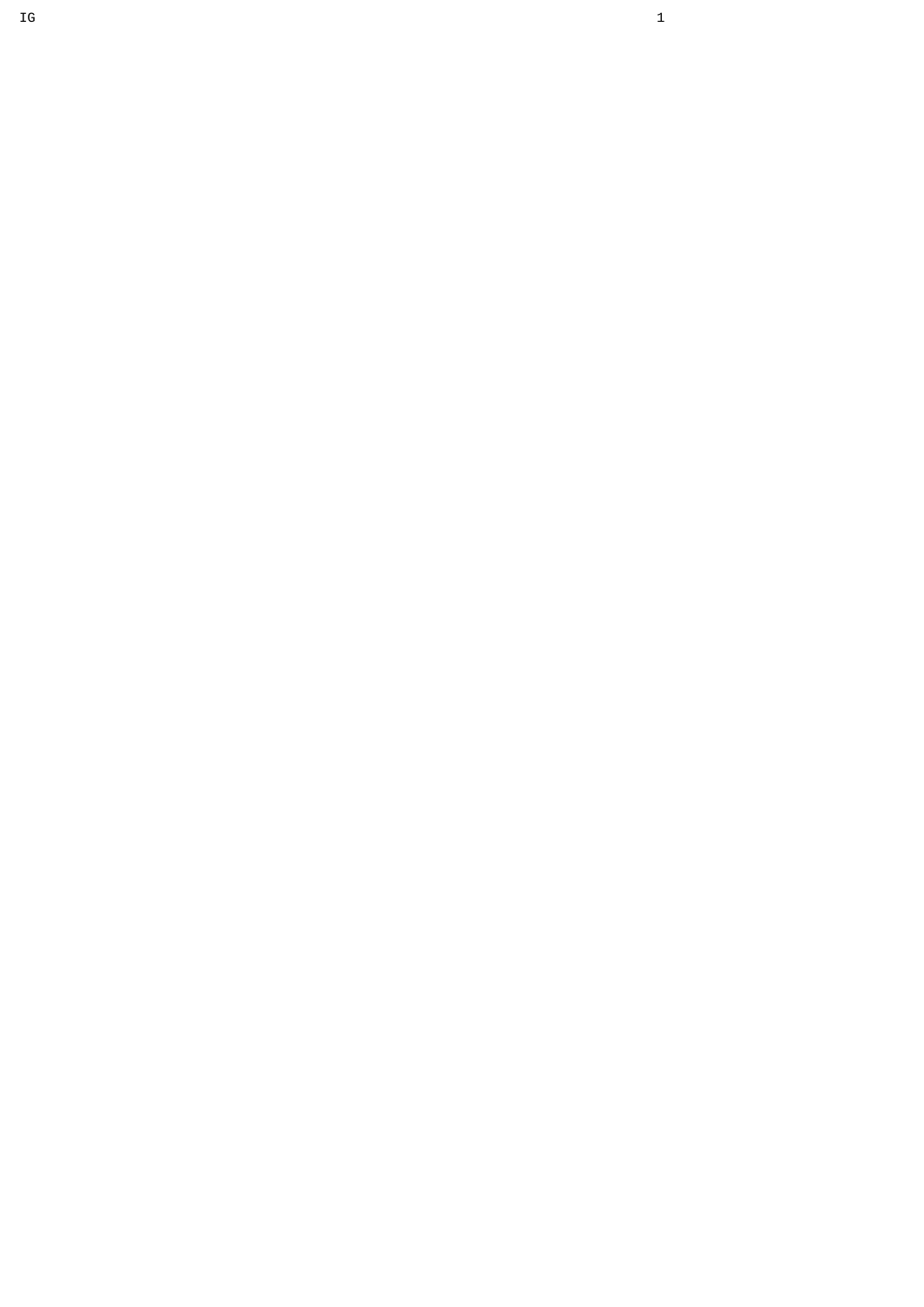herein referred to as "Oversized Vehicles". Tenant shall not at any time park or permit the parking of Tenant's vehicles or trucks, or the vehicles or trucks of Tenant, its employees, invitees, suppliers or others, in any portion of the Common Area not designated by Landlord for such use by Tenant. Tenant shall not abandon any inoperative vehicles or equipment on any portion of the Common Area, nor shall Tenant, its employees, invitees, suppliers or others park or store any vehicle (Permitted Size or otherwise) on any portion of the Common Area, including designated parking areas, unattended for any period longer than twenty-four (24) hours. If Tenant commits, permits or allows any of the prohibited activities described in the Lease or the rules then in effect, then Landlord shall have the right, without notice, in addition to such other rights and remedies that it may have, to remove or tow away the vehicle involved and charge the cost to Tenant, which cost shall be immediately paid by Tenant to Landlord upon demand from Landlord.

 2.3 Common Areas - Definition. The term "Common Areas" is defined as all areas and facilities outside the Premises and within the exterior boundary line of the Project that are provided and designated by Landlord from time to time for the general non-exclusive use of Landlord, Tenant, and the other tenant and other authorized users of the Project and their respective employees, suppliers, shippers, customers and invitees. including, but not limited to common entrances, lobbies, corridors, stairways and stairwells, public restrooms, elevators, escalators, parking areas to the extent not otherwise prohibited by this Lease, loading and unloading areas, trash areas, roadways, sidewalk, walkways, parkways, ramps, driveways, landscaped areas and decorative walls.

 2.4 Common Areas - Tenant's Rights. Landlord hereby grants to Tenant, for the benefit of Tenant and its employees, suppliers, shippers. customers and invitees, during the term of this Lease, the non-exclusive right to use, in common with others entitled to such use, the Common Areas as they exist from time to time, subject to any rights, powers, and privileges reserved by Landlord under the terms hereof or under the terms of any rules and regulations or restrictions governing the use of the Project. Under no circumstances shall the right herein granted to use the Common Area be deemed to include the right to store any property, temporarily or permanently, in the Common Areas or to construct or install any improvements in the Common Area. Any such storage shall be permitted only by the prior written consent of Landlord or Landlord's designated agent, which consent may be revoked at any time. In the event that any unauthorized storage shall occur, the Landlord shall have the right, without notice, in addition to such other rights and remedies that it may have, to remove the property and charge the cost to Tenant, which cost shall be immediately payable by Tenant to Landlord upon demand by Landlord. Landlord shall have the right, without notice, in addition to such other rights and remedies that it may have, to remove the property and charge the cost to Tenant, which cost shall be immediately payable by Tenant to Landlord upon demand by Landlord.<br>2.5 Common A

 2.5 Common Areas - Rules and Regulations/CC&R's. Landlord or such other person(s) as Landlord may appoint, shall have the exclusive control and management of the Common Areas and shall have the right, from time to time, to establish, modify, amend and enforce reasonable rules and regulations with respect thereto. Tenant agrees to abide by and conform to all such rules and regulations, as well as any private conditions, covenants, and restrictions of public record now or hereafter affecting the Premises and any amendment thereof, and to cause its employees, suppliers, shippers, customers and invitees to abide and conform. Landlord shall not be responsible to Tenant for the non-compliance with said rules and regulations by other tenants or authorized users of the Project. Any failure by Tenant or its agents, employees or representatives to observe and comply with the rules and regulations established by Landlord with respect to the Common Areas shall be a default by Tenant hereunder.

 2.6 Common Areas - Changes. Landlord shall have the right at Landlord's sole discretion, from time to time:

 (a) To make changes to the Common Areas, including, without limitation, changes in the location, size, shape and number of driveways entrances, parking spaces, parking areas, loading and unloading areas, ingress, egress, direction of traffic, landscaped areas and walkways; (b) To close temporarily any of the Common Areas for maintenance purposes, so long as reasonable access to the Premises remains available; (c) To designate other land outside the boundaries of the Project to be a part of the Common Areas; (d) To add additional buildings and improvements to the Common Areas; (e) To use the Common Areas while engaged in making additional improvements, repairs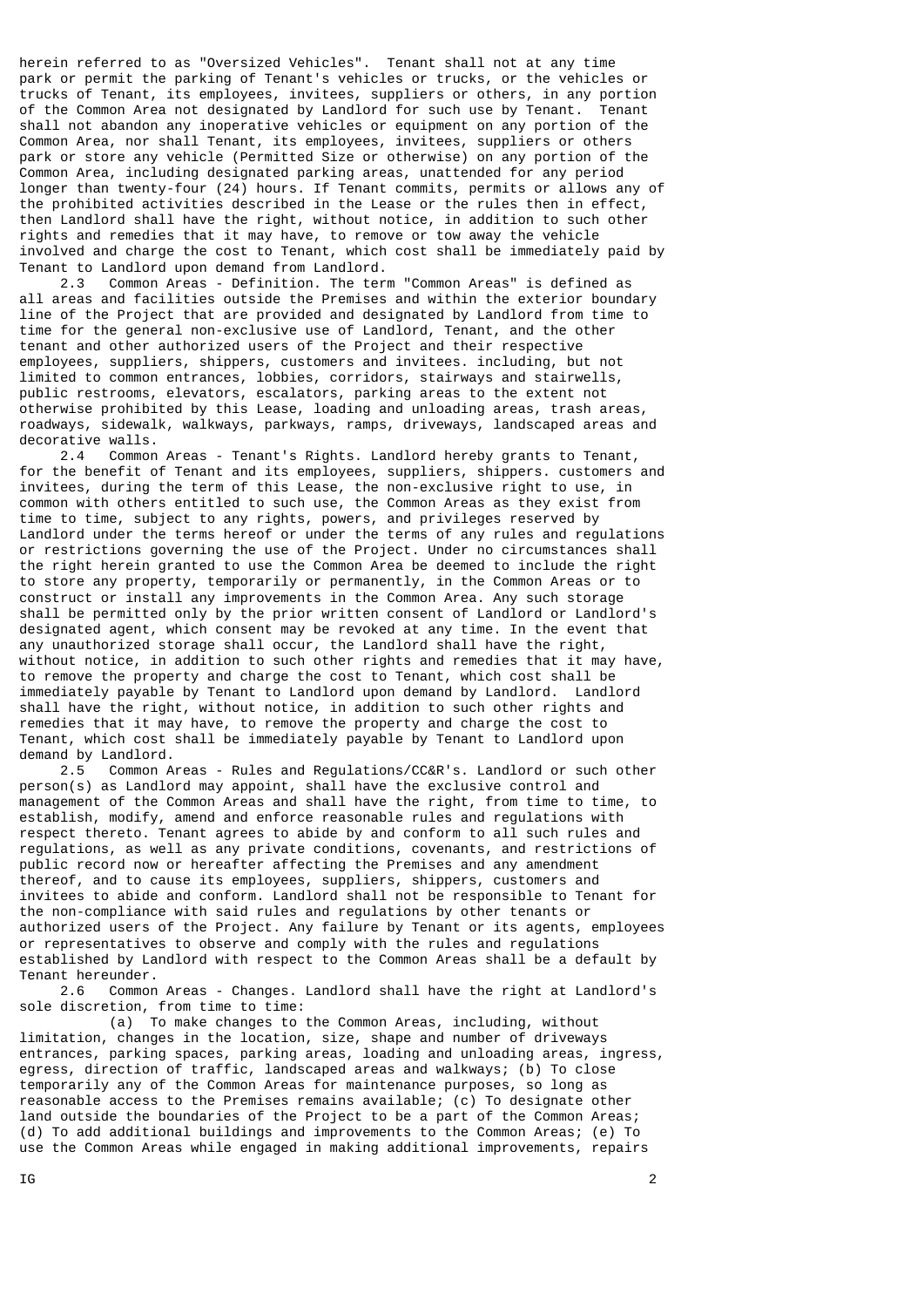or alterations to the Project, or any portion thereof, (f) To close, at reasonable times, all or any portion of the parking areas for any reasonable purpose, including without limitation, the prevention of a dedication thereof, or the accrual of the rights of any person or public therein; and, (g) To do and perform such other acts and make such other changes in, to or with respect to the Common Areas and the Project as Landlord may, in the exercise of sound business judgment, deem to be appropriate.

 Notwithstanding the foregoing, Lessor shall at all times provide the parking spaces required by applicable law and except as provided immediately below, in no event shall the number of parking spaces that Tenant is entitled to under Paragraph 2.2 be reduced. The preceding sentence to the contrary notwithstanding, in the event by reason of any rule, regulation, order, law, statute or ordinance of any governmental or quasi-governmental authority relating to or affecting parking on the Project, or any other cause beyond Landlord's reasonable control, Landlord is required to have the right to proportionately reduce the number of Tenant's parking spaces and the nonexclusive parking spaces of the tenants of the Building.

#### 3. Term

 3.1 Term. The term (the "Lease Term") and Commencement Date of this Lease shall be as specified in Paragraph 1.5 of the Basic Lease Provisions, unless terminated earlier pursuant to this Lease.

 3.2 Delay in Commencement. Tenant agrees that in the event of the inability of Landlord for any reason to deliver possession of the Premises to Tenant on said Commencement Date set forth in Paragraph 1.5 of the Basic Lease Provisions, Landlord shall not be liable for any damage thereby nor shall such inability affect the validity of this Lease or the obligations of Tenant hereunder, but in such case Tenant shall not be obligated to pay rent or other monetary sums until possession of the Premises is tendered to Tenant; provided that if the delay in delivery of possession exceeds thirty (30) days, then the expiration date of the term of the Lease shall be extended by the period of time computed from the scheduled commencement date to the date possession is tendered. If Tenant occupies the Premises prior to said commencement date, such occupancy shall be subject to all provisions hereof, such occupancy shall not advance the termination date, and Tenant shall pay rent for such period at the initial monthly rates as set forth below.

 3.3 Commencement After Construction. If Landlord is obligated under Paragraph 1.15 of the Basic Lease Provisions and Exhibit B to perform construction or remodeling work, then possession shall not be deemed tendered and the term of this Lease shall not commence until the first to occur of the following:

 (a) The date on which all improvements to be constructed by Landlord have been substantially completed except for punch list items which do not prevent Tenant from using the Premises for its intended use; such work as Landlord is required to perform but which is delayed because of fault or neglect of Tenant, acts of Tenant or Tenant's agents (including, without limitation, delays caused by work done on the Premises by Tenant or Tenant's agents or by acts of Tenant's contractors or subcontractors) or delays caused by change orders requested by Tenant or required because of errors or omissions in plans submitted by Tenant; and such work as Landlord is required to perform but cannot complete until Tenant performs necessary portions of construction work it has elected or is required to do; or,

 (b) After a Certificate of Occupancy, or its equivalent, is granted by the proper governmental agency or, if no Certificate of Occupancy, or its equivalent, is issued by any local agency, then after notification by Landlord's architect or contractor that Landlord's construction work has been completed; or

 (c) Upon the occupancy of the Premises by any of Tenant's operating personnel.

 3.4 If the term commences on a date other than as set forth in Paragraph 1.5 of the Basic Lease Provisions above, then Landlord and Tenant shall execute a written acknowledgment stating the date of commencement.

#### 4. Rent

 4.1 Base Monthly Rent. Tenant shall pay to Landlord as base monthly rent for the Premises in advance on the first day of each calendar month of the term of this Lease without deduction, offset, prior notice or demand, in lawful money of the United States, the sum as defined in Paragraphs 1.6 and 1.7 of the Basic Lease Provisions (the "Base Rent"). If the Commencement Date is not the First day of a month, or if the Lease expiration or termination date is not the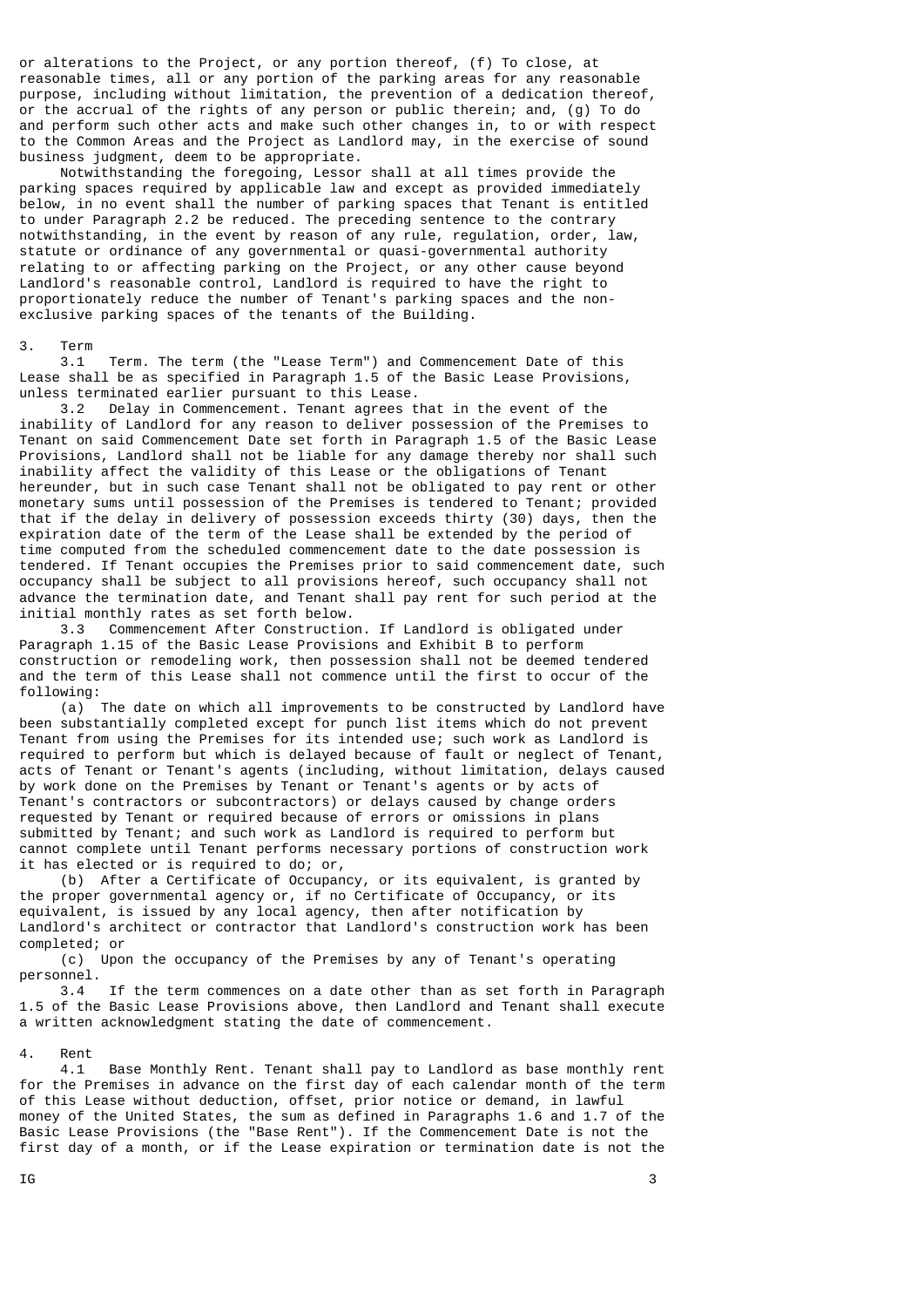last day of a month, a prorated monthly installment shall be paid at the then current rate for the fractional month during which the Lease commences and/or terminates.

 Concurrently with Tenant's execution of this Lease, Tenant shall pay to Landlord in the form of a Cashier's Check or Certified Check the sum as defined in Paragraph 1.8 of the Basic Lease Provisions as Base Rent for the period defined in Paragraph 1.8 of the Basic Lease Provisions.

 4.2 Additional Rent. Commencing on the date set forth in Section 1.5 of the Basic Lease Provisions above, and continuing throughout the Lease Term, Tenant shall pay, as additional rent, Tenant's Share (as defined in Section 4.5(a)) of (i) Operating Expenses as required by Section 4.5, 8.1 and 9.2 and as defined in Paragraph 4.5 below; (ii) Real Property Tax increases over and above the base year as required by Section 6.1; and, (iii) the cost of any increased premiums over and above the base year for property insurance, pursuant to Section 13.2. All Operating Expenses, real property tax increases, insurance cost increases, late charges, costs, expenses and other sums which Tenant is required to pay under this Lease, together with all interest and penalties that may accrue thereon in the event of Tenant's failure to pay such amounts, and all reasonable damages, costs and attorneys' fees and expenses which Landlord may incur by reason of any default of Tenant, or failure on Tenant's part to comply with the terms of this Lease, shall be deemed to be additional rent ("Additional Rent") and shall be paid in addition to the Base Rent, and, in the event of non-payment by Tenant, Landlord shall have all the rights and remedies with respect thereto as Landlord has for the non-payment of the Base Rent.

 4.3 Late Charges. Tenant hereby acknowledges that late payment by Tenant to Landlord of Base Monthly Rent, Additional Rent and other sums due hereunder will cause Landlord to incur costs not contemplated by this Lease, the exact amount of which will be extremely difficult to ascertain. Such costs include, but are not limited to, processing, accounting charges and late payment fees which may be imposed on Landlord by the terms of any mortgage or trust deed covering the Premises. Accordingly, if any installment of Base Monthly Rent, Additional Rent or any other sum due from Tenant shall not be received by Landlord or Landlord's designee within Four (4) days after such amount shall be due, Tenant shall pay to Landlord as Additional Rent a late charge equal to ten percent (10%) of such overdue amount. The parties hereby agree that such late charge represents a fair and reasonable estimate of the costs Landlord will incur by reason of late payments by Tenant. Acceptance of such late charge by Landlord shall in no event constitute a waiver of Tenant's default with respect to such overdue amount, nor prevent Landlord from exercising any of the other rights and remedies granted hereunder. In no event shall this provision for a late charge be deemed to grant to Tenant a grace period or extension of time within which to pay any installment of Base Monthly Rent or Additional Rent or prevent Landlord from exercising any right or remedy available to Landlord upon Tenant's failure to make such payment when due. In the event any payment of Base Monthly Rent or Additional Rent is not received by Landlord by the thirtieth (30th) day after the due date for such payment or installment, such payment or installment shall bear interest at the Permitted Rate, as defined in Paragraph 20.17 below, commencing on the thirty-first (31st) day after the due date for such payment or installment and continuing until the same is paid.

 4.4 Returned Check Fee. A twenty-five dollar (\$25.00) charge will be paid by Tenant as Additional Rent to Landlord for each check returned unpaid by the bank and Tenant shall replace the payment with a Cashier's Check or Certified Check. If Tenant has two (2) or more checks returned for insufficient funds at any time during its tenancy, Landlord, at its option, may request all payments, current and future, be made by Cashier's Check or Certified Check.

 4.5 Operating Expenses. Tenant shall pay to Landlord during the term hereof, in addition to the Base Rent, Tenant's Share, as hereinafter defined, of all Operating Expenses, as hereinafter defined, during each calendar year of the term of this Lease, in accordance with the following provisions:

 (a) "Tenant's Share" is defined, for purposes of this Lease, as the respective percentages set forth in Paragraph 1.10 of the Basic Lease Provisions, which percentages have been determined by dividing the approximate square footage of the Premises by the total approximate square footage of both the space contained within the Building and all buildings located in the Project. Tenant's Share used in calculating Tenant's Share of any Operating Expense shall be determined by the specific charge and its relationship to the Building versus the Project, which determination shall be made by Landlord in its reasonable discretion. It is understood and agreed that the square footage figures set forth in the Basic Lease Provisions are approximate, which Landlord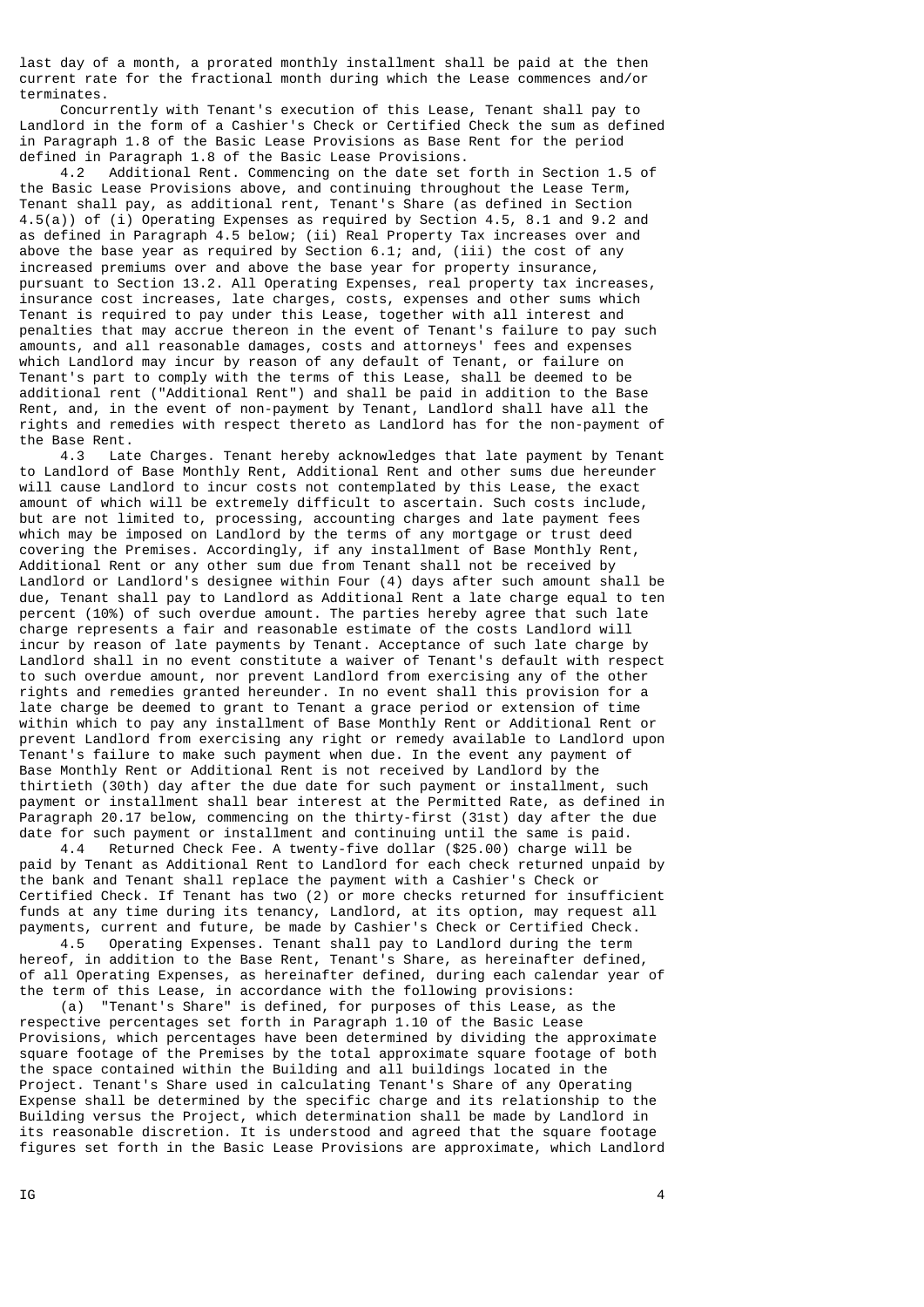and Tenant agree are reasonable and shall not be subject to revision except in connection with an actual change in the size of the Premises, or a change in the space available for lease in the Project.

 (b) "Operating Expenses" as defined, for purposes of this Lease, shall include all costs and expenses incurred by Landlord in connection with the ownership and operating of the Project, including but not limited to the following:

 (i) The operating, repair, maintenance, and replacement in neat, clean, good order and condition of the following:

 (aa) the Common Areas, including parking areas, loading and unloading areas, trash areas, roadways, sidewalks, walkways, parkways, driveways, landscaped areas, striping, bumpers, irrigation systems, Common Area lighting facilities, electric rooms, elevators, fences and gates;

 (bb) Common Area signage (i.e., address, directional, Project identity and tenant directories);

 (cc) fire detection systems, including sprinkler systems; and, (dd) security services, if provided.

 (ii) The cost of water, gas, electricity and other utilities to serve the Common Areas or which are not separately metered to the Premises;

 (iii) trash disposal services; reserves set aside for maintenance, repair and/or replacement of

the Common Areas; (v) Real Property Tax increases as provided in Paragraph 6.1;

(vi) property insurance increases as provided in Paragraph 13.2;

 (vii) the cost of liability insurance carried by Landlord with respect to the Common Areas;

 (viii) any deductible portion of an insured loss concerning the Project or any portion thereto;

 (ix) the cast of any capital improvements made to the Building or Project by Landlord that have the effect of reducing Operating Expenses or avoiding increases in Operating Expenses or, subject to the terms of Paragraph 9.3(b) below, the cost of any capital improvements that are required under any governmental law or regulation that was not applicable to the Building at the time it was constructed, which cost shall be amortized over such reasonable period of time as Landlord shall determine with interest on the unamortized balance at the rate often percent (10%) per annum or such higher rate as may have been paid by Landlord on funds borrowed for the purpose of constructing such capital improvements;

(x) fees for licenses and permits required for the operation of the

Building, Common Areas and Project;<br>(xi) the reasonable cost the reasonable  $cost$  of contesting the validity or applicability of any governmental enactment's or assessments, including without limitation property tax assessments, which may affect Operating Expenses;

 (xii) the repair, maintenance or patching, but not replacement, of the roof membrane of the Building; and,

 (xiii) any other services to be provided by Landlord that are stated elsewhere in this Lease to be an operating expense.

 (c) The inclusion of the improvements, facilities and services set forth in Paragraph 4.5(b) shall not be deemed to impose an obligation by Landlord to either have said improvements or facilities or to provide those services. Without limiting the generality of the foregoing, nothing contained in Paragraph 4.5(b) or elsewhere in this Lease shall create or imply an obligation or duty on the part of Landlord to provide any security services or protection for the Premises, the Building, Common Area and/or the Project.

 (d) Tenant's share of Operating Expenses shall be payable by Tenant within Thirty (30) days after a reasonably detailed statement of actual expenses is presented to Tenant by Landlord. At Landlord's option, however, an amount may be estimated by Landlord from time to time of Tenant's share of annual Operating Expenses and the same shall be payable monthly or quarterly, as Landlord shall designate, during the Lease Term herein, on the same day as the Base Rent is due hereunder. In the event that Tenant pays Landlord's estimate of Tenant's Share of Operating Expenses as aforesaid, Landlord shall provide Tenant with a reasonably detailed statement reconciling Tenant's Share of the actual Operating Expenses. Said detailed statement shall be provided on an annual basis, or within thirty (30) days of the expiration of this Lease or Tenant's vacation of the Premises. If Tenant's payments under this Paragraph 4.5 (d) during the preceding year exceed Tenant's Share as indicated on said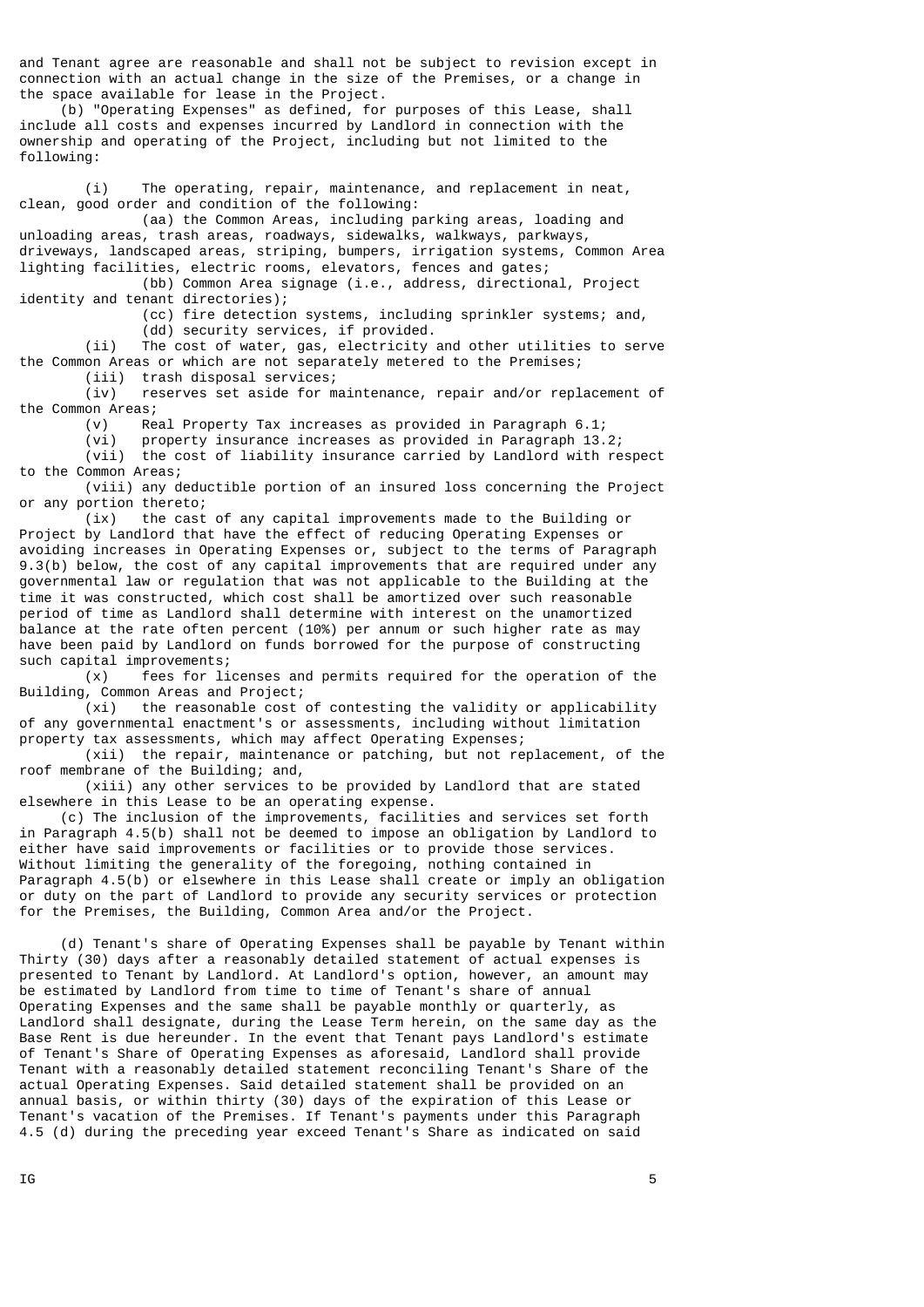statement, Tenant shall be entitled to credit the amount of such overpayment against Tenant's Share of Operating Expenses next falling due. If Tenant's payments under this Paragraph during said preceding year were less than Tenant's Share, as indicated on said statement, Tenant shall pay to Landlord the amount of the deficiency within thirty (30) days after delivery by Landlord to Tenant of said statement. Tenant has the right to audit the books regarding additional rent or operating expenses.

5. Security Deposit. Concurrently with Tenant's execution of this Lease, Tenant shall deposit with Landlord the sum, as defined in Paragraph 1.9 of the Basic Lease Provisions outlined above, in the form of a Cashier's Check or Certified Check payable to Landlord. Said sum shall be held by Landlord as a security deposit for the faithful performance by Tenant of all of the terms, covenants, and conditions of this Lease to be kept and performed by Tenant during the term hereof, including any extension or renewal of the term. If Tenant defaults with respect to any provisions of this Lease, including but not limited to the provisions relating to the payment of rent, additional rent and any of the monetary sums due herewith, Landlord may use, apply or retain all or any part of this security deposit for the payment of any other amount which Landlord may spend or become obligated to spend by reason of Tenant's default or to compensate Landlord for any other loss or damage which Landlord may suffer by reason of Tenant's default. If any portion of said deposit is so used or applied, Tenant shall, within ten (10) days after written demand therefore, deposit cash with Landlord in an amount sufficient to restore the security deposit to its original amount; Tenant's failure to do so shall be a material breach of this Lease. Landlord shall not be required to keep this security deposit separate from its general funds, and Tenant shall not be entitled to interest on such deposit. If Tenant shall fully and faithfully perform every provision of this Lease to be performed by it, the security deposit or any balance thereof shall be returned to Tenant (or, at Landlord's option, to the last assignee of Tenant's interest hereunder) at the expiration of the Lease Term and after Tenant has vacated the Premises. In the event of termination of Landlord's interest in the Lease, Landlord shall transfer said deposit to Landlord's successor in interest whereupon Landlord shall be automatically released of all liability for return of such deposit or the accounting therefore.

 Tenant hereby agrees not to look to the mortgages, as mortgagee, mortgagee in possession, or successor in title to the property, for accountability for any security deposit required by the Landlord hereunder, unless said sums have actually been received by said mortgagee as security for the Tenant's performance of this Lease. If at any time the Base Rent is increased, the security deposit shall be increased by the same amount.

# 6. Taxation<br>6.1 Pa

Payment of Real Property Taxes as Additional Rent. Tenant shall pay, as Additional Rent, Tenant's Share (as defined in Paragraph 4.5(a)) of the amount, if any, by which Real Property Taxes levied against the Premises, the Building and/or the Project for any year of the Lease Term exceeds the Real Property Taxes levied against the Premises, the Building and/or the Project for the fiscal tax year ended immediately prior to the execution of this Lease (or if the Premises were not completely constructed as of the end of such fiscal tax year, then the first fiscal tax year in which the Premises were assessed as fully completed) (as further defined in Paragraph 1.11 of the Basic Lease Provisions). Such payment shall be made by Tenant to Landlord within ten (10) days after receipt of Landlord's written statement setting forth the amount of such increase and the reasonable computation thereof Tenant's liability for Real Property Tax Increases shall be prorated to reflect the commencement and termination dates of this Lease.

 6.2 Definition of "Real Property Tax". For the purpose of this Lease, "Real Property Taxes" means and includes all taxes, assessments (including, but not limited to, assessments for public improvements or benefits), taxes based on vehicles utilizing parking areas, taxes based or measured by the rent paid, payable or received under this Lease, taxes on the value, use, or occupancy of the Premises, the Buildings and/or the Parcel, Environmental Surcharges, and all other governmental impositions, fees and charges of every kind and nature whatsoever, whether or not customary or within the contemplation of the parties hereto and regardless of whether the same shall be extraordinary or ordinary, general or special, unforeseen or foreseen, similar or dissimilar to any of the foregoing which, at any time during the Lease Term,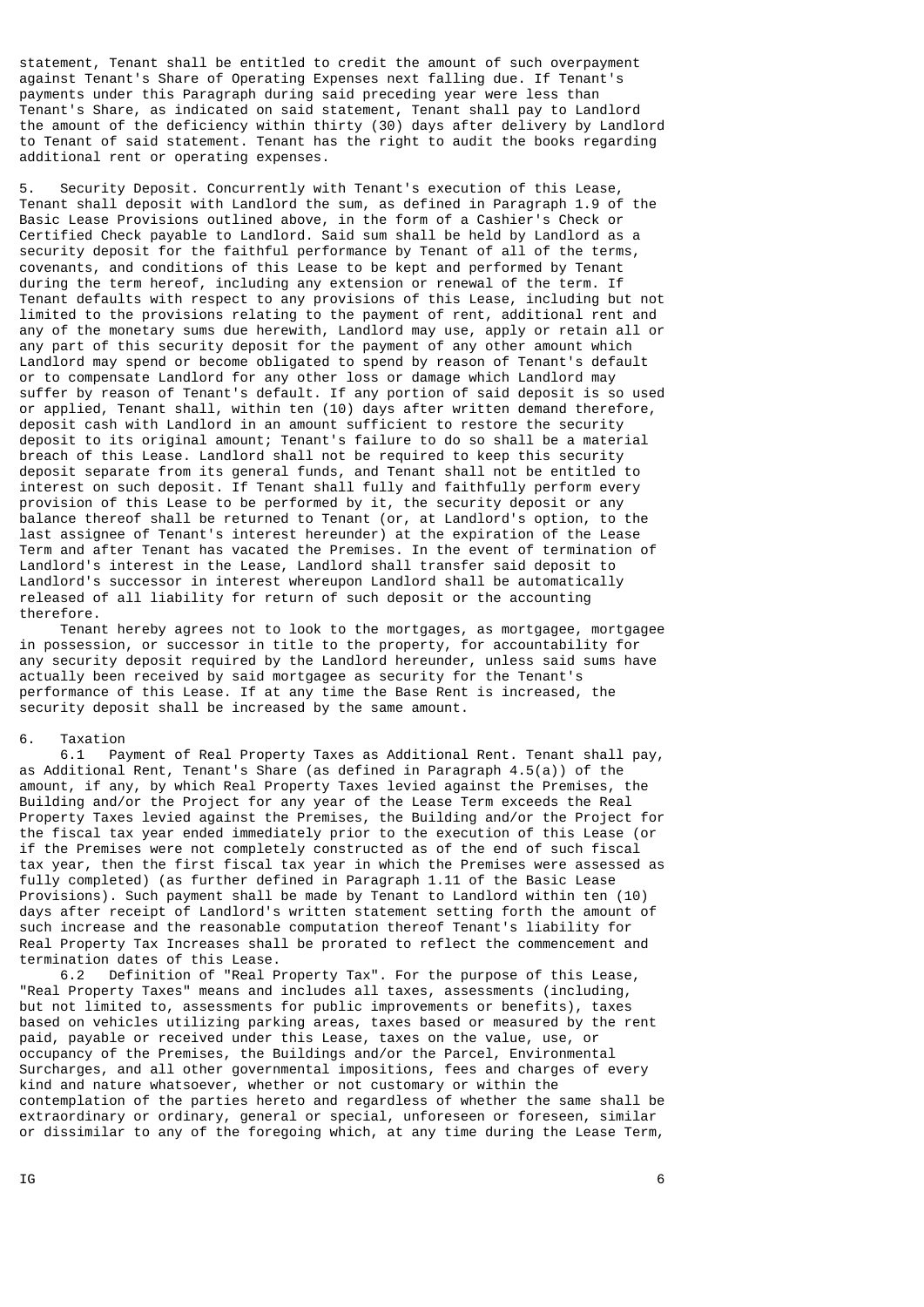shall be applicable to the Premises, the Building and/or the Project, or assessed, levied or imposed upon the Premises, the Building and/or the Project, or become due and payable and a lien or charge upon the Premises, the Building and/or the Project, or become due and payable and a lien or charge upon the Premises, the Building and/or the Project, or any part thereof, under or by virtue of any present or future laws, statutes, ordinances, regulations or the term "Property Taxes" shall not include any federal, state or local net income, estate, or inheritance tax imposed on Landlord.

6.3 Personal Property Taxes.

 (a) Tenant shall pay prior to delinquency all taxes assessed against and levied upon trade fixtures, furnishings, equipment and all other personal property of Tenant contained in the Premises or elsewhere. When possible, Tenant shall cause said trade fixtures, furnishings, equipment and all other personal property to be assessed and billed separately from the real property of Landlord.

 (b) f any of Tenant's personal property shall be assessed with Landlord's real property, Tenant shall pay to Landlord the taxes attributable to Tenant within Thirty (30) days after receipt of a written statement setting forth the taxes applicable to Tenant's property. Tenant has the right to review the tax statement.

 6.4 Other Taxes. Tenant shall, as Additional Rent, pay or reimburse Landlord for any tax based upon, allocable to, or measured by the area of the Premises; or by the rent paid, payable or received under this Lease; any tax upon or with respect to the possession, leasing, operation, management, maintenance, alteration, repair, use or occupancy of the Premises or any portion thereof, any privilege tax, excise tax, business and occupation tax, gross receipts tax, sales and/or use tax, water tax, sewer tax, employee tax, occupational license tax imposed upon Landlord or Tenant with respect to the Premises; any tax upon this transaction or any document to which Tenant is a party creating or transferring an interest or an estate in the Premises.

#### 7. Use

 7.1 Use. The Premises shall be used and occupied by Tenant only for the purpose as set forth in Paragraph 1.4 of the Basic Lease Provisions above and for no other purpose whatsoever.

 7.2 Suitability. If the Premises are completed as of the date of execution hereof, then Tenant, by execution of this Lease, shall be deemed to have accepted the Premises in the condition existing as of the date of execution and in any event this Lease shall be subject to all applicable zoning ordinances and to any municipal, county and state laws and regulations governing and regulating the use of the Premises, and further to have accepted tenant improvements to be constructed by Landlord, if any, as being completed in accordance with the plans and specifications for such improvements. acknowledges that neither Landlord nor Landlord's agent has made any representation, warranty, estimation or promise of any kind as to the suitability of the Premises for the conduct of Tenant's business, the condition of the Building or Premises or the use or occupancy which may be made thereof. Tenant hereby warrants to Landlord that Tenant (i) has made its own investigation and examination of all the relevant data relating to or affecting the Premises; (ii) is relying solely on its own judgment in entering into this Lease; and, (iii) is satisfied that the Premises are suitable for Tenant's intended use and that the Building and Premises meet all governmental requirements for such intended use.

7.3 Uses Prohibited.

 (a) Tenant shall not do or permit anything to be done in or about the Premises which will increase the existing rate of insurance upon the Premises (unless Tenant shall pay any increased premium as a result of such use or acts) or cause the cancellation of any insurance policy covering said Premises or any building of which the Premises may be a part, nor shall Tenant sell or permit to be kept, used or sold in or about said Premises any articles which may be prohibited by a standard form policy of fire insurance.

 (b) Tenant shall not do or permit anything to be done in or about the Premises which will in any way obstruct or interfere with the rights of other tenants or occupants of any building of which the Premises may be a part or injure or annoy them or use or allow the Premises to be used for any unlawful or objectionable purpose, nor shall Tenant cause, maintain or permit any nuisance in, on or about the Premises. Tenant shall not commit or suffer to be committed any waste in or upon the Premises and Tenant shall keep the Premises in a clean, attractive condition, free of any objectionable noises, odors, dust or debris.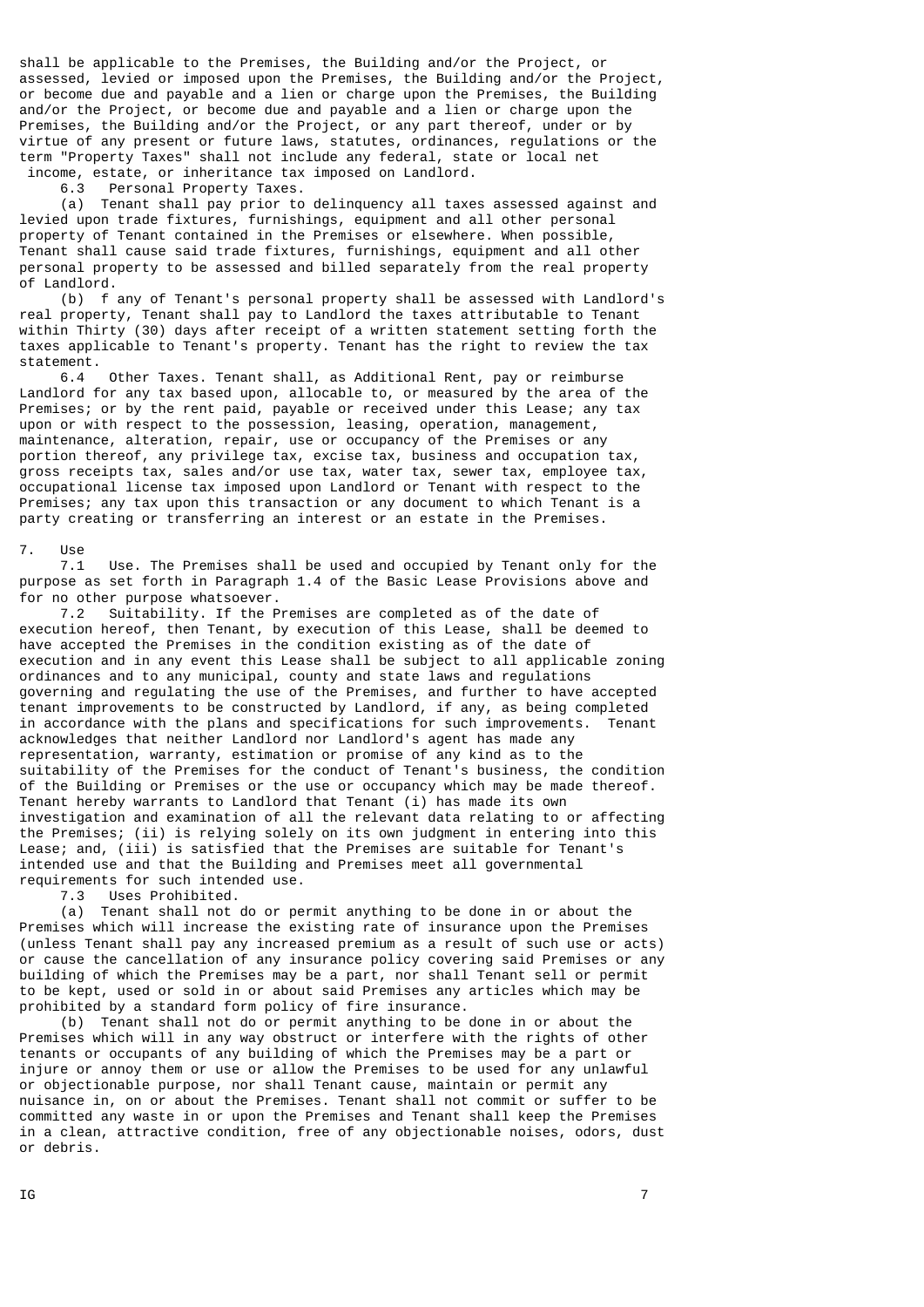(c) Tenant shall not use the Premises or permit anything to be in or about the Premises which will in any way conflict with or violate any law, statute, zoning restriction, ordinance, governmental rule, regulation, requirements now in force or which may hereafter be enacted or promulgated. Tenant shall, at its sole cost and expense, promptly comply with all laws, statutes, ordinances and governmental rules, regulations or requirements now in force or which may hereafter be in force and with requirements of any board of fire underwriters or other similar body now or hereafter constituted relating to or affecting the condition, use or occupancy of the Premises. Tenant shall also comply, at its sole cost, with the provisions of all recorded documents affecting the Premises insofaras the same relate to or affect the condition, use or occupancy of the Premises. Tenant shall obtain, prior to taking possession of the Premises, any permits, licenses or other authorizations required for the lawful operation of its business at the Premises. The judgment of any court of competent jurisdiction or the admission of Tenant in any action against Tenant, whether Landlord be a party thereto or not, that Tenant has violated any law, statute, ordinance or governmental rule, regulation, recorded document, or requirement, shall be conclusive of that fact as between Landlord and Tenant. Tenant shall indemnify and hold Landlord harmless from and against any and all loss, expense, cost, damage, reasonable attorney's fees, penalties or liability arising out of the failure of Tenant or Tenant's agents or employees to comply with any applicable law, statute, ordinance, rule, regulation, order, requirement or recorded document.

 (d) Tenant shall not store, park or operate any vehicles inside the Building, other than those operated by electricity.

## 8. Utilities And Waste Disposal

 8.1 Utilities. Tenant shall pay as Additional Rent prior to delinquency for all water, gas, heat, light, power, telephone, sewage, air conditioning and ventilating, scavenger, trash disposal, janitorial, landscaping and all other materials and utilities supplied to the Premises and all taxes and surcharges thereon. If any such services are not separately metered to Tenant, Tenant shall pay a reasonable proportion of all charges which are jointly metered or maintained by Landlord as an Operating Expense, the determination to be made by Landlord, and payment shall be made by Tenant within ten (10) days of receipt of a statement for such charges. The lack or shortage of any utilities or services described above due to any cause whatsoever shall not affect any obligation of Tenant hereunder, and Tenant shall faithfully keep and observe all the terms, conditions and covenants of this Lease and pay all rentals due hereunder, all without diminution, credit or deduction.

 8.2 Waste Disposal. Tenant shall store its waste either inside the Premises or in its own dumpsters located within outside trash enclosures. Tenant shall not store, place or maintain any garbage, trash, rubbish, other refuse or Tenant's personal property in any area of the Common Area or exterior of the Premises at any time. Tenant, at its sole expense, shall be responsible to maintain and keep the designated trash enclosures and Common Area free of garbage, trash, rubbish, other refuse or Tenant's personal property.

# 9. Maintenance and Repairs, Alterations and Additions

 9.1 Landlord's Obligations. Subject to the provisions of Section 14 and except for damage caused by a negligent or intentional act or omission of Tenant and Tenant's agents, employees or invitees, Landlord, at Landlord's expense, shall keep in good order, condition and repair the foundations, exterior walls and the exterior roof of the Premises. Landlord shall not, however, be obligated to paint such exterior, nor shall Landlord be required to maintain the interior surface of exterior walls, ceiling or doors, nor shall Landlord be required to maintain, repair or replace windows, doors, skylights or plate glass. Landlord shall have no obligation to make repairs under this Paragraph 9.1 until a reasonable time after receipt of written notice of the need for such repairs. Landlord shall maintain, repair or patch the roof membrane (as an Operating Expense), and Tenant shall pay Tenant's Share of the cost thereof, pursuant to Paragraph 4.5 above. Tenant expressly waives the benefits of any statute (including, without limitation, the provisions of subsection I of Section 1932, Section 1941 and Section 1942 of the California Civil Code and any similar law, statute or ordinance now or hereafter in effect) which would otherwise afford Tenant the right to make repairs at Landlord's expense (or to deduct the cost of such repairs from rent due hereunder) or to terminate this Lease because of Landlord's failure to keep the Premises in good order, condition and repair.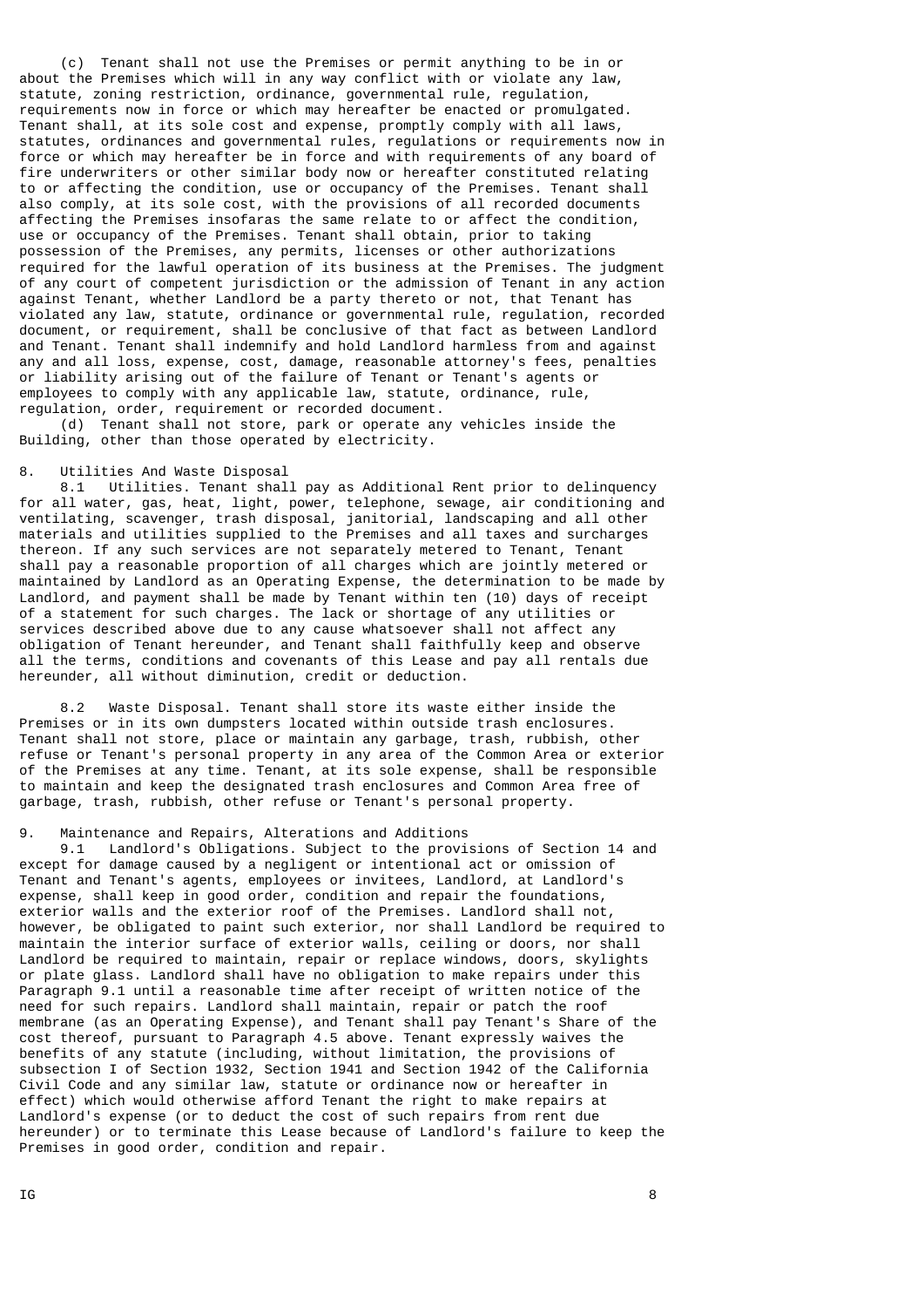9.2 Tenant's Obligations.

 (a) Subject to the provisions of Sections 9.1 and 14, Tenant, at Tenant's expense, shall maintain in good order, condition and repair the Premises and every part thereof, regardless of whether the damaged portion of the Premises or the means of repairing the same are accessible to Tenant, including, but not limited to floors, ceilings, windows, doors, skylights, interior walls, and the interior surfaces of the exterior walls, plumbing, heating, air conditioning and ventilating equipment, telecommunications equipment and intrabuilding network cabling, electrical and lighting facilities and equipment including circuit breakers and exterior lighting attached to the Premises. In addition, Landlord shall, at Tenant's expense, maintain in good order, condition and repair any sidewalks, landscaping (including but not limited to irrigation systems and backflow prevention devices), driveways, parking lots, fences and signs located in the areas which are adjacent to and included with the Premises, unless such items are to be maintained by Landlord as an Operating Expense, pursuant to Paragraphs 4.5, 8.1 and 9.1 above. Where there is any rooftop mounted heating and/or air conditioning equipment, said maintenance shall include, without limitation, a periodic agreement with a reputable and licensed heating and air conditioning service company. If Tenant's use of the Premises is limited to normal business hours (8:00 am to 6:00 pm), such agreement shall provide for service at least as often as every ninety (90) days. If Tenant's use extends beyond normal business hours, this service shall be as often as may be required by Landlord. If Tenant does not provide Landlord with a copy of said maintenance contract within sixty (60) days from commencement date set forth in Paragraph 1.5 of the Basic Lease Provisions and Section 3.1 above, Landlord may elect, at its option, to keep and maintain the heating and air conditioning systems of the Premises and in such event, Tenant shall pay to Landlord upon demand the full cost of such maintenance and repairs to such systems.

 (b) All glass in or around the building, both interior and exterior, is at the sole risk of Tenant, and any broken glass shall promptly be replaced by Tenant at Tenant's expense with glass of the same kind, size and quality according to the current local code.

 (c) In the event the Premises is damaged due to an attempted burglary or forcible entry into Premises, Tenant shall be responsible for any ensuing damage to the Premises or that larger building of which Premises is part thereof.

 (d) In the event Tenant fails to perform Tenant's obligations under this Section 9, Landlord shall give Tenant notice to do such acts as are reasonably required to so maintain the Premises. If Tenant, within ten (10) days after notice from Landlord, fails to commence to do the work and diligently prosecute it to completion, then Landlord shall have the right (but not the obligation) to do such acts and expend such funds at the expense of Tenant as are reasonably required to perform such work. Any amount so expended by Landlord shall be paid by Tenant promptly after demand with interest at the Permitted Rate from the date of such work until paid. Landlord shall have no liability to Tenant for any damage, inconvenience or interference with the use of the Premises by Tenant as a result of performing any such work.

 (e) Upon the expiration or earlier termination of this Lease, Tenant shall surrender the Premises in the same condition as received, broom clean, ordinary wear and tear and damage by fire, earthquake, act of God or the elements alone excepted. On the last day of the Lease Term or upon the sooner termination of the Lease, Tenant shall, to the reasonable satisfaction of Landlord surrender the Premises in good condition (and free of all Hazardous Materials used, generated or stored by Tenant and its agents, employees and contractors) the HVAC equipment inspected and in good working order, Tenant further agrees to remove all Tenant's personal property and trade fixtures from the Premises and repair any damage to the Premises caused by or in connection with the removal of any articles of personal property, business or trade fixtures, machinery, equipment or furniture, including without limitation thereto, repairing the floor and patching and painting the walls where required by Landlord to Landlord's reasonable satisfaction. Tenant agrees that all Tenant's personal property and trade fixtures not removed shall be deemed to be abandoned by Tenant and may be removed by Landlord at Tenant's expense. Tenant shall continue to pay rent at the rate paid by Tenant prior to the termination of the Lease until such time that the Premises are returned in a condition as required above; however, said payment of rent does not constitute an extension or renewal of lease nor does it constitute a month-to-month tenancy, it shall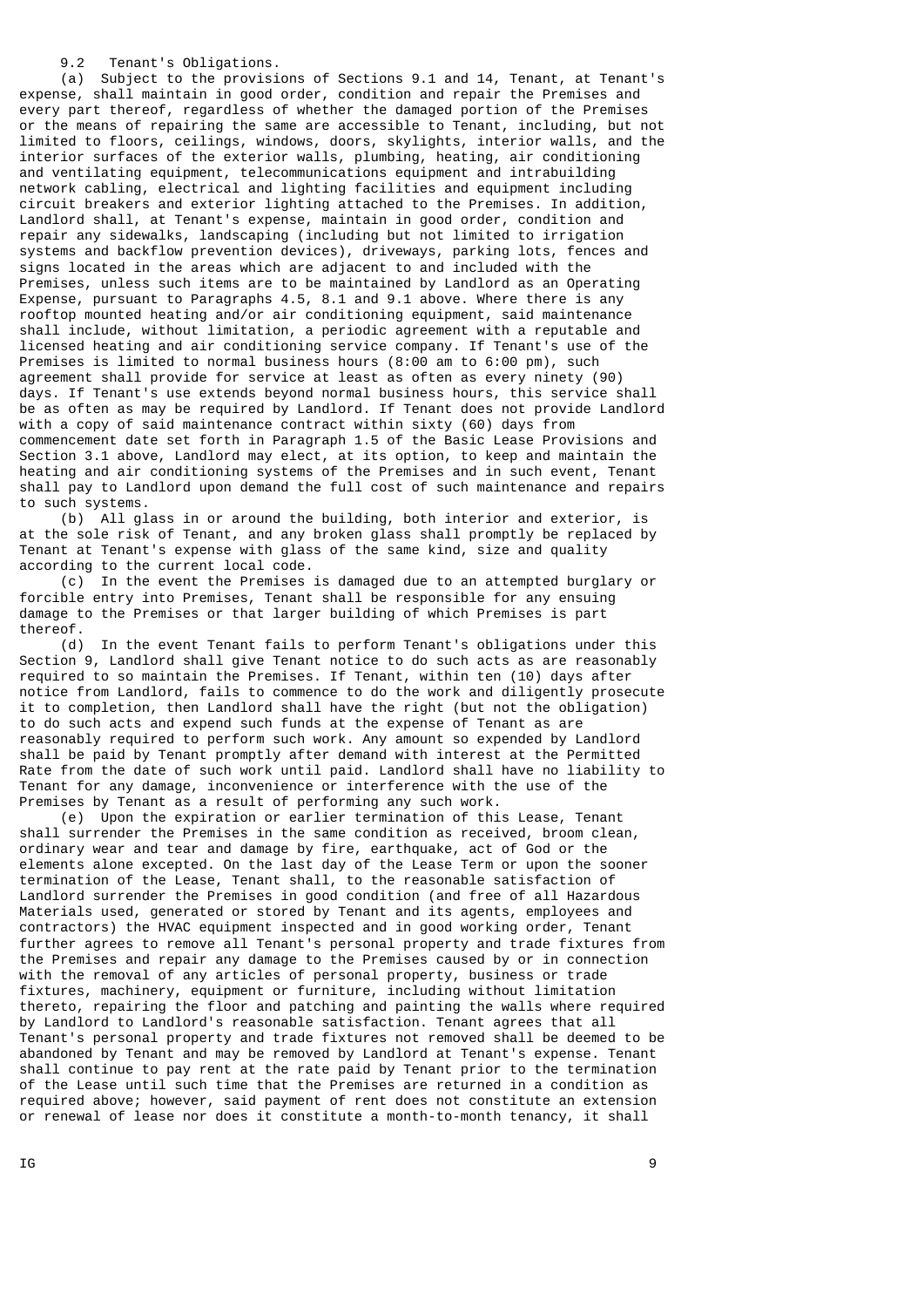constitute immediate compensation for Tenant's detention of the Premises and does not preclude Landlord from obtaining additional monetary damages for Tenant's delay in surrendering the Premises, as set forth below. Tenant shall indemnify the Landlord against any loss or liability resulting from delay by Tenant in so surrendering the Premises, including without limitation, any claims made by any succeeding tenant founded on such delay.

9.3 Alterations.

 (a) Tenant shall not construct any improvements or additions or otherwise alter, change or improve the Premises without Landlord's prior written approval, and not until Landlord shall have first approved the plans and specifications therefor, which approvals shall not be unreasonably withheld. Landlord's approval of the plans, specifications and working drawings for Tenant's alterations shall create no responsibility or liability on the part of Landlord for their completeness, design sufficiency, or compliance with all laws, rules and regulations of governmental agencies or authorities. All such approved alterations, or improvements shall be installed by Tenant at Tenant's expense using a licensed contractor first approved by Landlord in compliance with the approved plans and specifications therefor and in strict accordance with all laws. All such construction shall be done in a good and workmanlike manner using new materials of good quality. As a condition to consenting to any leasehold improvement or alteration or change requested by Tenant, the cost of which may exceed Twenty-five Thousand Dollars (\$25,000), Landlord shall have the right to require Tenant to post a completion bond in an amount and in a form satisfactory to Landlord. In no event shall Tenant make any structural changes to the Premises or make any changes to the Premises which would weaken or impair the structural integrity of the Building or the roof membrane integrity of the Building. Tenant shall not commence construction of any alterations, additions, or improvements until (i) all required governmental approvals and permits shall have been obtained, (ii) all requirements regarding insurance imposed by this Lease have been satisfied, and (iii) Tenant shall have given Landlord at least five (5) days prior written notice of its intention to commence such construction. All alterations, additions and improvements constructed by Tenant shall remain the property of Tenant during the Lease Term but shall not be damaged, altered, or removed from the Premises. At the expiration or sooner termination of the Lease Term, all alterations, additions, or improvements shall be surrendered to Landlord as a part of the realty and shall then become Landlord's property, and Landlord shall have no obligation to reimburse Tenant for all or any portion of the value or cost thereof, however, Landlord may, at its option, require Tenant to remove any alterations, additions, or improvements in which case Tenant shall so remove such alterations, additions or improvements prior to the expiration or sooner termination of the Lease Term.

 (b) Alterations Required by Law. If during the term of this Lease, any alteration, addition or change of any sort, whether structural or otherwise to all or any portion of the Premises is required by law (including, but not limited to, alterations required by the Americans with Disabilities Act of 1990 or any amendments thereto or any regulations prorogated thereunder (collectively the "ADA") because of (i) Tenant's use or occupancy of the Premises or change of use or occupancy of the Premises, (ii) Tenant's application for any permit or governmental approval, (iii) Tenant's construction or installation of any leasehold improvements or trade fixtures, (iv) any violation by Tenant of any Law (including any requirement of the ADA), (v) any special use of the Premises or any part thereof by Tenant or any subtenant or assignee of Tenant (including, but not limited to any use for a facility which constitutes, or if open to the public would generally constitute a "place of public accommodation" under the ADA requirements), or (vi) any special needs of the employees of Tenant or any assignee or subtenant of Tenant, then Tenant shall promptly make the same at its sole cost and expense. Within ten (10) days after receipt, Tenant shall notify Landlord in writing and provide Landlord with copies of (i) any notices alleging any violation of any Law relating to the Premises or Tenant's occupancy or use of the Premises, including any notices alleging violation-of the relating ADA to any portion of the Project or the Premises; (ii) any claims made or threatened in writing regarding non-compliance with the ADA or any Law relating to the Project or the Premises; or (iii) any governmental or regulatory actions or investigations instituted or threatened regarding non-compliance with the ADA or any Law relating to any portion of the Project or the Premises.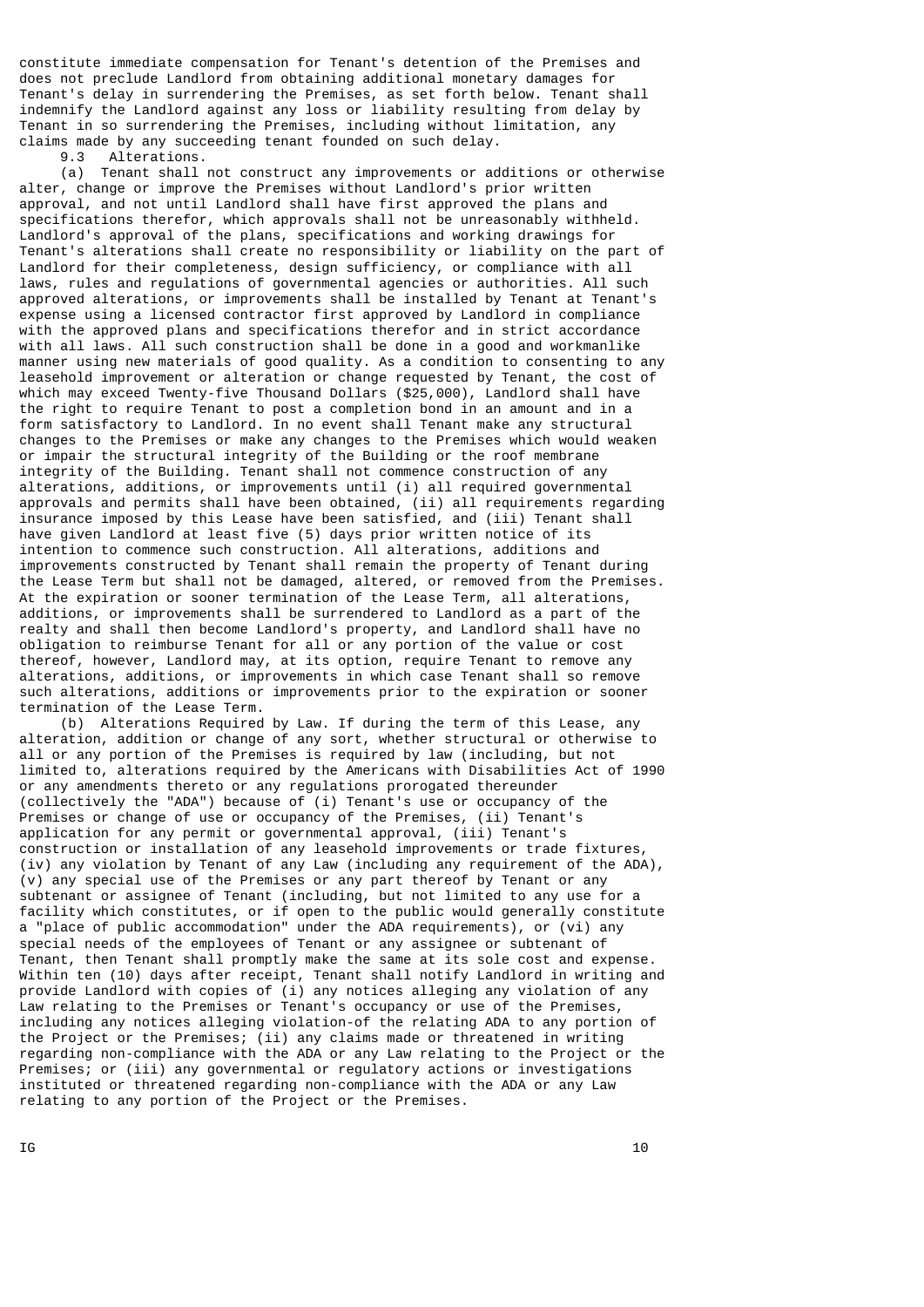# 10. Entry by Landlord

 Landlord and Landlord's agents shall have the right at reasonable times to enter the Premises to inspect the same or to maintain or repair, make alterations or additions to the Premises or any portion thereof or to show the Premises to prospective purchasers, tenants or lenders. Landlord may, at any time, place on or about the Premises any ordinary "for sale" signs; Landlord may at any time during the last one hundred eighty (180) days of the term of the Lease place on or about the Premises any ordinary "for lease" signs. Tenant hereby waives claim for abatement of rent or for damages for any injury or inconvenience to or interference with Tenant's business, any loss of occupancy or quiet enjoyment of the Premises, and any other loss occasioned thereby.

#### 11. Liens

 Tenant shall keep the Premises and any building of which the Premises are a part free from any liens arising out of work performed, materials furnished or obligations incurred by Tenant and shall indemnify, hold harmless and defend Landlord from any liens and encumbrances arising out of any work performed or materials furnished to or at the direction of Tenant. In the event that Tenant shall not, within twenty (20) days following the imposition of any such liens, cause such lien to be released of record by payment or posting of a proper bond, Landlord shall have, in addition to all other remedies provided herein and by law, the right, but not the obligation, to cause the same to be released by such means as it shall deem proper, including payment of the claim giving rise to such lien. All such sums paid by Landlord and all expenses incurred by it in connection therewith including attorneys' fees and costs shall be payable to Landlord by Tenant on demand with interest at the Permitted Rate (as defined in Paragraph 20.17 below). Landlord shall have the right at all times to post and keep posted on the Premises any notices permitted or required by law, or which Landlord shall deem proper, for the protection of Landlord and the Premises, and any other party having an interest therein, from mechanics' and material person's liens and Tenant shall give to Landlord at least ten (10) business days prior written notice of the expected date of commencement of any work relating to alterations, improvements or additions to the Premises.

#### 12. Indemnity

 12.1 Indemnity. Tenant agrees to indemnify, protect and defend Landlord and Landlord's Agents and Lenders against and hold Landlord and Landlord's Agents and Lenders harmless from any and all claims, causes of action, judgments, obligations or liabilities and all reasonable expenses incurred in investigating or resisting the same (including reasonable attorneys' fees), on account of, or arising out of (i) the operation, condition, maintenance, use or occupancy of the Premises, (ii) any bodily injury, death or property damage occurring in or about the Premises, (iii) any act, omission or neglect of Tenant or its Agents, or (iv) any breach or default in the performance in a timely manner of any obligation on Tenant's part to be performed under this Lease. In the event any action or proceeding is brought against Landlord by reason of any such claim, Tenant upon notice from Landlord shall defend same at Tenant's expense by counsel satisfactory to Landlord. Tenant, as a material part of the consideration to Landlord, hereby assumes all risk of damage to property or injury to persons, in, upon or about the Premises arising from any cause and Tenant hereby waives all claims in respect thereof against Landlord. The provisions of this Paragraph 12.1. shall survive termination of the Lease with respect to any damage, injury or death occurring or accruing prior to such termination.

 12.2 Exemption of Landlord from Liability. Landlord shall not be liable for injury and Tenant waives all claims against Landlord to Tenant's business or loss of income therefrom or for damage which may be sustained by the person, goods, wares, merchandise or property of Tenant, its employees, invitees, customers, agents or contractors or any other person in or about the Premises, caused by or resulting from fire, steam, electricity, gas, water or rain, which may leak or flow from or into any part of the Premises, or from the breakage, leakage, obstruction or other defects of the pipes, sprinklers, wires, appliances, plumbing, air conditioning or lighting fixtures of the same, whether the said damage or injury results from conditions arising upon the Premises or upon other portions of the building of which the Premises are a part, or from other sources or places and regardless of whether the cause of such damage or injury or the means of repairing the same is inaccessible to Tenant. Landlord shall not be liable for any damages arising from any act or neglect of any other tenant, if any, of the Building in which the Premises are located, or of the Project.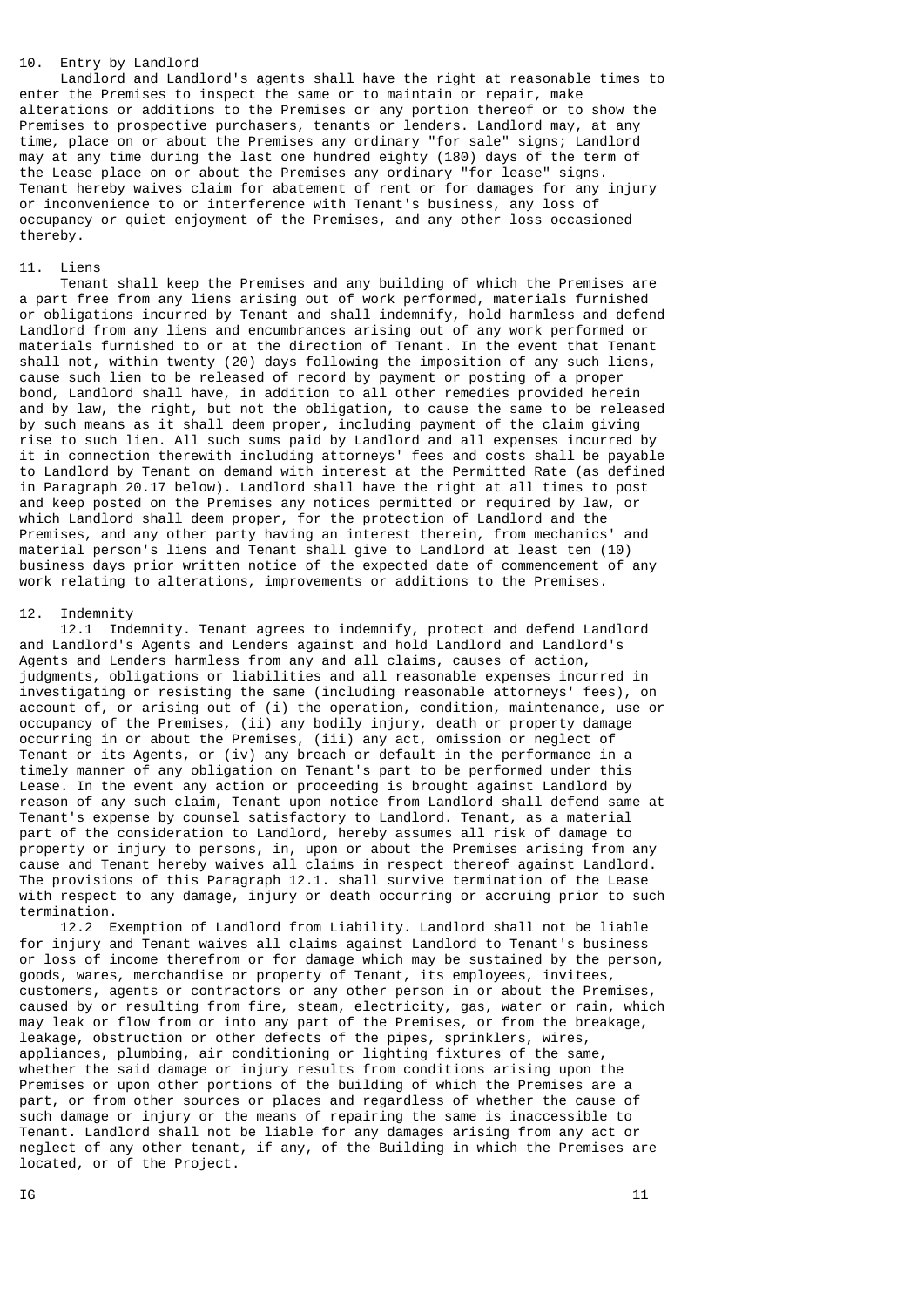13. Insurance

 13.1 Tenant's Insurance. Tenant shall, at its own expense, maintain in full force and effect during the Lease Term the following insurance:

 (a) Tenant shall maintain a policy or policies of comprehensive general liability insurance, including fire and property damage carried with a company or companies satisfactory to Landlord, which will insure Tenant and Landlord (and such others as are designated by Landlord) against liability for personal injury, bodily injury, death, and damage to property (including but not limited to, Tenant's personal property, inventory, trade fixtures and improvements constructed by Tenant within the Premises with coverage for the full actual replacement cost thereof), occurring in or about, or resulting from any occurrence in or about, the Premises or use or occupancy of the Premises (and Tenant's operations on the Premises) or arising out of Tenant's or its agents', employees', or representatives' use of the building, Common Areas or Project with combined single limit coverage of not less than one million dollars (\$l,000,000.00). Such comprehensive general liability insurance shall be extended to include a "blanket contractual liability" endorsement insuring Tenant's performance of Tenant's obligation to indemnify Landlord contained in Section 12.1 and all of the other broadened liability features normally contained in an extended liability endorsement. If Landlord's lender, insurance advisor or counsel reasonably determines at any time that the amount of such coverage is not adequate, Tenant shall increase such coverage to such amount as Landlord's lender, insurance advisor or counsel reasonably deems adequate. The limits of such insurance shall not limit the liability of Tenant. Tenant shall deliver to Landlord, prior to possession, and at least thirty (30) days prior to the expiration of any policy, a certificate of insurance evidencing the existence of the policy required hereunder and such certificate shall certify that the policy (i) names Landlord as additional insured, (ii) shall not be canceled or reduced in coverage without thirty (30) days prior written notice to Landlord, (iii) insures performance in the indemnity set forth in Paragraphs 12.1 and 19.5 above (including, provided Tenant uses Hazardous Materials pursuant to Paragraph 19 above, without limitation, "Pollution Liability" (iv) provides coverage which is primary and not contributing with and not in excess of coverage which Landlord may carry; and (v) contains a cross-liability endorsement. In the event Tenant fails to procure and maintain such insurance, Landlord may (but shall not be required to) procure same at Tenant's expense after ten (10) days prior written notice. No such policy shall be cancelable or subject to reduction of coverage or other modification except after thirty (30) days prior written notice to Landlord by the insurer. All such policies shall be written as primary policies, not contributing with and not in excess of coverage which Landlord may carry. Tenant shall have the right to provide such insurance coverage pursuant to blanket policies obtained by Tenant provided such blanket policies expressly afford coverage to the Premises and to Tenant as required by this Lease.

 (b) Tenant, at its sole cost, shall procure and maintain in force during the Lease term, "all-risk" property insurance, including vandalism, boiler and machinery, sprinkler damage, and malicious mischief on all leasehold improvements installed in the Premises by Tenant at its expense and all equipment, trade fixtures, inventory fixtures and personal property located on, in or about the Premises. Such insurance shall be an amount equal to the full replacement cost of the aggregate of the foregoing.

 (c) The policies required to be maintained by Tenant pursuant to subparagraphs (a) and (b) above shall be with companies, on forms, with deductible amounts (if any) and loss payable clauses satisfactory to Landlord and shall include Landlord and the beneficiary of any deed of trust encumbering the Premises as additional insureds, and shall provide that such parties may, although additional insureds, recover for any loss suffered by Tenant's neglect.

 13.2 Property Insurance. Landlord shall obtain and keep in force during the term of this Lease a policy or policies of insurance covering loss or damage to the Premises, the Building and all other buildings located in the Project, in the amount of full replacement cost thereof, including protection against those perils included within the classification of "all risk" insurance plus a policy of rental income insurance in the amount of 100% of 12 months rent (including, without limitation, sums payable as Additional Rent) plus, at Landlord's option, flood insurance and earthquake insurance and any other coverages which may be required from time to time by Landlord's Lender. Tenant shall have no interest in nor any right to the proceeds of any insurance procured by Landlord on the Premises, the Building or the project. Landlord shall not be required to cause such insurance to cover any of Tenant's personal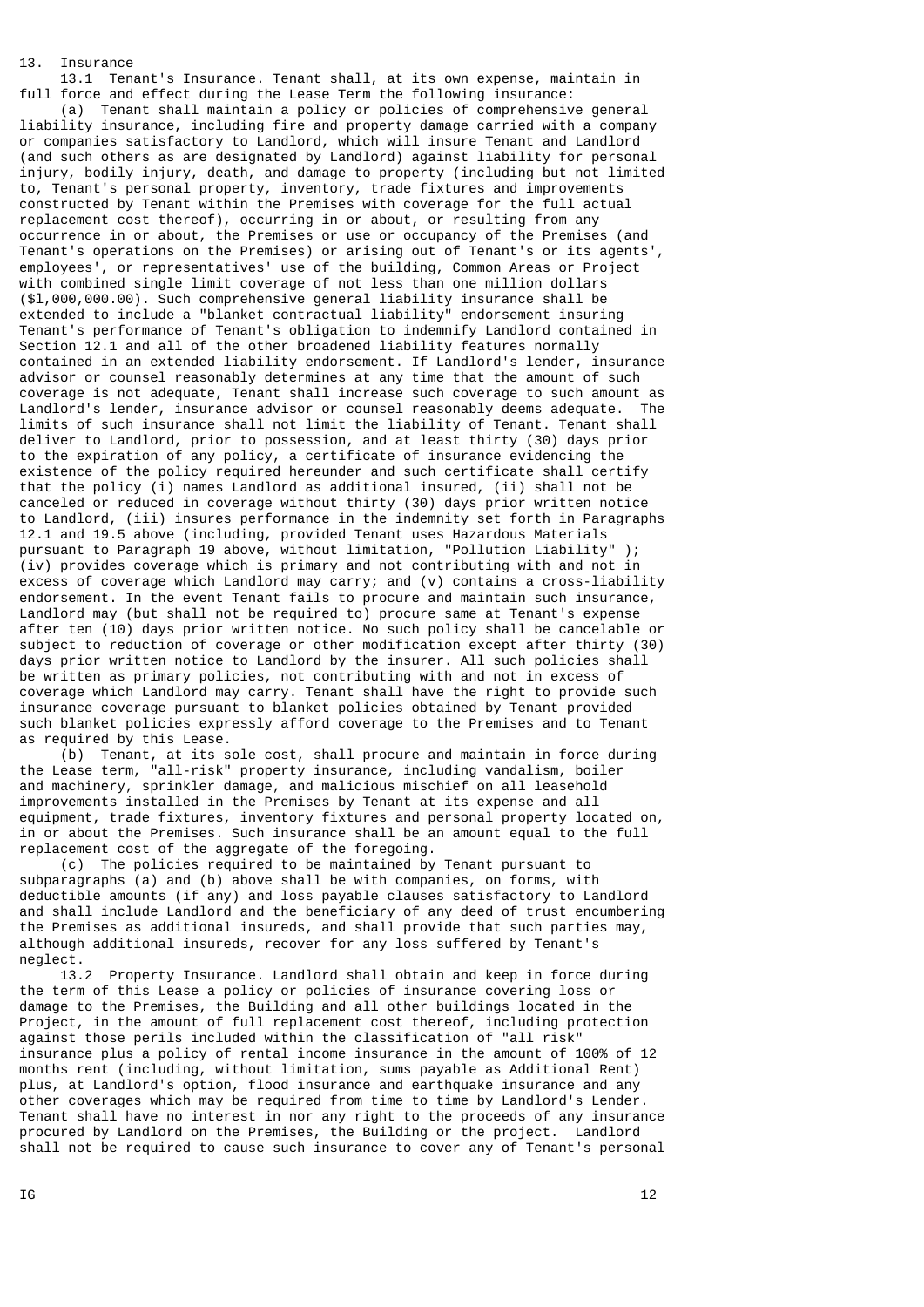property, inventory, trade fixtures or any modifications, alterations or improvements made or constructed by Tenant to or within the Premises. During the term of this Lease, Tenant shall pay to Landlord, as Additional Rent, Tenant's Share (as defined in Paragraph 4.5(a) above) of the amount of any increase in premium for the insurance maintained by Landlord under this Paragraph 13.2 over and above the premium paid for such insurance by Landlord during the first full year of the term of this Lease ("Property Insurance Base Year", as further defined in Paragraph 1.12 of the Basic Lease Provisions) including, without limitation, any increase in premium due to Lender's requirements or increase in insured value . Tenant shall pay such increases to Landlord within ten (10) days after receipt by Tenant of a copy of the premium statement or other reasonably satisfactory evidence of the amount due, which shall include the method of calculation of Tenant's share thereof if the insurance covers other improvements than the Premises. If the term of this Lease does not expire concurrently with the expiration of the period covered by the insurance, Tenant's liability for premium increases shall be prorated on an annual basis.

 13.3 Mutual Waiver of Subrogation. Tenant and Landlord hereby mutually waive their respective rights of recovery against each other of any loss of or damage to the property of either party, to the extent such loss or damage is covered by any insurance policy required to be maintained by this Lease or otherwise in force at the time of such loss or damage. Each party shall obtain any special endorsements, if required by the insurer, whereby the insurer waives its right of subrogation against the other party hereto. The provisions of this Subparagraph 13.3 shall not apply in those instances in which the waiver of subrogation would cause either party's insurance coverage to be voided or otherwise made uncollectible; or, if any such insurance policy cannot be obtained with such a waiver of subrogation, then the party obtaining such insurance shall notify the other party of that fact and thereon shall be relieved of the obligation to obtain such a waiver of subrogation rights from the insurer with respect to the particular insurance involved.

#### 14. Damage or Destruction

 14.1 Partial Damage-Insured. Subject to the provisions of Paragraphs 12 and 13 above, and if at any time during the term of this Lease there is partial damage to the Premises that is not caused by the fault, omission, or negligence of Tenant, its agents, employees, contractors, or invitees, which is covered under an insurance policy required to be maintained pursuant to Section 13.2, then Landlord shall repair such damage as soon as reasonably possible and this Lease shall continue in lull force and effect. If there is a monetarv deductible applicable to the aforementioned insurance policy coverage which is required to be paid prior to coverage of such casualty or damage, it shall be the sole responsibility for Tenant to reimburse Landlord for said monetary deductible. Tenant shall reimburse Landlord within thirty (30) days of receipt by Tenant of a copy of the monetary deductible statement. In the event of damage to the Premises or the Building by fire or other causes resulting from fault, omission or negligence of Tenant, its agents, employees, contractors, or invitees, such damage shall be promptly reported to Landlord and shall be repaired by and at expense of Tenant under direction and supervision of Landlord and there shall be no abatement of rent during the period of repair. Tenant shall indemnify and hold harmless Landlord from and against any damages, injuries, losses, claims, liabilities or causes of action arising out of or relating to the repair or restoration of the Premises or Building.

 14.2 Partial Damage--Uninsured. In the event the improvements on the Premises are damaged, except by a negligent or willful act or omission of Tenant or from an attempted burglary or forcible entry pursuant to Section 9.2 (c), by any casualty not covered under an insurance policy required to be maintained pursuant to Section 13.2, then Landlord may, at Landlord's option, either (a) repair such damage as soon as reasonably possible at Landlord's expense, in which event this Lease shall continue in full force and effect or (b) give written notice to Tenant within thirty (30) days after the date of occurrence of such damage of Landlord's intention to cancel and terminate this Lease as of the date of the occurrence of the damage. In the event Landlord elects to terminate this Lease pursuant to this Section 14.2, Tenant shall have the right within ten (10) days of receipt of the required notice to notify Landlord, in which event this Lease shall continue in full force and effect, and Tenant shall proceed to make such repairs as soon as reasonably possible (or Landlord may elect, in its sole discretion, to require Tenant to pay to Landlord within ten (10) days following written request therefor, or furnish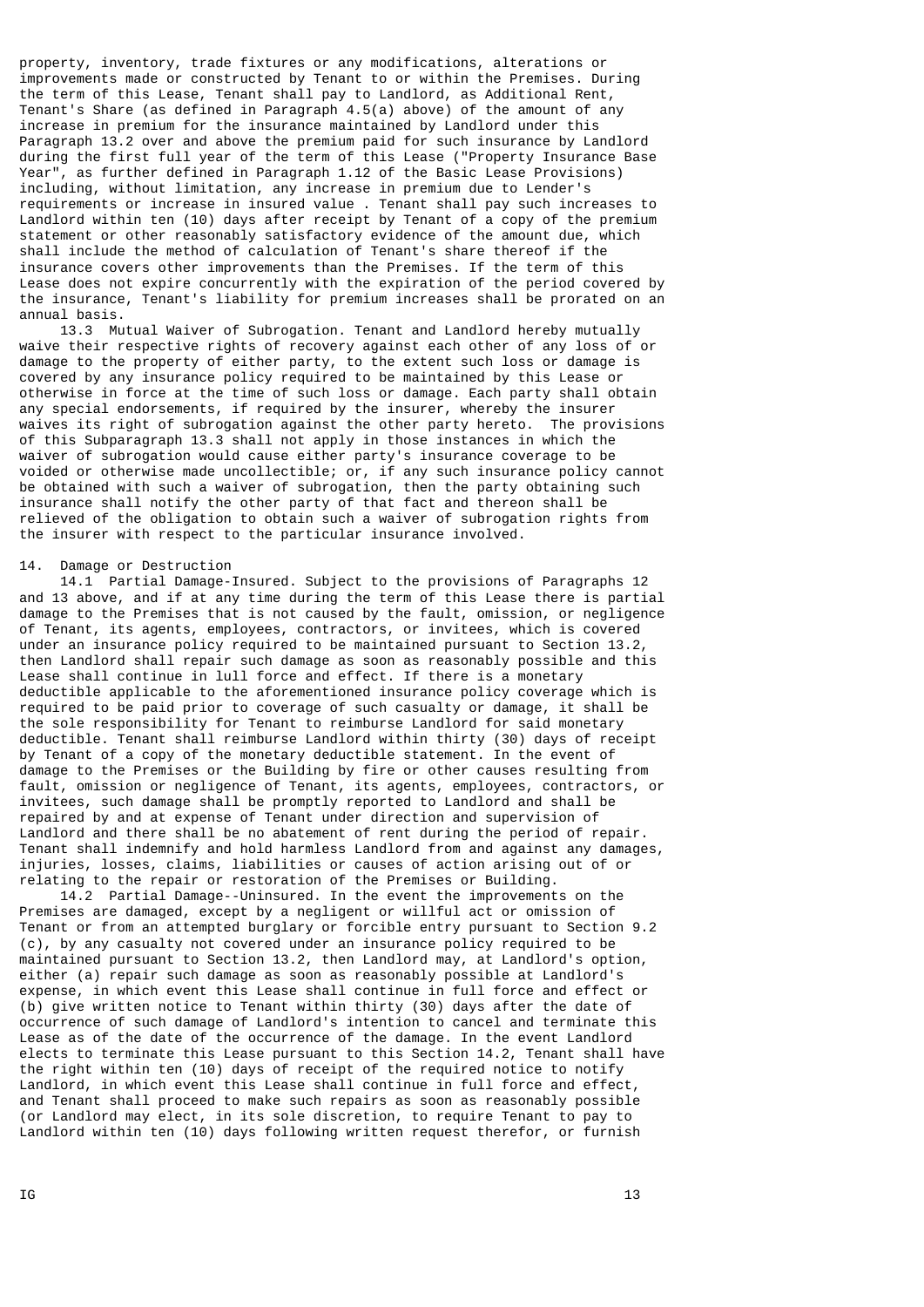evidence reasonably satisfactory to Landlord of Tenant's ability to fund that portion of the cost of such repair or restoration which is not covered by insurance proceeds, in which event Landlord shall proceed to make such repairs). If Tenant does not give such notice within the ten (10) day period, this Lease shall be canceled and terminated as of the date of the occurrence of such damage. All insurance proceeds available from the fire and property damage insurance carried by Landlord pursuant to Section 13.2 shall be paid to and become the property of Landlord. If this Lease is not so terminated, then upon receipt of the insurance proceeds (if the loss is covered by insurance) and the issuance of all necessary governmental permits, Landlord shall commence and diligently prosecute to completion the restoration of the leased Premises, to the extent then allowed by law, to substantially the same condition in which the leased Premises was immediately prior to such damage. Landlord's obligation to restore shall be limited to the building and interior improvements constructed by Landlord as they existed as of the commencement date. Landlord's obligation to repair or restore the Premises shall not include restoration of Tenant's trade fixtures, equipment, merchandise, or any improvements alterations or additions made by Tenant to the Premises.

 14.3 Total Destruction. If the Premises are totally destroyed during the term of this Lease from any cause whether or not covered by the insurance required under Section 13.2 (including any destruction required by any authorized public authority), this Lease, at Landlord's option, may automatically terminate as of the date of such total destruction. If Lease is not terminated pursuant to this Section, Landlord shall immediately begin the process of reconstructing the Premises and all rent for the Premises shall be abated during the period of reconstruction.

 14.4 Damage Near End of the Term. If the Premises are partially destroyed or damaged during the last six (6) months of the term of this Lease, Landlord may at Landlord's option cancel and terminate this Lease as of the date of occurrence of such damage by giving written notice to Tenant of Landlord's election to do so within thirty (30) days after the date of occurrence of such damage. Tenant's obligation to pay rent shall cease on effective cancellation date.

 14.5 Landlord's Obligations. The Landlord shall not be required to repair any injury or damage by fire or other cause, or to make any restoration or replacement of any paneling, decorations, office fixtures, partitions, railings, ceilings, floor covering, equipment, machinery or fixtures or any other improvements or property installed in the Premises by Tenant or at the direct or indirect expense of Tenant. Tenant shall be required to restore or replace same in the event of damage.

14.6 Abatement of Rent; Tenant's Remedies.

 (a) If the Premises are partially destroyed or damaged and Landlord or Tenant repairs them pursuant to this Lease, the rent payable hereunder for the period during which such damage and repair continues shall be abated in proportion to the extent to which Tenant's use of the Premises is impaired; provided, however there shall be no abatement of rent if the damage or destruction was caused by the fault, omission, negligence or willful misconduct of Tenant or any of its agents, employees or representatives. Except for abatement of rent, if any, Tenant shall have no claim against Landlord for any damage suffered by reason of any such damage, destruction or restoration.

 (b) If Landlord shall be obligated to repair or restore the Premises under this Section 14 and shall not commence such repair or restoration within ninety (90) days after such obligation shall accrue, Tenant, at Tenant's option, may cancel and terminate this Lease by written notice to Landlord at any time prior to the commencement of such repair or restoration. In such event, the Lease shall terminate as of the date of such notice.

 14.7 Termination--Advance Payments. Upon termination of this Lease pursuant to Section 14, an equitable adjustment shall be made concerning advance rent and any advance payments made by Tenant to Landlord. Landlord shall, in addition, return to Tenant so much of Tenant's security deposit as has not therefore been applied by Landlord.

#### 15. Condemnation

 15.1 Definition of Terms. For the purposes of this Lease, the term (1) "Taking" means a taking of the Premises or damage to the Premises related to the exercise of the power to eminent domain and includes a voluntary conveyance in lieu of court proceedings, to any agency, authority, public utility, person or corporate entity empowered to condemn property; (2) "Total Taking" means the taking of the entire Premises or so much of the Premises as to prevent or substantially impair the use thereof by Tenant for the uses herein specified;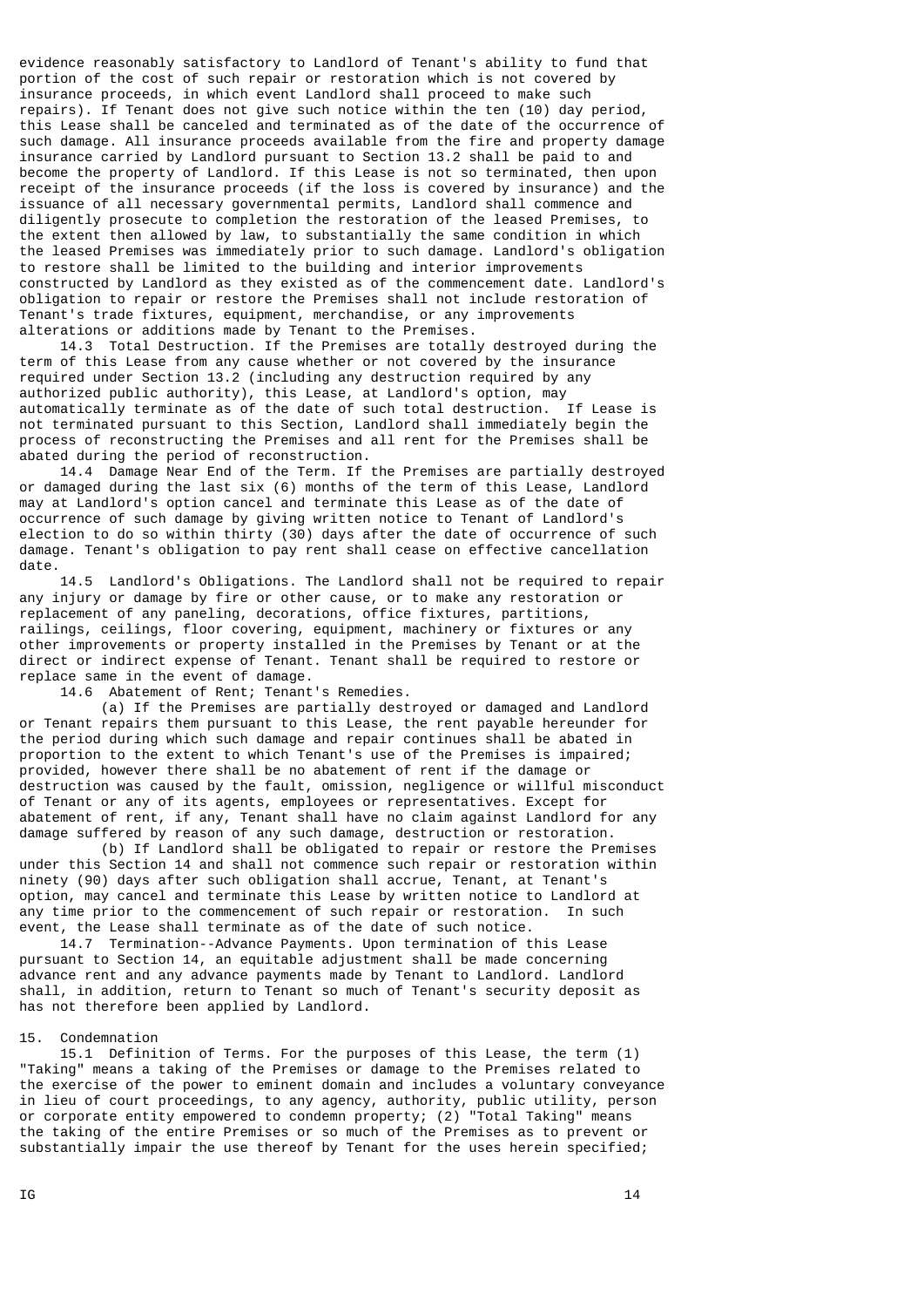(3) "Partial Taking" means the taking of only a portion of the Premises which does not constitute a Total Taking; (4) "Date of Taking" means the date upon which the title to the Premises, or a portion thereof, passes to and vests in the condemnor or the effective date of any order for possession if issued prior to the date title vests in the condemnor, and (5) "Award" means the amount of any award made, consideration paid, or damages ordered as a result of a Taking.

 15.2 Rights. The parties agree that in the event of a Taking all rights between them or in and to an Award shall be as set forth herein and Tenant shall have no right to any Award except as set forth herein.

 15.3 Total Taking. In the event of a Total Taking during the term hereof; (1) the rights of Tenant under the Lease and the leasehold estate of Tenant in and to the Premises shall cease and be terminated as of the date of Taking; (2) Landlord shall refund to Tenant any prepaid rent; (3) Tenant shall pay to Landlord any rent or charges due Landlord under the Lease, each prorated as of the Date of Taking; (4) To the extent the Award is not payable to the beneficiary of any mortgage affecting the Premises, Tenant shall receive from the Award those portions of the Award attributable to trade fixtures of Tenant; and (5) the remainder of the Award shall be paid to and be the property of Landlord.

 15.4 Partial Taking. In the event of a Partial Taking during the term hereof, (1) the rights of Tenant under the Lease and the leasehold estate of Tenant in and to the portion of the Premises taken shall cease and terminate as of the Date of Taking; (2) from and after the Date of Taking the monthly installment of rent shall be an amount equal to the product obtained by multiplying the monthly installment of rent immediately prior to the Taking by the quotient obtained by dividing the number of square feet of floor area contained in the Premises after the Taking by the number of square feet of floor area contained in the Premises prior to the Taking; (3) To the extent the Award is not payable to the beneficiary of any mortgage affecting the Premises, Tenant shall receive from the Award the portions of the Award attributable to trade fixtures of Tenant, and (4) the remainder of the Award shall be paid to and be the property of Landlord. Each party waives the provisions of California Code of Civil Procedure Section 1265.130 allowing either party to petition the Superior Court to terminate this Lease in the event of a Partial Taking.

# 16. Assignment & Subletting

 16.1 Landlord's Consent Required. Tenant's interest in this Lease is not assignable, by operation of law or otherwise, nor shall Tenant have the right to sublet the Premises, transfer any interest of Tenant therein or permit any use of the Premises by another party, without the prior written consent of Landlord to each such assignment, subletting, transfer or use, which consent Landlord agrees not to withhold unreasonably subject to the provisions of Subparagraph 16.3 below. A consent to one assignment, subletting, occupancy or use by another party shall not be deemed to be a consent to any subsequent assignment, subletting, occupancy or use by another party. Any assignment or subletting without such consent shall be void and shall, at the option of Landlord, terminate this Lease.

 Landlord's waiver or consent to any assignment or subletting hereunder shall not relieve Tenant from any obligation under this Lease unless the consent shall so provide.

 16.2 Transferee Information Required. If Tenant desires to assign its interest in this Lease or sublet the Premises, or transfer any interest of Tenant therein, or permit the use of the Premises by another party (hereinafter collectively referred to as a "Transfer"), Tenant shall give Landlord at least fifteen (15) business days prior written notice of the proposed Transfer and of the name and legal composition of the proposed transferee, a financial statement of the proposed transferee, the nature of the (including a list of the type and quantities of all Hazardous Materials to be used by the transferee on the Premises), the payment to be made or other consideration to be given to Tenant on account of the Transfer, and such other pertinent information as may be requested by Landlord, all in sufficient detail to enable Landlord to evaluate the proposed Transfer and the prospective transferee.

 16.3 Landlord's Rights. It is the intent of the parties hereto that this Lease shall confer upon Tenant only the right to use and occupy the Premises, and to exercise such other rights as are conferred upon Tenant by this Lease. The parties agree that this Lease is not intended to have a bonus value nor to serve as a vehicle whereby Tenant may profit by a future Transfer of this Lease or the right to use or occupy the Premises as a result of any favorable terms contained herein, or future changes in the market for leased space. It is the intent of the parties that any such bonus value that may attach to this Lease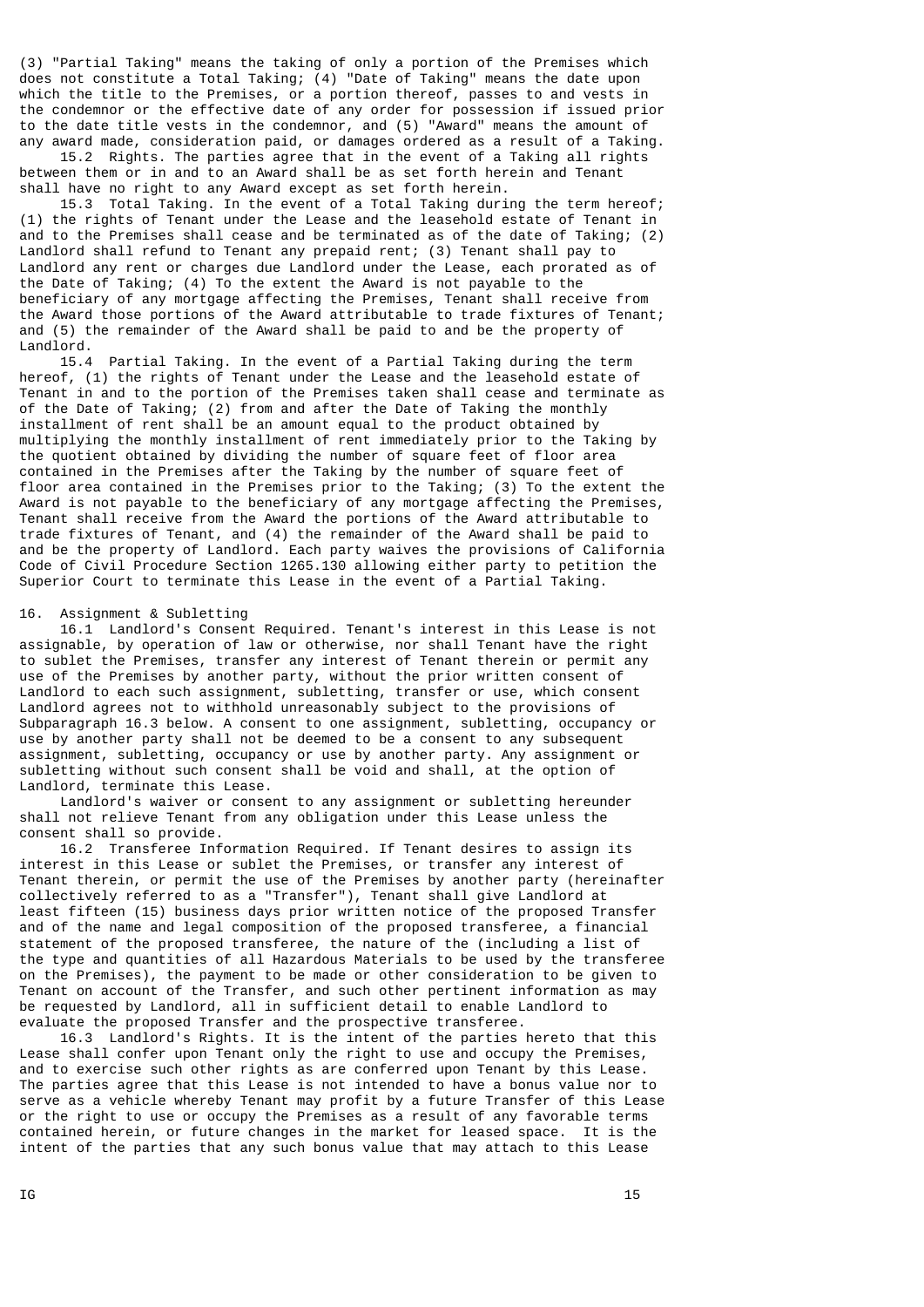shall be and remain the exclusive property of Landlord, except as provided in Paragraph 16.3(b) below. In the event Tenant seeks to Transfer its interest in this Lease or the Premises, Landlord shall have the following options, which may be exercised at its sole choice without limiting Landlord in the exercise of any other right or remedy which Landlord may have by reason of such proposed Transfer.

 (a) In the event of a Transfer constituting either an assignment of the entire Lease or a sublease of substantially all of the Premises for the balance of the Lease Term, Landlord may elect to terminate this Lease effective as of the proposed effective date of the proposed Transfer and release Tenant from any further liability hereunder accruing after such termination date by giving Tenant written notice of such termination within fifteen (15) days after receipt by Landlord of Tenant's notice of intent to Transfer as provided above. If Landlord makes such election to terminate this Lease, Tenant shall surrender the Premises, in accordance with Paragraph 9.2(e), on or before the effective termination date; or

 (b) Landlord may consent to the proposed Transfer on the condition that Tenant agrees to pay to Landlord, as additional rent, seventy-five percent (75%) of any and all rents or other consideration (including key money) received by Tenant from the transferee by reason of such Transfer in excess of the rent payable by Tenant to Landlord under this Lease (less any brokerage commissions, attorneys' fees and advertising expenses incurred by Tenant in connection with the Transfer). Tenant expressly agrees that the foregoing is a reasonable condition for obtaining Landlord consent to any Transfer: or (c) Landlord may reasonably withhold its consent to the proposed

transfer.

 16.4 Attorneys' Fees. In the event Landlord shall consent to a sublease or assignment under this Section 16, Tenant shall pay Landlord's reasonable attorneys' fees not to exceed \$500.00 incurred in connection with giving such consent.

17. Subordination. The following provisions shall govern the relationship of this Lease to any underlying lease, mortgage or deed of trust which now or hereafter affects the Premises or Landlord's interest or estate therein and any renewal, modification, consolidation, replacement, or extension thereof (a "Security Instrument").

 17.1 Priority. This Lease is subject and subordinate to all Security Instruments existing as of the Commencement Date. However, if any Lender so requires, this Lease shall become prior and superior to any such Security Instrument.

 17.2 Subsequent Security Instruments. At Landlord's election, this Lease shall become subject and subordinate to any Security Instrument created after the Commencement Date. Notwithstanding such subordination, Tenant's right to quiet possession of the Premises shall not be disturbed so long as Tenant is not in default and performs all of its obligations under this Lease, unless this Lease is otherwise terminated pursuant to its terms.

 17.3 Documents. Tenant shall execute any reasonable document or instrument required by Landlord or any Lender to make this Lease either prior or subordinate to a Security Instrument, which may include such other matters as the Lender customarily requires in connection with such agreements, including provisions that the Lender, if it succeeds to the interest of Landlord under this Lease, shall not be (i) liable for any act or omission of any prior landlord (including Landlord), (ii) subject to any offsets or difference which Tenant may have against any prior landlord (including Landlord), (iii) bound by any rent or additional rent paid more than one (1) month in advance of the date due under this Lease, (iv) liable for any defaults on the part of Landlord occurring prior to the time that Lender takes possession of the Premises in connection with enforcement of its Security Instrument, (v) liable for the return of any security deposit unless such deposit has been delivered to Lender, and (vi) bound by any agreement or modification of the Lease made without the prior written consent of the Lender.

 17.4 Tenant's Attornment. Tenant shall attorn (1) to any purchase of the Premises at any foreclosure sale or private sale conducted pursuant to any Security Instrument encumbering the Premises; (2) to any grantee or transferee designated in any deed given in lieu of foreclosure; or (3) to the lessor under any underlying ground lease should such ground lease be terminated.

18. Default; Remedies

 18.1 Default. The occurrence of any of the following shall constitute a material default and breach of this Lease by Tenant: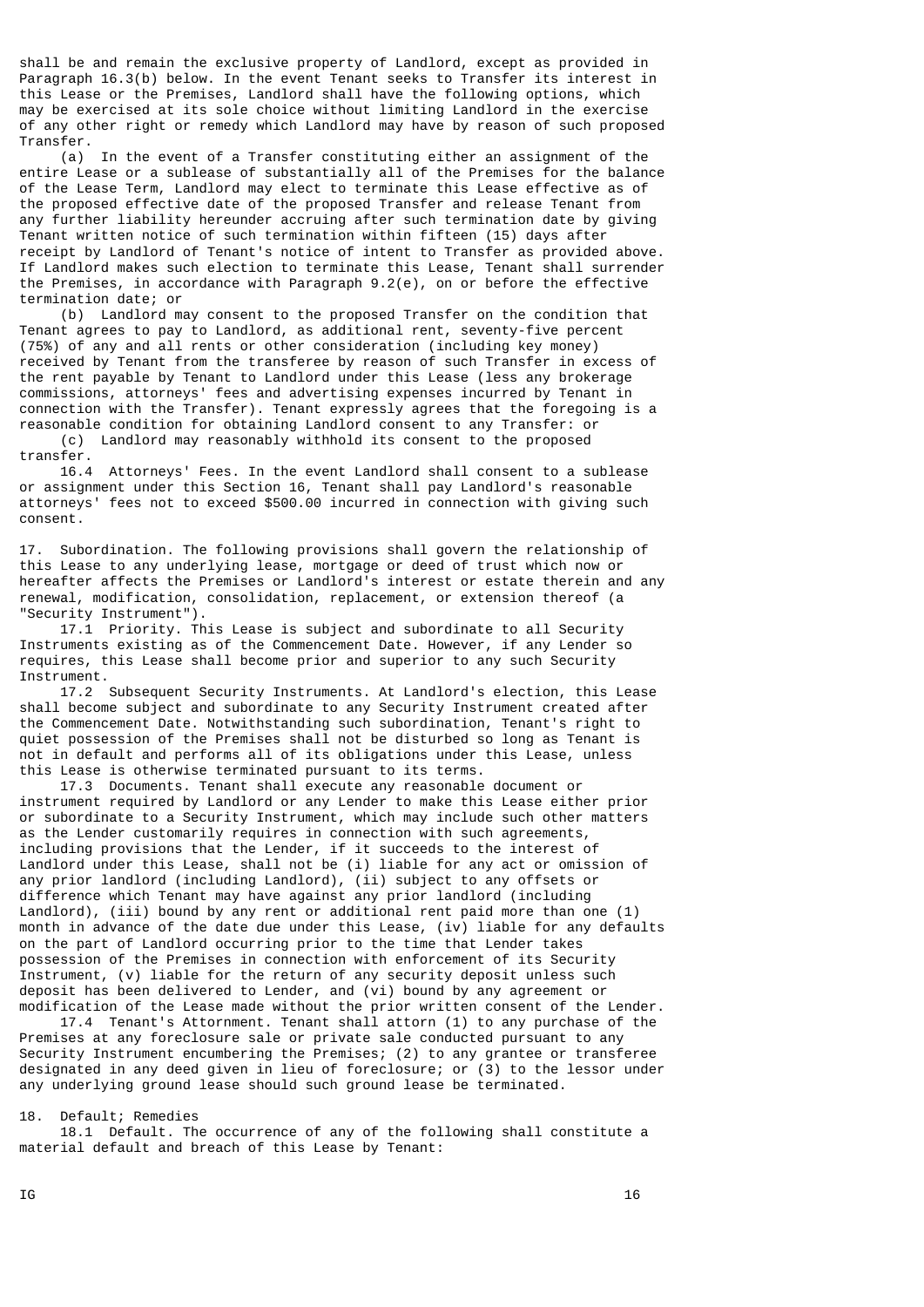(a) Default in payment when due of any installment of rent or other payment required to be made by Tenant hereunder, where such default shall not have been cured within ten (10) days after written notice of such default is given to Tenant;

(b) The abandonment or vacation of the Premises by Tenant;

 (c) A failure by Tenant to observe and perform any other provision of the Lease to be observed or performed by Tenant, where such failure shall have continued for thirty (30) days after written notice thereof by Landlord to Tenant; provided, however, that if the nature of such default is such that the same cannot reasonably be cured within such thirty (30) day period, Tenant shall not be deemed to be in default if Tenant shall within such period commence such cure and thereafter diligently prosecute the same to completion;

 (d) Tenant or any guarantor of Tenant's obligations hereunder shall commence any case, proceeding or other action seeking reorganization, arrangement, adjustment, liquidation, dissolution or composition of it or its debts under any law relating to bankruptcy, insolvency, reorganization, or relief of debtors, or seek appointment of a receiver, trustee, custodian, or other similar official for it or for all or any substantial part of its property;

 (e) Tenant or any such guarantor shall take any corporate action to authorize any of the actions set forth in Clause (d) above; or,

 (f) Any case, proceeding or other action against Tenant or any guarantor of Tenant's obligations hereunder shall be commenced seeking to have an order for relief entered against it as debtor, or seeking reorganization, arrangement, adjustment, liquidation, dissolution or composition of it or its debts under any law relating to bankruptcy, insolvency, reorganization or relief of debtors, or seeking appointment of a receiver, trustee, custodian or other similar official for it or for all or any substantial part of its property, and such case, proceeding or other action (i) results in the entry of an order for relief against it which is not fully stayed within seven (7) business days after the entry thereof or (ii) is not dismissed within fortyfive (45) days of filing such case, action or proceeding.

 (g) Levy of a writ of attachment or execution of Tenant's interest under this Lease where such writ continues for a period often (10) days;

 (h) an assignment, sublease or other transfer of this Lease or Tenant's interest in the Premises or portion thereof contrary to the provisions of Section 16; or

 (i) execution of an assignment for the benefit of creditors of substantially all assets of Tenant available by law for the satisfaction of judgment creditor.

 18.2 Remedies. In the event of any such material default or breach by Tenant, Landlord may at any time thereafter, with or without notice and demand and without limiting Landlord in the exercise of any right or remedy at law or in equity which Landlord may have by reason of such default or breach:

 (a) Maintain this Lease in full force and effect and recover the rent and other monetary charges as they become due, without terminating Tenant's right to possession, irrespective or whether Tenant shall have abandoned the Premises. In the event Landlord elects to not terminate the Lease, Landlord shall have the right to attempt to re-let the Premises at such rent and upon such conditions and for such a term, and to do all acts necessary to maintain or preserve the Premises as Landlord deems reasonable and necessary without being deemed to have elected to terminate the Lease including removal of all persons and property from the Premises; such property may be removed and stored in a public warehouse or elsewhere at the cost of and for the account of Tenant. In the event any such re-letting occurs, this Lease shall terminate automatically upon the new tenant taking possession of the Premises. Notwithstanding that Landlord fails to elect to terminate the Lease initially, Landlord at any time during the Term of this Lease may elect to terminate this Lease by virtue of such previous default of Tenant.

 (b) Terminate this Lease by giving Tenant written notice of termination or other lawful means. On the giving of the notice all of tenant's rights in the Premises and the Building and Project shall terminate. Upon the giving of the notice of termination, Tenant shall surrender and vacate the Premises in the condition required by Paragraph 9.2(e), and Landlord may re-enter and take possession of the Premises and all the remaining improvement or property and eject Tenant or any of Tenant's subtenants, assignees or the person or persons claiming any right under or through Tenant or eject some and not others or eject none. This Lease may also be terminated by a judgment specifically providing for termination. Any termination under this paragraph shall not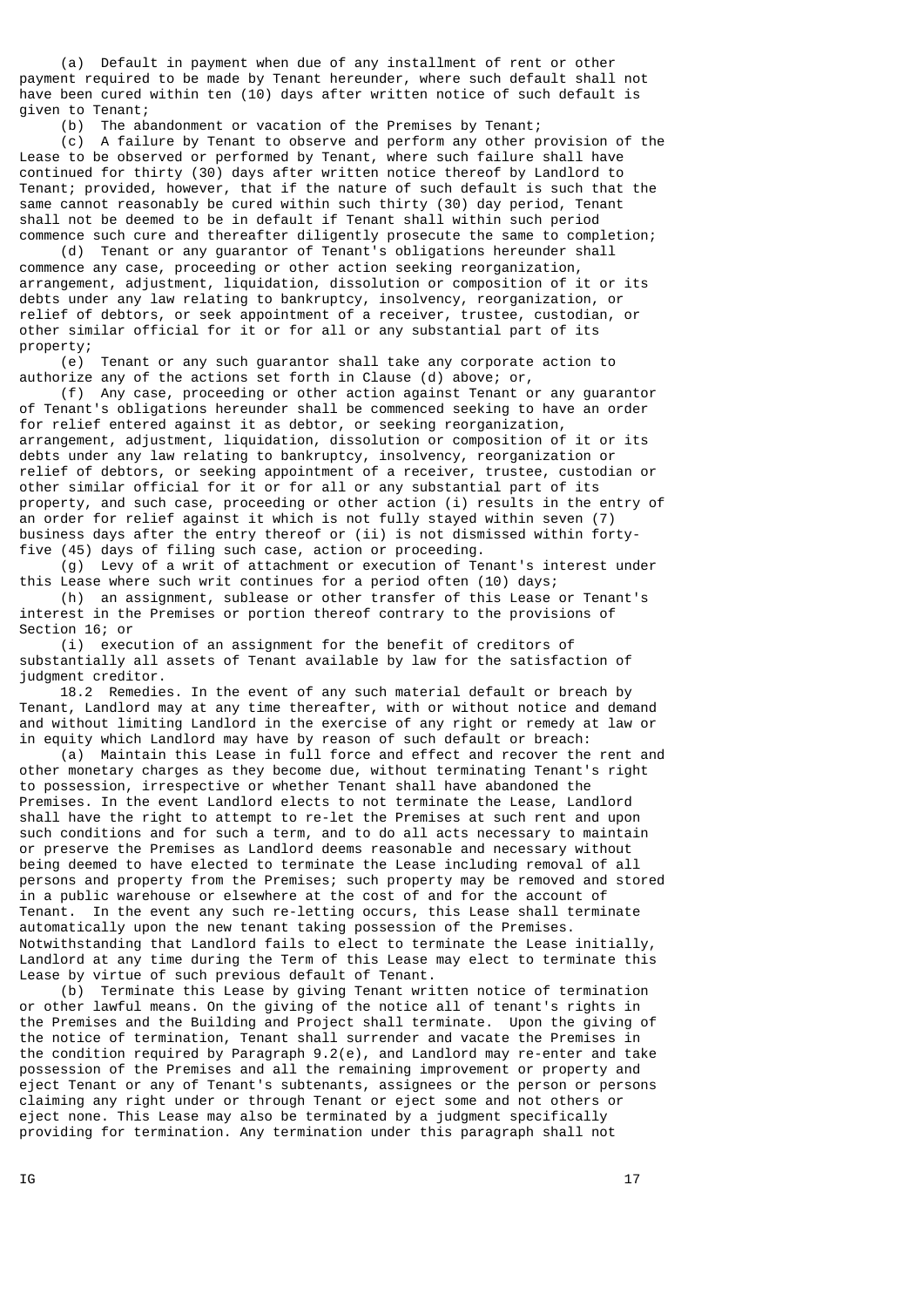release Tenant from the payment of any sum then due Landlord or from any claim for damages or rent previously accrued or then accruing against Tenant. In no event shall any one or more of the following actions by Landlord constitute a termination of this Lease:

(i) maintenance and preservation of the Premises;

(ii) efforts to relet the Premises;

 (iii) appointment of a receiver in order to protect Landlord's interest hereunder;

 (iv) consent to any subletting of the Premises or assignment of this Lease by Tenant, whether pursuant to provisions hereof concerning subletting and assignment or otherwise; or

 (v) any other action by Landlord or Landlord's agents intended to mitigate the adverse effects from any breach of this Lease by Tenant.

 (c) In the event this Lease terminated pursuant to Subparagraph 18.2(b) above, or otherwise, Landlord shall be entitled to damages in the following sums:

 (i) the worth at the time of award of the unpaid rent which has been earned at the time of termination; plus

 (ii) the worth at the time of award of the amount by which the unpaid rent which would have been earned after termination until the time of award exceeds the amount of such rental loss that Tenant proves could have been reasonably avoided; plus

 (iii) the worth at the time of award of the amount by which the unpaid rent for the balance of the term after the time of award exceeds the amount of such rental loss that Tenant proves could be reasonably avoided; and

 (iv) any other amount necessary to compensate Landlord for all detriment proximately caused by Tenant's failure to perform Tenant's obligations under the Lease, or which in ordinary course of things would be likely to result therefrom including, without limitation, the following: (A) expenses for cleaning, repairing or restoring the Premises; (B) expenses for altering, remodeling or otherwise improving the Premises for the purpose of reletting, including installation of leasehold improvements (whether such installation be funded by a reduction of rent, direct payment or allowance to the succeeding lessee, or otherwise); (C) real estate broker's fees, advertising costs and other expenses of reletting the Premises; (D) costs of carrying the Premises such as taxes and insurance premiums thereon, utilities and security precautions; (E) expenses in retaking possession of the Premises; (F) attorneys' fees and court costs; and (G) any unamortized real estate brokerage commission paid in connection with this Lease.

 (v) The "worth at the time of award" of the amounts referred to in Subparagraphs (i) and (ii) of this paragraph  $18.2(c)$  is computed by allowing interest at the Permitted Rate. The "worth at the time of award" of the amounts referred to in Subparagraph (iii) of this Paragraph 18.2(c) is computed by discounting such amount at the discount rate of the Federal Reserve Board of San Francisco at the time of award plus one percent (1%). The term "rent" as used in this Paragraph 18 shall include all sums required to be paid by Tenant to Landlord pursuant to the terms of this Lease, including, without limitation, Base Rent, Additional Rent and Operating Expenses.

 18.3 Default by Landlord. Landlord shall not be in default unless Landlord fails to perform obligations required of Landlord hereunder within a reasonable time, but in no event later than thirty (30) days after written notice by Tenant to Landlord and to the holder of any first mortgage or deed of trust covering the Premises whose name and address shall have theretofore been furnished to Tenant in writing, specifying wherein Landlord has failed to perform such obligation, provided, however, that if the nature of Landlord's obligation is such that more than thirty (30) days are required for performance, then Landlord shall not be in default if Landlord commences performance within such thirty-day period and thereafter diligently prosecutes the same to completion. Any money judgment obtained by Tenant based upon Landlord's breach of this Lease shall be satisfied only Out of the proceeds of the sale or disposition of Landlord's interest in the Premises (whether by Landlord or by execution of judgment).

#### 19. Hazardous Materials.

 19.1 Definitions. As used herein, the term "Hazardous Material" shall mean any substance: (i) the presence of which requires investigation or remediation under any federal, state or local statute, regulation, ordinance, order, action, policy or waste, "hazardous substance", pollutant or contaminant under any federal, state or local statute, regulation, rule or ordinance or amendments thereto including, without limitation, the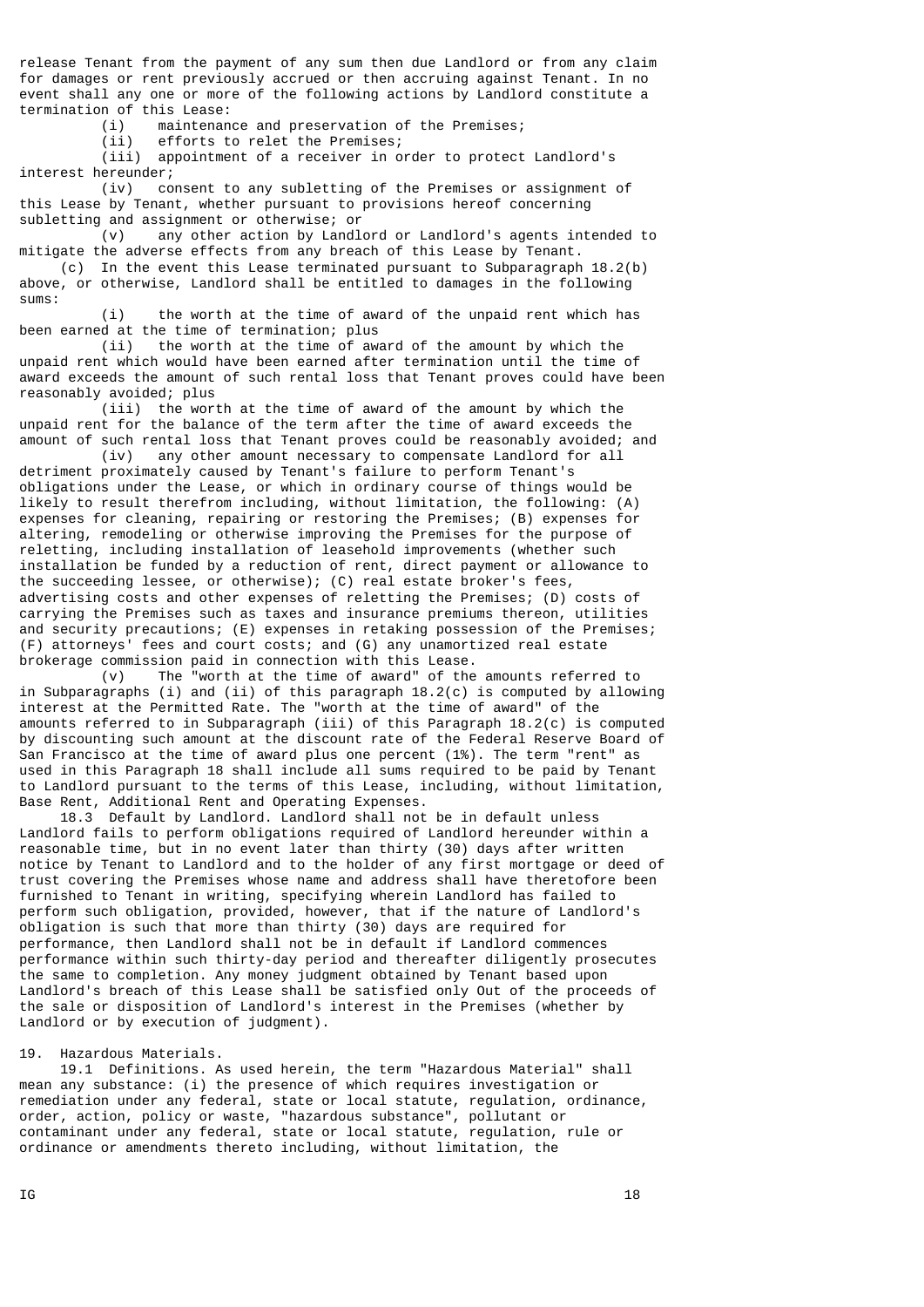Comprehensive Environmental Response, Compensation and Liability Act (42 U.S.C. Section 9601 et seq.) and/or the Resource Conservation and Recover Act (42 U.S.C. Section 6901 et seq.); (iii) which is toxic, explosive, corrosive, flammable, infectious, radioactive, carcinogenic, mutagenic, or otherwise hazardous and is or becomes regulated by any governmental authority, agency, department, commission, board, agency or instrumentality of the United States, the State of California or any political subdivision thereof; (iv) the presence of which on the Premises causes or threatens to cause a nuisance upon the Premises or to the adjacent properties or poses or threatens to pose a hazard to the health or safety of persons on or about the Premises; (v) the presence of which on adjacent properties could constitute a trespass by Landlord or Tenant; (vi) without limitation which contains gasoline, diesel fuel or other petroleum hydrocarbons; (vii) without limitation which contains polychlorinated biphenyl's (PCBs), asbestos or urea formaldehyde foam insulation; or (viii) without limitation radon gas.

 19.2 Permitted Use. Subject to the compliance by Tenant with the provisions of Paragraphs 19.3, 19.4, 19.5, 19.6, 19.7, 19.8 and 19.9 below, Tenant shall be permitted to use and store on the Premises those Hazardous Materials listed in Paragraph 19.11 attached hereto, in the quantities set forth in Paragraph 19.11.

19.3 Hazardous Materials Management Plan.

 (a) Prior to Tenant using, handling, transporting or storing any Hazardous Material at or about the Premises (including, without limitation, those listed in Paragraph 19.11), Tenant shall submit to Landlord a Hazardous Materials Management Plan ("HMMP") for Landlord's review and approval, which approval shall not be unreasonably withheld. The l-LMMP shall describe: (aa) the quantities of each material to be used, (bb) the purpose for which each material is to be used, (cc) the method of storage of each material, (dd) the method of transporting each material to and from the Premises and within the Premises (ee) the methods Tenant will employ to monitor the use of the material and to detect any leaks or potential hazards, and (ff) any other information any department of any governmental entity (city, state or federal) requires prior to the issuance of any required permit for the Premises or during Tenant's occupancy of the Premises. Landlord may, but shall have no obligation to review and approve the foregoing information and HMMP, and such review and approval or failure to review and approve shall not act as an estoppel or otherwise waive Landlord's rights under this Lease or relieve Tenant of its obligations under this Lease. If Landlord determines in good faith by inspection of the Premises or review of the HMMP that the methods in use or described by Tenant are not adequate in Landlord's good faith judgment to prevent or eliminate the existence of environmental hazards, then Tenant shall not use, handle, transport, or store such Hazardous Materials at or about the Premises unless and until such methods are approved by Landlord in good faith and added to an approved HMMP. Once approved by Landlord, Tenant shall strictly comply with the HMMP and shall not change its use, operations or procedures with respect to Hazardous Materials without submitting an amended HMMP for Landlord's review and approval as provided above.

 (b) Tenant shall pay to Landlord when Tenant submits an HMMP (or amended HMMP) the amount reasonably determined by Landlord to cover all Landlord's costs and expenses reasonably incurred in connection with Landlord's review of the HMMP which costs and expenses shall include, among other things, all reasonable out-of-pocket fees of attorneys, architects, or other consultants incurred by Landlord in connection with Landlord's review of the HMMP. Landlord shall have no obligation to consider a request for consent to a proposed HMMP unless and until Tenant has paid all such costs and expenses to Landlord, irrespective of whether Landlord consents to such proposed HMMP. Tenant shall pay to Landlord on demand the excess, if any, of such costs and expenses actually incurred by Landlord over the amount of such costs and expenses actually paid by Tenant, and Landlord shall promptly refund to Tenant the excess, if any, of such costs and expenses actually paid by Tenant over the amount of such costs and expenses actually incurred by Landlord.

 19.4 Use Restriction. Except as specifically allowed in Paragraph 19.2 above, Tenant shall not cause or permit any Hazardous Material to be used, stored, generated, discharged, transported to or from, or disposed of in or about the Premises, or any other land or improvements in the vicinity of the Premises. Without limiting the generality of the foregoing, Tenant, at its sole cost, shall comply with all Laws relating to the storage, use, generation, transport, discharge and disposal by Tenant or its Agents of any Hazardous Material. If the presence of any Hazardous Agents results in contamination of the Premises or any soil, air, ground or surface waters under, through, over,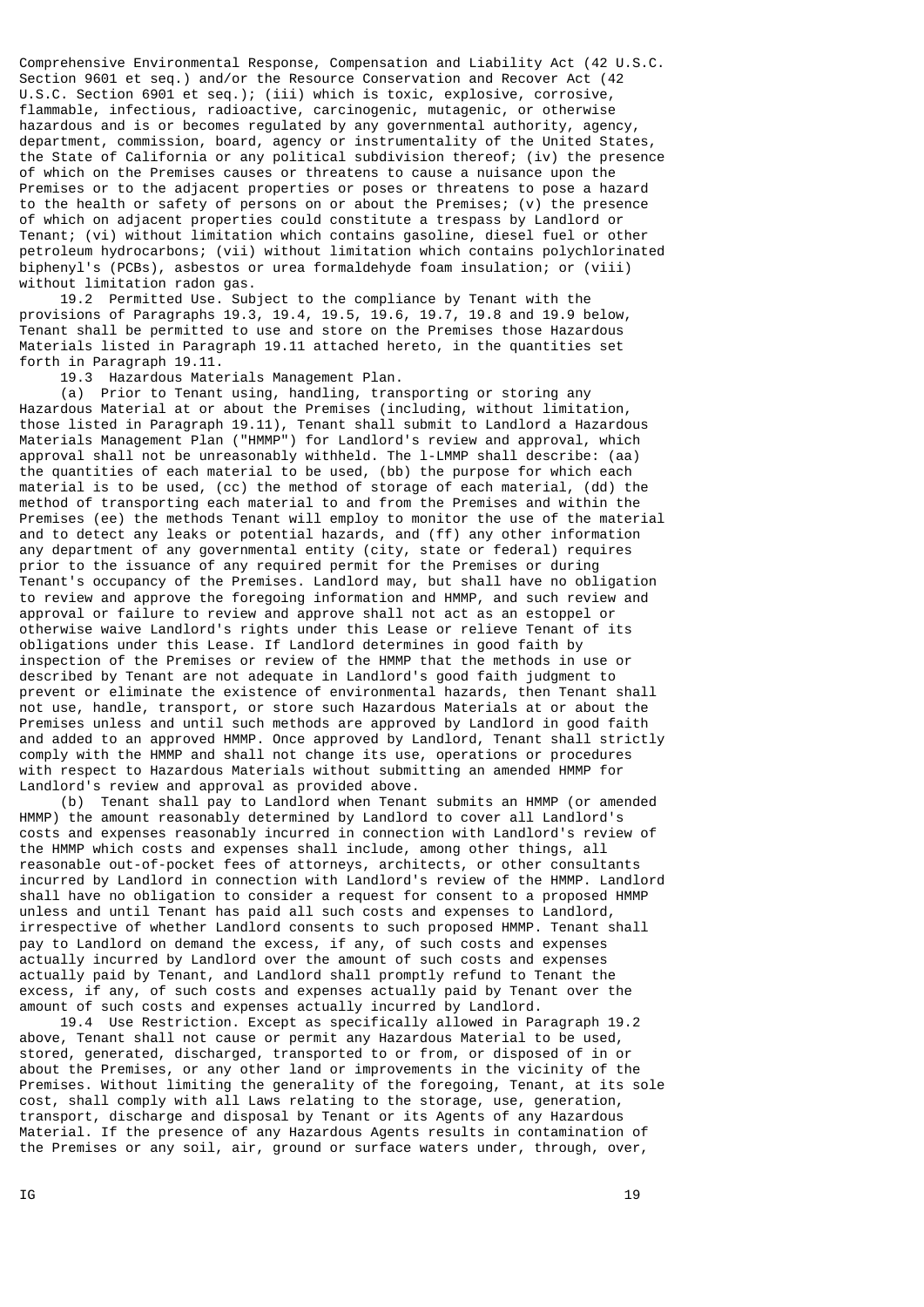on, in or about the Premises, Tenant, at its expense, shall promptly take all actions necessary to return the Premises and/or the surrounding real property to the condition existing prior to the appearance of such Hazardous Material. In the event there is a release, discharge or disposal of or contamination of the Premises by a Hazardous Material which is of the type that has been stored, handled, transported or otherwise used or permitted by Tenant or its Agents on or about the Premises, Tenant shall have the burden of proving that such release, discharge, disposal of contamination is not the result of the acts or omissions of Tenant or its Agents.

 19.5 Tenant Indemnity. Tenant shall defend, protect, hold harmless and indemnify Landlord and its Agents and Lenders with respect to all actions, claims, losses (including, diminution in value of the Premises), fines, penalties, fees (including, but not limited to, attorneys' and consultants' fees) costs, damages, liabilities, remediation costs, investigation costs, response costs and other expenses arising out of resulting from, or caused by any Hazardous Material used, generated, discharged, transported to or from, stored, or disposed of by Tenant or its Agents in, on, under, over through or about the Premises and/or the surrounding real property. Tenant shall not suffer any lien to be recorded against the Premises as a consequence of the disposal of any Hazardous Material on the Premises by Tenant or its Agents, including any so called state, federal or local "super fund" lien related to the "clean up" of any Hazardous Material in, over, on, under, through or about the Premises.

 19.6 Compliance. Tenant shall immediately notify Landlord of any inquiry, test, investigation, enforcement proceeding by or against Tenant or the Premises concerning any Hazardous Material. Any remediation plan prepared by or on behalf of Tenant must be submitted to Landlord prior to conducting any work pursuant to such plan and prior to submittal to any applicable government authority and shall be subject to Landlord's consent. Tenant acknowledges that Landlord, as the owner of the Property, at its election, shall have the sole right to negotiate, defend, approve and appeal any action taken or order issued with regard to any Hazardous Material by any applicable governmental authority.

 19.7 Assignment and Subletting. It shall not be unreasonable for Landlord to withhold its consent to any proposed assignment or subletting if (i) the proposed assignee's or subtenant's anticipated use of the Premises involves the storage, generation, discharge, transport, use or disposal of any Hazardous Material; (ii) if the proposed assignee or subtenant has been required by any prior landlord, lender or governmental authority to "clean up" or remediate any Hazardous Material; (iii) if the proposed assignee or subtenant is subject to investigation or enforcement order or proceeding by any governmental authority in connection with the use, generation, discharge, transport, disposal of storage of any Hazardous Material.

 19.8 Surrender. Upon the expiration or earlier termination of the Lease, Tenant, at its sole cost, shall remove all Hazardous Materials from the Premises that Tenant or its Agents introduced to the Premises. If Tenant fails to so surrender the Premises, Tenant shall indemnify, protect, defend and hold Landlord harmless from and against all damages resulting from Tenant's failure to surrender the Premises as required by this Paragraph, including without limitation, any actions, claims, losses, liabilities, fees, (including but not limited to attorneys' and consultants' fees), fines costs, penalties, or damages in connection with the condition of the Premises including, without limitation, damages occasioned by the inability to relet the Premises or a reduction in the fair market and/or rental value of the Premises by reason of the existence of any Hazardous Material in, on, over, under, through or around the Premises.

 19.9 Right to Appoint Consultant. Landlord shall have the right to appoint a consultant to conduct an investigation to determine whether any Hazardous Material is being used, generated, discharged, transported to or from, stored or disposed of in, on, over, through, or about the Premises, in an appropriate and lawful manner and in compliance with the requirements of this Lease. If Tenant has violated any Law or covenant in this Lease regarding the use, storage or disposal of Hazardous Materials on or about the Premises, Tenant shall reimburse Landlord for the cost of such investigation. Tenant, at its expense, shall comply with all reasonable recommendations of the consultant required to conform Tenant's use, storage or disposal of Hazardous Materials to the requirements of applicable Law or to fulfill the obligations of Tenant hereunder.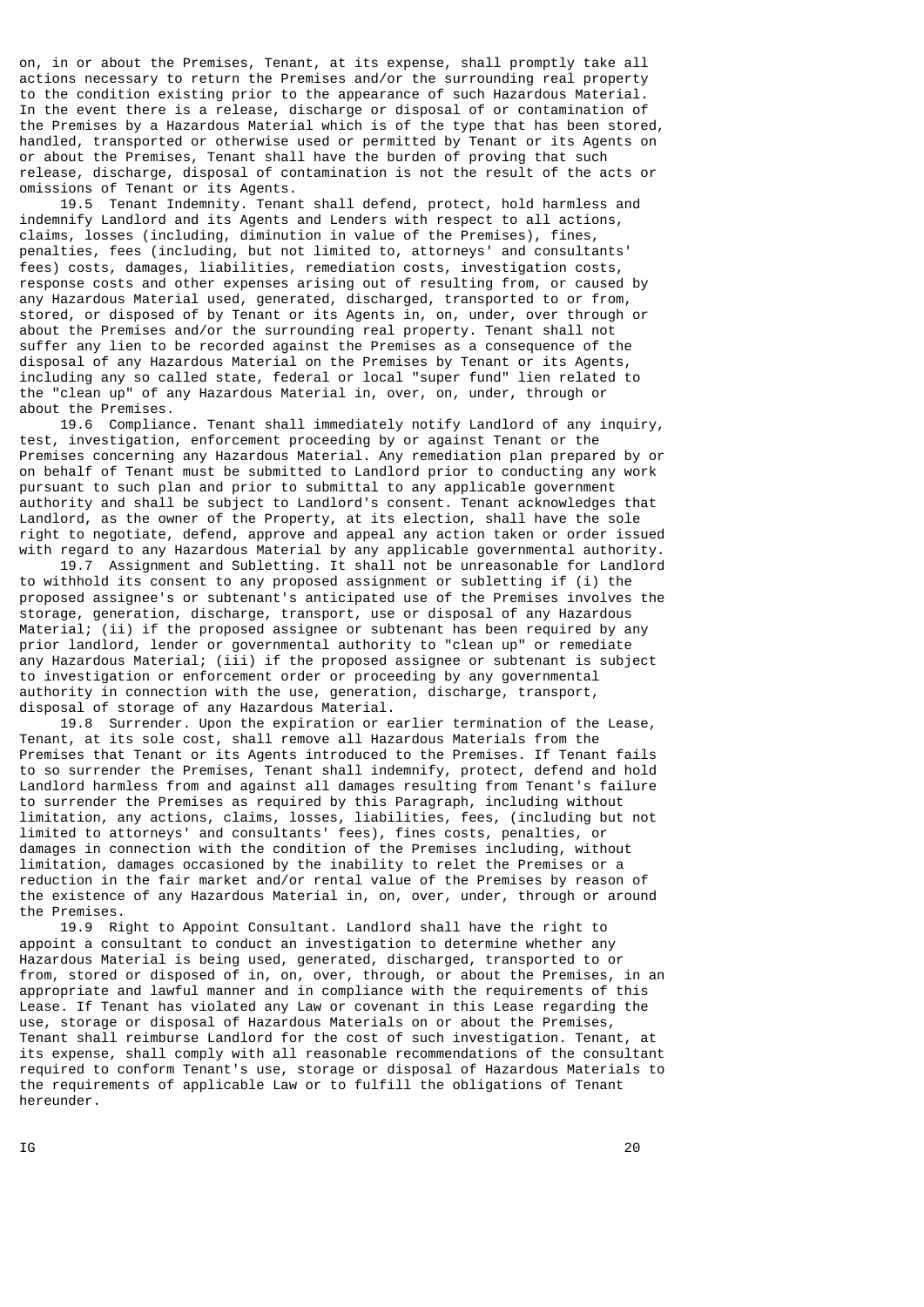Tenant shall defend, protect, hold harmless and indemnify Landlord and its agents and employees with respect to all actions, claims, losses, fines, penalties, fees, costs, damages and liabilities (including but not limited to attorneys' and consultants' fees) arising out of or in connection with any Hazardous Material used, generated, discharged, transported to or from, stored, or disposed of in, on, under, through or about the Premises and/or the surrounding real and personal property. Tenant shall not suffer any lien to be recorded against the Premises as a consequence of a Hazardous Material, including any so called state, federal or local "super fund" lien related to the "clean up" of a Hazardous Material in, over, on, under, through, or about the Premises.

 19.10 Holding Over. If any action of any kind is required or requested to be taken by any governmental authority to clean-up, remove, remediate or monitor any Hazardous Materials (the presence of which is the result of the acts or omissions of Tenant or its Agents) and such action is not completed prior to the expiration or earlier termination of the Lease, Tenant shall be deemed to have impermissibly held over until such time as such required action is completed, and Landlord shall be entitled to all damages directly or indirectly incurred in connection with such holding over, including, without limitation, damages occasioned by the inability to re-let the Premises or a reduction of the fair market and/or rental value of the Premises.

 19.11 Materials. Tenant shall provide the list of its Hazardous Chemicals to be legally used during its tenancy in the following section provided below in this Paragraph 19.11, or attach a separate list and so indicate below or indicate "NONE" and initial below to indicate if no Hazardous Materials will be used:

| Materials:           | Ouantities:                                                            | Location<br>and | Method of Storage:  |
|----------------------|------------------------------------------------------------------------|-----------------|---------------------|
| Cleaning Solvent     | 10 gallons                                                             | Shop            | Sealed Steel Drum   |
| Way Oil              | 20 gallons                                                             | Shop            | Sealed Steel Drum   |
| Hydrolic Oil         | 15 gallons                                                             | Shop            | Sealed Steel Drum   |
| Spindle Oil          | 15 gallons                                                             | Shop            | Sealed Steel Drum   |
| Water Immersable Oil | 20 gallons                                                             | Shop            | Sealed Plastic Pail |
|                      | 19.12 Provisions Survive Termination. The provisions of this Paragraph |                 |                     |

19.0 shall survive the expiration or termination of this Lease.

 19.13 Controlling Provisions. The provisions of this Paragraph 19.0 are intended to govern the rights and liabilities of the Landlord and Tenant hereunder respecting Hazardous Materials to the exclusion of any other provisions in this Lease that might otherwise be deemed applicable. The provisions of this Paragraph 19.0 shall be controlling with respect to any provisions in this Lease that are inconsistent with this Paragraph 19.0.

20. Miscellaneous

20.1 Estoppel Certificate.

 (a) Tenant shall at any time, upon not less than ten (10) days prior written notice from Landlord, execute, acknowledge and deliver to Landlord a statement in writing (i) certifying that this Lease is unmodified and in full force and effect (or, if modified, stating the nature of such modification and certifying that this Lease, as so modified, is in full force and effect) and the date to which the rent and other charges are paid in advance, if any, (ii) acknowledging that there are not, to Tenant's knowledge, any uncured defaults on the part of Landlord hereunder, or specifying such defaults if any are claimed; (iii) evidence the status of this Lease as may be required by a lender making a loan to Landlord to be secured by a deed of trust covering the Premises, Building or Project or a purchaser of the same from Landlord, (iv) certify that all improvements to be constructed on or in the Premises by Landlord have been substantially completed except for punch list items which do not prevent Tenant from using the Premises for its intended use; and (v) certify such other matters relating to the Lease and/or the Premises as may be requested by a lender making a loan to Landlord or a purchaser of the Premises, Building or Project from Landlord. Any such statement may be conclusively relied upon by any prospective purchaser or encumbrancer of the Premises.

 (b) Tenant's failure to deliver such statement within such time shall be conclusive upon Tenant (i) that this Lease is in full force and effect without modification except as may be represented by Landlord, (ii) that there are no uncured defaults in Landlord's performance, and (iii) that not more than one month's rent has been paid in advance; and, (iv) the improvements to be constructed on the Premises by Landlord have been substantially completed except for punch list items which do not prevent Tenant from using the Premises for its intended use.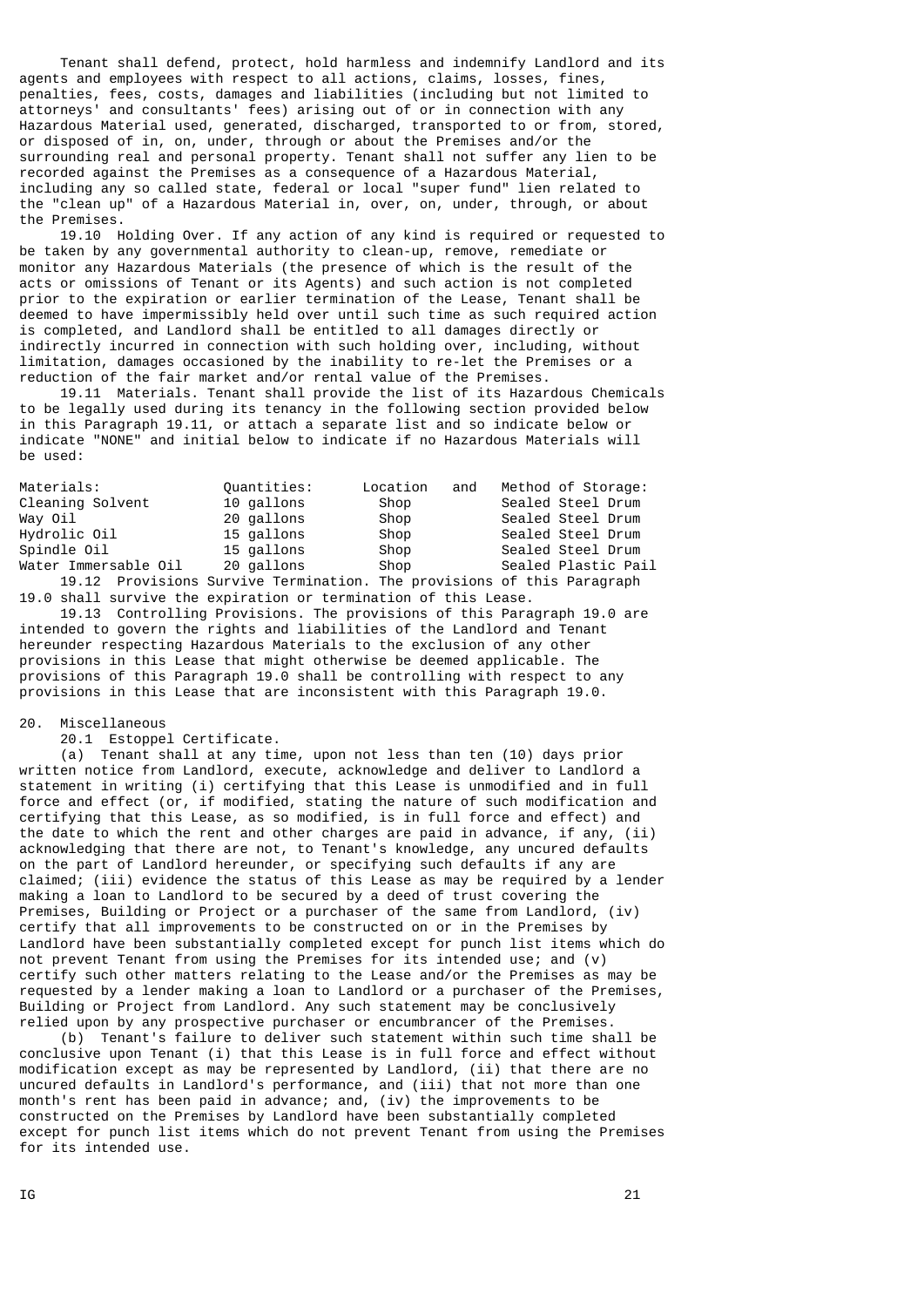(c) If Landlord desires to finance, refinance or sell said Premises, or any part hereof, Tenant hereby agrees to deliver to Landlord, its agent or any prospective purchaser or lender designated by Landlord such financial statements of Tenant as may be reasonably required by such lender or prospective purchaser. Such statements shall include the past three years financial statements of Tenant. All such financial statements shall be received by Landlord in confidence and shall be used only for the purposes herein set forth. Tenant's financial statements shall be held strictly confidential.

 20.2 Transfer of Landlord's Interest. In the event of a sale or conveyance by Landlord of Landlord's interest in the Premises other than a transfer for security purposes only, Landlord shall be relieved from and alter the date specified in such notice of transfer of all obligations and liabilities accruing thereafter on the part of the Landlord, provided that any funds in the hands of Landlord at the time of transfer in which Tenant has an interest, shall be delivered to the successor of Landlord. This Lease shall not be affected by any such sale and Tenant agrees to attorn to the purchaser or assignee provided all Landlord's obligations hereunder are assumed in writing by the transferee.

20.3 Captions; Attachments; Defined Terms.

 (a) The captions of the paragraphs of this Lease are for convenience only and shall not be deemed to be relevant in resolving any question of interpretation or construction of any section of this Lease.

 (b) Exhibits attached hereto, and addendums and schedules initialed by the parties, are deemed by attachment to constitute part of this Lease and are incorporated herein.

 (c) The words "Landlord" and "Tenant" as used herein shall include the plural as well as the singular. Words used in neuter gender include the masculine and feminine and words in the masculine or feminine gender include the neuter. If there be more than one Landlord or Tenant, the obligations hereunder imposed upon Landlord or Tenant shall be joint and several. If the Tenants are husband and wife, the obligations shall extend individually to their sole and separate property as well as to their community property. The term "Landlord" shall mean only the owner or owners at the time in question of the fee title or a tenant's interest in a ground lease of the Premises. The obligations contained in this Lease to be performed by Landlord shall be binding on Landlord's successors and assigns only during their respective periods of ownership.

 (d) Law. As used in this Lease, the term "Law" or "Laws" shall mean any judicial decision, statute, constitution, ordinance, resolution, regulation, rule, administrative order, or other requirement of any government agency or authority having jurisdiction over the parties to this Lease or the Premises or both, in effect at the Commencement Date of this Lease or any time during the Lease Term, including, without limitation, any regulation, order, or policy of any quasi-official entity or body (e.g. board of fire examiners, public utility or special district).

 (e) Agent. As used in this Lease, the term "Agent" shall mean, with respect to either Landlord or Tenant, its respective agents, employees, contractors (and their subcontractors), and invitees (and in the case of Tenant, its subtenants).

 (f) Lender. As used in this Lease, the term "Lender" shall mean any beneficiary, mortgagee, secured party or other holder of any deed of trust, mortgage or other written security device or agreement affecting Landlord's interest in the Premises.

 20.4 Entire Agreement. This instrument along with any exhibits and attachments hereto constitutes the entire agreement between Landlord and Tenant relative to the Premises and this Agreement and the exhibits and attachments may be altered, amended or revoked only by an instrument in writing signed by both Landlord and Tenant. Landlord and Tenant agree hereby that all prior or contemporaneous oral agreements between and among themselves and their agents or representatives relative to the leasing of the Premises are merged in or revoked by this Agreement.

 20.5 Severability. If any term or provision of this Lease shall, to any extent, be determined by a court of competent jurisdiction to be invalid or unenforceable, the remainder of this Lease shall not be affected thereby, and each term and provision of this Lease shall be valid and enforceable to the fullest extent permitted by law.

20.6 Costs of Suit.

 (a) If Tenant or Landlord shall bring any action for any relief against the other, declaratory or otherwise, arising out of this Lease, including any suit by Landlord for the recovery of rent or possession of the Premises, the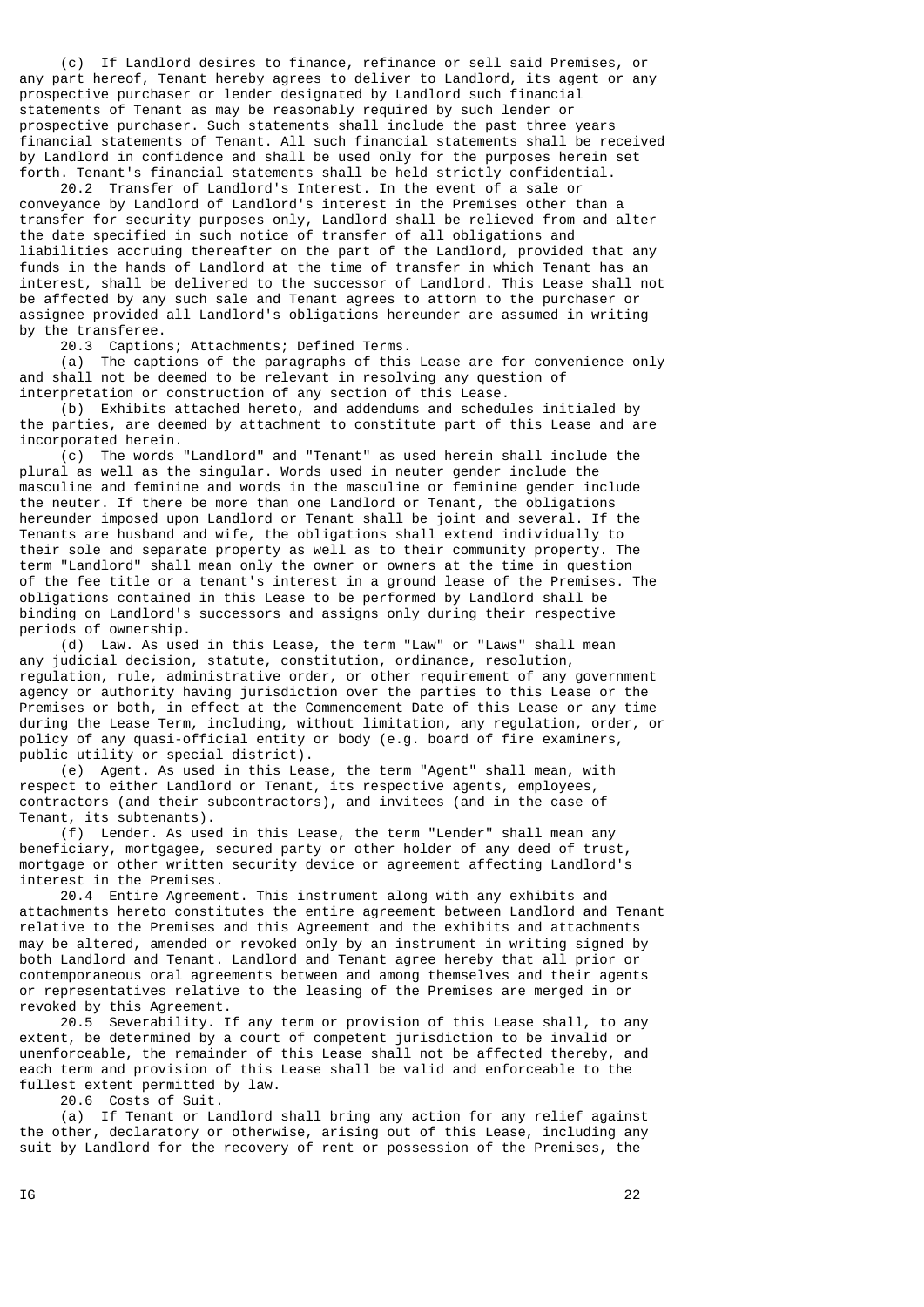losing party shall pay the successful party a reasonable sum for attorneys' fees which shall be deemed to have accrued on the commencement of such action and shall be paid whether or not such action is prosecuted to judgment.

 The attorney's fee award shall not be computed in accordance with any court fee schedule, but shall be such as to fully reimburse attorneys' fees reasonably incurred in good faith.

 20.7 Landlord as Party Defendant.. Should Landlord, without fault on Landlord's part, be made a party to any litigation instituted by Tenant or by any third party against Tenant, or by or against any person holding under or using the Premises by license of Tenant, or for the foreclosure of any lien for labor or material furnished to or for Tenant or any such other person or otherwise arising out of or resulting from any act or transaction of Tenant or of any such other person, Tenant covenants to save and hold Landlord harmless from any judgment rendered against Landlord or the Premises or any part thereof, and all costs and expenses, including reasonable attorneys fees, incurred by Landlord in or in connection with such litigation. Such indemnity obligation shall survive termination of this Lease.

 20.8 Waiver of Jury Trial. Landlord and Tenant hereby waive their respective right to trial by jury of any cause of action, claim, counterclaim, cross-complaint in any action, proceeding and/or hearing brought by either Landlord against Tenant or Tenant against Landlord on any matter whatsoever arising out of, or in any way connected with, this Lease, the relationship of Landlord and Tenant, Tenant's use or occupancy of the Premises, or any claim or injury or damage, or the enforcement of any remedy under any law, statute or regulation, emergency or otherwise, now or hereafter in effect.

 20.9 Time; Joint and Several Liability. Time is of the essence of this Lease and each and every provision hereof, except as to the conditions relating to the delivery of possession of the Premises to Tenant. All the terms, covenants and conditions contained in this Lease to be performed by either party, if such party shall consist of more than one person or organization, shall be deemed to be joint and several, and all rights and remedies of the parties shall be cumulative and non-exclusive of any other remedy at law or in equity.

 20.10 Binding Effect: Choice of Law. Each provision of this Lease to be performed by Tenant shall be construed as both a covenant and condition. Subject to any provisions hereof restricting assignment or subletting any Tenant and subject to Section 18.2, all of the provisions hereof shall bind and inure to the benefit of the parties hereto and their respective heirs, legal representatives, successors and assigns. This Lease shall be governed by the laws of the State of California

 20.11 Waiver. No covenant term or condition or the breach thereof shall be deemed waived, except by written consent of the party against whom the waiver is claimed, and any waiver or the breach of any covenant, term or condition shall not be deemed to be a waiver of any preceding or succeeding breach of the same of any other covenant, term or condition. Acceptance by Landlord of the performance by Tenant after the time the same shall have become due shall not constitute a waiver by Landlord of the breach or default of any covenant, term or condition unless otherwise expressly agreed to by Landlord in writing.

 Landlord's failure to enforce against Tenant or any other tenant of the Building or the Project any of the rules or regulations made by Landlord shall not be deemed a waiver of such rules or regulations. No act or thing done by Landlord, its agents or employees during this Lease Term shall be deemed an acceptance of a surrender of the Premises and no agreement to accept a surrender of the Premises shall be valid unless it is in writing and is signed by Landlord. The delivery of keys to any of Landlord's agents or employees shall not serve to terminate this Lease or surrender the Premises. No payment by Tenant, or receipt and acceptance by Landlord, of a lesser amount than the rent due shall be deemed to be other than on account of the earliest stipulated rent or additional rent, nor shall any endorsement or statement on any check or any letter accompanying a payment as rent be deemed an accord and satisfaction. The receipt and acceptance by Landlord of any delinquent rent shall not constitute a waiver of any other default; it shall only be a waiver of timely payment for the particular rent payment involved. Landlord may accept such check or payment without prejudice to Landlord's right to recover the balance of such rent or pursue any other remedy available to Landlord.

 20.12 Surrender of Premises. The voluntary or other surrender of this Lease by Tenant, or a mutual cancellation thereof, shall not work a merger, and shall, at the option of the Landlord, terminate all or any existing subleases or subtenancies, or may, at the option of Landlord, operate as an assignment to it or any or all such subleases or subtenancies.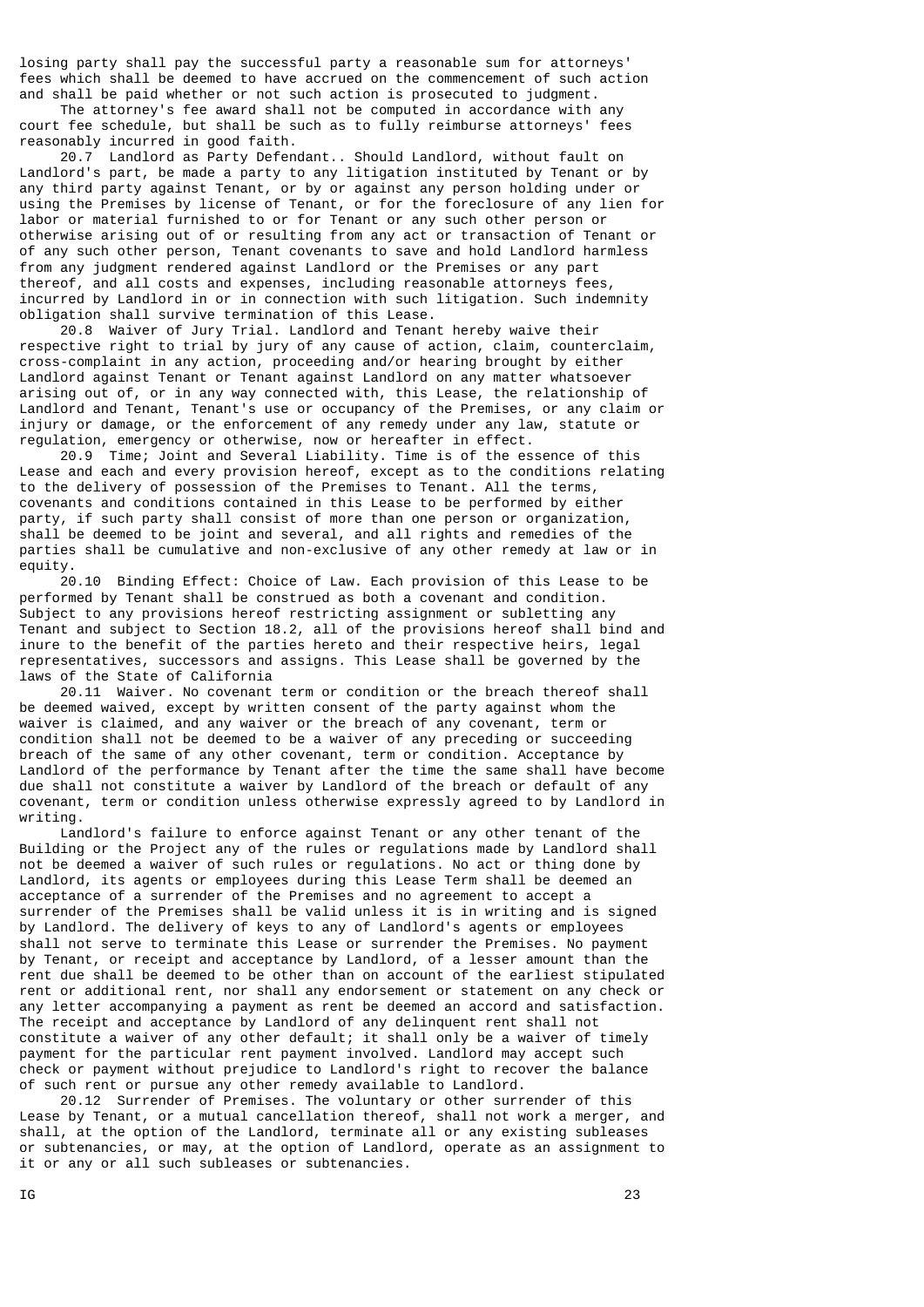20.13 Holding Over.

 (a) Surrender of Possession. Tenant shall surrender possession of the Premises immediately upon the expiration or earlier termination of the Lease. If Tenant shall continue to occupy or possess the Premises after such expiration or termination without the consent of Landlord, then Tenant shall be a tenant at will. If Landlord has consented to such holdover in writing, Tenant shall be a tenant from month-to-month. All the terms, provisions and conditions of the Lease shall apply to the month-to-month tenancy except those terms, provisions and conditions pertaining to the Lease Term, and except that the rental shall be immediately adjusted upward upon the expiration or earlier termination of the Lease to equal the greater of (i) one hundred fifty percent (150%) of the then prevailing monthly rental rate for similar commercial space, as determined by Landlord; or (ii) one hundred fifty percent (150%) of the Rental for the Premises in effect under this Lease on the day immediately prior to the date of the expiration or earlier termination of the Lease.

 The month-to-month tenancy may be terminated by Landlord or Tenant upon thirty (30) days prior notice to the non-terminating party. In the event that Tenant fails to surrender the Premises upon such expiration or earlier termination, then Tenant shall indemnify and hold Landlord harmless against all losses or liability resulting from or arising out of Tenant's failure to surrender the Premises. This includes, but is not limited to any amounts required to be paid or damages incurred due to the loss of any tenant or prospective tenant who was to have occupied the Premises after said termination or expiration and any related attorneys' fees and brokerage commissions.

 20.14 Payment of Money After Termination. No payment of money by Tenant to Landlord after the termination of the Lease by Landlord or after the giving of any notice of termination to Tenant by Landlord, which Landlord is entitled to give Tenant under the Lease, shall reinstate, continue or extend the Term of the Lease or shall affect any such notice given to Tenant prior to the payment of such money. It is agreed that after the service of such notice or the commencement of any suit by Landlord to obtain possession of the Premises, Landlord may receive and collect when due any and all payments owed by Tenant under the Lease and otherwise exercise its rights and remedies. The making of any such payments by Tenant shall not waive such notice or in any manner affect any pending suit or judgment obtained.

20.15 Signs and Auctions.

 (a) Tenant shall not place any sign upon the Premises or conduct any auction thereon without Landlord's prior written consent. All such signs placed on the Premises by Tenant and consented to by Landlord shall comply with all recorded documents affecting the Premises and applicable statutes, ordinances, rules and regulations of governmental agencies having jurisdiction thereof. At Landlord's option, Tenant shall, at the expiration or earlier termination of the Lease, remove any sign which it has placed on the Premises and shall at its sole cost, repair any damage caused by the installation or removal of such sign.

 (b) Obtaining permits for Tenant signs as may be required by any governmental agency shall be the responsibility of Tenant.

 20.16 Reasonable Consent. Except as limited elsewhere in this Lease, wherever in this Lease Landlord or Tenant is required to give consent or approval to any action on the part of the other, such consent or approval shall not be unreasonably withheld. In the event of failure to give any such consent, the other party shall be entitled to specific performance at law and shall have such other remedies to it under this Lease, but in no event shall Landlord or Tenant be responsible in monetary damages for failure to give consent unless said failure is withheld maliciously or in bad faith.

 20.17 Interest on Past Due Obligations. Any installment of Base Rent or Additional Rent due from Tenant, or any other sum due under this Lease from Tenant, which is not received by Landlord when due, shall bear interest from said due date until paid, at an annual rate equal to the lower of (the "Permitted Rate"): (a) twelve percent (12%); or (b) five percent (5%) plus the rate established by the Federal Reserve Bank of San Francisco, as of the twenty-fifth (25th) day of the month immediately preceding the due date, on advances to member banks under Sections 13 and 13(a) of the Federal Reserve Act, as now in effect or hereafter from time to time amended. Payment of such interest shall not excuse or cure any default by Tenant. In addition, Tenant shall pay all costs and attorneys' fees incurred by Landlord in collection of such amounts.

 20.18 Recording. Tenant shall not record this Lease without Landlord's prior written consent (which may be given or withheld in Landlord's sole and absolute discretion), and such recordation shall, at the option of Landlord, constitute a non-curable default of Tenant hereunder.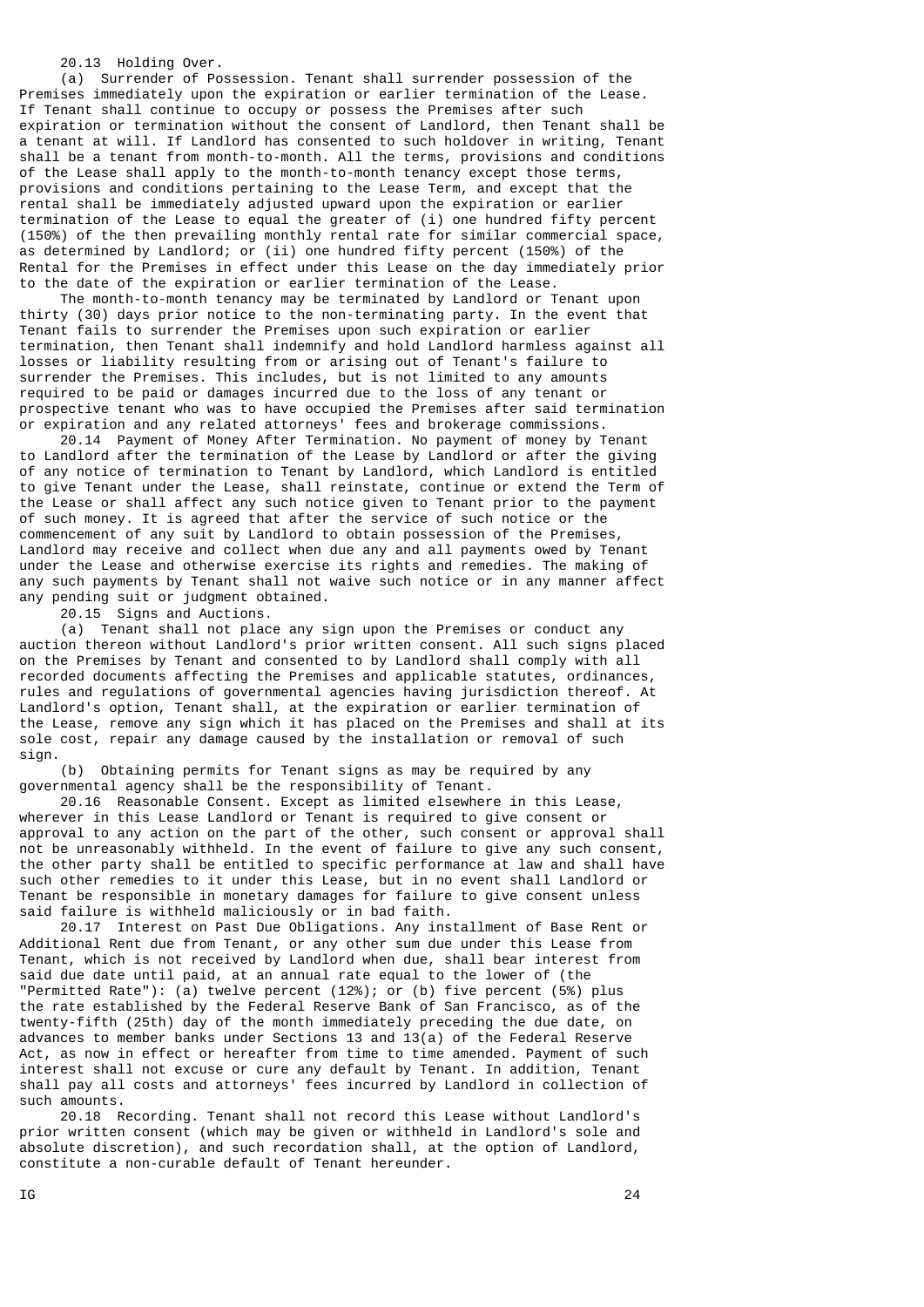20.19 Notices. All notices or demands of any kind required or desired to be given by Landlord or Tenant hereunder shall be in writing and shall be deemed delivered on the date received if personally delivered to Landlord or Tenant, as the case may be, or if mailed, then forty-eight (48) hours after depositing the notice or demand in the United States mail, certified or registered, postage prepaid, addressed to the Landlord or Tenant respectively at the addresses set forth after their signatures at the end of this Lease.

 20.20 Corporate Authority. If Tenant is a corporation, each individual executing this Lease on behalf of said corporation represents and warrants that he is duly authorized to execute and deliver this Lease on behalf of said corporation in accordance with a duly adopted resolution of the Board of Directors of said corporation or in accordance with the Bylaws of said corporation, and that this Lease is binding upon said corporation in accordance with its terms. If Tenant is a corporation Tenant shall, within thirty (30) days after execution of this Lease, deliver to Landlord a certified copy of a resolution of the Board of Directors of said corporation authorizing or ratifying the execution of this Lease.

 20.21 Limitation on Landlord's Liability. Tenant, for itself and its successors and assigns (to the extent this Lease is assignable), hereby agrees that in the event of any actual or alleged, breach or default by Landlord under this Lease that:

 (a) Tenant's sole and exclusive remedy and recourse against Landlord shall be as against Landlord's interest in the Project;

 (b) No partner or Landlord shall be sued or named as a party in a suit or action (except as may be necessary to secure jurisdiction of the partnership);

 (c) No service of process shall be made against any partner of Landlord (except as may be necessary to secure jurisdiction of the partnership);

 (d) No partner of Landlord shall be required to answer or otherwise plead to any service of process;

(e) No judgment will be taken against any partner of Landlord;

 (f) Any judgment taken against any partner of Landlord may be vacated and set aside at any time nunc pro tunc;

 (g) No writ of execution will ever be levied against the assets of any partner of Landlord; and,

 (h) The covenants and agreements of Tenant set forth in this Paragraph 20.21 shall be enforceable by Landlord and any partner of Landlord.

 20.22 Construction of Lease Provisions. Although printed provisions of this Lease were prepared by Landlord, the doctrine or rule that ambiguities in an agreement or document are to be construed against the drafting party, shall not be utilized in interpreting this Lease and this Lease shall instead be construed or interpreted in accordance with the general tenor of the language to reach a fair and equitable result.

 20.23 Confidentiality. Tenant hereby agrees not to disclose the terms of this lease (specifically including, without limitation, the rent or rental rate to be paid by Tenant hereunder and/or any tenant improvement allowance to be furnished by Landlord to Tenant) to any existing or prospective tenant of the Building or other third party; provided, however, Tenant may disclose the terms of this Lease to its accountant, bookkeeper or tax advisor or any employee of Tenant who has a need to know such information for a legitimate business purpose, or if Tenant is otherwise required to disclose such confidential information as permitted hereunder of the requirements of this Paragraph and shall require each such person to comply with such confidentiality requirements. In the event Tenant or any person to whom it discloses such confidential information fails in any respect to comply with its obligations under this Paragraph, Tenant shall be liable to Landlord for breach of this Paragraph 20.23 and Landlord may bring an action against Tenant for damages as a result of such breach. In addition, nothing stated herein shall preclude or prohibit Landlord from seeking an injunction to prevent disclosure of such confidential information or an order compelling specific protection of such confidential information. The provisions of this Paragraph 20.23 shall survive the termination of this Lease.

LANDLORD AND TENANT HAVE CAREFULLY READ AND REVIEWED THIS LEASE AND EACH TERM AND PROVISION CONTAINED HEREIN AND BY EXECUTION OF THIS LEASE SHOW THEIR INFORMED AND VOLUNTARY CONSENT THERETO. THE PARTIES HEREBY AGREE THAT AT THE TIME THIS LEASE IS EXECUTED THE TERMS OF THIS LEASE ARE COMMERCIALLY REASONABLE AND EFFECTUATE THE INTENT AND PURPOSE OF LANDLORD AND TENANT.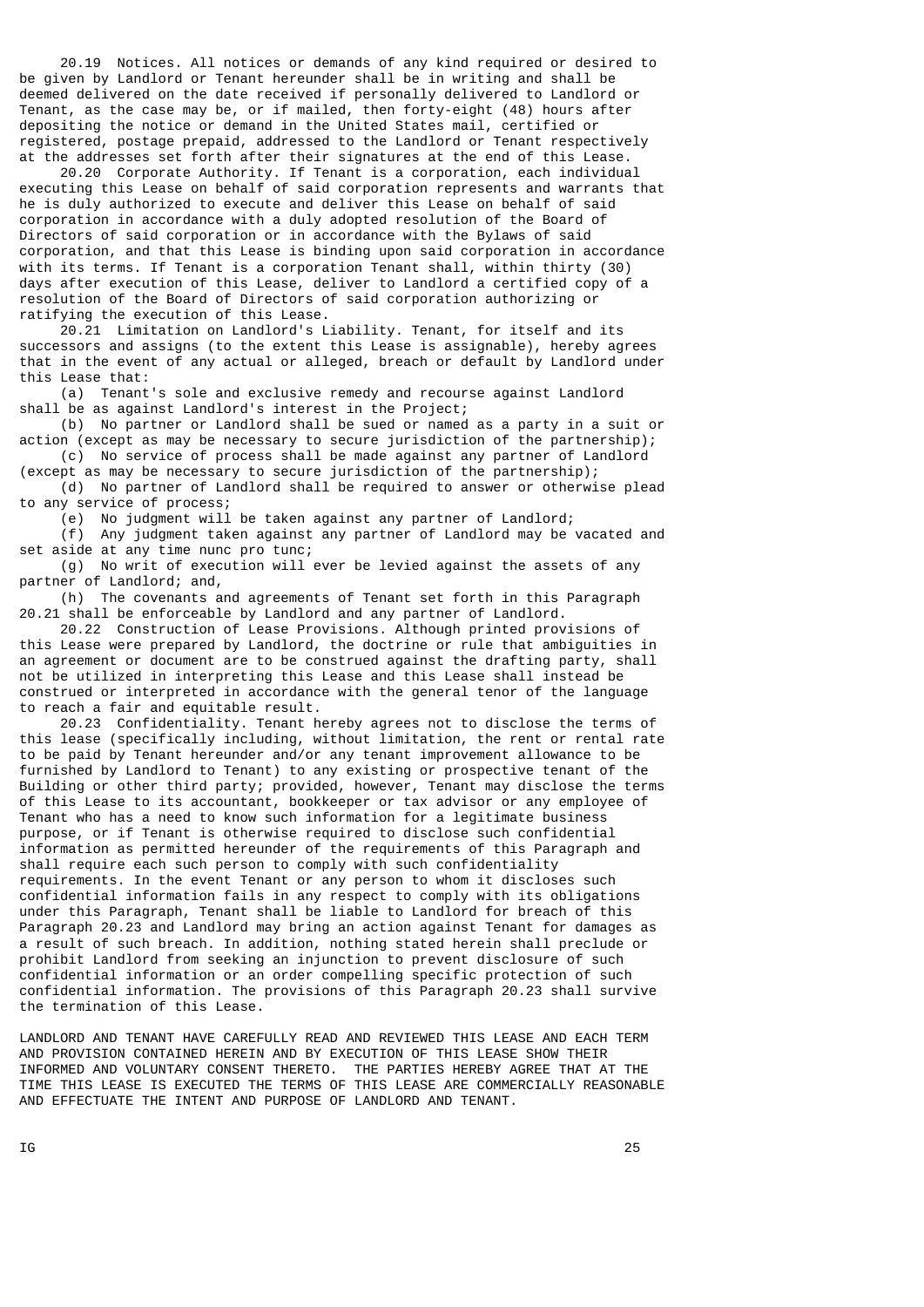IF THIS LEASE HAS BEEN FILLED IN, IT HAS BEEN PREPARED FOR SUBMISSION TO LEGAL COUNSEL FOR APPROVAL. NO REPRESENTATION OR RECOMMENDATION IS MADE BY LANDLORD OR BY SOUTH BAY DEVELOPMENT COMPANY, ITS AGENTS OR EMPLOYEES AS TO THE LEGAL SUFFICIENCY, LEGAL EFFECT OR THE CONSEQUENCES OF THIS LEASE OR THE TRANSACTION RELATING THERETO. THE PARTIES SHALL RELY SOLELY UPON THE ADVICE OF THEIR OWN LEGAL COUNSEL AS TO THE LEGAL AND TAX CONSEQUENCES OF THIS LEASE.

In Witness Whereof, Landlord and Tenant have executed this Lease the date and year first above written.

LANDLORD: TENANT:

TASMAN ASSOCIATES,<br>
a California general partnership<br>
a California corporation a California general partnership

By: /s/ James D. Mair By: /s/ Douglas W. Smith ------------------------------- ------------------------------ James D. Mair Douglas W. Smith Its: General Partner

Sunnyvale, CA 94089

Dated: 2/2/98 Dated: 1/26/98 ---------------------------- ---------------------------

Address: 511 Division Street (Address: 1157 Tasman Drive<br>Campbell, CA 95008 (Address: 1157 Tasman Drive

 $\overline{16}$  26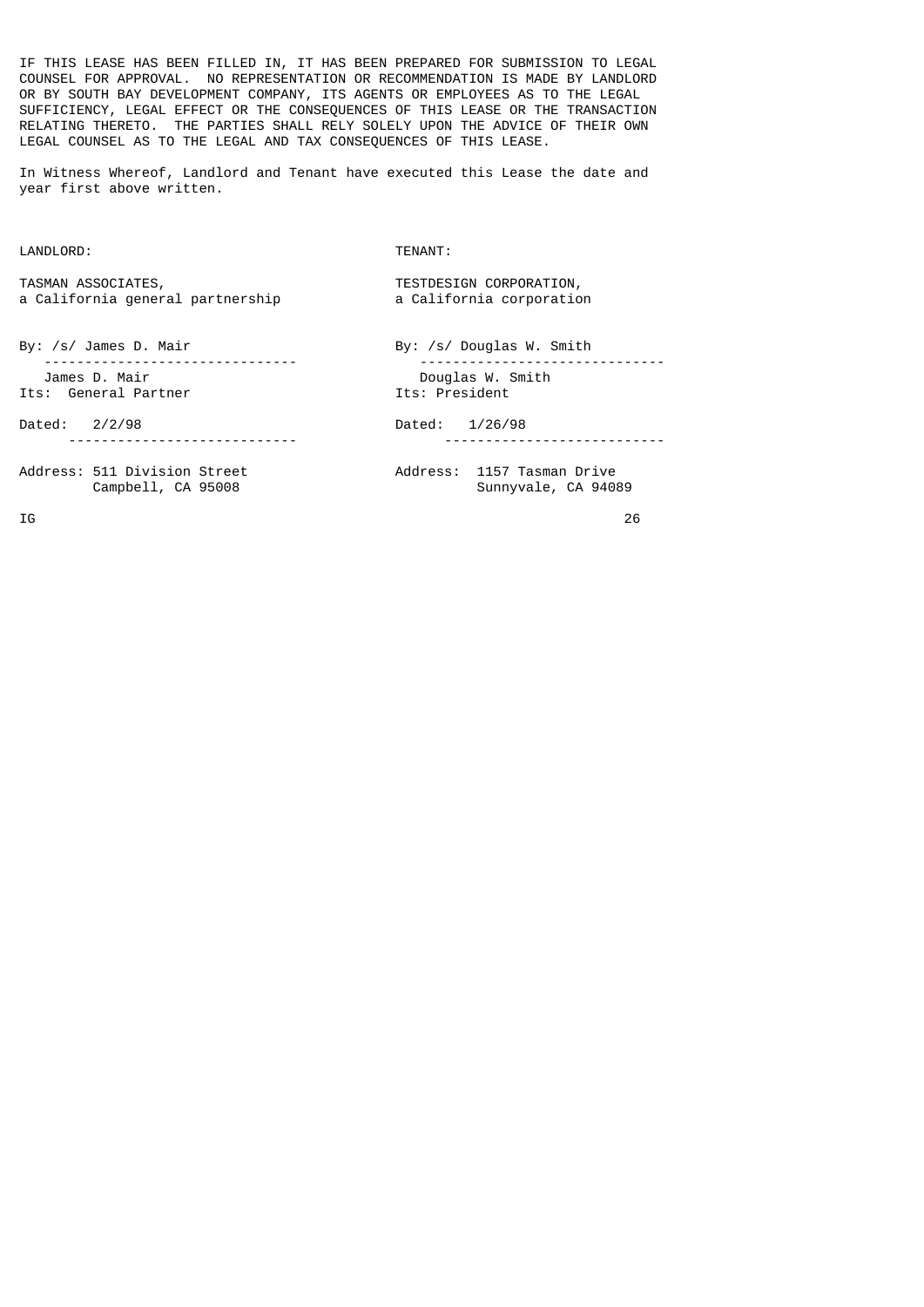This First Addendum ("First Addendum") is made by and between Test Design Corporation, a California corporation ("Tenant") and Tasman Associates, a California general partnership ("Landlord"), for the property located at 1157 Tasman Drive, Sunnyvale, California (the "Lease") as of the date set forth below with reference to the following facts:

 A. By Lease Agreement dated January 16, 1998 (the "Lease"), Landlord has leased to Tenant certain property commonly known as 1157 Tasman Drive, Sunnyvale, California (the "Premises").

NOW THEREFORE, for good and valuable consideration, receipt of which is hereby acknowledged, Landlord and Tenant hereby agree as follows:

 1. The tenant shall lease 1159 Tasman Drive, Sunnyvale, California on a month to month tenancy. However, Tenant may terminate the Lease of 1159 Tasman Drive only, by providing Landlord with written notice that Tenant desires to cancel the Lease, with such cancellation date being not less than 30 days from the date said written notice is received by Landlord from Tenant. Landlord may terminate the lease by providing Tenant with notice that the Landlord desires to cancel the Lease, with such cancellation date being not less than 15 days from the date said notice is received by Tenant from Landlord.

 2. Tenant's monthly rent at 1159 Tasman Drive shall be One Thousand One Hundred Sixty Four and 45/lOOths Dollars (\$1,164.45) commencing February 1, 1998.

 3. Concurrently with Tenant's execution hereof, Tenant shall increase the existing Security Deposit by \$1,164.45 , for a total of \$2,384.35.

Landlord will actively market the above referenced premises for lease to a third party and Tenant shall cooperate with Landlord in allowing access to the premises for showing to third parties without prior notification.

All other terms and conditions of the Lease shall remain the same in full force and effect.

As entered into this 26th day of January, 1998.

---- -------

LANDLORD: TENANT:

| TASMAN ASSOCIATES,               | TESTDESIGN CORPORATION,  |
|----------------------------------|--------------------------|
| A California general partnership | a California corporation |

| By: /s/ James D. Mair                 | By: /s/ Douglas W. Smith           |  |
|---------------------------------------|------------------------------------|--|
| James D. Mair<br>Its: General Partner | Douglas W. Smith<br>Its: President |  |
| Dated: $2/2/98$                       | Dated: 1/26/98                     |  |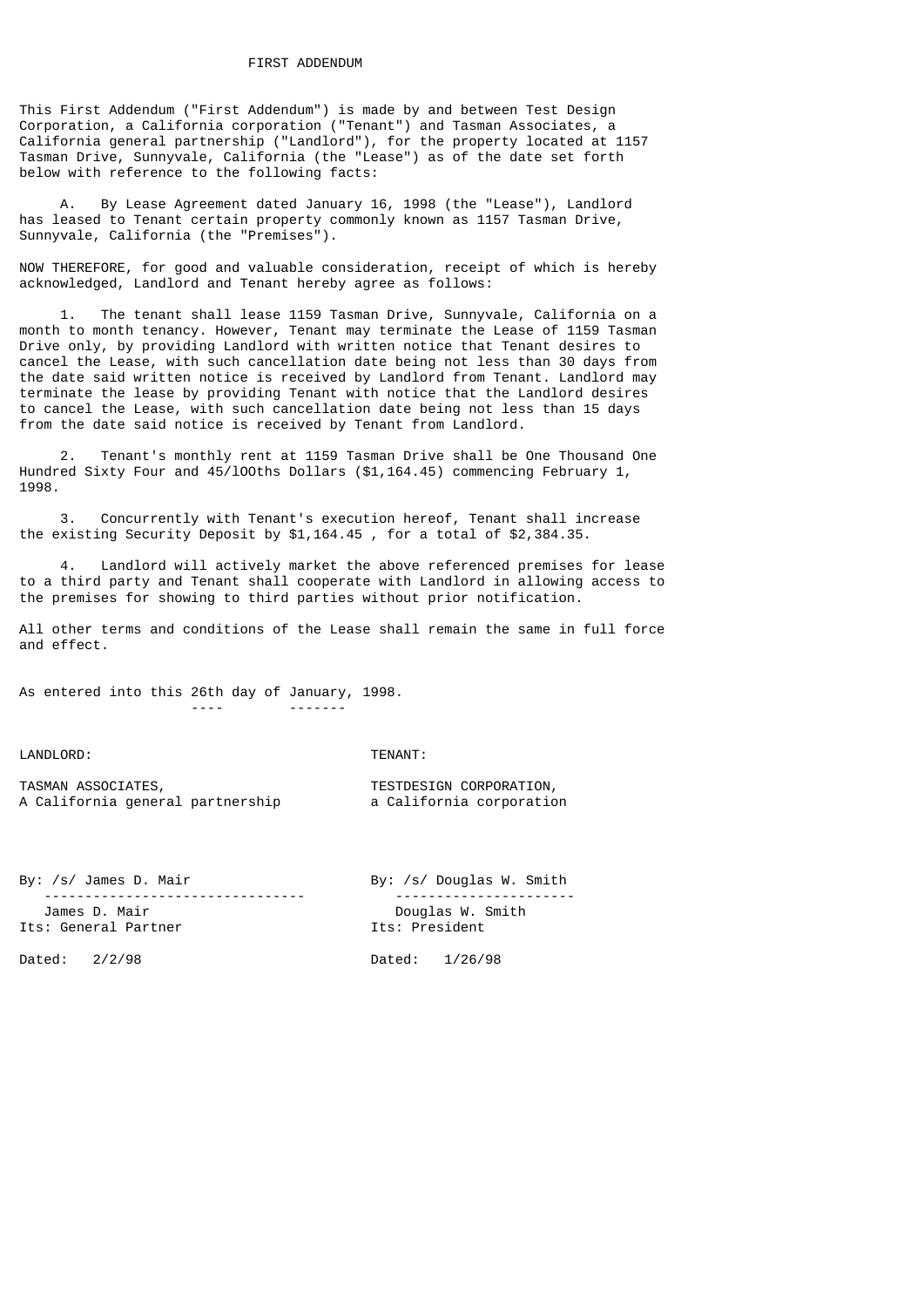#### FIRST AMENDMENT

This First Amendment to Lease ("First Amendment") is made by and between TestDesign Corporation, a California corporation ("Tenant") and Tasman Associates, a California general partnership ("Landlord"), as of the date set forth below with reference to the following facts:

By Lease Agreement dated January 16, 1998 (the "Lease"), Landlord has leased to Tenant certain property commonly known as 1157 Taxman Drive, Sunnyvale, California.

 B. Landlord and Tenant desire to amend the Lease to acknowledge their mutual understanding of the Lease as provided below.

NOW THEREFORE, for good and valuable consideration, receipt of which is hereby acknowledged, Landlord and Tenant hereby agree as follows:

 1. Landlord and Tenant mutually agree that the name of Tenant, as defined in the first paragraph of the Lease, shall be changed to inTEST Sunnyvale, a Delaware corporation.

All other terms and conditions of the Lease shall remain the same and in full force and effect.

#### LANDLORD: TENANT:

| Tasman Associates, |                                  |
|--------------------|----------------------------------|
|                    | a California general partnership |

By: /s/ James D. Mair By: /s/ Douglas W. Smith

Dated: 2/24/99 Dated: 2/11/99

 -------------------------------- ------------------------------ Printed: Douglas W. Smith

Its: General Partner The Manuschillis: Executive Vice President, Chief Operating Officer

inTEST Sunnyvale Corporation, a Delaware corporation

 By: /s/ Hugh T. Regan, Jr. ------------------------------ Printed: Hugh T. Regan, Jr.

Its: Chief Financial Officer

Dated: 2/16/99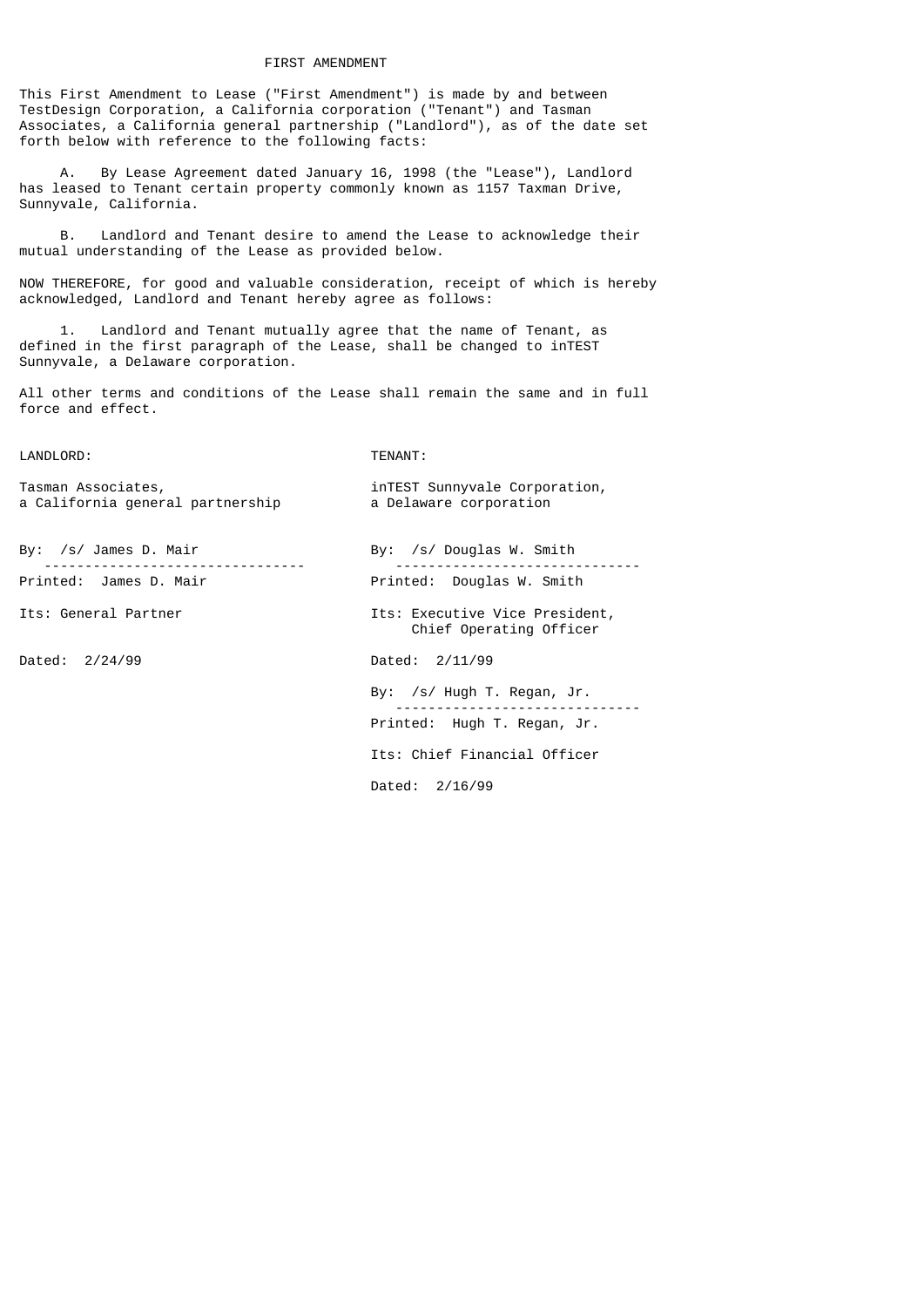LEASE

 (NONRESIDENTIAL - SHORT FORM) CALIFORNIA REAL ESTATE ASSOCIATION STANDARD FORM THIS IS INTENDED TO BE A LEGALLY BINDING AGREEMENT - READ IT CAREFULLY -

> Sunnyvale, California June 12, 1998

A. Bogomilsky Lessor, and TestDesign Corporation Lessee, agree as follows:

 1. Lessor leases to lessee and lessee hires from Lessor those premises described as: 542 Lakeside Drive, Suites #l,2c,4,5,6,7,8 and 550 Lakeside Drive, Suite #7 together with the following furniture and fixtures: None.

 2. It is by mutual agreement between Lessor and Lessee that the above referenced lease shall be for a period of seventeen (17) months, to commence August 1, 1998 and expire December 31, 1999.

Lessee is to pay rent as follows: \$11,958.00 per month. (Eleven Thousand Nine Hundred And Fifty-Eight Dollars.) The rent shall be paid at 542 Lakeside Drive, #2A, Sunnyvale, or at any address designated by the lessor in writing.

Lessor shall retain Lessee's existing security deposit of \$1,008.00. Said deposit will be returned to to Lessee by Lessor or his successors upon full performance of the terms of this lease.

 5. Lessee agrees to pay for all utilities except for water and garbage removal which shall be paid by Lessor.

 6. Lessee and Lessor shall provide each other with at least ninety (90) days written notice prior to the end of the lease term of its intention to vacate the above described premises or not renew the lease beyond the end of the lease extension, as the case may be.

 7. Lessee has examined the premises and all furniture and fixtures contained therein, and accepts the same as being clean and in good order, condition and repair.

 8. The premises are rented for use only as minor electronic parts assembly and offices.

 9. Lessee shall not disturb, annoy, endanger or inconvenience other tenants of the building or neighbors, nor use the premises for any immoral or unlawful purposes, nor violate any law or ordinance, nor commit waste or nuisance upon or about the premises.

 10. Lessee shall keep the premises rented for his exclusive use in good order and condition and pay for any repairs caused by his negligence or misuse or that of his invitees. Lessor shall maintain any other parts of the property and pay for repairs not caused by negligence or misuse by Lessee or Lessee's invitees.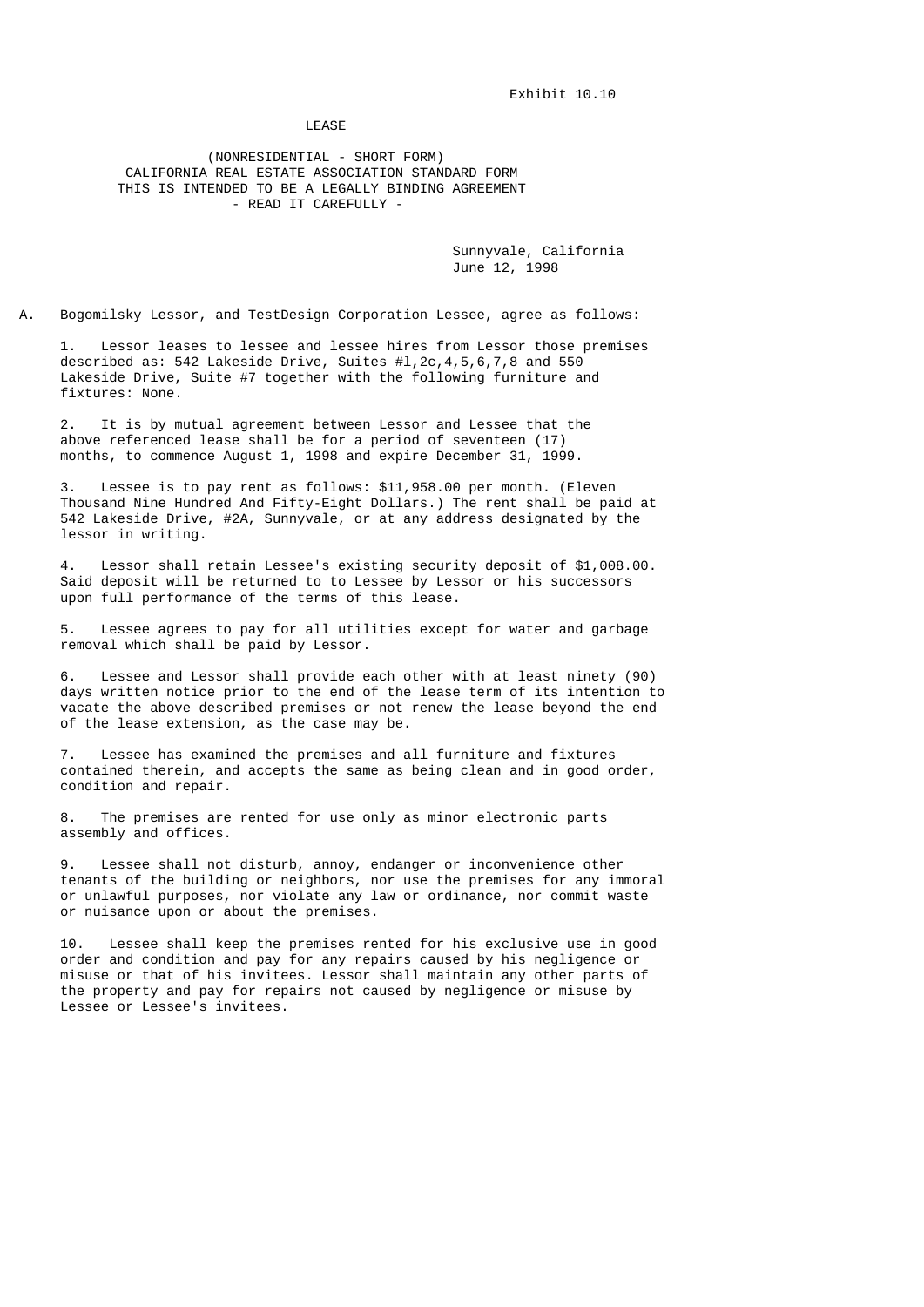11. Lessee intends to install an exhaust system in the premises, which will require alterations to the roof membrane to install an exhaust vent. Lessee shall submit plans and the name of its proposed contractor to lessor for approval prior to commencement of the installation and roof alterations. Lessee shall be responsible for any damages caused by making such alterations to the roof. At the end of the lease term, at Lessor's request, Lessee shall, at Lessee's expense, remove the exhaust system from the premises and repair and return the roof to its condition when the alterations were made, reasonable wear and tear since then excepted.

 12. Lessee shall not paint or make alterations of the premises without Lessor's prior written consent, except suites 1,2c,4,5,6 may be painted and carpeted at Lessee's expense at any time during Lessee's occupancy.

 13. This lease will terminate if the premises become uninhabitable because of dilapidation, condemnation, fire or other casualty for more than 30 days. Rent will be reduced proportionately if the premises are uninhabitable for any shorter period.

 14. With Lessee's permission, which shall not be unreasonably withheld, Lessor or his agent shall be permitted to enter to inspect, to make repairs, and to show the premises to prospective tenants or purchasers. In an emergency, Landlord or his agent may enter the premises without securing prior permission from Tenant, but shall give Tenant notice of such entry immediately thereafter.

 15. Lessee shall not let or sublet all or any part of the premises nor assign this lease or any interest in it without the prior written consent of Lessor. Lessor's consent thereto shall not be unreasonably withheld.

 16. If Lessee abandons or vacates the premises, Lessor may at his option terminate this lease, re-enter the premises and remove all property.

 17. The prevailing party may recover from the other party his costs and attorney fees of any action brought by either party to enforce any terms of this lease or recover possession of the premises.

 18. Either party may terminate this lease in the event of a violation of any provision of this lease by the other party.

 19. Time is of the essence. The waiver by either party of any breach shall be construed to be a continuing waiver of any subsequent breach.

Lessor: Lessee:

BY: BY:

A. BOGOMILSKY TESTDESIGN CORPORATION

/s/ A. Bogomilsky /s/ Douglas Smith - ---------------------------------------- ---------------------------------- A. Bogomilsky, Owner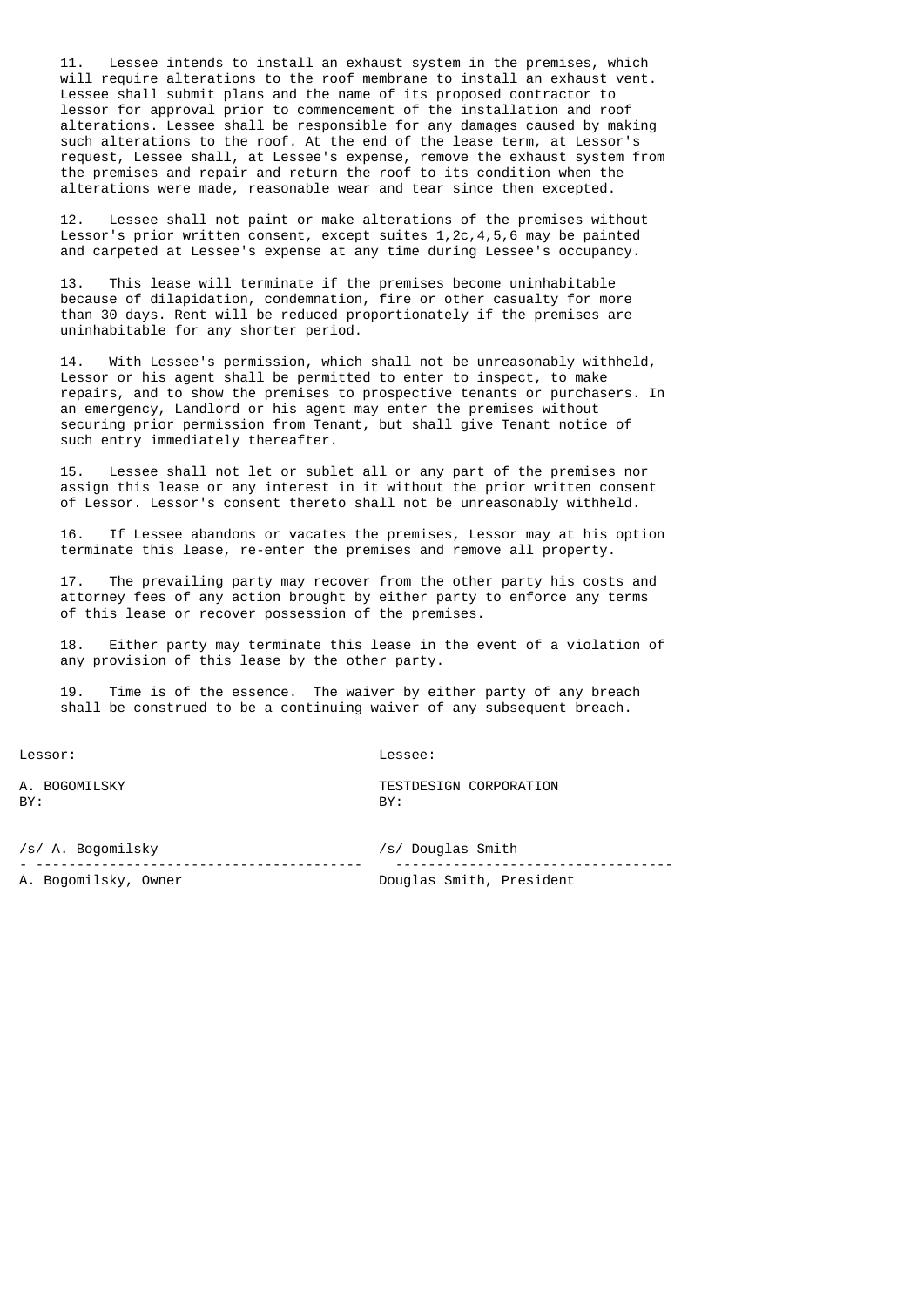#### AMENDMENT TO LOAN DOCUMENTS

 THIS AMENDMENT TO LOAN DOCUMENTS (this "Amendment") is made as of October 5, 1998 (but is to be made effective as of June 30, 1998), by and between INTEST CORPORATION, a Delaware corporation (the "Borrower"), and PNC BANK, NATIONAL ASSOCIATION (the "Bank").

### WITNESSETH:

 WHEREAS, the Borrower has executed and delivered to the Bank a promissory note, loan agreement, security agreements and other agreements, instruments, certificates and documents more fully described on Exhibit A attached hereto and made a part hereof (collectively, the "Loan Documents") which evidence or secure some or all of the Borrower's obligations to the Bank for one or more loans or other extension of credit (the "Obligations"); and

 WHEREAS, the Borrower and the Bank desire to (i) extend the maturity date of the Obligations, (ii) amend the financial covenants contained in the Loan Documents, (iii) release the collateral which secures the Obligations, and (iv) make certain other amendments to the Loan Documents, all as provided for below;

 NOW, THEREFORE, in consideration of the mutual covenants herein contained and intending to be legally bound hereby, the parties hereto agree as follows:

Each of the Loan Documents is amended as set forth in Exhibit A attached hereto and made a part hereof. Any and all references to any Loan Document in any other Loan Document shall be deemed to refer to such Loan Document as amended hereby. Any initially capitalized terms used in this Amendment without definition shall have the meanings assigned to those terms in the applicable Loan Documents.

 2. This Amendment is deemed incorporated into each of the Loan Documents. To the extent that any term or provision of this Amendment is or may be deemed expressly inconsistent with any term or provision in any Loan Document, the terms and provisions hereof shall control.

 3. The Borrower hereby represents and warrants that (a) all of its representations and warranties in the Loan Documents, as amended hereby, are true and correct as of the date of this Amendment, (b) no default or Event of Default exists under any Loan Document as of the date of this Amendment, and (c) this Amendment has been duly authorized, executed and delivered by the Borrower and constitutes its legal, valid and binding obligation, enforceable against Borrower in accordance with its respective terms.

 4. The Bank hereby confirms that the collateral for the Obligations, is hereby released.

 5. This Amendment may be signed in any number of counterpart copies and by the parties hereto on separate counterparts, but all such copies shall constitute one and the same instrument.

 6. This Amendment will be binding upon and inure to the benefit of the Borrower and the Bank and their respective heirs, executors, administrators, successors and assigns.

 7. Except as amended hereby, the terms and provisions of the Loan Documents remain unchanged and in full force and effect and are hereby ratified and confirmed. Except as expressly provided herein, this Amendment shall not constitute an amendment, waiver, consent or release with respect to any provision of any Loan Document, a waiver of any default or Event of Default thereunder, or a waiver or release of any of the Bank's rights and remedies (all of which are hereby reserved). The Borrower expressly ratifies and confirms the confession of judgment and waiver of jury trial provisions contained in the Loan Documents.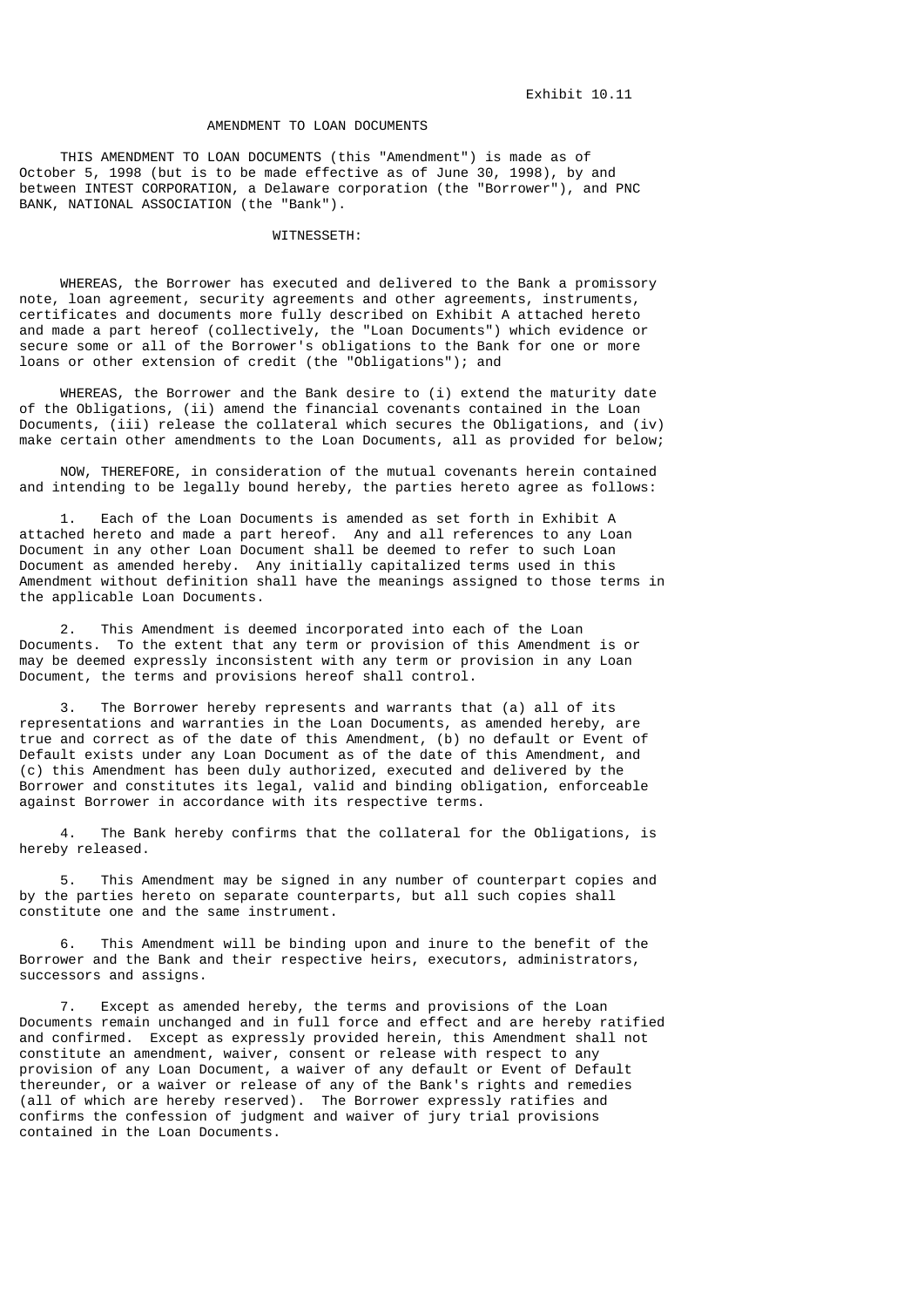WITNESS the due execution hereof as a document under seal, as of the date first written above.

| [CORPORATE SEAL]               | INTEST CORPORATION             |
|--------------------------------|--------------------------------|
| Attest: /s/ Hugh T. Regan, Sr. | By: $/s/$ Hugh T. Regan, Jr.   |
| Print Name: Hugh T. Regan, Sr. | Print Name: Hugh T. Regan, Jr. |
| Title: Secretary               | Title: Treasurer & CFO         |
|                                | PNC BANK, NATIONAL ASSOCIATION |
|                                |                                |

 By: /s/ Denise Viola Monahan ------------------------------ Denise Viola Monahan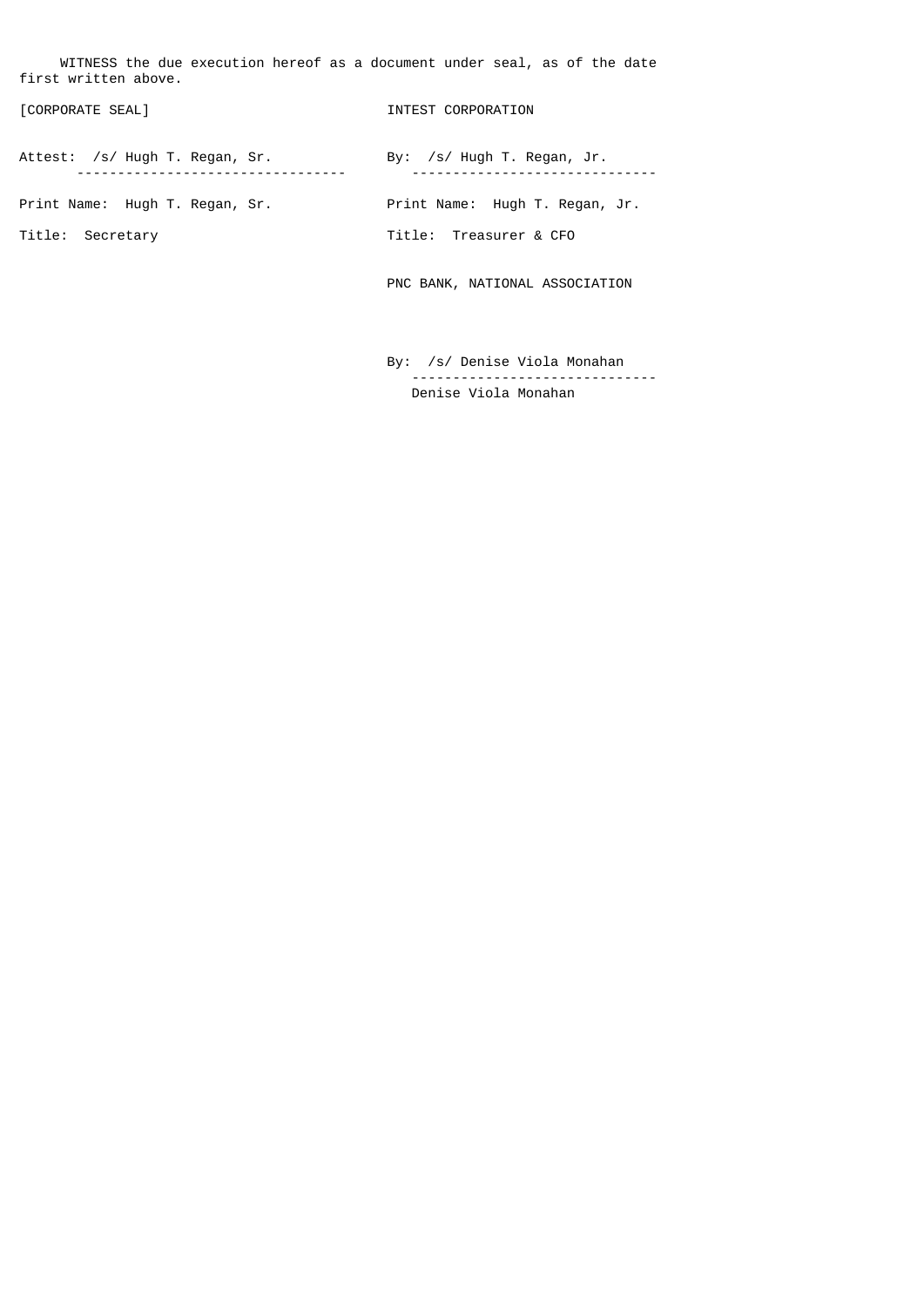## EXHIBIT A

### AMENDMENT TO LOAN DOCUMENTS

- A. The "Loan Documents" that are the subject of this Amendment include the following (as any of the foregoing have previously been amended, modified or otherwise supplemented):
	- 1. Amended and Restated Loan Agreement dated as of June 30, 1996 (the "Agreement")
	- 2. Extension Letter dated May 31, 1997
	- 3. Amended and Restated Committed Line of Credit Note dated June 30, 1996 (the "Note")
	- 4. Amended and Restated Security Agreement dated as of June 30, 1996 (the "Security Agreement")
	- 5. Equipment Security Agreement dated August 15, 1996 (the "Equipment Security Agreement")
	- 6. Assumption Agreement dated as of April 30, 1997.
- B. The Loan Documents are hereby amended as follows:
	- 1. The Expiration Date, as set forth in the Note, is hereby extended from June 30, 1998 to June 29, 1999, or such later date as may be designated by the Bank by written notice from the Bank to the Borrower, effective on July 1, 1998.
	- 2. A new Section 3.15 is added to the Agreement to read as follows:

 "Section 3.15. Year 2000. The Borrower has reviewed the areas within its business and operations which could be adversely affected by, and has developed or is developing a program to address on a timely basis the risk that certain computer applications used by the Borrower may be unable to recognize and perform properly date sensitive functions involving dates prior to and after December 31, 1999 (the "Year 2000 Problem"). The Year 2000 Problem will not result, and is not reasonably expected to result, in any material adverse effect on the business, properties, assets, financial condition, results of operations or prospects of the Borrower, or the ability of the Borrower to duly and punctually pay or perform its obligations hereunder and under the other Loan Documents."

- 3. The financial and other covenants contained in the Addendum to the Agreement are hereby amended and restated in their entirety as set forth in Schedule I attached hereto and made a part hereof.
- 4. The Security Agreement and the Equipment Security Agreement are hereby cancelled and of no further force or effect. The Bank agrees to deliver to the Borrower (for filing by the Borrower), UCC-3 termination statements for all security interests filed by the Bank against the assets of the Borrower as security for the Obligations.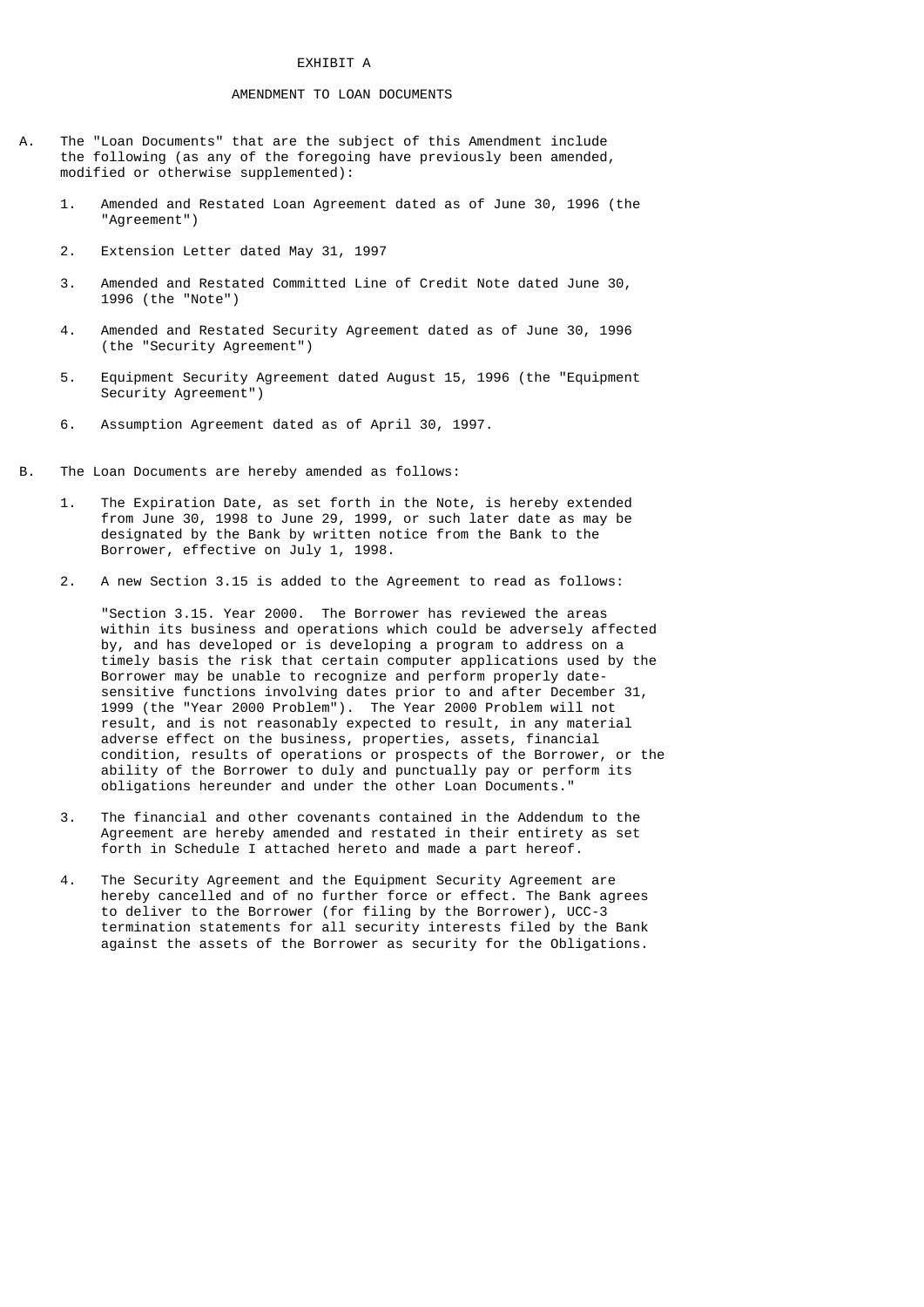# Subsidiaries of the Registrant

 Name of Subsidiaries and Names Under Which Subsidiaries Do Business Jurisdiction of Incorporation - ------------------------------------ -----------------------------

inTEST Limited England inTEST Kabushiki Kaisha Japan<br>inTEST PTE, Ltd. Singapore inTEST PTE, Ltd. Singapore inTEST Investments, Inc. Delaware inTEST IP Corp. Delaware inTEST Licensing Corp. Delaware inTEST Sunnyvale Corp. Delaware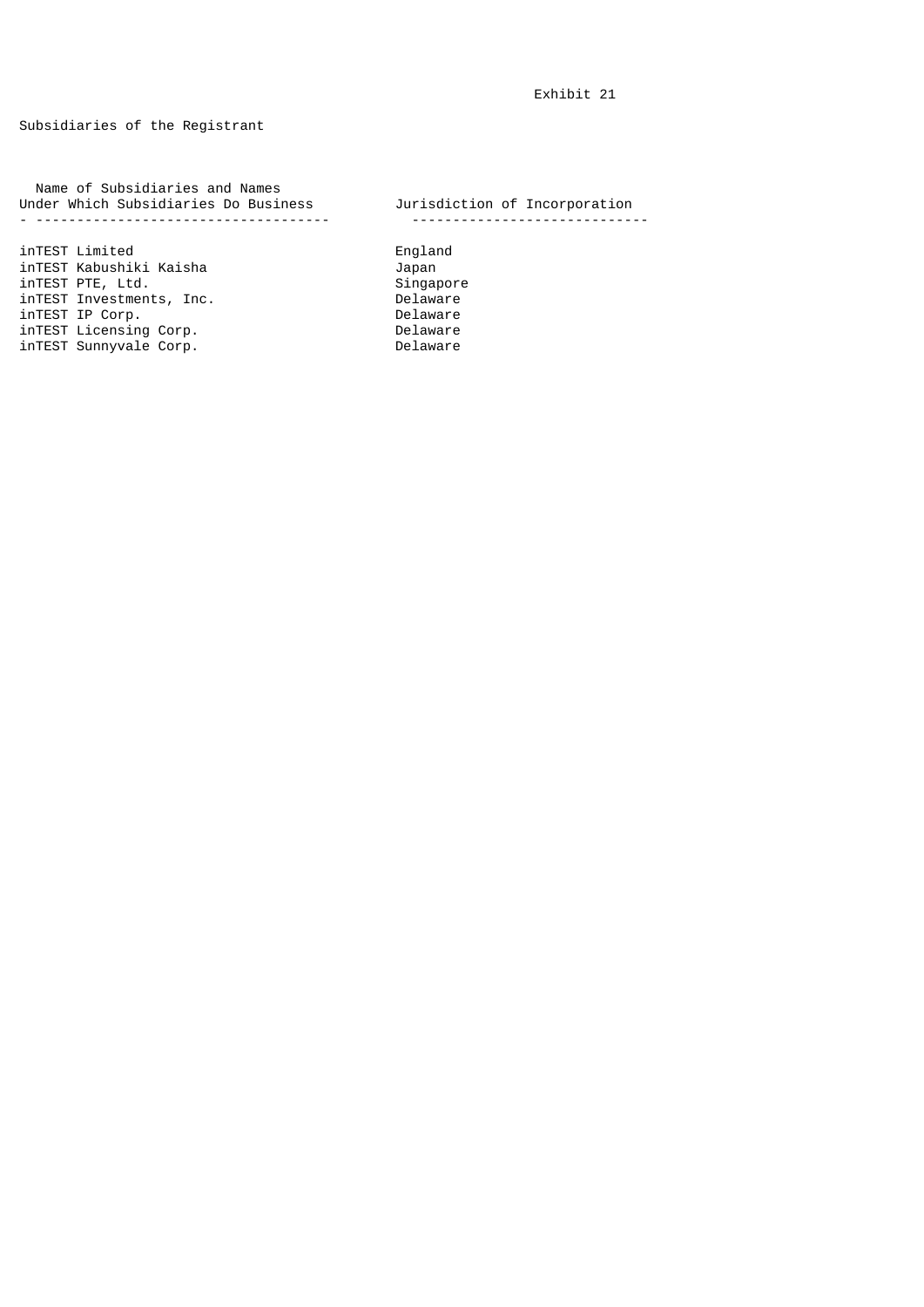EXHIBIT 23

Consent of Independent Auditors

The Board of Directors and Stockholders inTEST Corporation

We consent to incorporation by reference in the registration statement (No. 333-44059) on Form S-8 of inTEST Corporation of our report dated February 19, 1999, relating to the consolidated balance sheets of inTEST Corporation and subsidiaries as of December 31, 1998 and 1997, and the related consolidated statements of earnings, comprehensive earnings, stockholders' equity and cash flows for each of the years in the threeyear period ended December 31, 1998, and the related schedule, which report appears in the December 31, 1998, annual report on Form 10-K of inTEST Corporation.

KPMG LLP

Philadelphia, Pennsylvania March 25, 1999